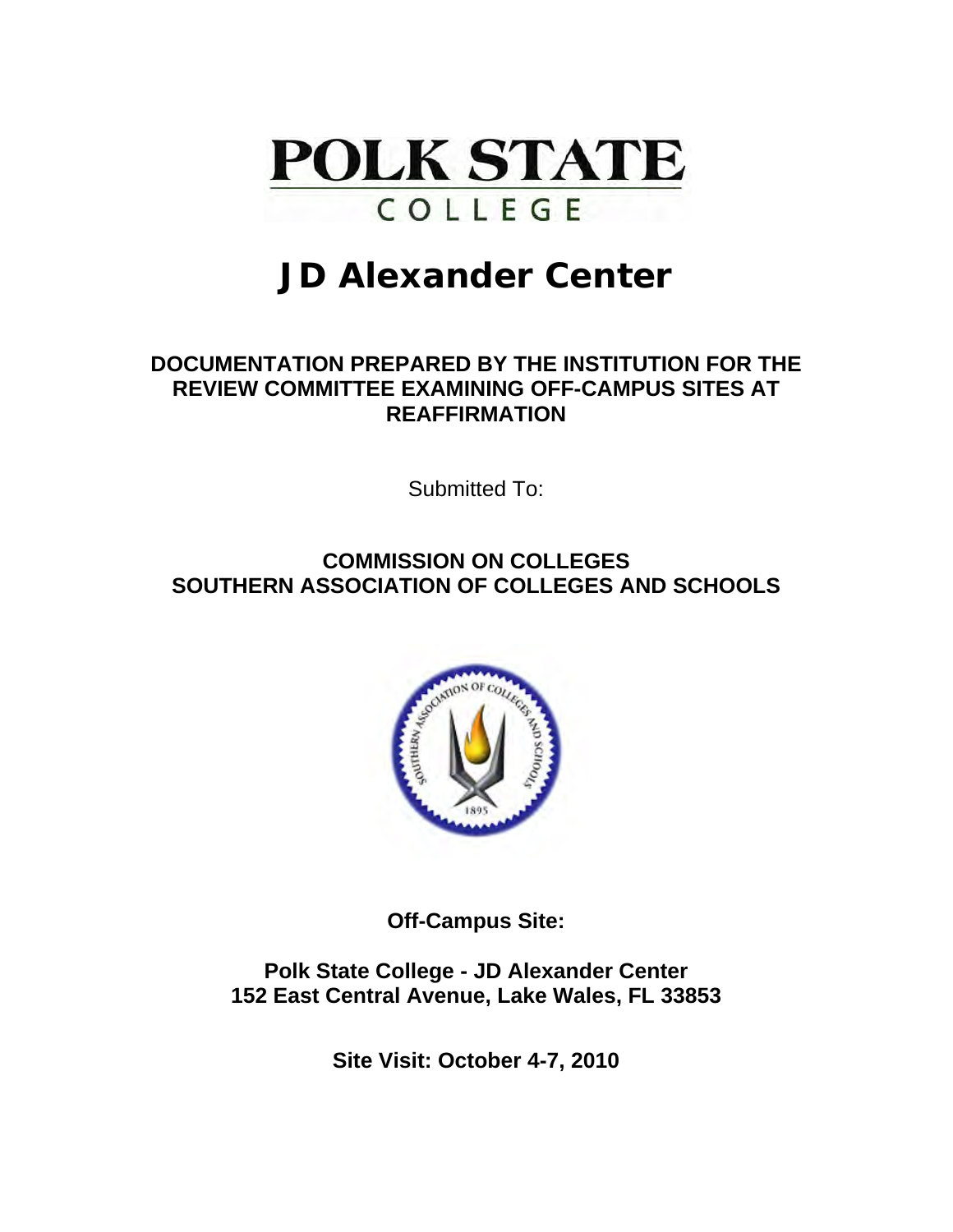### **TABLE OF CONTENTS**

### Page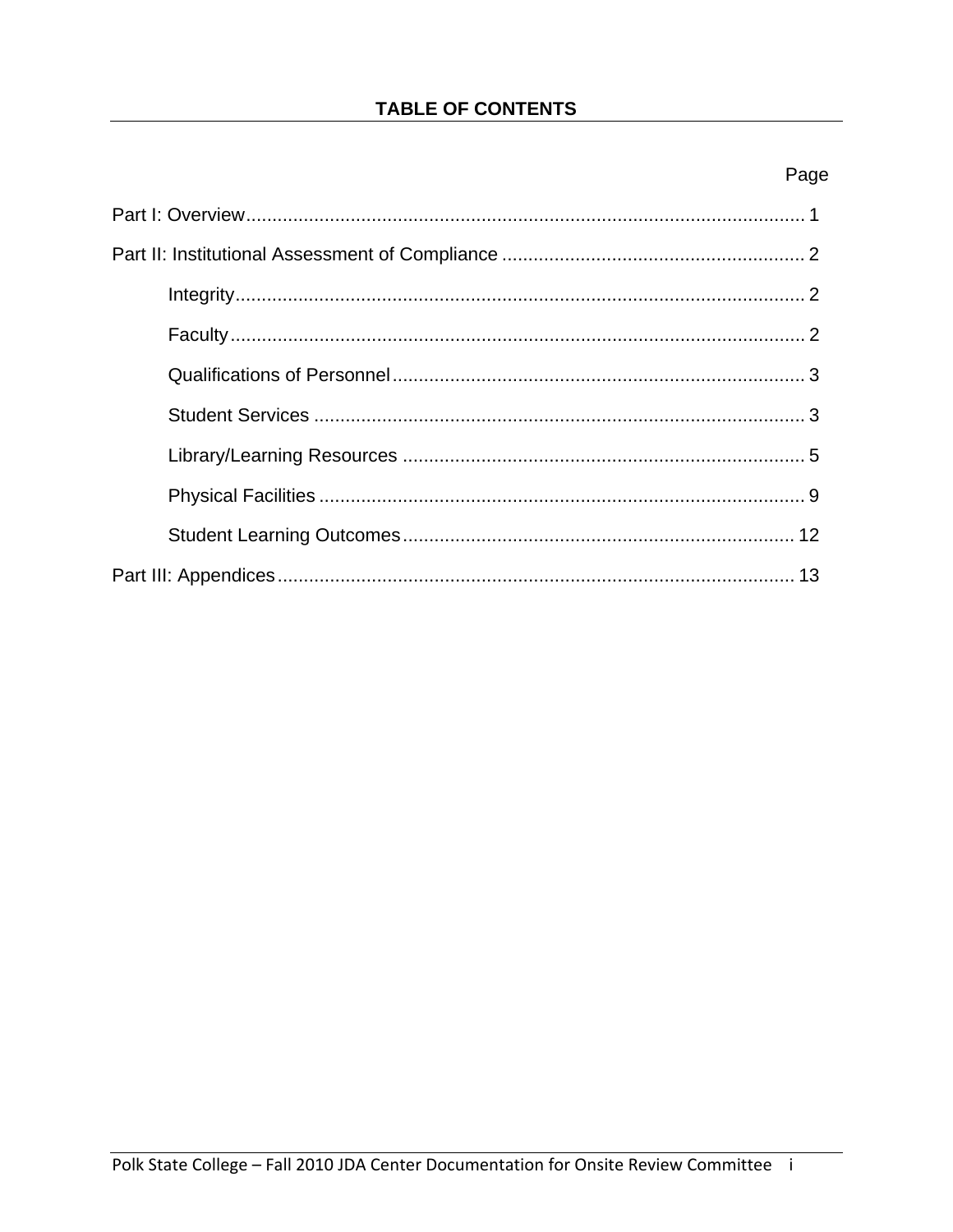

#### *Commission on Colleges Southern Association of Colleges and Schools*

### **DOCUMENTATION PREPARED BY THE INSTITUTION FOR THE REVIEW COMMITTEE EXAMINING OFF-CAMPUS SITES AT REAFFIRMATION**

### **Part I. Overview**

The JD Alexander Center, located at 152 East Central Avenue in Lake Wales, Florida, was created to address an immediate need for instructional space required to meet the demand for a trained workforce by local employers, and to provide for residents seeking jobs or job advancement. The Commission approved Polk State College's offering of courses at the site June 2008, and classes began January 7, 2009. At JD Alexander Center, the College mainly offers General Education courses as part of its AA degree programming. In partnership with the Lake Wales Charter Schools and local agencies, the College also uses this site to address unmet needs in literacy competency and remedial coursework in reading, math, English, and English as a Second Language (ESL). The center is under the direction of the Winter Haven Campus Provost.

The JD Alexander Center (the former Lake Wales City Hall) is a two-story brick building built in the 1920s, and is an example of Mediterranean Revival architecture. Further, it has been listed in the National Register of Historic places. In 1997, the city government and its various departments vacated the building as they required larger accommodations. Until Polk State College's renovation began in 2007, the building had fallen into disrepair; this condition had been exacerbated by damage from the Hurricanes of 2004. After significant renovations, classes started at the JD Alexander Center on January 7, 2009. The center has the capacity to support approximately 80 course offerings per term.

There are currently 529 students enrolled (unduplicated) at the JD Alexander Center. The primary target audience is the residents of the Lake Wales community who are seeking to advance themselves educationally, acquire new skills for advancement in the workforce, and/or acquire new skills to enter a new occupation. Workforce training is primarily delivered through Polk State College's Corporate Training Office. The predominate delivery method for instruction consist of face-to-face instruction; however, hybrid courses are offered as well.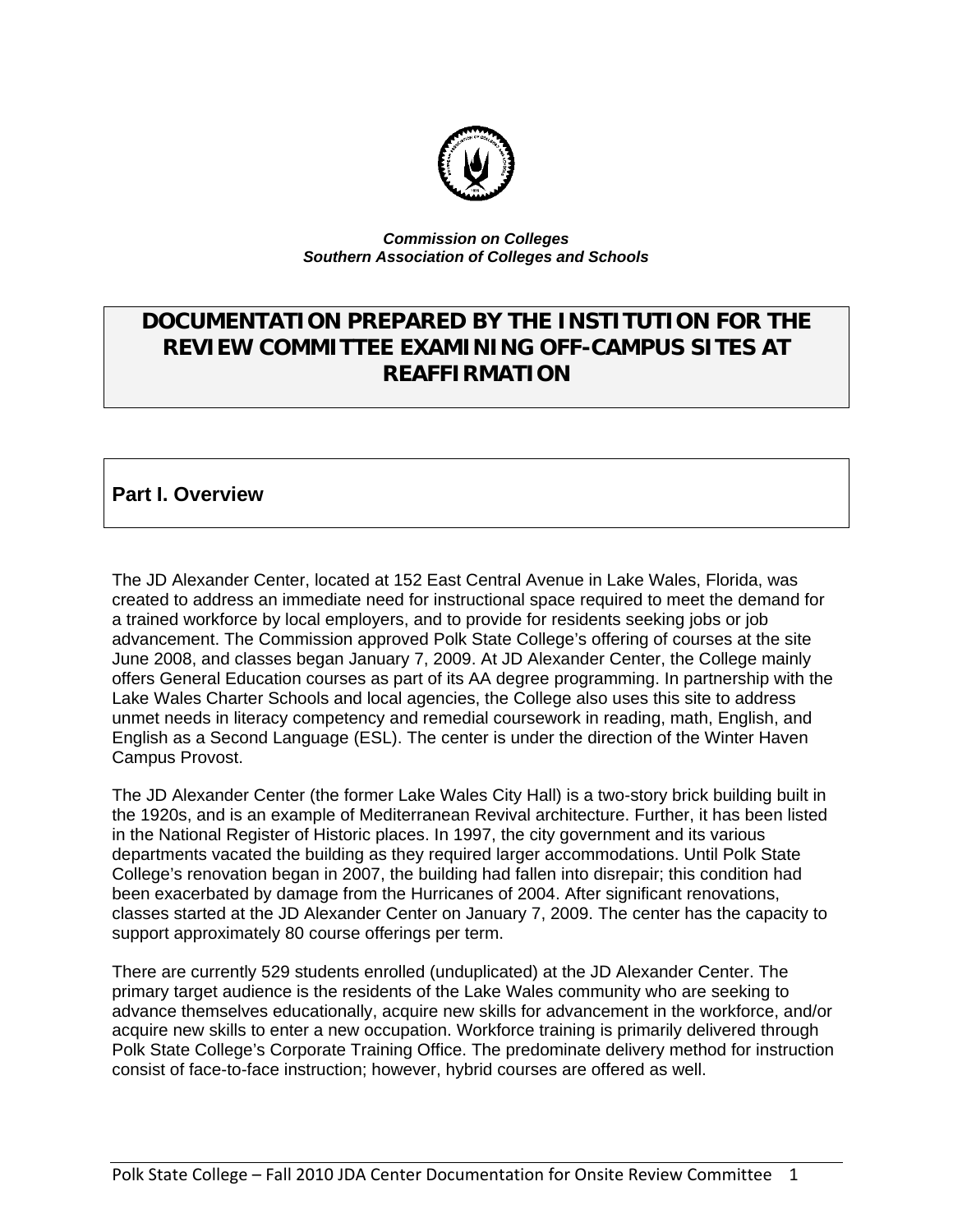### **1. Integrity:**

The institution acts with integrity in its operation of the site(s) and reporting of compliance at the site(s). **(Standard 1.1)** 

[To be determined by the review committee.]

### **2. Faculty**

Programs at the site(s) use faculty in appropriate numbers and competence to maintain the quality of the programs. **(CR 2.8, CS 3.4.11, CS 3.7.1)** 

There are several processes in place to ensure structured student access to faculty. Faculty maintain office hours that are posted to inform students of their availability. Polk State College has activated a student e-mail system that affords both the student and faculty members to correspond with each other. Additionally, Polk State maintains a web platform (PASSPORT) that further assists students and faculty in electronic communication with each other during the instructional process.

The Dean of Academic Affairs, Winter Haven campus, supervises the program faculty/staff at the JD Alexander Center and is responsible to ensure that each person is evaluated annually. In regards to the processes to oversee and evaluate the faculty and curriculum, there are standard processes observed. For example, there is a faculty selection process and a minimum credential requirement for full-time and part-time faculty members. Polk State College regularly evaluates the effectiveness of each full-time and part-time faculty member. The faculty is also provided with professional development opportunities. Polk State College's Academic Quality Council, comprised of faculty members from all disciplines, is charged with curriculum and course development and review (See Core Requirement 2.8).

The faculty rosters for instructors at the JD Alexander Center site for the past two semesters can be located in Appendix A and the course schedule is presented in Appendix B.

There are no program coordinators at the JD Alexander because there are no AS programs offered there. General Education course curricula are offered at the site.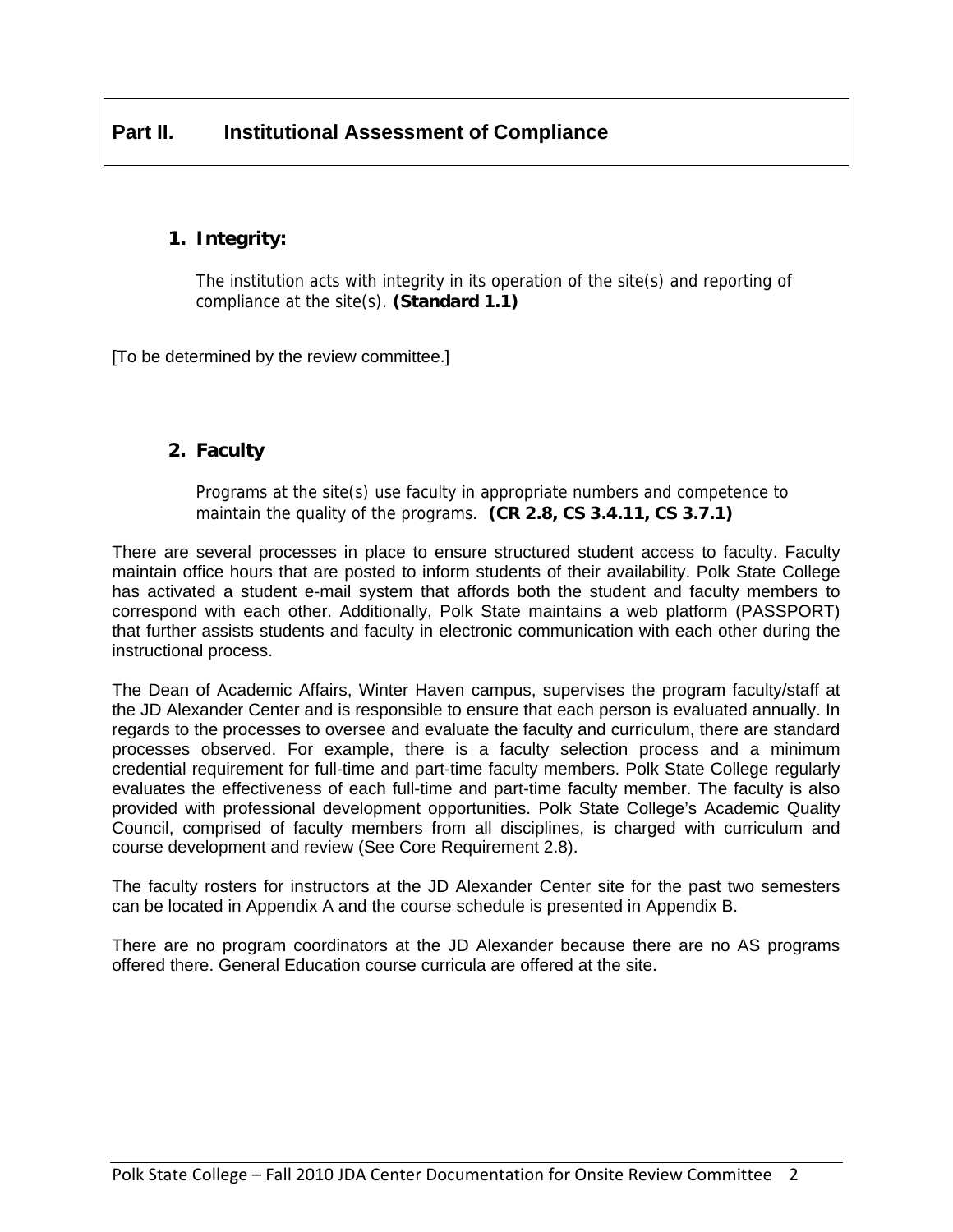### **3. Qualifications of Personnel**

The administrative and academic officials leading activities and programs at the site(s) have appropriate qualifications. **(CS 3.2.8)** 

The administrative and academic officers employed by Polk State College have the proper credentials and the necessary experience and competence to properly serve the institution. Recruitment for vacant administrative positions is conducted nationally pursuant to PSC Procedure 6014 - *Recruiting/Employment Processes,* which establishes procedures applicable to the recruitment of full-time or part-time administrative, instructional, and career positions. It establishes that the intent of the College is to hire "...the most qualified candidate for employment... without regard to age, race, religion, color, sex, national origin, marital status or disability in compliance with Executive Orders and Titles VI, VII and IX of The Civil Rights Act as amended." The College includes the academic qualifications of its administrative and academic officers in the *PSC Catalog 2009/2010* (pg. 172).

The staff at the JD Alexander Center is under the direct authority of the Winter Haven Campus Provost. The Academic Dean at the Winter Haven Campus serves as the academic liaison while the Dean of Student Services serves as the student services liaison. The Director of the Library for the Winter Haven Campus coordinates the library services delivered at the JD Alexander Center. There is a Center Manager at the JD Alexander Center who provides day-today oversight to the Center (See Table 1). The resumes are attached for the Winter Haven Campus Provost, Dean of Academic Affairs, Dean of Students Services, Director of the Library, and the Center Manager (See Appendix C). The organizational chart that shows the administrative responsibility for the JD Alexander Center is presented in Appendix D.

| <b>Name</b>             | <b>Position/Function</b>                                               | <b>Responsibilities</b>            |
|-------------------------|------------------------------------------------------------------------|------------------------------------|
| Sharon E. Miller, Ph.D. | Provost – Winter Haven Campus and JD<br><b>Alexander Center</b>        |                                    |
| Patricia Shuart, M.A.   | Academic Dean - Winter Haven Campus and<br><b>JD Alexander Center</b>  | Job descriptions in<br>Appendix E. |
| Charles Lyle, M.A.      | Student Services Dean - Winter Haven<br>Campus and JD Alexander Center |                                    |
| Chris Fullerton, M.A.   | Director of Library - Winter Haven Campus<br>and JD Alexander Center   |                                    |
| Saul Reyes, M.A.        | Center Manager - JD Alexander Center                                   |                                    |

Table 1. **Administrative Personnel and Qualifications for the JD Alexander Center** 

### **4. Student Services**

Student services at the site(s) are appropriate for the programs offered and the student body served by the site. **(CR 2.10, CS 3.4.9, CS 3.9.3)** 

Student support services, activities, and programs are coordinated and managed through a collaborative effort between the District Vice President of Academic and Student Services, the Campus Provosts, and the Deans of Student Services. The Student Services Department includes Admissions, Institutional Testing Services, Financial Aid, Registration, Advising, The HELP Center, Disability Services, Student Activities and Leadership, The Career Zone (Career Center), College Outreach Program, Educational Talent Search, Upward Bound, TRiO Student Support Services, Intercollegiate Athletics, Veterans' Services, and Retention Services.

Polk State College's Student Services Department assists students from admission to graduation and helps prepare them for transition to the workforce or completion of the Associate of Arts, Associate of Science, Associate of Applied Science, or Bachelors of Applied Science degree programs. Various services are provided and made accessible to students. The services presented in Table 2 are fully available at the Winter Haven campus; however, some services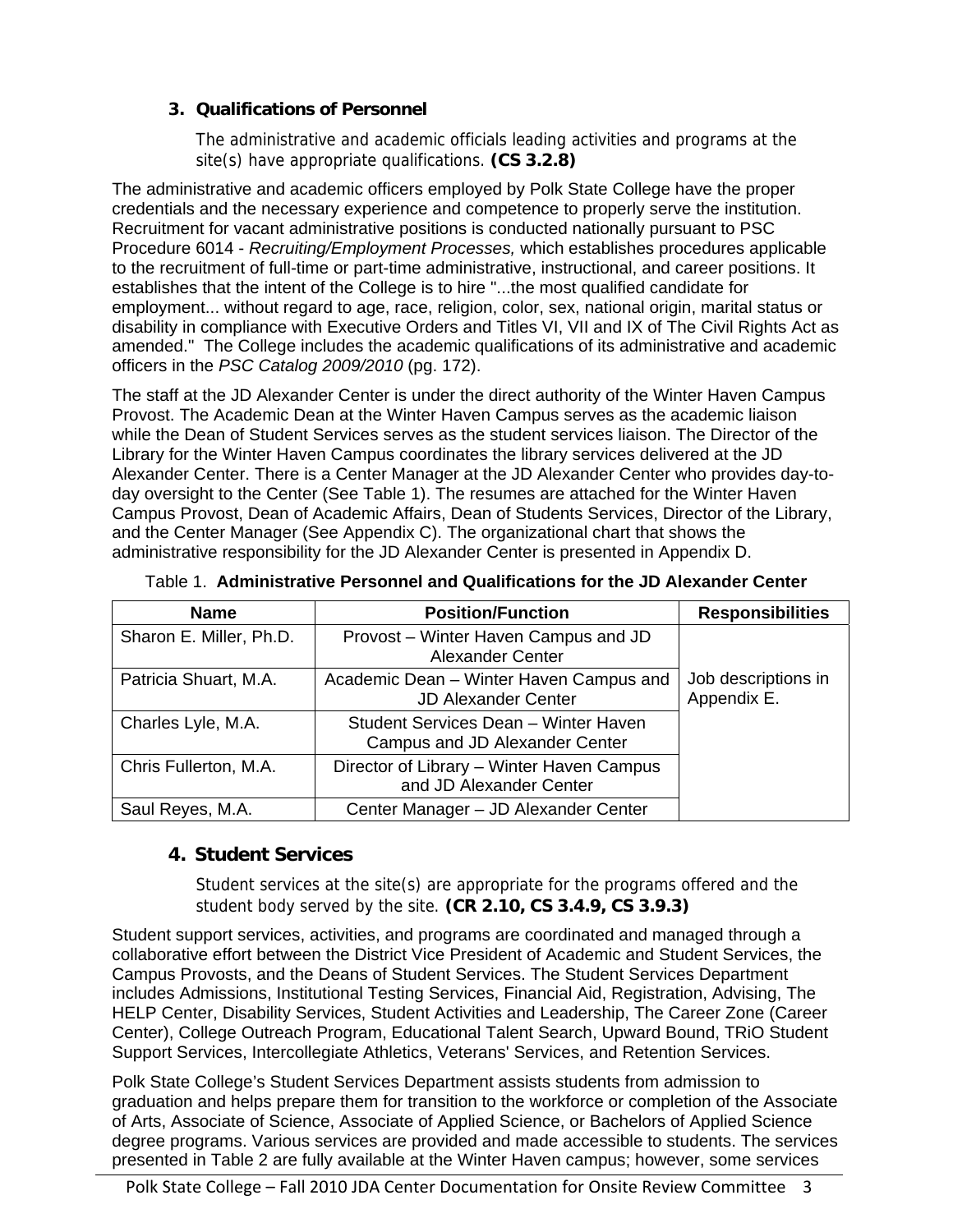are provided in an abbreviated format at the JD Alexander Center; some services are also made available upon student request.

| <b>Services</b>                                                                      | Winter Haven Campus | <b>JD Alexander Center</b>  |
|--------------------------------------------------------------------------------------|---------------------|-----------------------------|
| Admissions                                                                           | X                   | Χ                           |
| <b>Institutional Testing</b>                                                         | X                   | X                           |
| <b>Financial Aid</b>                                                                 | X                   | <b>Upon Student Request</b> |
| Registration                                                                         | X                   | X                           |
| Advising                                                                             | $\mathsf{x}$        | X                           |
| <b>Help Center</b>                                                                   | X                   | <b>Upon Student Request</b> |
| <b>Disabilities Services</b>                                                         | X                   | <b>Upon Student Request</b> |
| Student Activities and Leadership Dev.                                               | X                   | <b>Upon Student Request</b> |
| Career Center                                                                        | X                   | <b>Upon Student Request</b> |
| College Reach-Out: TRIO Program (Ed Talent<br>Search, Upward Bound, Student Support) | X                   | <b>Upon Student Request</b> |
| <b>Retention Services</b>                                                            | X                   | X                           |
| Publications                                                                         | X                   | X                           |
| Intercollegiate Athletics                                                            | X                   | Not Available               |
| Student Clubs and Organizations                                                      | X                   | Upon Student Request        |
| <b>Student Government Association</b>                                                | X                   | Not Available               |
| Phi Theta Kappa                                                                      | X                   | X                           |
| Multi-Cultural Events                                                                | X                   | X                           |
| <b>Veterans' Services</b>                                                            | X                   | <b>Upon Student Request</b> |
| Honors Program                                                                       | X                   | X                           |
| Library                                                                              | X                   | X                           |
| <b>TLCC</b>                                                                          | X                   | X                           |

Table 2. **Services Available at Winter Haven Campus and JD Alexander Center**

There is a full complement of staff at the JD Alexander Center to provide services to students. The staff that provides services at the center is listed in Table 3.

|  |  |  | Table 3. Staff of the JD Alexander Center |  |
|--|--|--|-------------------------------------------|--|
|--|--|--|-------------------------------------------|--|

| <b>JD Alexander Center</b> |                       |                          |                         |  |
|----------------------------|-----------------------|--------------------------|-------------------------|--|
| Name                       | <b>Current Degree</b> | <b>Position</b>          | <b>Responsibilities</b> |  |
| <b>Saul Reyes</b>          | M.A.                  | <b>Center Manager</b>    |                         |  |
| <b>Cheryl Garnett</b>      | <b>MBA</b>            | <b>Student Service</b>   |                         |  |
|                            |                       | <b>Specialist</b>        |                         |  |
| Annette Fuller             | <b>High School</b>    | <b>Student Services</b>  | Job descriptions in     |  |
|                            | Diploma               | Assistant                | Appendix E.             |  |
| Michael Brogan             | B.A.                  | <b>Student Services</b>  |                         |  |
|                            |                       | <b>Specialist</b>        | Resumes in              |  |
| Gerry Hubbs                | M.Ed.                 | <b>Tutoring Services</b> | Appendix C.             |  |
|                            |                       | Coordinator              |                         |  |
| <b>Tina Hanson</b>         | A.A.S.                | Teaching Lab             |                         |  |
|                            |                       | Assistant                |                         |  |
| <b>Chris Russell</b>       | <b>High School</b>    | Maintenance Worker       |                         |  |
|                            | Diploma               |                          |                         |  |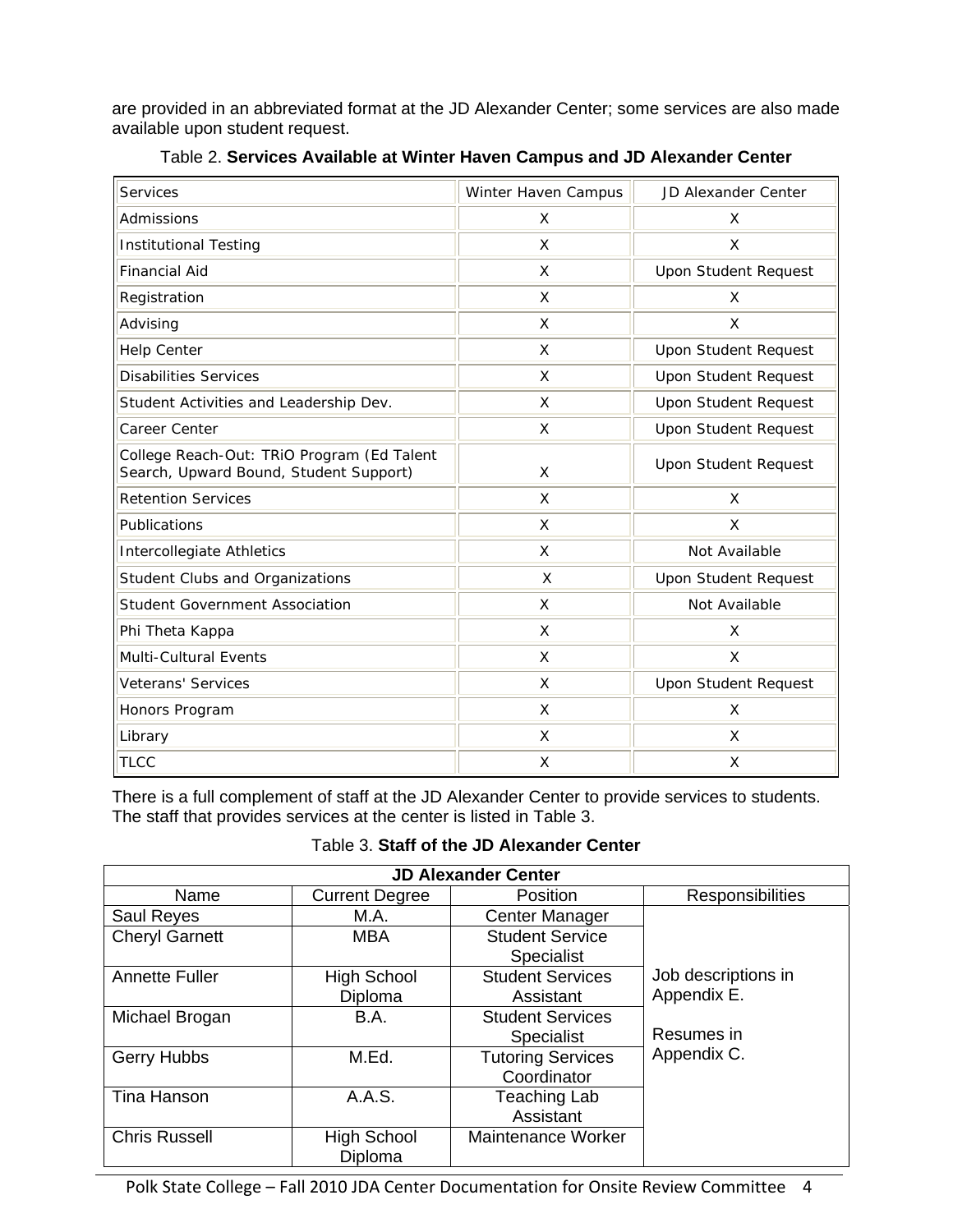### **5. Library/Learning Resources**

Library/Learning resources that can be accessed by students enrolled in courses offered at the site(s) are sufficient and appropriate for the programs offered. This includes access, services, and facilities. **(CR 2.9, CS 3.8.1, CS 3.8.2, CS 3.8.3)** 

Learning resources and associated services at PSC consist of libraries, student use computer labs, tutoring centers, and testing services. Processes are in place in these units to ensure that the various resources and services provided support the curriculum and the needs of students and faculty.

### **Libraries**

Polk State College libraries provide access to and support faculty and students through library collections and services via ownership and consortia agreements and memberships. The Winter Haven Campus library is responsible for providing services to the J. D. Alexander Center (located in Lake Wales). The library services provided at the Winter Haven campus and JD Alexander Center are summarized in Table 4 below.

| Service                                              | <b>Winter Haven</b><br>Campus | <b>JD Alexander Center</b> |
|------------------------------------------------------|-------------------------------|----------------------------|
| Reference Assistance                                 | In Person/By<br>Phone/Online  | By Phone/Online            |
| <b>Information Literacy</b><br>Instruction/Tutorials | In Person/Online              | In Person/Online           |
| Interlibrary Loan                                    | Online                        | Online                     |
| <b>Electronic Resources</b>                          | Available                     | Available                  |
| <b>Print Collections</b>                             | Available                     | Available upon<br>request  |
| Resource Renewal                                     | Online                        | Online                     |
| Computers/Laptops                                    | Available                     | Available                  |
| Reserve Items                                        | Available                     | Available                  |
| <b>Faculty Request for</b><br>Resources              | Available                     | Available                  |
| <b>Works Cited Help</b>                              | In Person/Online              | In Person/Online           |

### Table 4. **Winter Haven Campus and JD Alexander Center Library Services**

### Library Collections

Each of Polk State College's libraries maintains collections of circulating and reference books. Students, faculty, and staff are able to borrow materials and can renew these by logging into their library account from the LINCCWeb online catalog. The library also maintains collections of print periodicals with research backfiles, microfilm, audio compact disks, popular paperback books, art and sculpture reproductions, and DVD/VHS educational videos. All collections are fully cataloged and accessible through LINCCWeb. Borrowing policies and procedures are detail on the library's website. Table 5 provides information on the number of collections held by each campus library that provides services to the respective centers.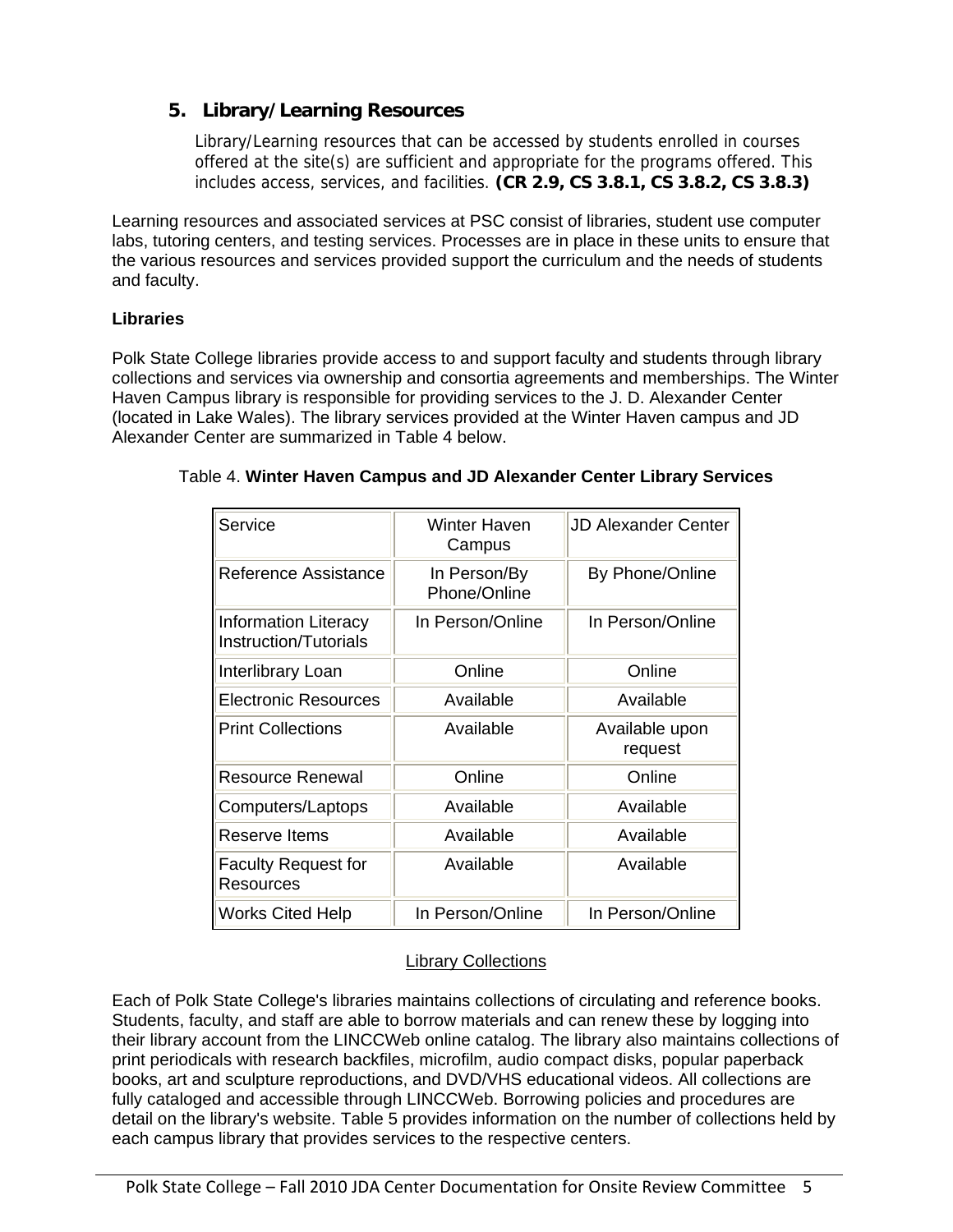| Winter Haven Library titles  | 74,209 |
|------------------------------|--------|
| Lakeland Library titles      | 31,369 |
| Library electronic books     | 75,510 |
| Library electronic databases | 124    |
| Digitized videos             | 390    |

### Table 5. **Library Collections Title Counts**

### Software Programs

The Teaching/Learning Computing Center (TLCC) carries a variety of software that is loaded on computers to increase student access to electronic resources. Some of the software is program specific. In Table 6, software for Medical and Allied Health Programs is listed. In Table 7, software for more generic student use is presented.

### Table 6. **TLCC Software for Medical and Allied Health Programs**

| Medical and Allied Health Commercial Databases Available at Polk State College |                                               |  |  |
|--------------------------------------------------------------------------------|-----------------------------------------------|--|--|
| <b>CINAHL Plus Full-text (EBSCO)</b>                                           | <b>MEDLINE with Full-text</b>                 |  |  |
| Current Issues, Reference Shelf Plus                                           | (EBSCO)                                       |  |  |
| (Wilson)                                                                       | Natural Medicines Comprehensive Database      |  |  |
| <b>Health and Wellness Resource Center</b>                                     | (Therapeutic Research Center)                 |  |  |
| (Gale)                                                                         | Nursing and Allied Health Source              |  |  |
| Health Reference Center Academic (Gale)                                        | (ProQuest)                                    |  |  |
| Health Source Consumer Edition (EBSCO)                                         | Nursing Library (Rittenhouse)                 |  |  |
| Health Source Nursing Academic Edition                                         | Physician's Desk Reference (PDR) (Micromedex) |  |  |
| (EBSCO)                                                                        | Psych Articles (EBSCO)                        |  |  |
| MEDLINE via FirstSearch (OCLC)                                                 | <b>Thomson Healthcare Series</b>              |  |  |

### Table 7. **Generic Computer Software Programs Loaded on Student Use TLCC Computers**

| <b>Nursing Apps</b>                   | Publisher 2007               |
|---------------------------------------|------------------------------|
| Townsend                              | Microsoft Visual Studio 2003 |
| Cortez Peters 4                       | Microsoft Visual Studio 2008 |
| <b>Examview Student</b>               | Quick Time                   |
| Food Processor                        | Sam 2007 V 2.0               |
| Graphical Approach to College Algebra | <b>Grade Quick</b>           |
| South-Western Keyboarding Pro Deluxe  | <b>Quick Books Pro</b>       |
| Intro to Algebra                      | Adobe PageMaker 7.0          |
| <b>Typing Tutor 7</b>                 | Adobe Reader 8               |
| Access 2003                           | Adobe Illustrator CS         |
| <b>Excel 2003</b>                     | Adobe InDesign CS            |
| InfoPath 2003                         | Adobe Photoshop CS           |
| PowerPoint 2003                       | Zoom Text                    |
| Publisher 2003                        | Open Book 6.0                |
| Word 2003                             | Roxio Easy CD Creator 5      |
| Front Page 2003                       | Adobe Dreamweaver CS3        |
| Access 2007                           | Adobe Flash CS3 Professional |
| <b>Excel 2007</b>                     | <b>Adobe Illustrator CS3</b> |
| InfoPath 2007                         | Adobe InDesign CS3           |
| One Note 2007                         | Adobe Photoshop CS3          |
| <b>Word 2007</b>                      | <b>Skills Tutor</b>          |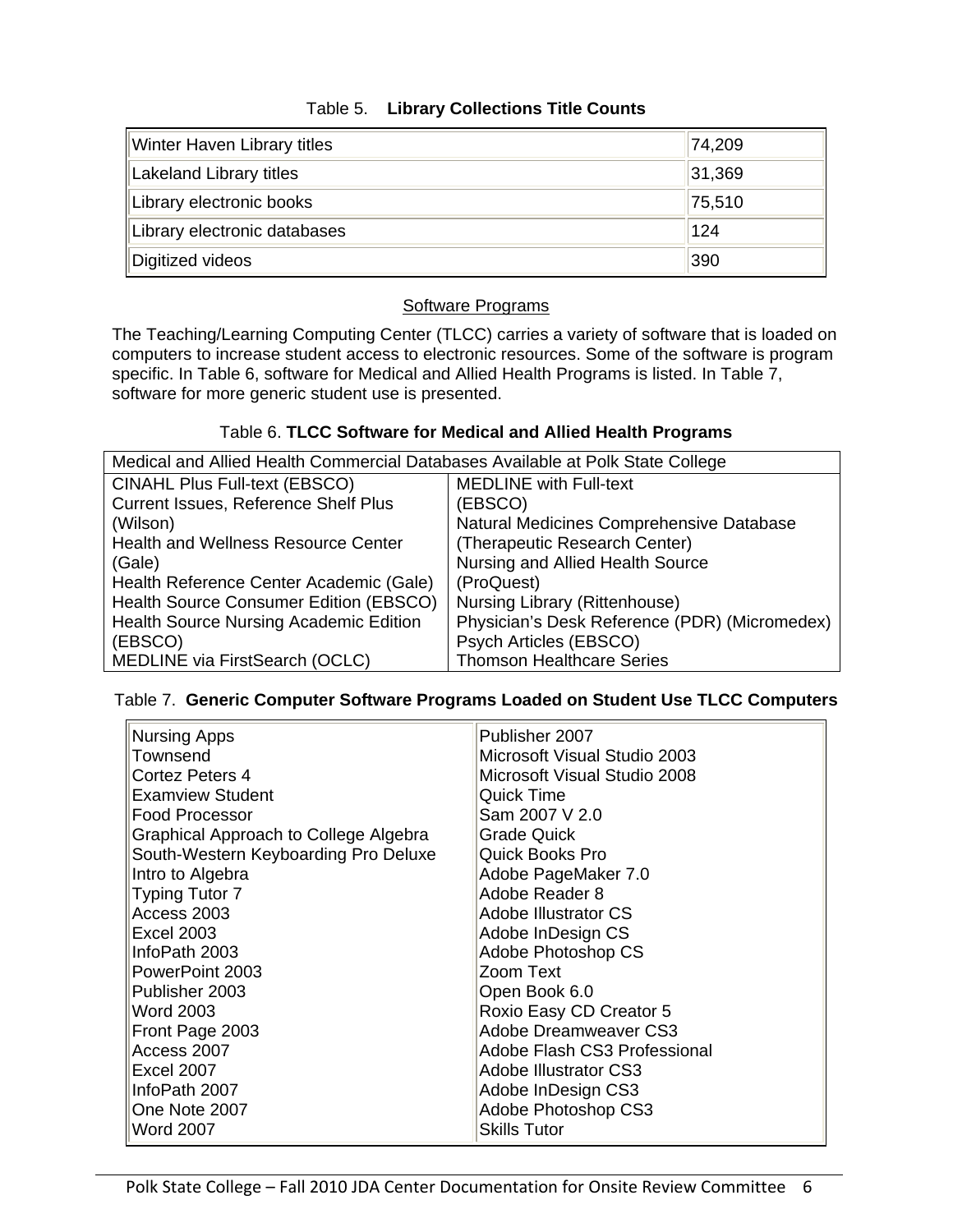### Library Staff

Each campus library has a reference desk which is staffed by a professional librarian during regular library operating hours. It is the role of the reference librarian to assist students and other library users with utilizing the library's electronic and traditional resources and to consult with students on identifying and filling their information needs. All professional librarians assigned to the Polk State College libraries serve at the library's reference desk as a regular part of their assignments, including the library directors. Additionally, paraprofessional team members providing services at the library's circulation desks are able to assist students and other library users with solving basic information problems such as catalog searches, database access, identifying course reserve materials, finding books in the library, or other tasks. These paraprofessionals refer more complex needs to the reference librarians.

The JD Alexander Center is served by designated outreach librarians from the Winter Haven campus library. Table 8 identifies the designated center outreach librarians.

| <b>JD Alexander Center Librarians</b> | Credentials |
|---------------------------------------|-------------|
| Linda Young                           | M.L.S       |
|                                       |             |

### Table 8. **Polk State College JD Alexander Center Outreach Librarians**

### **Teaching/Learning Computing Centers (TLCC)**

Other learning resources such as tutoring, testing, and open student computer labs are available through the Teaching/Learning Computing Centers located on the Winter Haven (TLCC website) campus. The JD Alexander Center provides access to similar learning resources in the Student Success Center. Table 9 summarizes the services provided at the Winter Haven campus and JD Alexander Center.

Christina Fullerton M.A.

| <b>Services</b>                        |                                    | <b>WH</b> | <b>JDA</b> |
|----------------------------------------|------------------------------------|-----------|------------|
| <b>Computer Lab</b>                    |                                    | X         | X.         |
| <b>Tutoring Center</b>                 | <b>Individual Tutoring</b>         | X         | X          |
|                                        | Supplemental Instruction           | X         |            |
|                                        | <b>Group Help Sessions</b>         | X         |            |
| <b>Testing Center</b>                  | <b>Placement Testing</b>           | X         | X          |
|                                        | <b>CLEP</b>                        | X         |            |
|                                        | Distance Learning                  | X         | X          |
|                                        | Make-up                            | X         | X          |
|                                        | <b>Professional Certifications</b> |           |            |
| Faculty-Student Pickup and Drop-off    |                                    | X         | X          |
| <b>Adjunct Faculty Computer Access</b> |                                    | X         | X          |
| <b>Textbook Resources</b>              |                                    | X         | X          |
| Anatomy-Physiology Study Lab           |                                    | X         |            |

### Table 9. **Teaching/Learning Computing Centers (TLCC) Services**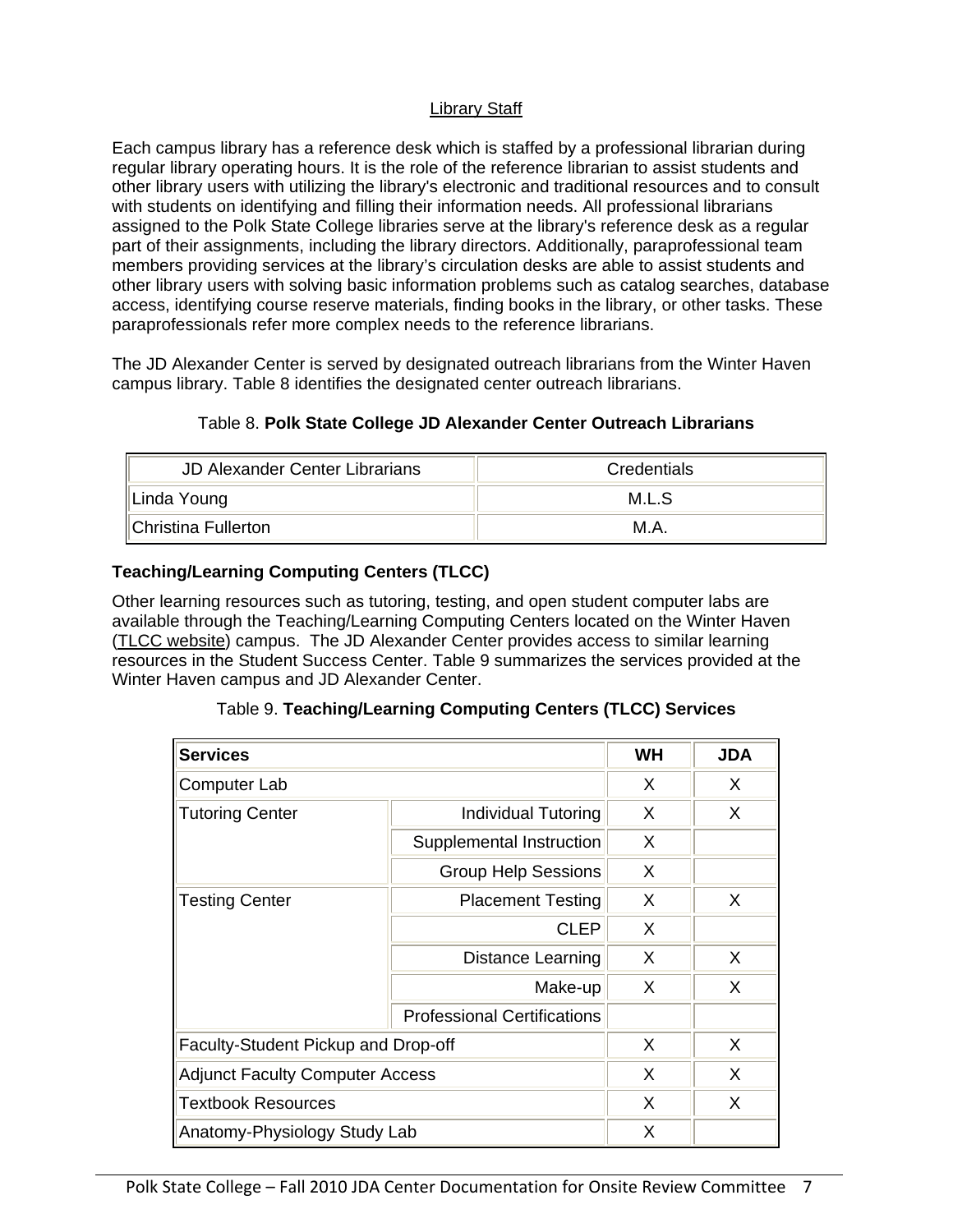| <b>Services</b>    | <b>WH</b> | JDA |
|--------------------|-----------|-----|
| Media Duplicating  |           |     |
| Printing/photocopy |           |     |
| PAL Help Desk      |           |     |

#### Computer Labs

Open-access computers with curriculum-related software, Microsoft Office applications, and information resources are available at each campus TLCC and the JD Alexander Success Center. Tables 10 and 11 provide a snapshot of the number of desktops/laptops computers available for student use at the learning resources facilities at Polk State College's Winter Haven campus and JD Alexander Center.

### Table 10. **Winter Haven Campus Computers Dedicated for Student Use**

| <b>Winter Haven Campus</b>         |                         |
|------------------------------------|-------------------------|
| Location                           | <b>Desktops/Laptops</b> |
| Jim Dowdy Library                  | 31/11                   |
| Teaching/Learning Computing Center | 48                      |
| Student Center/Cafeteria           | 6                       |
| Nursing Lab                        | 21                      |
| Career Center                      | 20                      |
| Total                              | 126/11                  |

### Table 11. **JD Alexander Center Computers Dedicated for Student Use**

| Lake Wales/JDA Center   |                         |
|-------------------------|-------------------------|
| Location                | <b>Desktops/Laptops</b> |
| ∥Student Success Center | 22                      |
| llTotal                 | 22                      |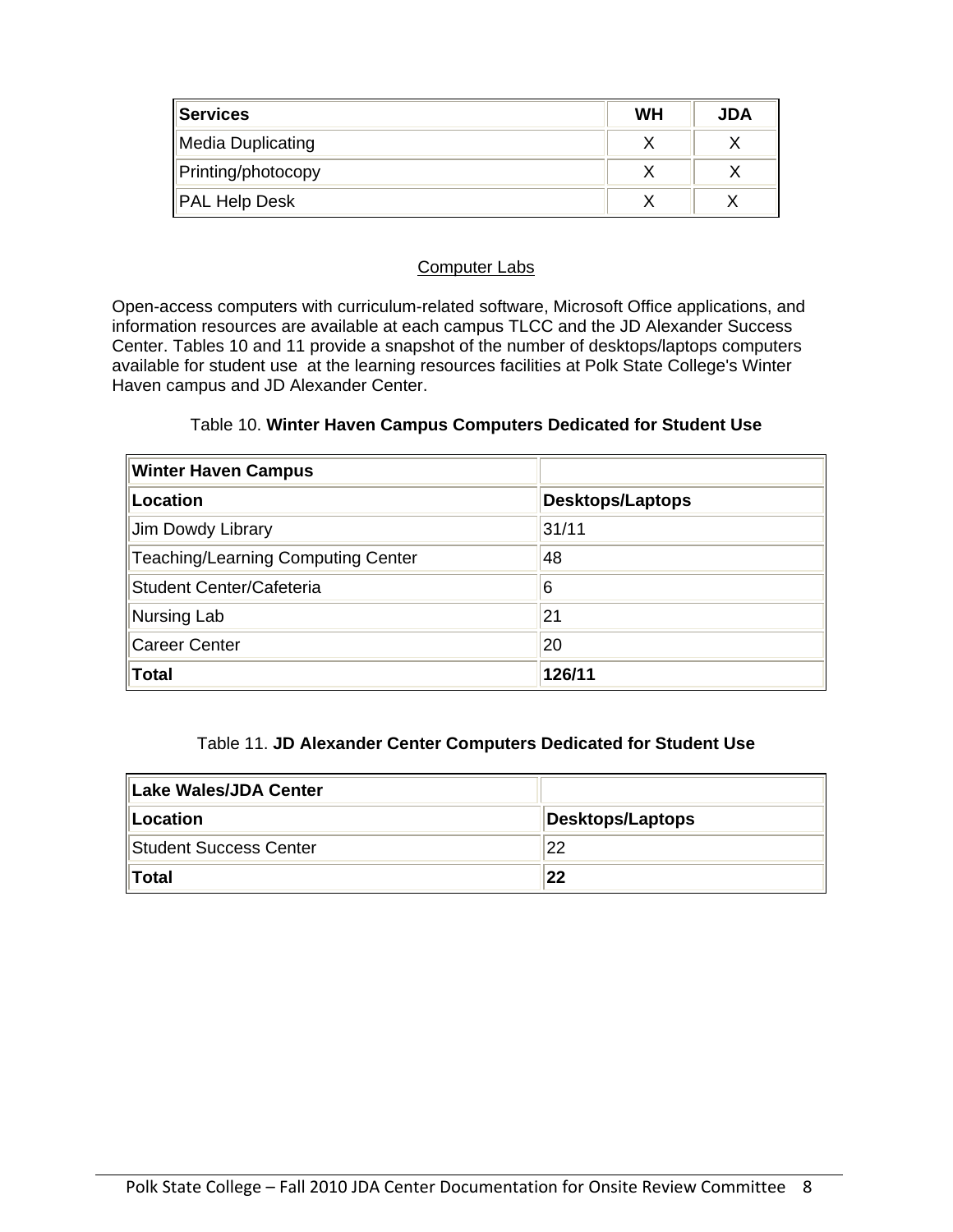### **6. Physical Facilities**

The institution operates and maintains physical facilities at the site(s) that appropriately serve the needs of the programs and activities at the site(s). **(CS 3.11.3)** 

The building hosting the JD Alexander Center was given to the College as a donation by the City of Lake Wales and is now owned by Polk State College. Detailed descriptions of the facilities are listed below. These descriptions are supported by the floor plans on the following two pages.

After significant renovations, the following facilities are now available:

- Approximately 15,907 gross square feet of instructional and support space.
- (4) General education classrooms: Rooms 201, 202, 203, and 212.
- (1) Computer classroom: Room 213.
- (1) Classroom/community meeting room: Room 102.
- (1) Space for tutoring, testing, and student success: Room 113.
- Office space for student services: Rooms: 105, 106, 107, and 108.
- Male and female restrooms.
- Space for mechanical and electrical utilities.
- Space for a server and the telephone-communication systems.
- The renovation honored the building's architectural history wherever it was possible and plausible.
- The latest technology for the delivery of instruction in all classrooms and laboratories (similar to the technology at both the Winter Haven and Lakeland campuses).
- The latest technology for all office spaces and meeting spaces (similar to the technology at both Winter Haven and Lakeland campuses).
- A gathering space in the lobby for students, staff, and visitors.
- Approximately 121 parking spaces available for all building occupants.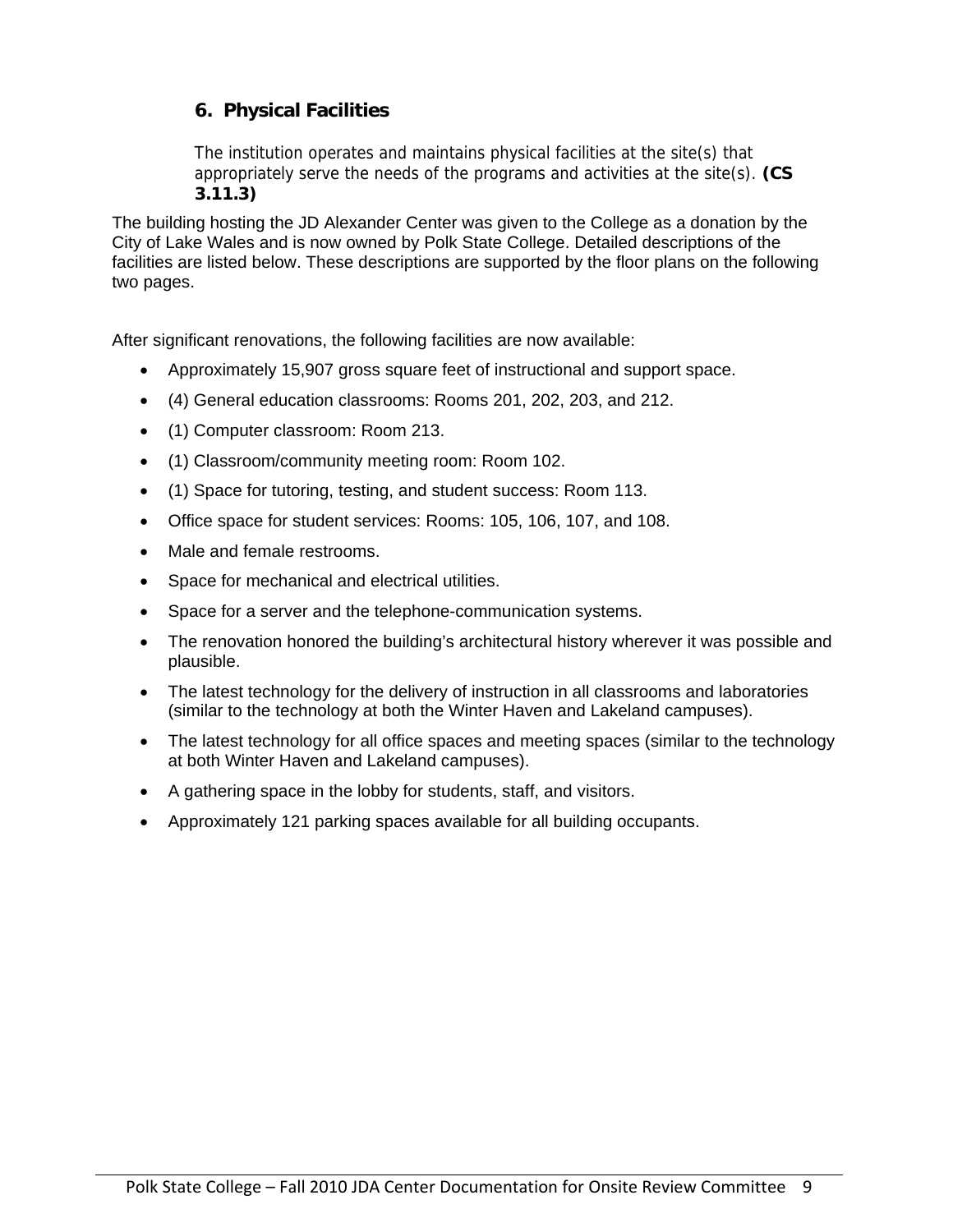### **JD Alexander Center Floor Plan**

### **FIRST FLOOR:**

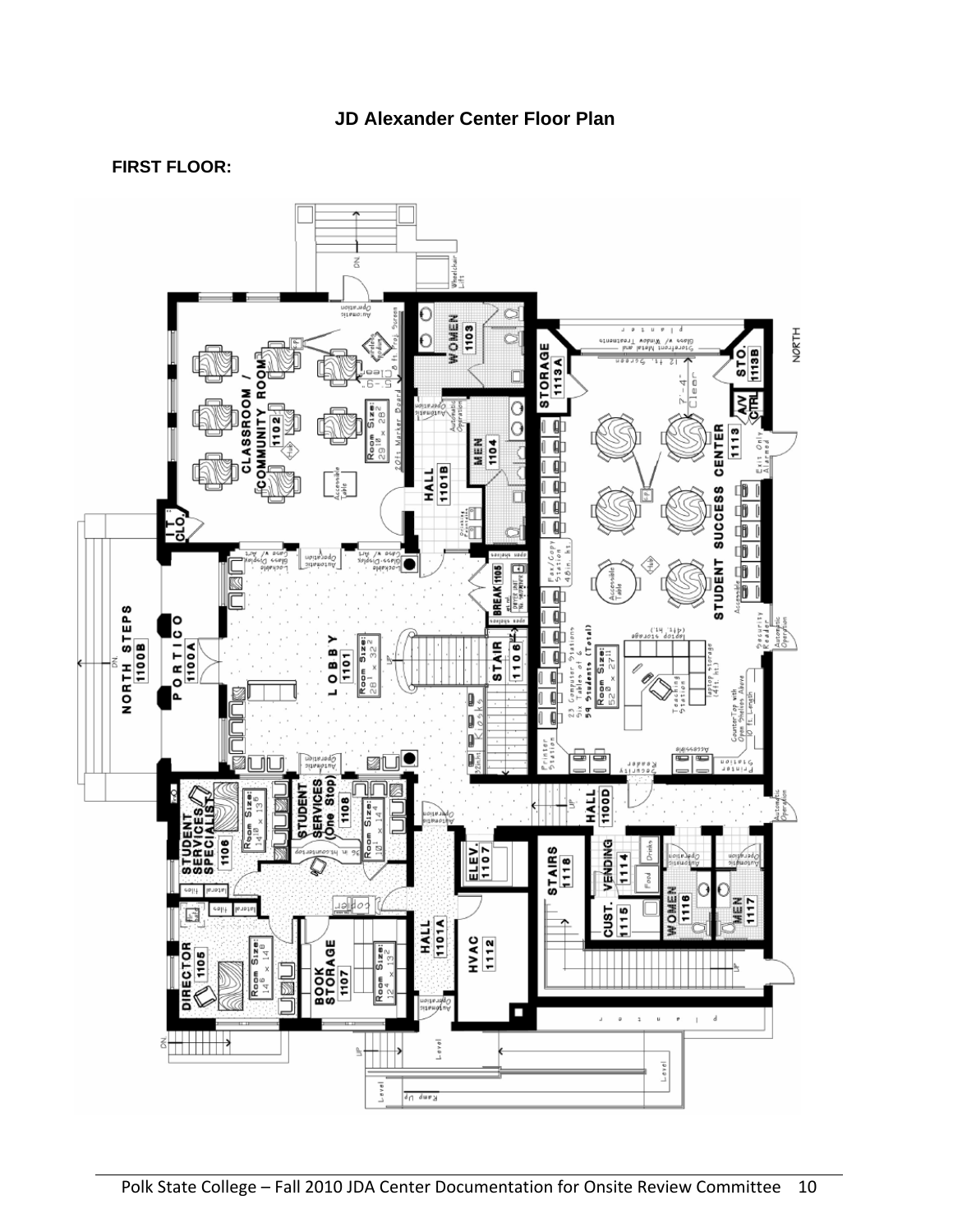### **SECOND FLOOR:**

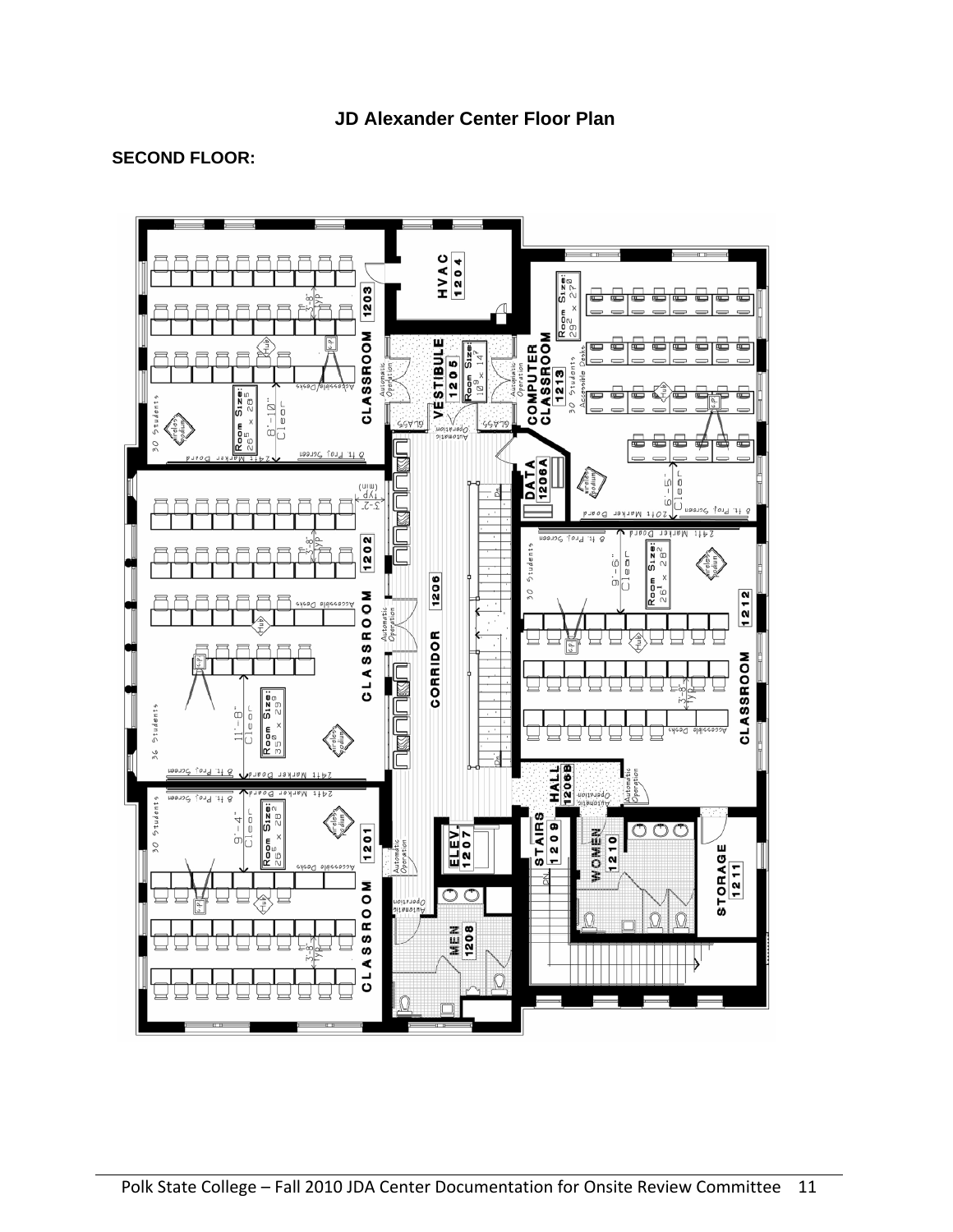### **7. Student Learning Outcomes**

The institution demonstrates the comparability of student learning outcomes with those for the same or similar programs offered on the main campus. **(CS 3.3.1.1, CS 3.4.6)** 

The JD Alexander Center offers courses designed to prepare students for the successful completion of the AA degree. Student learning outcomes (SLO) for each course, regardless of delivery mode or site, meet the program and course outcomes established for the course in the *Basic Course Information* (BCI) document, which is approved by the Academic Quality Council (AQC). As stipulated in Polk State College Procedure 1001, *Communicating Course Information to Students*, the BCI for each course identifies the General Education outcomes for the AA program met by the course, as well as specific course learning outcomes for the course (see also CS 3.3.1.1, CS 3.5.1 and CS 3.4.6 of the college's Compliance Certification).

Student learning outcomes are assessed for each General Education course using a variety of means to establish and document the results of the assessment measures via the college's annual *General Education Review* (the 2010 report was submitted as part of the original Compliance Certification). The reported measures reflect pooled assessment results from all Polk State College students, including those at the JD Alexander Center.

Due to the recently revised General Education Goals, assessment baseline measures have been newly established in 2009/10 at the institutional level, and college-wide benchmarks are in the process of being defined by the General Education Review Committee during academic year 2010/11. After the establishment of the new SLO benchmarks, the College will conduct a follow-up comparison of assessment results for the different locations and delivery methods. This SLO assessment continues to be the responsibility of the departmental Assessment Coordinators (AC) and conducted according to the college's General Education Review Cycle.

The Center is entering its sixth semester of operation. Student enrollment has steadily increased, and there are currently 529 students enrolled (unduplicated) this semester. Based on the continual increase in enrollment over the six semesters, the comparative analysis of student learning outcomes with those for the same or similar programs offered at the Winter Haven campus will commence this fall term (2010). In essence, the JD Alexander Center's enrollment is at a level wherein the results of a comparative analysis at this time should yield levels of significance that will support meaningful interpretation of findings. The timeline for the activity is presented in Table 12.

| <b>Date</b>      | <b>Activity</b>                                                                                                                                                                                                                                                                                                                                                                                                                              | <b>Expected Outcome</b>                                                                      |
|------------------|----------------------------------------------------------------------------------------------------------------------------------------------------------------------------------------------------------------------------------------------------------------------------------------------------------------------------------------------------------------------------------------------------------------------------------------------|----------------------------------------------------------------------------------------------|
| October<br>2010  | The General Education Committee, guided by<br>Institutional Effectiveness, will review the six-semester<br>collected data to determine sufficiency to engage in a<br>comparative analysis. If sufficiency of data is not<br>evident, a work plan will be designed in collaboration<br>with Institutional Effectiveness, General Education<br>assessment coordinators, JD Alexander teaching<br>faculty, and the General Education Committee. | Begin data interpretation<br>and establishment of a<br>baseline for comparative<br>analysis. |
| November<br>2010 | <b>General Education Committee and assessment</b><br>coordinators will review preliminary comparative data<br>for the Winter Haven Campus and JDA Center.                                                                                                                                                                                                                                                                                    | A draft interpretation of<br>the findings with<br>recommendations.                           |
| December<br>2010 | Assessment coordinators will share draft interpretation<br>of findings with JD Alexander Center teaching faculty<br>and other appropriate individuals.                                                                                                                                                                                                                                                                                       | Evaluate findings and<br>begin curriculum review<br>to address findings<br>where indicated.  |

Table 12. **Timeline for JDA Center and Winter Haven Campus Assessment Comparison**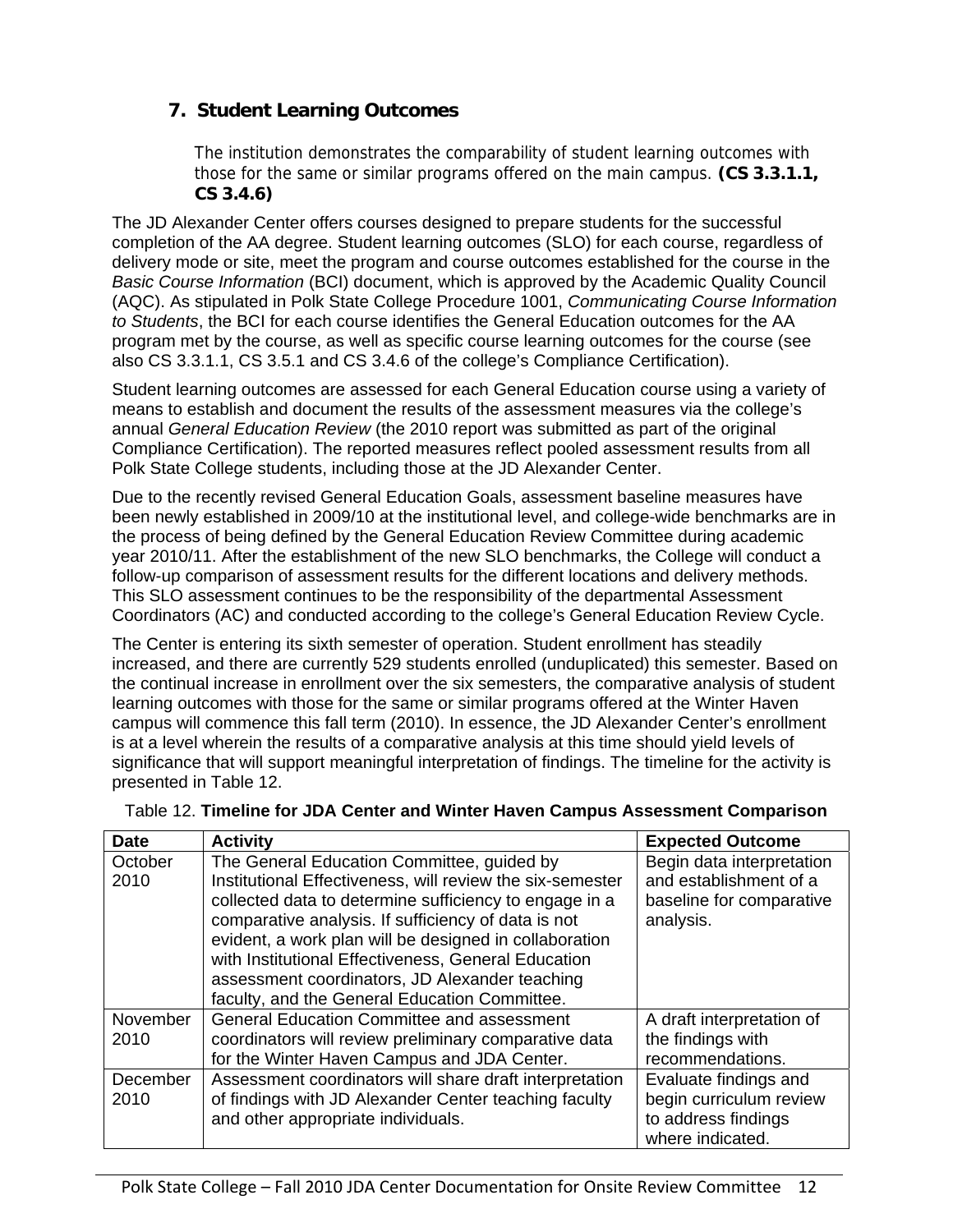## **Part III. Appendices**

### Page in the contract of the contract of the contract of the contract of the contract of the contract of the contract of the contract of the contract of the contract of the contract of the contract of the contract of the co

| Appendix B: Term 2011-1 (Fall 2010) JD Alexander Center Course Schedule 22 |  |
|----------------------------------------------------------------------------|--|
|                                                                            |  |
|                                                                            |  |
|                                                                            |  |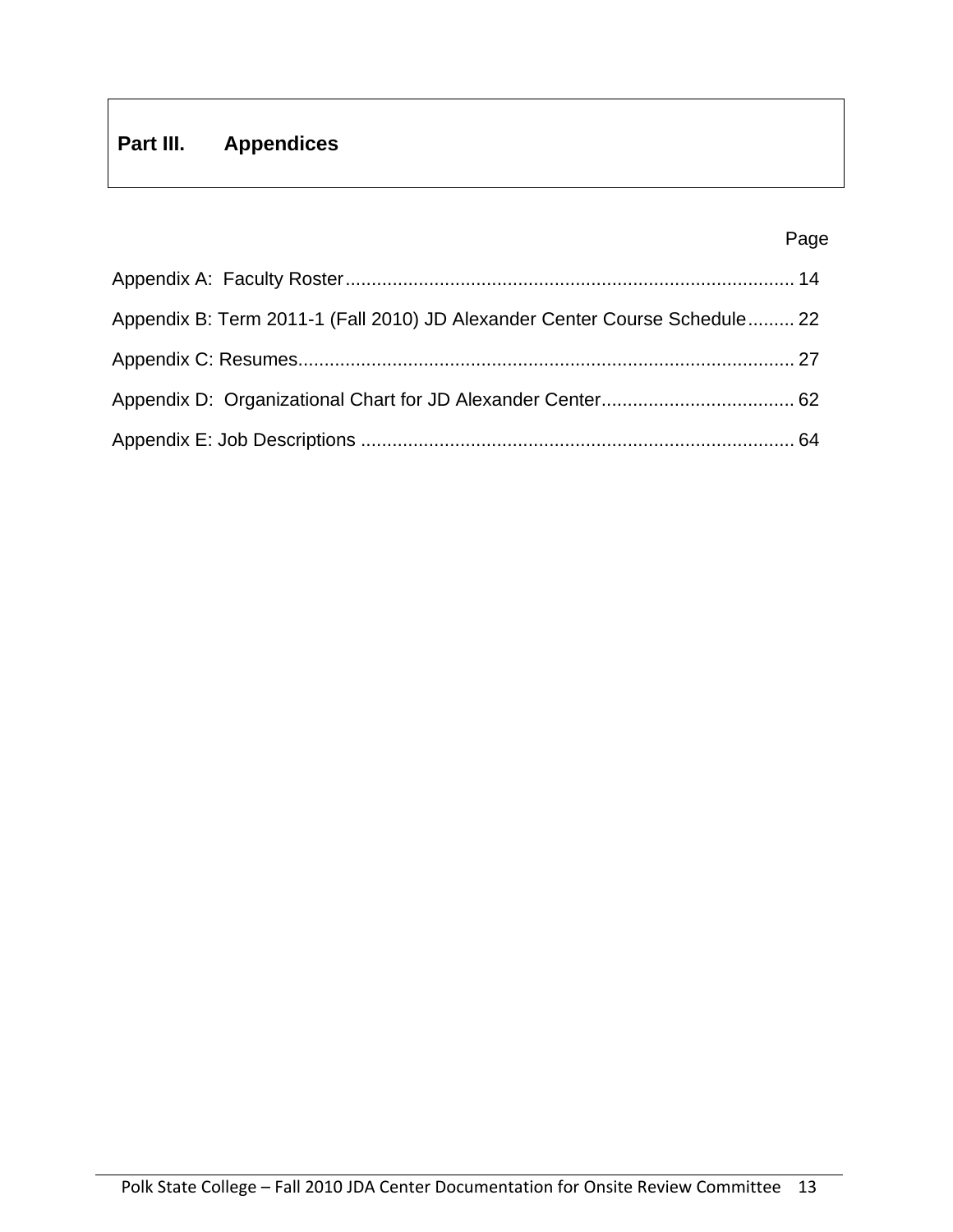**Appendix A: Faculty Roster**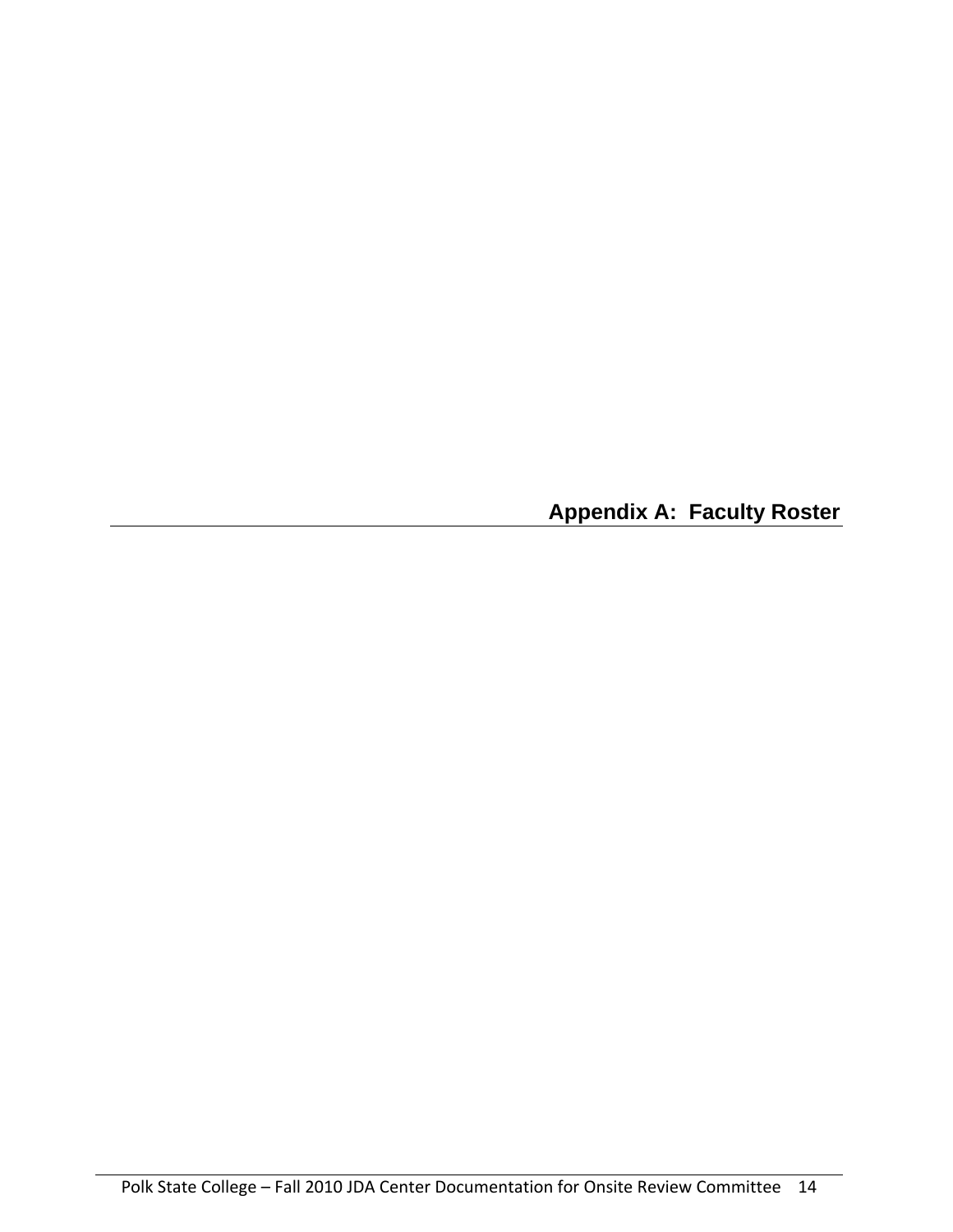### **Faculty Roster Form Qualifications of Full-Time and Part-Time Faculty**

### **Name of Institution: Polk State College – JD Alexander Center**

**Name of Academic Area, Discipline, Department/School: General Education, Developmental** 

**Academic Term(s) Included: Fall 2009, Spring 2010, Summer 2010 Date Form Completed: August 27, 2010** 

|   |                           | $\mathbf{2}$                                                                  | 3                                                                                                  | 4                           |
|---|---------------------------|-------------------------------------------------------------------------------|----------------------------------------------------------------------------------------------------|-----------------------------|
|   | <b>Name</b>               | <b>Courses Taught</b>                                                         | <b>Relevant Academic Degrees and</b><br><b>Course Credits Earned</b>                               | <b>Other Qualifications</b> |
|   | Aleman, Roger (F)         | MAT 1033: Intermediate Algebra (T)                                            | M.S.T., Mathematics &<br>Education, Florida Atlantic<br>University, 18 graduate credits in<br>math |                             |
| 2 | Ali, Jared (P)            | BSC 1930: Biological Issues (T)                                               | M.S., Entomology & Applied<br>Ecology, University of Delaware                                      |                             |
| 3 | Anderson, John (F)        | MUL 1010: Music Appreciation (T)                                              | M.M., Choral Conducting, Nova<br>Southeastern University                                           |                             |
| 4 | Barr, Katherine (P)       | ENC 0001: Essentials of Writing I (D)                                         | B.A., English, Warner Southern<br>College                                                          |                             |
| 5 | Clemons, Catherine<br>(P) | MAT 0012: Arithmetic with Pre-<br>Algebra (D), MAT 0024: Basic<br>Algebra (D) | B.S., Mathematics Education,<br>University of South Florida                                        |                             |
| 6 | Cowan, Doris (F)          | MGF 1107: Explorations In<br>Mathematics (T)                                  | Ph.D., Mathematics, University<br>of Central Florida                                               |                             |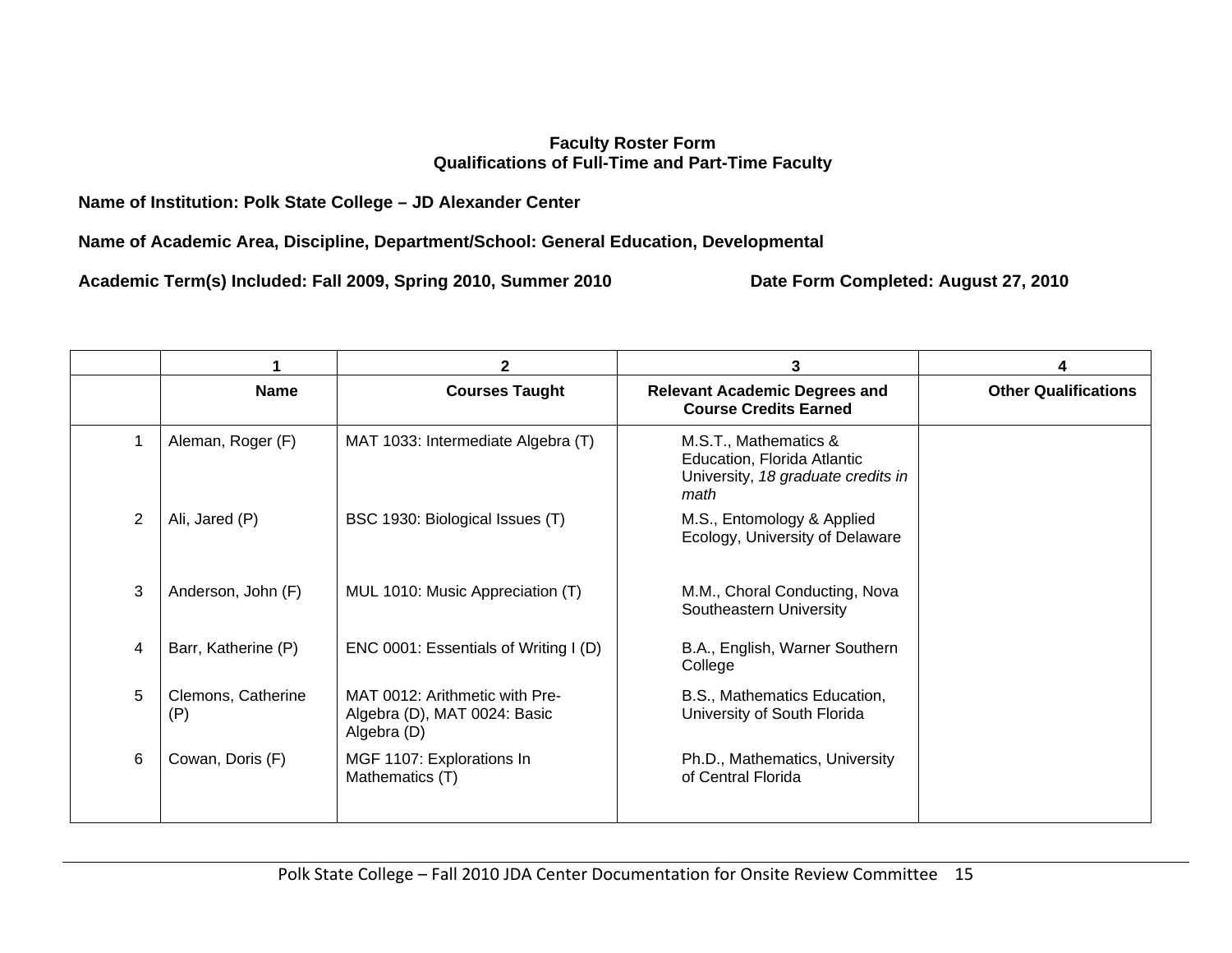|                |                      | $\mathbf{2}$                                                                                                 | 3                                                                    | 4                           |
|----------------|----------------------|--------------------------------------------------------------------------------------------------------------|----------------------------------------------------------------------|-----------------------------|
|                | <b>Name</b>          | <b>Courses Taught</b>                                                                                        | <b>Relevant Academic Degrees and</b><br><b>Course Credits Earned</b> | <b>Other Qualifications</b> |
|                |                      |                                                                                                              |                                                                      |                             |
| $\overline{7}$ | Durant, Loretha (P)  | SLS 1101: College Success (T)                                                                                | M.A., Counseling, Webster<br>University                              |                             |
| 8              | Ephraim, Louis (P)   | MAC 1105: College Algebra (T)                                                                                | M.A., Mathematics, University of<br>Miami                            |                             |
| 9              | Falconer, Art (P)    | GEO 1930: Special Topics - African<br>Geography (T)                                                          | M.A., Geography, University of<br>California                         |                             |
| 10             | Fallows, Susan (P)   | ENC 1101: College Composition I (T)                                                                          | M.F.A., Creative Writing,<br>University of Central Florida           |                             |
| 11             | Farmer, Fred (P)     | CGS 1061C: Intro. Computers &<br>Information Systems (T)                                                     | Bachelor of Graphic Design/Art<br>2001 Florida Southern University   |                             |
| 12             | Feleccia, Tina (F)   | CGS 1061C: Intro. Computers &<br>Information Systems (T)<br>CGS 1100: Business Applications on<br>Micros (T) | M.Ed., Instructional Technology,<br>University of South Florida      |                             |
| 13             | Fink, George (P)     | MAT 0012: Arithmetic with Prealgebra<br>(D)                                                                  | M.A.T., Education/Mathematics,<br><b>Rollins College</b>             |                             |
| 14             | Fonseca, Estella (P) | REA 0002: Essentials of Reading II<br>(D)                                                                    | B.A., Secondary Education/<br>English, Temple University             |                             |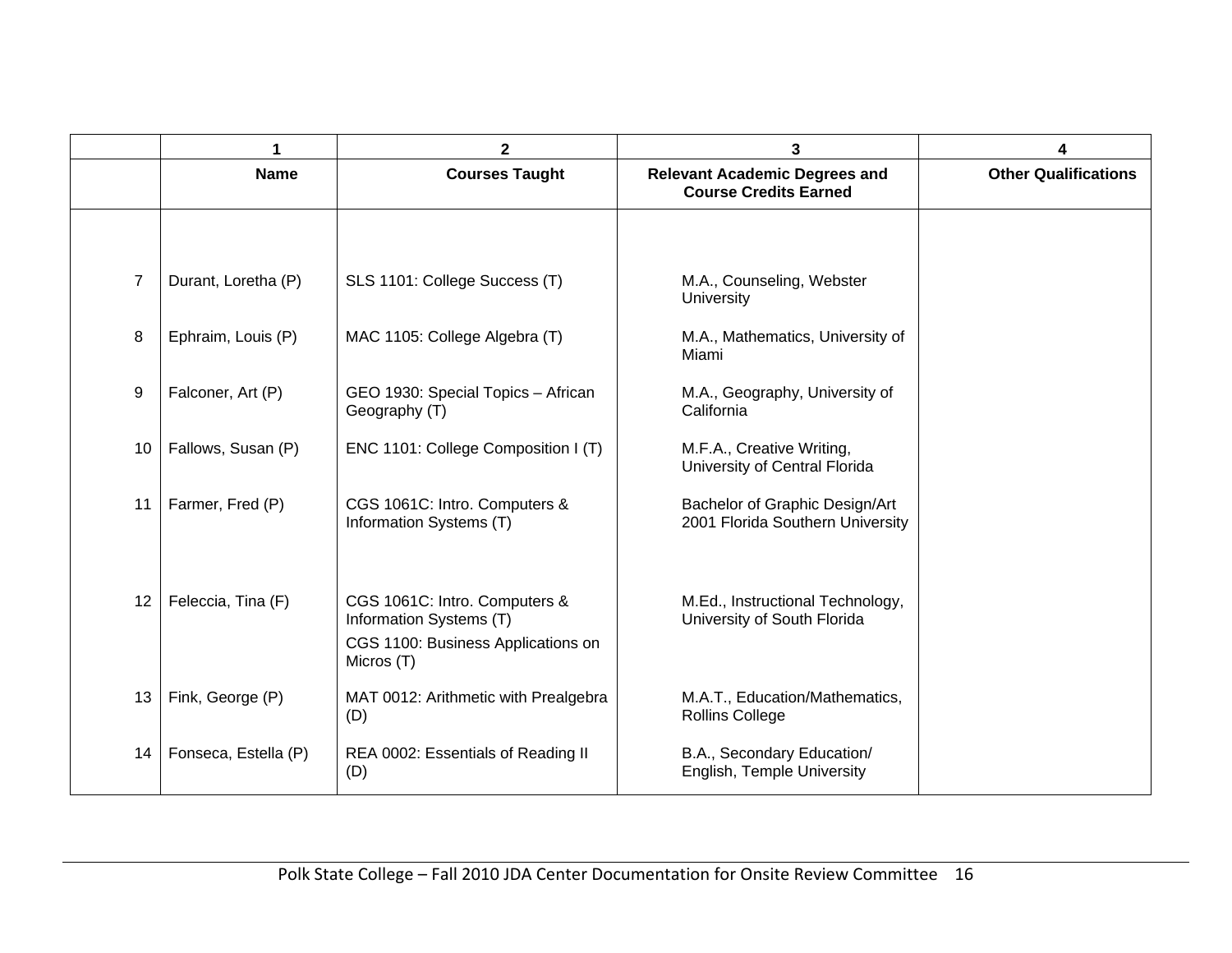|    | 1                     | $\mathbf{2}$                                                                                                        | 3                                                                         |                             |  |  |
|----|-----------------------|---------------------------------------------------------------------------------------------------------------------|---------------------------------------------------------------------------|-----------------------------|--|--|
|    | <b>Name</b>           | <b>Courses Taught</b>                                                                                               | <b>Relevant Academic Degrees and</b><br><b>Course Credits Earned</b>      | <b>Other Qualifications</b> |  |  |
| 15 | Gauss, Betsy (P)      | REA 0001: Essentials of Reading I<br>(D)                                                                            | B.A., Elementary Education,<br><b>Albion College</b>                      |                             |  |  |
| 16 | Howell, Beverly (P)   | SLS 1101: College Success (T)                                                                                       | M.Ed., Elementary Education,<br>Alabama State University                  |                             |  |  |
| 17 | Huelsman, Kathryn (P) | ENC 1101: College Composition I (T),<br>ENC 1102: College Composition II<br>(T), LIT 1000: Intro. To Literature (T) | M.S., Education, University of<br>Dayton, 18 graduate hours in<br>English |                             |  |  |
| 18 | Jarrett, Laura (P)    | ENC 0010: Essentials of Writing II (D)                                                                              | B.A., English, Indiana University                                         |                             |  |  |
| 19 | Junkins, Charles (P)  | LIT 1000: Introduction to Literature                                                                                | M.A., English, University of<br>South Florida                             |                             |  |  |
| 20 | Key, Latonnja (P)     | PSY 2012: General Psychology (T)<br>DEP 2004: Human Development (T)                                                 | Master of Psychology, Webster<br>University                               |                             |  |  |
| 21 | Linck, Toni (F)       | HSC 1531: Medical Terminology (T)                                                                                   | M.S., Nursing, University of<br>South Florida                             |                             |  |  |
| 22 | Logsdon, Richard (P)  | MAT 0024: Basic Algebra (D)                                                                                         | B.S., Computer Science,<br>University of Central Florida                  |                             |  |  |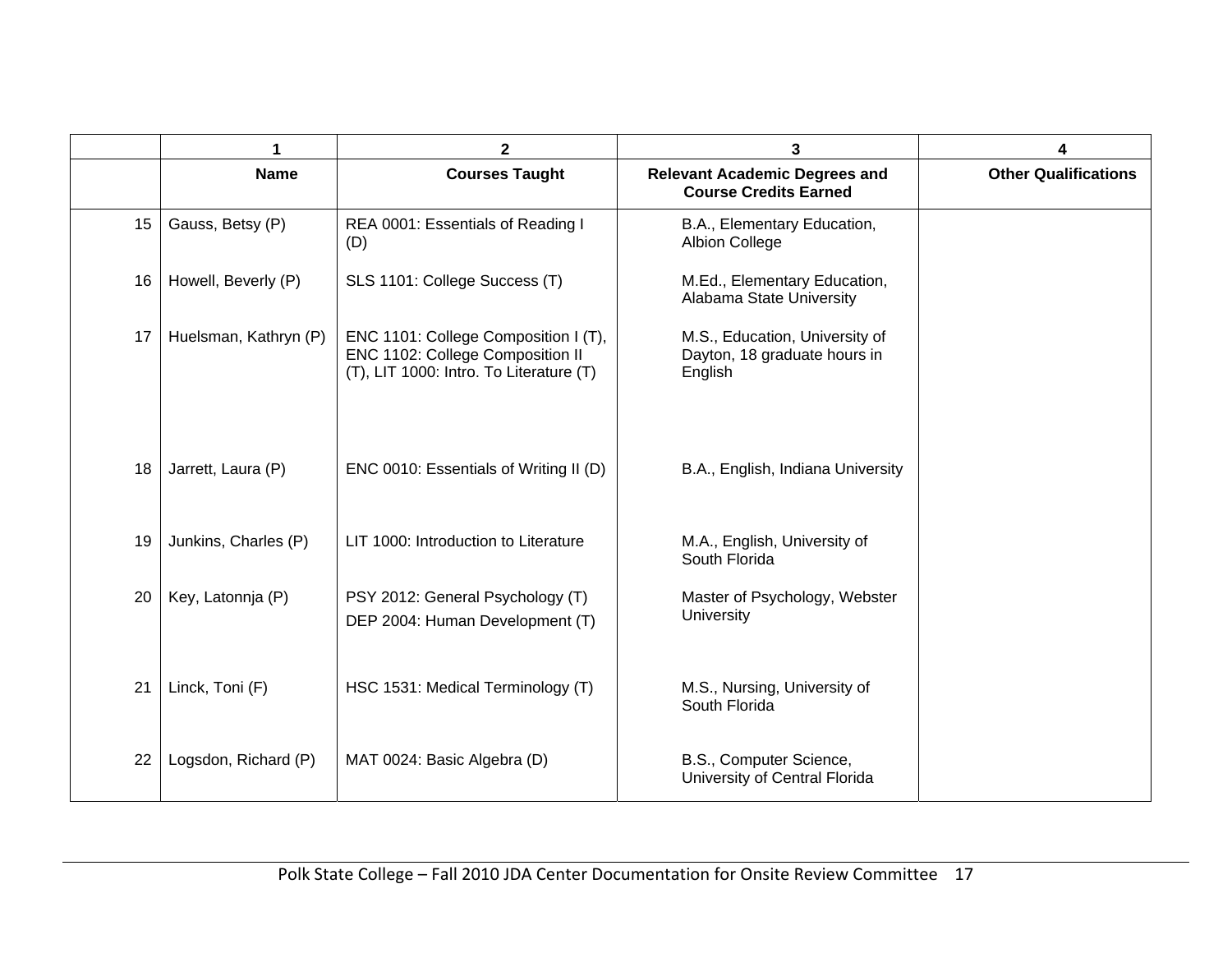|    | 1                    | 2                                                                                      | 3                                                                    | 4                           |
|----|----------------------|----------------------------------------------------------------------------------------|----------------------------------------------------------------------|-----------------------------|
|    | <b>Name</b>          | <b>Courses Taught</b>                                                                  | <b>Relevant Academic Degrees and</b><br><b>Course Credits Earned</b> | <b>Other Qualifications</b> |
| 23 | Fink, George, (P)    | MAT 0012: Arithmetic with Prealgebra<br>(D)                                            | M.A.T., Mathematics Education,<br>Rollins College                    |                             |
| 24 | Miller, John (P)     | MAT 0012: Arithmetic with Prealgebra<br>(D)                                            | B.S., Mathematics, Penn State<br>University                          |                             |
| 25 | Miller, Ronald (P)   | AMH 1020: U.S. History: 1877 -<br>Today (T)                                            | M.A., History, University of<br>South Florida                        |                             |
| 26 | Morrison, Cheryl (F) | MAC 1105: College Algebra (T).                                                         | M.A., Mathematics, Jacksonville<br><b>University</b>                 |                             |
| 27 | Paul Pletcher (F)    | MAT 1033: Intermediate Algebra (T)                                                     | M.Ed., Curriculum and<br>Instruction, University of South<br>Florida |                             |
| 28 | Randolph, Logan (F)  | BSC 1930: Biological Issues                                                            | Ph.D., Botany, Miami University                                      |                             |
| 29 | Toney, Carol (P)     | PSY 2012: General Psychology (T)                                                       | M.S., Psychology, Capella<br>University                              |                             |
| 30 | Trudgen, William (P) | HUM 2020: Intro. To Humanities (T)<br>PHI 2600: Ethics (T)<br>REL 2300: World Religion | M.Div., History/Religion, Ashland<br><b>Theological Seminary</b>     |                             |
| 31 | Welser, Tracy (P)    | ENC 0001: Essentials of Writing I (D)<br>ENC 0010: Essentials of Writing II (D)        | M.A., Women's Studies,<br>University of South Florida                |                             |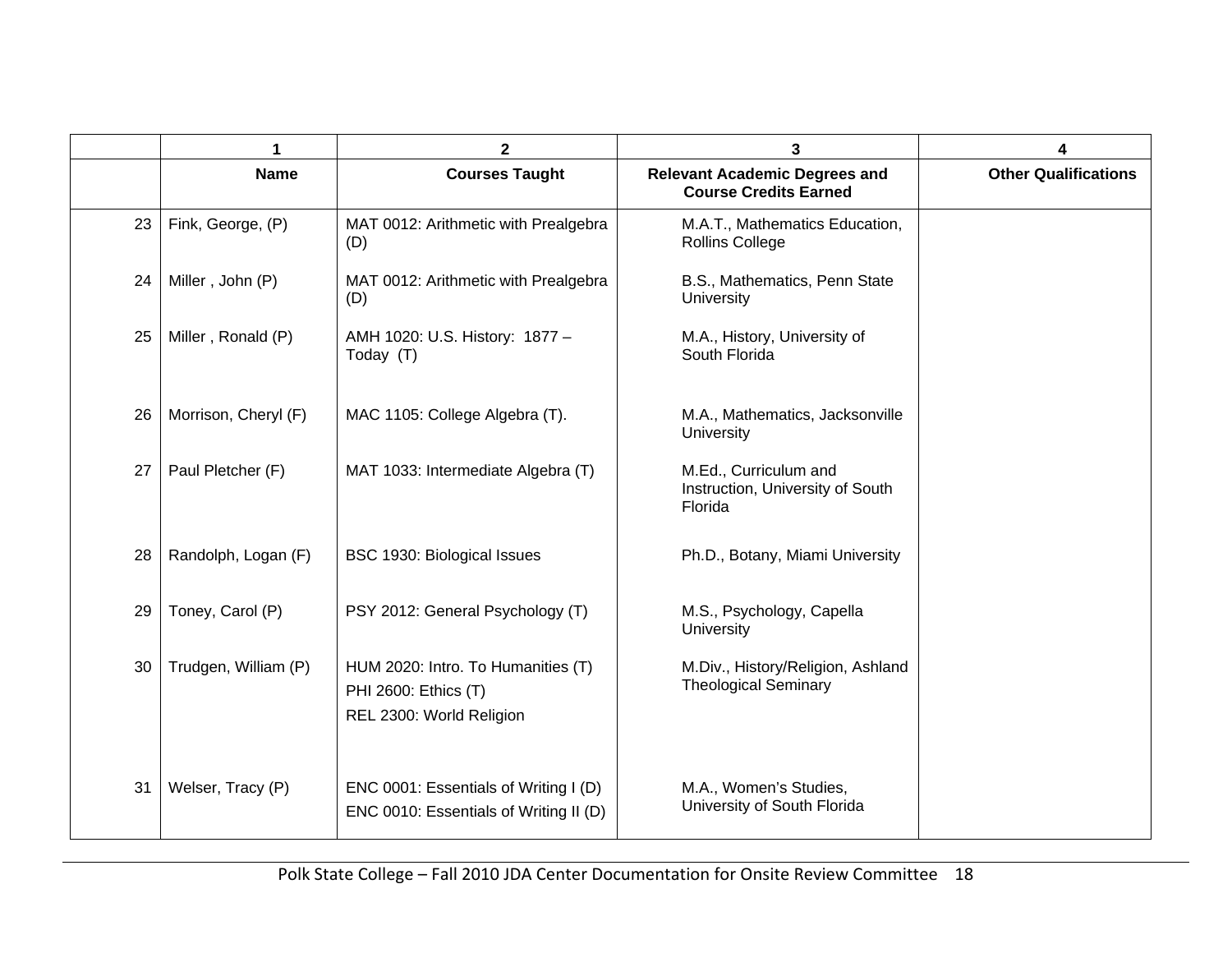|    |                       |                                          |                                                                      | 4                           |
|----|-----------------------|------------------------------------------|----------------------------------------------------------------------|-----------------------------|
|    | <b>Name</b>           | <b>Courses Taught</b>                    | <b>Relevant Academic Degrees and</b><br><b>Course Credits Earned</b> | <b>Other Qualifications</b> |
| 32 | Wexler, Robert (P)    | CLP 2140: Abnormal Psychology (T)        | Ph.D., Psychology, Hofstra<br><b>University</b>                      |                             |
| 33 | Whitcomb, Natalie (F) | ESC 1000: Survey of Earth Science<br>(T) | M.S., Geology, Duke University                                       |                             |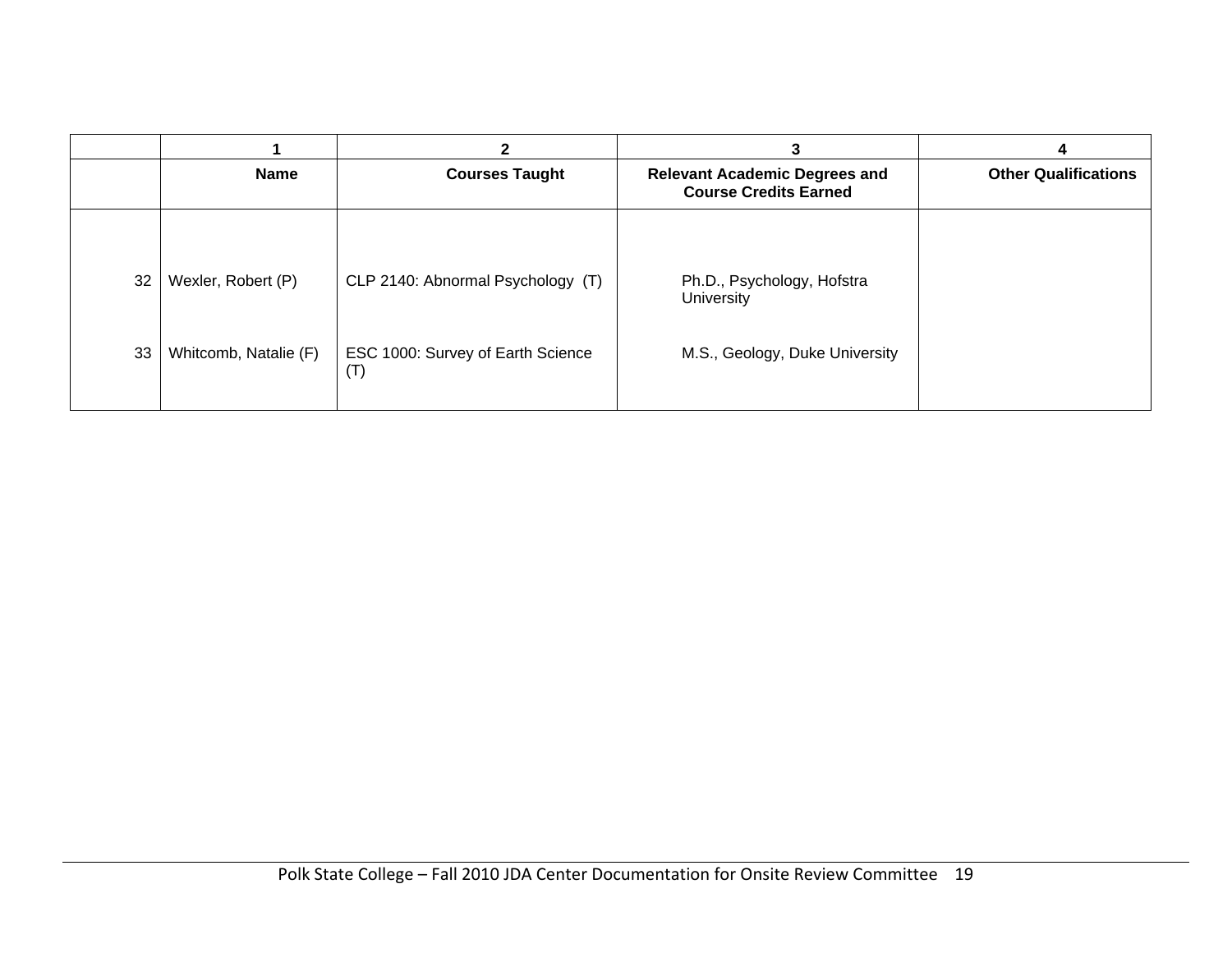### **Faculty Roster Form Qualifications of Full-Time and Part-Time Faculty**

### **Name of Institution: Polk State College – JD Alexander Center**

### **Name of Academic Area, Discipline, Department/School: Early Childhood Education**

**Academic Term(s) Included: Fall 2009, Spring 2010, Summer 2010 Date Form Completed: August 27, 2010** 

|                |                        | $\mathbf{2}$                                                                           | 3                                                                     | 4                           |
|----------------|------------------------|----------------------------------------------------------------------------------------|-----------------------------------------------------------------------|-----------------------------|
|                | <b>Name</b>            | <b>Courses Taught</b>                                                                  | <b>Relevant Academic Degrees and</b><br><b>Course Credits Earned</b>  | <b>Other Qualifications</b> |
|                | Christopher, Lauri (P) | CHD 2220: Child Growth and<br>Development (T)                                          | M.A.T., Teaching and Learning, Nova<br>Southeastern University        |                             |
| $\overline{2}$ | Metcalfe, Debra (P)    | CHD 1380: Facilitating<br>Development (T)<br>CHD 1440: Early Learning<br>Practicum (T) | M.A., Education, Warner University                                    |                             |
| 3              | Venable, Jeanette (P)  | CHD 2320: Early Childhood<br>Curriculum (T)                                            | B.S., Public Relations<br>Communication, Freed-Hardeman<br>University |                             |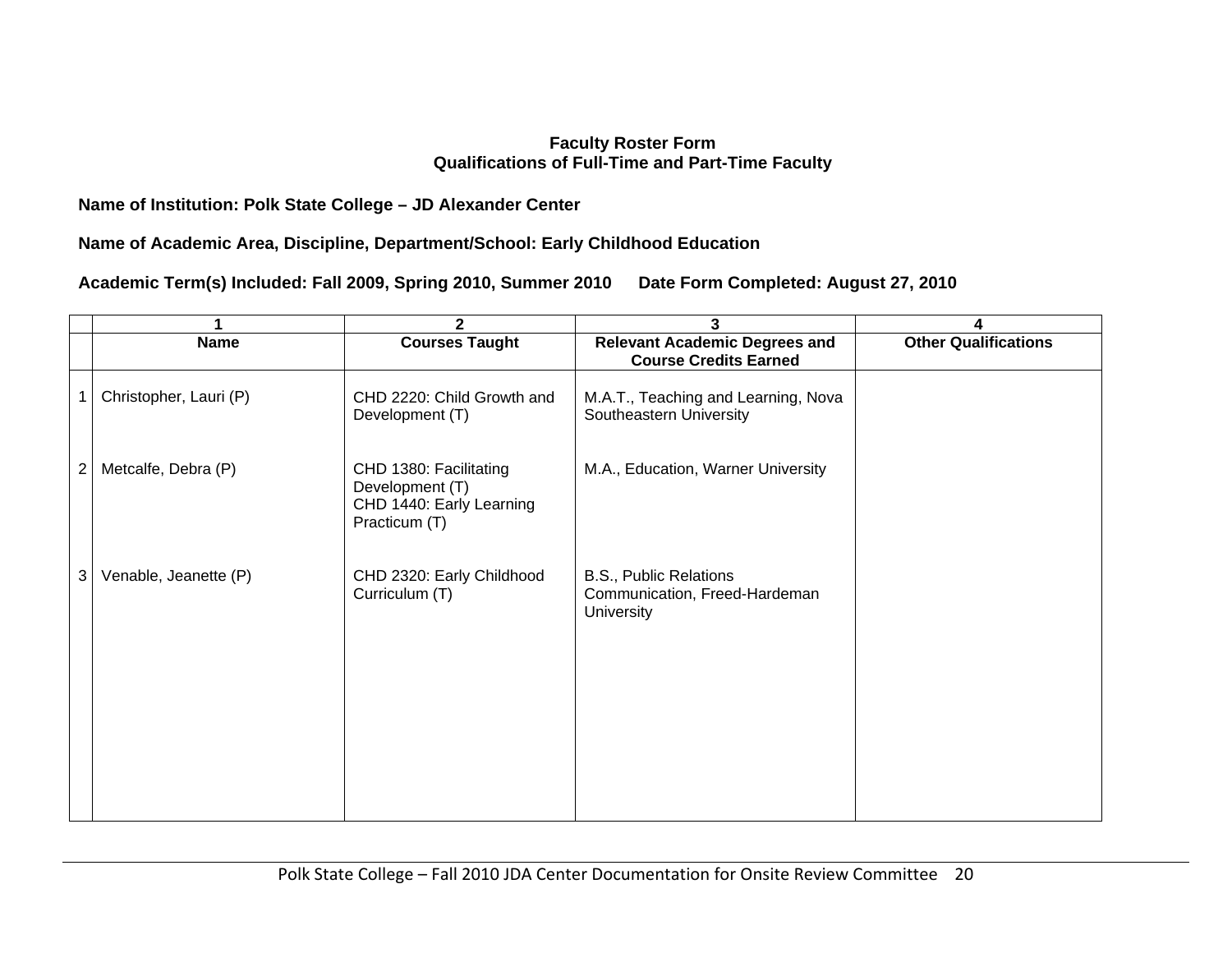### **Faculty Roster Form Qualifications of Full-Time and Part-Time Faculty Name of Institution: Polk State College – JD Alexander Center**

**Name of Academic Area, Discipline, Department/School: Business** 

**Academic Term(s) Included: Fall 2009, Spring 2010, Summer 2010 Date Form Completed: August 27, 2010** 

|                       | 2                                                                                                                                  |                                                                                     |                                |
|-----------------------|------------------------------------------------------------------------------------------------------------------------------------|-------------------------------------------------------------------------------------|--------------------------------|
| <b>Name</b>           | <b>Courses Taught</b>                                                                                                              | <b>Relevant Academic Degrees and</b><br><b>Course Credits Earned</b>                | Other<br><b>Qualifications</b> |
| Broxterman, David (F) | MAN 4162: Customer Relations in Business (T)                                                                                       | Ph.D., Business<br>Management, University of<br>South Florida                       |                                |
| Lehoczky, Maria (F)   | MAN 3063: Ethical Issues in Organizations (T)                                                                                      | M.B.A., Business<br>Administration, Florida<br><b>State University</b>              |                                |
| Mclean, Treasa (P)    | OST 1335: Business Communications (T)<br>OST 1142C: Microcomputer Keyboarding I (T)<br>OST 1143C: Microcomputer Keyboarding II (T) | <b>Masters of Business</b><br>Management, Webber<br><b>International University</b> |                                |
| Wilder, Steven (P)    | BUL 3310: Legal Issues in Business (T)                                                                                             | Doctorate of Jurisprudence,<br>University of Florida                                |                                |
| Woodward, John (F)    | ACG 2001: Principles of Financial Accounting I (T)<br>ACG 2011: Principles of Financial Accounting II                              | M.A., Accounting, Nova<br>Southeastern University                                   |                                |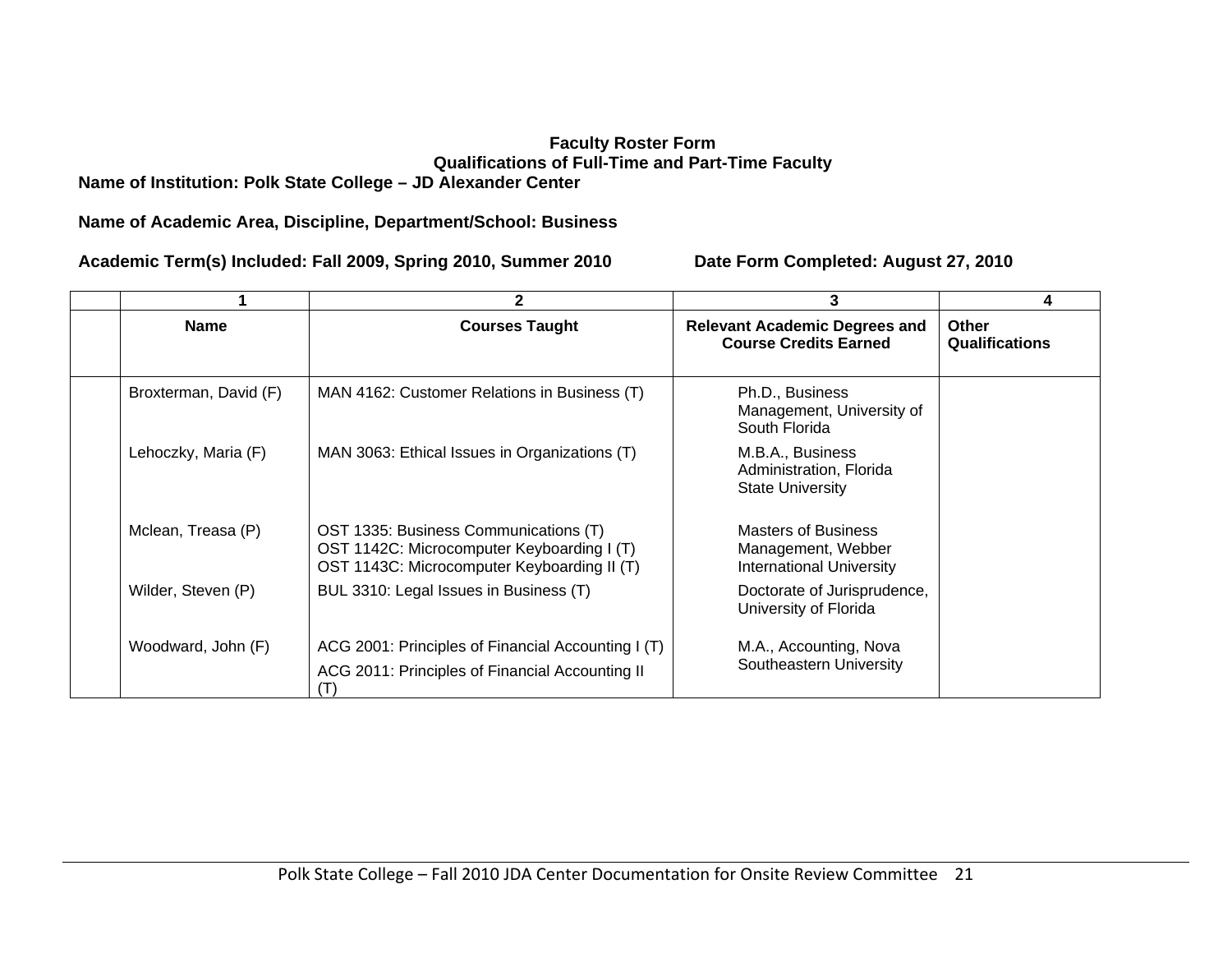**Appendix B: Fall 2010 JD Alexander Center Course Schedule**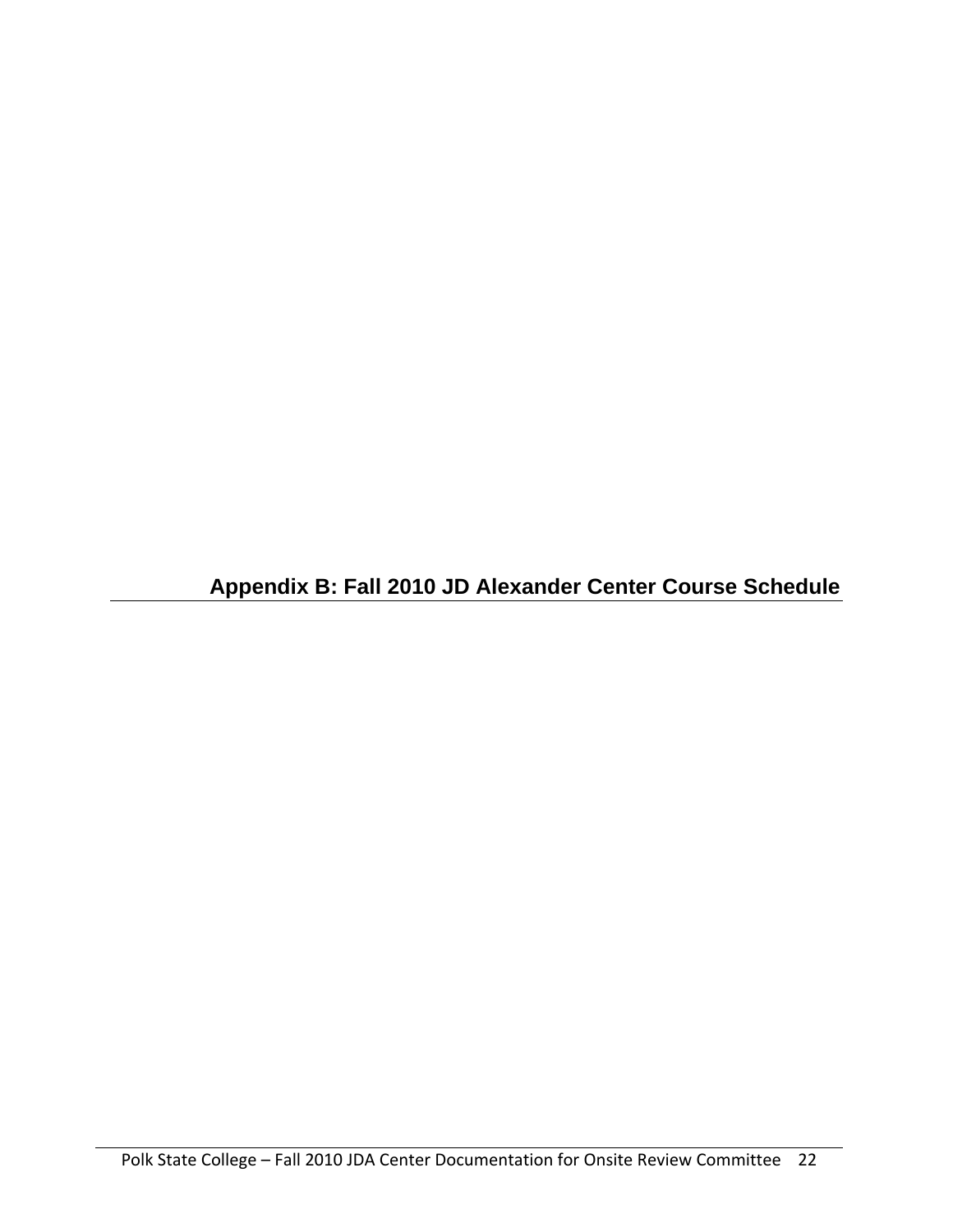| Course         | RefNum | <b>Course Title</b>          | Cr.Hr. | <b>Instructor</b> | Max | Cur         | Beg.Dt | End.Dt | <b>StTm</b> | <b>EndTm</b> | <b>Days</b>    | <b>Bldg</b> | Room       | <b>CredTy</b>  | Sess            |
|----------------|--------|------------------------------|--------|-------------------|-----|-------------|--------|--------|-------------|--------------|----------------|-------------|------------|----------------|-----------------|
|                |        |                              |        | WOODWARD          |     |             |        |        |             |              |                |             |            |                |                 |
| ACG2001        | 23290  | PRIN FIN ACCT I              | 3      |                   | 30  | 14          | 100823 | 101215 | 1800        | 2100         | T.             | <b>JDA</b>  | 203        | 2              | $\mathbf{1}$    |
|                |        | <b>ACCTG NONFINANCE</b>      |        |                   |     |             |        |        |             |              |                |             |            |                |                 |
| ACG3024        | 25080  | MAJ                          | 3      | <b>EBERLE J</b>   | 30  | 11          | 101018 | 101215 | 800         | 1100         | S              | <b>JDA</b>  | 212        | $\mathbf{1}$   | FT <sub>2</sub> |
|                |        |                              |        |                   |     |             | 101018 | 101215 | <b>TBA</b>  |              | <b>UMTWRFS</b> | TBA         | <b>TBA</b> |                |                 |
| AMH1020        | 28356  | U S HIST:1877-TODAY          | 3      | <b>MILLER R</b>   | 30  | 16          | 100823 | 101215 | 1830        | 2130         | M              | <b>JDA</b>  | 201        | $\mathbf{1}$   | $\mathbf{1}$    |
| <b>BSC1930</b> | 23291  | <b>BIOLOGICAL ISSUES</b>     | 3      | <b>SHEAHAN T</b>  | 25  | 22          | 100823 | 101215 | 1830        | 2130         | T.             | <b>JDA</b>  | 212        | 1              | $\mathbf{1}$    |
| CGS1061        | 25364  | <b>INTRO COMP &amp; INFO</b> | 3      | <b>FELECCIA T</b> | 24  | 24          | 100823 | 101015 | $***$       |              |                | $***$       | $***$      | $\overline{2}$ | FT1             |
| CGS1061        | 25116  | <b>INTRO COMP &amp; INFO</b> | 3      | <b>FARMER F</b>   | 24  | 17          | 100823 | 101215 | 1630        | 1745         | M              | <b>JDA</b>  | 213        | $\overline{2}$ | $\mathbf{1}$    |
|                |        |                              |        |                   |     |             | 100823 | 101215 | TBA         |              | <b>UMTWRFS</b> | <b>TBA</b>  |            |                |                 |
| CGS1061        | 25118  | <b>INTRO COMP &amp; INFO</b> | 3      | LEHOCZKY M        | 24  | 9           | 100823 | 101215 | 1800        | 1915         | W              | <b>JDA</b>  | 213        | $\overline{2}$ | $\mathbf{1}$    |
|                |        |                              |        |                   |     |             | 100823 | 101215 | <b>TBA</b>  |              | <b>UMTWRFS</b> | TBA         |            |                |                 |
| CGS1100        | 25047  | <b>BUS APPS ON MICROS</b>    | 3      | <b>FELECCIA T</b> | 24  | 24          | 101018 | 101215 | $***$       |              |                | $***$       | $***$      | $\overline{2}$ | FT <sub>2</sub> |
| CGS1100        | 23294  | <b>BUS APPS ON MICROS</b>    | 3      | CANCELLED         | 24  | 0           | 100823 | 101215 | 1800        | 1915         | M              | <b>TBA</b>  | <b>TBA</b> | $\overline{2}$ | $\mathbf{1}$    |
|                |        |                              |        |                   |     |             | 100823 | 101215 | TBA         |              | <b>UMTWRFS</b> | <b>TBA</b>  |            |                |                 |
| CHD2220        | 25216  | CHILD GRTH/DEVEL             | 3      | <b>METCALFE D</b> | 30  | 20          | 100823 | 101216 | 1800        | 2100         | ${\sf M}$      | <b>JDA</b>  | 102        | $\overline{2}$ | $\mathbf{1}$    |
|                |        | OVRVW OF CHLDCRE             |        | SKELLENGER        |     |             |        |        |             |              |                |             |            |                |                 |
| CHD2801        | 25217  | <b>MGT</b>                   | 3      | Α                 | 30  | 12          | 100911 | 100911 | 800         | 1600         | S              | <b>JDA</b>  | 102        | $\overline{2}$ | $\mathbf{1}$    |
|                |        |                              |        |                   |     |             | 101002 | 101002 | 800         | 1600         | S              | <b>JDA</b>  | 102        |                |                 |
|                |        |                              |        |                   |     |             | 101023 | 101023 | 800         | 1600         | S              | <b>JDA</b>  | 102        |                |                 |
|                |        |                              |        |                   |     |             | 101106 | 101106 | 800         | 1600         | S              | <b>JDA</b>  | 102        |                |                 |
|                |        |                              |        |                   |     |             | 101120 | 101120 | 800         | 1600         | S              | <b>JDA</b>  | 102        |                |                 |
|                |        |                              |        |                   |     |             | 101211 | 101211 | 800         | 1600         | S              | <b>JDA</b>  | 102        |                |                 |
|                |        |                              |        |                   |     |             | 100823 | 101215 | <b>TBA</b>  |              | <b>UMTWRFS</b> | <b>TBA</b>  | <b>TBA</b> |                |                 |
| EAP0220        | 28428  | <b>ESL READING II</b>        | 3      | CANCELLED         | 10  | $\mathbf 0$ | 100823 | 101215 | 900         | 1015         | TR             | <b>TBA</b>  | <b>TBA</b> | 3              | $\mathbf{1}$    |
| EAP0240        | 28431  | <b>ESL WRITING II</b>        | 3      | CANCELLED         | 10  | 0           | 100823 | 101215 | 1030        | 1145         | TR             | <b>TBA</b>  | <b>TBA</b> | 3              | $\mathbf{1}$    |
| EAP0260        | 28434  | ESL GRAMMAR II               | 3      | CANCELLED         | 10  | 0           | 100823 | 101215 | 1200        | 1315         | TR             | <b>TBA</b>  | <b>TBA</b> | 3              | $\mathbf{1}$    |
| EAP0320        | 28429  | <b>ESL READING III</b>       | 3      | CANCELLED         | 10  | 0           | 100823 | 101215 | 900         | 1015         | TR             | <b>TBA</b>  | <b>TBA</b> | 3              | $\mathbf{1}$    |
| EAP0340        | 28432  | <b>ESL WRITING III</b>       | 3      | CANCELLED         | 10  | $\Omega$    | 100823 | 101215 | 1030        | 1145         | TR             | <b>TBA</b>  | <b>TBA</b> | 3              | $\mathbf{1}$    |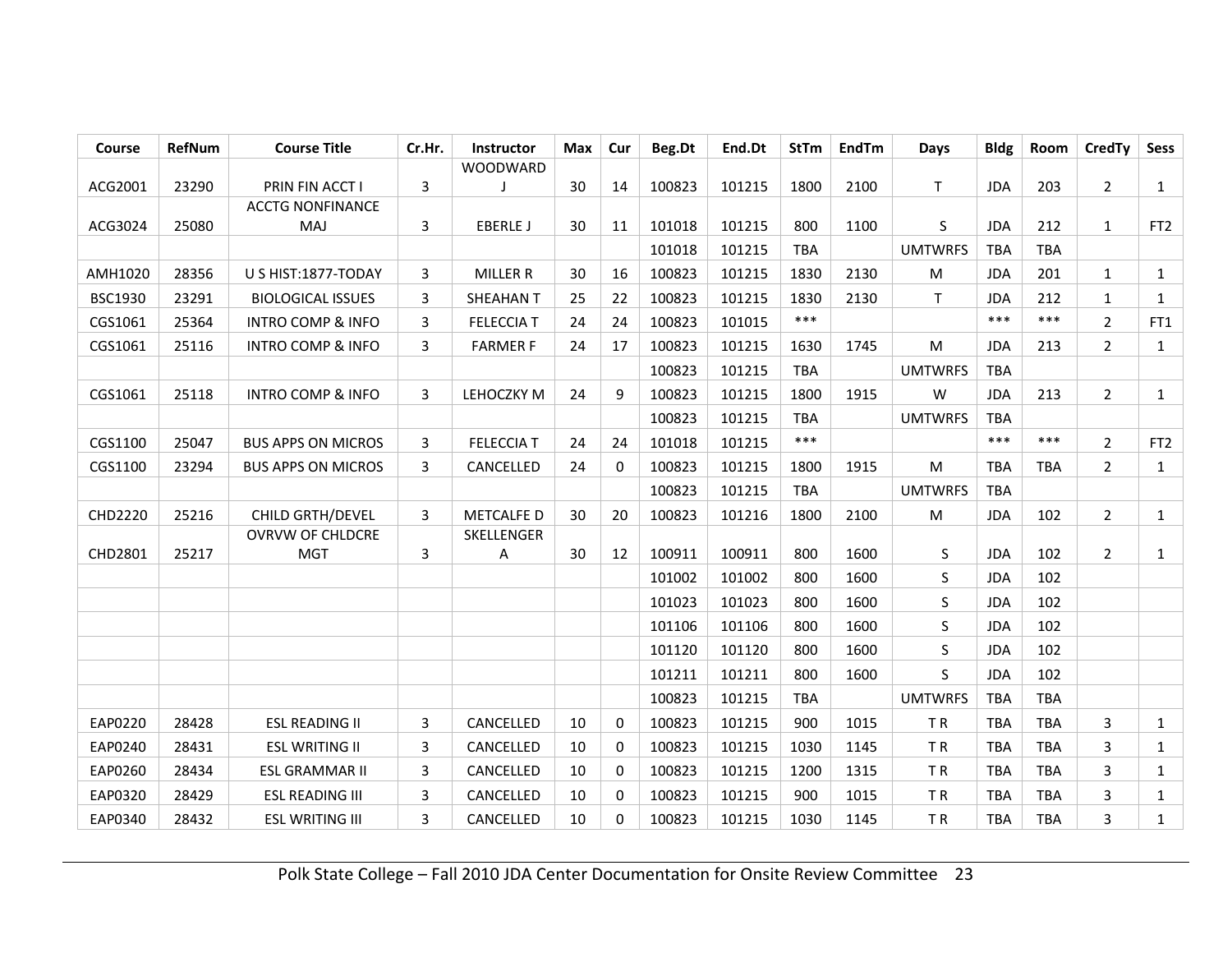| EAP0360        | 28435 | <b>ESL GRAMMAR III</b>    | 3              | CANCELLED         | 10 | $\Omega$     | 100823 | 101215 | 1200       | 1315 | TR             | <b>TBA</b> | <b>TBA</b> | 3              | $\mathbf{1}$ |
|----------------|-------|---------------------------|----------------|-------------------|----|--------------|--------|--------|------------|------|----------------|------------|------------|----------------|--------------|
| EAP0420        | 28430 | <b>ESL READING IV</b>     | 3              | CANCELLED         | 5  | $\Omega$     | 100823 | 101215 | 900        | 1015 | TR             | <b>TBA</b> | <b>TBA</b> | 3              | $\mathbf{1}$ |
| EAP0440        | 28433 | <b>ESL WRITING IV</b>     | 3              | CANCELLED         | 5  | $\Omega$     | 100823 | 101215 | 1030       | 1145 | <b>TR</b>      | <b>TBA</b> | <b>TBA</b> | 3              | $\mathbf{1}$ |
| EAP0460        | 28436 | <b>ESL GRAMMAR IV</b>     | 3              | CANCELLED         | 5  | $\Omega$     | 100823 | 101215 | 1200       | 1315 | TR             | <b>TBA</b> | <b>TBA</b> | 3              | $\mathbf{1}$ |
|                |       |                           |                | THRELKELD         |    |              |        |        |            |      |                |            |            |                |              |
| <b>ENC0001</b> | 23295 | <b>ESN OF WRITING I</b>   | 3              | M                 | 25 | 13           | 100823 | 101216 | 1030       | 1145 | M W            | <b>JDA</b> | 201        | 3              | $\mathbf{1}$ |
| ENC0001        | 24599 | <b>ESN OF WRITING I</b>   | 3              | CANCELLED         | 25 | $\Omega$     | 100823 | 101215 | 1830       | 2130 | R              | <b>TBA</b> | <b>TBA</b> | 3              | $\mathbf{1}$ |
| ENC0010        | 23296 | <b>ESN OF WRITING II</b>  | 3              | <b>BEASLEY L</b>  | 25 | 24           | 100823 | 101216 | 1200       | 1315 | M W            | <b>JDA</b> | 201        | 3              | $\mathbf{1}$ |
| <b>ENC0010</b> | 24602 | <b>ESN OF WRITING II</b>  | 3              | CANCELLED         | 25 | $\Omega$     | 100823 | 101215 | 1830       | 2130 | R              | <b>TBA</b> | <b>TBA</b> | 3              | $\mathbf{1}$ |
| ENC1101        | 23297 | <b>COLL COMPOSITION I</b> | 3              | <b>HUELSMAN K</b> | 25 | 13           | 100823 | 101215 | 730        | 845  | M W            | <b>JDA</b> | 212        | 1              | $\mathbf{1}$ |
| <b>ENC1101</b> | 24717 | <b>COLL COMPOSITION I</b> | 3              | <b>HUELSMAN K</b> | 25 | 22           | 100823 | 101216 | 900        | 1015 | M W            | <b>JDA</b> | 203        | 1              | $\mathbf{1}$ |
| ENC1101        | 24718 | <b>COLL COMPOSITION I</b> | 3              | CANCELLED         | 25 | $\Omega$     | 100823 | 101215 | 1200       | 1315 | <b>TR</b>      | <b>JDA</b> | 202        | 1              | $\mathbf{1}$ |
| ENC1101        | 24719 | <b>COLL COMPOSITION I</b> | 3              | <b>HUELSMAN K</b> | 25 | 20           | 100823 | 101215 | 1500       | 1615 | TR             | <b>JDA</b> | 202        | 1              | $\mathbf{1}$ |
| ENC1101        | 24720 | <b>COLL COMPOSITION I</b> | 3              | <b>JUNKINS C</b>  | 25 | 24           | 100823 | 101215 | 1830       | 2130 | W              | <b>JDA</b> | 212        | $\mathbf{1}$   | $\mathbf{1}$ |
| <b>ENC1102</b> | 24721 | <b>COL COMPOSITION II</b> | 3              | CANCELLED         | 25 | $\mathbf{0}$ | 100823 | 101215 | 730        | 845  | <b>TR</b>      | <b>JDA</b> | 201        | 1              | $\mathbf{1}$ |
| ENC1102        | 24722 | <b>COL COMPOSITION II</b> | 3              | <b>HUELSMAN K</b> | 25 | 22           | 100823 | 101216 | 1030       | 1145 | M W            | <b>JDA</b> | 203        | 1              | $\mathbf{1}$ |
| ENC1102        | 24723 | <b>COL COMPOSITION II</b> | 3              | <b>HUELSMAN K</b> | 25 | 24           | 100823 | 101215 | 1330       | 1445 | TR             | <b>JDA</b> | 202        | 1              | $\mathbf{1}$ |
| ENC1102        | 24724 | <b>COL COMPOSITION II</b> | 3              | CANCELLED         | 25 | $\mathbf{0}$ | 100823 | 101215 | 1600       | 1730 | TR             | <b>JDA</b> | 203        | 1              | $\mathbf{1}$ |
| GEB1011        | 24593 | <b>INTRO TO BUSINESS</b>  | 3              | <b>CLICK E</b>    | 30 | 9            | 100823 | 101215 | 900        | 1015 | R              | <b>JDA</b> | 212        | $\overline{2}$ | $\mathbf{1}$ |
|                |       |                           |                |                   |    |              | 100823 | 101215 | <b>TBA</b> |      | <b>UMTWRFS</b> | <b>TBA</b> | TBA        |                |              |
|                |       | <b>COMMUNICATION IN</b>   |                |                   |    |              |        |        |            |      |                |            |            |                |              |
| GEB3213        | 25056 | <b>BUS</b>                | 3              | SMITH E           | 30 | 14           | 100823 | 101015 | <b>TBA</b> |      | <b>UMTWRFS</b> | <b>TBA</b> | TBA        | $\mathbf{1}$   | FT1          |
|                |       |                           |                |                   |    |              | 100828 | 100828 | 800        | 1100 | S              | <b>JDA</b> | 212        |                |              |
|                |       |                           |                |                   |    |              | 100911 | 100911 | 800        | 1100 | S.             | <b>JDA</b> | 212        |                |              |
|                |       |                           |                |                   |    |              | 100925 | 100925 | 800        | 1100 | S              | <b>JDA</b> | 212        |                |              |
|                |       |                           |                |                   |    |              | 101009 | 101009 | 800        | 1100 | S              | <b>JDA</b> | 212        |                |              |
|                |       |                           |                |                   |    |              | 100823 | 101015 | <b>TBA</b> |      | <b>UMTWRFS</b> | <b>TBA</b> | TBA        |                |              |
| GEO1200        | 24823 | INTRO PHYSI-GEOGRA        | 3              | <b>FALCONER A</b> | 30 | 11           | 100823 | 101216 | 1830       | 2130 | M              | <b>JDA</b> | 212        | 1              | $\mathbf{1}$ |
|                |       |                           |                | <b>ROBERTSON</b>  |    |              |        |        |            |      |                |            |            |                |              |
| HLP1081        | 24612 | <b>WELLNESS CONCEPTS</b>  | $\overline{2}$ | S                 | 30 | 28           | 100823 | 101216 | 900        | 1050 | F              | <b>JDA</b> | 202        | $\mathbf{1}$   | $\mathbf{1}$ |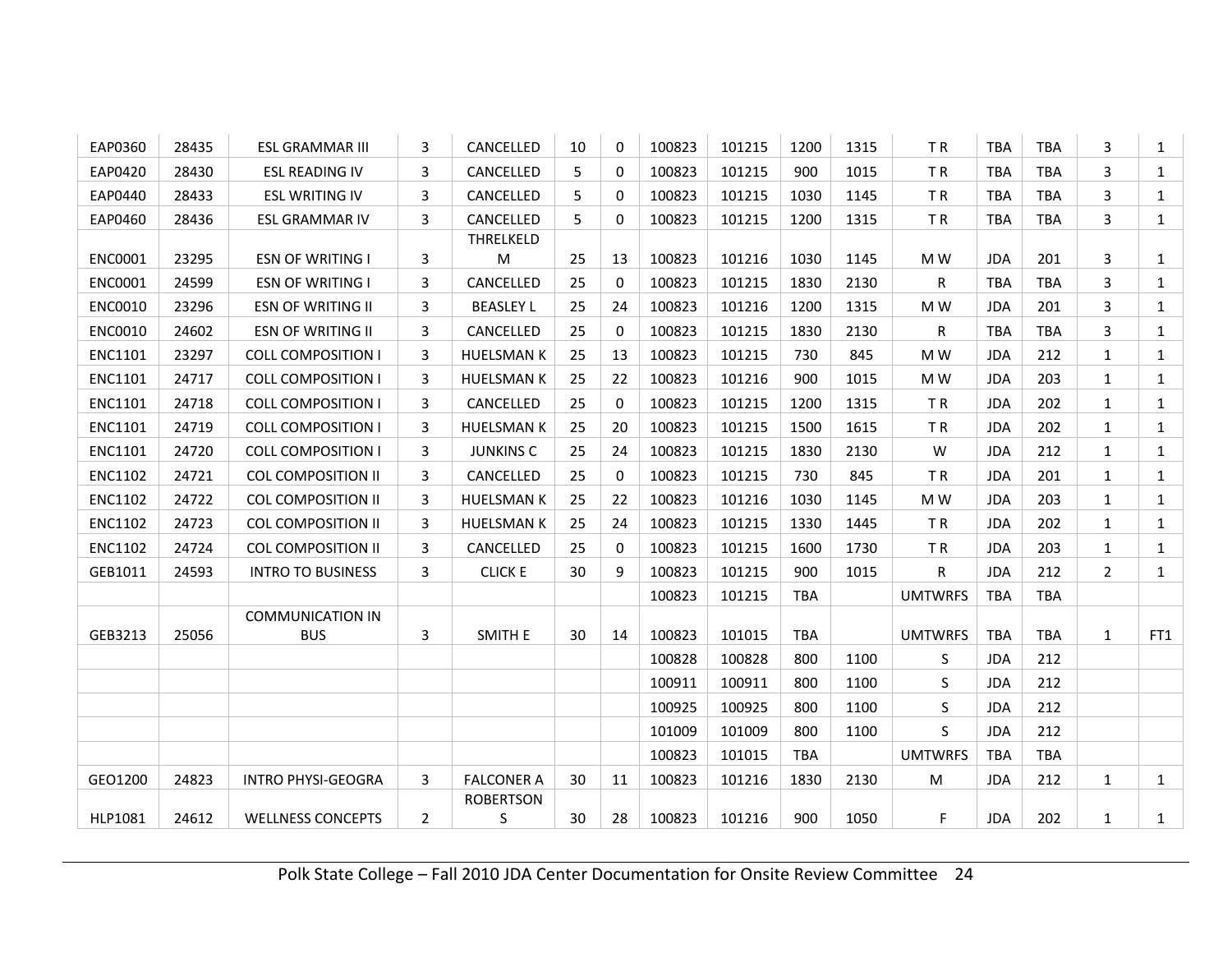| <b>HSC1531</b> | 24871 | <b>MEDICAL TERMINOLGY</b>      | 2            | <b>CAMPBELL S</b>  | 25 | 19             | 100823 | 101215 | $***$      |      |                | ***        | ***        | $\overline{2}$ | $\mathbf{1}$    |
|----------------|-------|--------------------------------|--------------|--------------------|----|----------------|--------|--------|------------|------|----------------|------------|------------|----------------|-----------------|
| <b>HUM2020</b> | 23302 | <b>INTRO HUMANITIES</b>        | 3            | <b>TRUDGEN W</b>   | 30 | 29             | 100823 | 101215 | 1700       | 1815 | TR             | <b>JDA</b> | 202        | 1              | $\mathbf{1}$    |
| LIT1000        | 24725 | <b>INTRODUCTION TO LIT</b>     | 3            | <b>HUELSMAN K</b>  | 25 | 14             | 100823 | 101216 | 1200       | 1315 | M W            | <b>JDA</b> | 203        | 1              | $\mathbf{1}$    |
| LIT1000        | 23303 | <b>INTRODUCTION TO LIT</b>     | 3            | SILER <sub>S</sub> | 25 | 11             | 100823 | 101216 | 1830       | 2130 | M              | <b>JDA</b> | 203        | $\mathbf{1}$   | $\mathbf{1}$    |
| MAC1105        | 23304 | <b>COLLEGE ALGEBRA</b>         | 3            | <b>BUTLERK</b>     | 30 | 24             | 100823 | 101215 | 1830       | 2130 | M              | <b>JDA</b> | 202        | 1              | $\mathbf{1}$    |
| MAN3240        | 28995 | ORGANIZATIONAL<br><b>BEHAV</b> | 3            | <b>STAFF</b>       | 25 | $\Omega$       | 101018 | 101215 | 800        | 1100 | S              | <b>JDA</b> | 203        | 1              | FT <sub>2</sub> |
|                |       |                                |              |                    |    |                | 101018 | 101215 | TBA        |      | <b>UMTWRFS</b> | <b>TBA</b> | TBA        |                |                 |
| MAT0012        | 23305 | <b>ARITHMETIC W/PREAL</b>      | 3            | <b>KINCAID S</b>   | 25 | 25             | 100823 | 101215 | 1700       | 1815 | M W            | <b>JDA</b> | 212        | 3              | $\mathbf{1}$    |
| MAT0012        | 24639 | ARITHMETIC W/PREAL             | 3            | <b>CLEMONS C</b>   | 25 | 24             | 100823 | 101216 | 1830       | 2130 | T.             | <b>JDA</b> | 201        | 3              | $\mathbf{1}$    |
| MAT0024        | 24645 | <b>BASIC ALGEBRA</b>           | 3            | <b>LOGSDON R</b>   | 25 | 17             | 100828 | 100828 | 900        | 1200 | S              | <b>JDA</b> | 102        | 3              | $\mathbf{1}$    |
|                |       |                                |              |                    |    |                | 100904 | 101215 | 900        | 1200 | S              | <b>JDA</b> | 213        |                |                 |
| MAT0024        | 23307 | <b>BASIC ALGEBRA</b>           | 3            | <b>CLEMONS C</b>   | 25 | 25             | 100823 | 101215 | 1700       | 1815 | TR             | <b>JDA</b> | 201        | 3              | $\mathbf{1}$    |
| MAT0024        | 23306 | <b>BASIC ALGEBRA</b>           | 3            | <b>CLEMONS C</b>   | 25 | 24             | 100823 | 101215 | 1830       | 2130 | R              | <b>JDA</b> | 201        | 3              | $\mathbf{1}$    |
| MAT1033        | 23308 | <b>INTERMEDIATE ALG</b>        | 3            | PLETCHER P         | 30 | 27             | 100823 | 101215 | 1030       | 1145 | M W            | <b>JDA</b> | 202        | $\mathbf{1}$   | $\mathbf{1}$    |
| MAT1033        | 24653 | <b>INTERMEDIATE ALG</b>        | 3            | <b>BUTLER K</b>    | 30 | 29             | 100823 | 101215 | 1830       | 2130 | W              | <b>JDA</b> | 202        | 1              | $\mathbf{1}$    |
| MGF1106        | 23309 | <b>TOPICS IN MATH</b>          | 3            | <b>MORRISON C</b>  | 30 | 15             | 100823 | 101215 | 1700       | 1815 | M W            | <b>JDA</b> | 202        | 1              | $\mathbf{1}$    |
|                |       | <b>EXPLORATIONS IN</b>         |              |                    |    |                |        |        |            |      |                |            |            |                |                 |
| MGF1107        | 24659 | <b>MATH</b>                    | 3            | COWAN D            | 30 | 17             | 100823 | 101215 | 1700       | 1815 | TR             | <b>JDA</b> | 212        | 1              | $\mathbf{1}$    |
| OST1100C       | 24350 | KEYBOARDING                    | $\mathbf{1}$ | CANCELLED          | 25 | $\Omega$       | 100823 | 101015 | 1700       | 1815 | T.             | <b>JDA</b> | <b>TBA</b> | $\overline{2}$ | FT1             |
|                |       |                                |              |                    |    |                | 100823 | 101015 | <b>TBA</b> |      | <b>UMTWRFS</b> | <b>TBA</b> | <b>TBA</b> |                |                 |
| OST1142        | 25003 | MICROCOMP KEYBD I              | 3            | CANCELLED          | 21 | $\mathbf{0}$   | 100823 | 101015 | 1830       | 1945 | T.             | <b>JDA</b> | 213        | $\overline{2}$ | FT1             |
|                |       |                                |              |                    |    |                | 100823 | 101015 | <b>TBA</b> |      | <b>UMTWRFS</b> | <b>TBA</b> | <b>TBA</b> |                |                 |
| OST1143        | 25272 | MICROCOMP KEYBD II             | 3            | CANCELLED          | 4  | $\Omega$       | 100823 | 101015 | 1830       | 1945 | T.             | <b>JDA</b> | <b>TBA</b> | $\overline{2}$ | FT1             |
|                |       |                                |              |                    |    |                | 100823 | 101015 | <b>TBA</b> |      | <b>UMTWRFS</b> | <b>TBA</b> | <b>TBA</b> |                |                 |
| OST1335        | 25270 | <b>BUSINESS COMMUNICA</b>      | 3            | <b>MCLEANT</b>     | 25 | $\overline{7}$ | 101018 | 101215 | 1800       | 2100 | R.             | <b>JDA</b> | 213        | $\overline{2}$ | FT <sub>2</sub> |
|                |       |                                |              |                    |    |                | 101018 | 101215 | TBA        |      | <b>UMTWRFS</b> | <b>TBA</b> | <b>TBA</b> |                |                 |
| PHI2600        | 23310 | <b>ETHICS</b>                  | 3            | <b>TRUDGEN W</b>   | 30 | 30             | 100823 | 101216 | 730        | 845  | M W            | <b>JDA</b> | 203        | 1              | $\mathbf{1}$    |
| PSC1121        | 24561 | PHYSICAL SCIENCE               | 3            | CANCELLED          | 30 | $\mathbf 0$    | 100823 | 101215 | 900        | 1200 | F              | <b>TBA</b> | <b>TBA</b> | 1              | $\mathbf{1}$    |
| PSY2012        | 23311 | <b>GENERAL PSYCHOLOGY</b>      | 3            | <b>TONEY C</b>     | 30 | 30             | 100823 | 101215 | 1830       | 2130 | T              | <b>JDA</b> | 202        | $\mathbf{1}$   | $\mathbf{1}$    |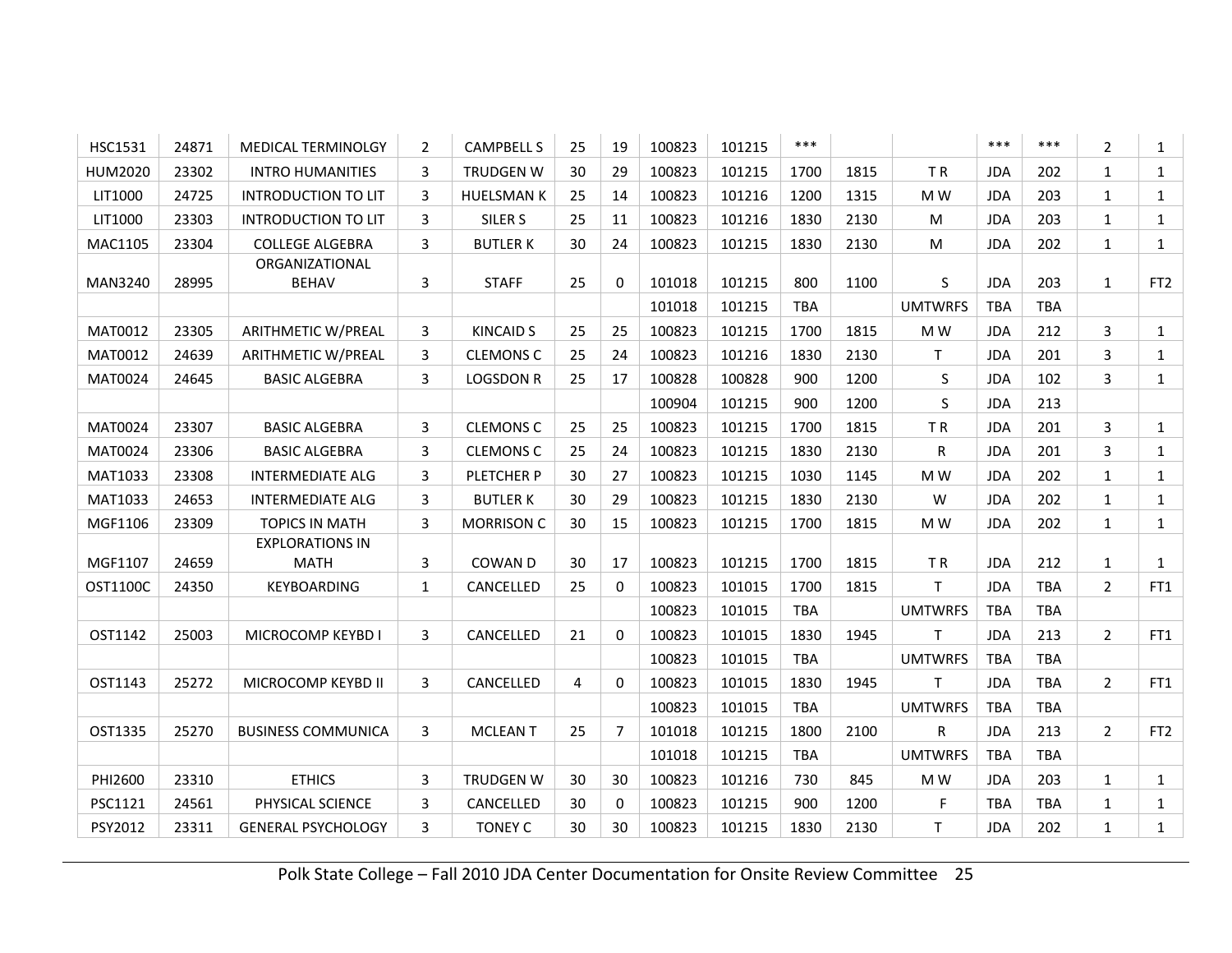| <b>REA0001</b> | 23312 | <b>ESN OF READING I</b> | 3 | <b>GAUSS B</b>   | 25 | 16 | 100823 | 101216 | 900  | 1015 | M W | <b>JDA</b> | 212        |  |
|----------------|-------|-------------------------|---|------------------|----|----|--------|--------|------|------|-----|------------|------------|--|
| <b>REA0001</b> | 24607 | <b>ESN OF READING I</b> | 3 | CANCELLED        | 25 |    | 100823 | 101215 | 1830 | 2130 |     | JDA        | <b>TBA</b> |  |
| <b>REA0002</b> | 23314 | ESN OF READING II       | 3 | <b>FONSECA E</b> | 25 | 23 | 100823 | 101215 | 900  | 1015 | M W | <b>JDA</b> | 202        |  |
| <b>REA0002</b> | 23313 | ESN OF READING II       | 3 | <b>MONIES T</b>  | 25 | 10 | 100823 | 101216 | 1830 | 2130 | w   | <b>JDA</b> | 201        |  |
| SLS1101        | 24415 | <b>COLLEGE SUCCESS</b>  | 3 | EARP J           | 25 | 17 | 100823 | 101216 | 730  | 845  | M W | <b>JDA</b> | 202        |  |
| SLS1101        | 24617 | <b>COLLEGE SUCCESS</b>  | 3 | CANCELLED        | 25 |    | 100823 | 101215 | 900  | 1015 | ТR  | JDA        | <b>TBA</b> |  |
| SLS1101        | 24618 | <b>COLLEGE SUCCESS</b>  | 3 | <b>BENTLEY J</b> | 25 | 15 | 100823 | 101215 | 1200 | 1315 | ΤR  | <b>JDA</b> | 201        |  |
| SLS1101        | 24620 | <b>COLLEGE SUCCESS</b>  | 3 | <b>HOWELL B</b>  | 25 | 10 | 100823 | 101216 | 1830 | 2130 | W   | <b>JDA</b> | 203        |  |
| SLS1101        | 24619 | <b>COLLEGE SUCCESS</b>  |   | <b>DURANT L</b>  | 25 | 10 | 100823 | 101215 | 1830 | 2130 | R   | JDA        | 212        |  |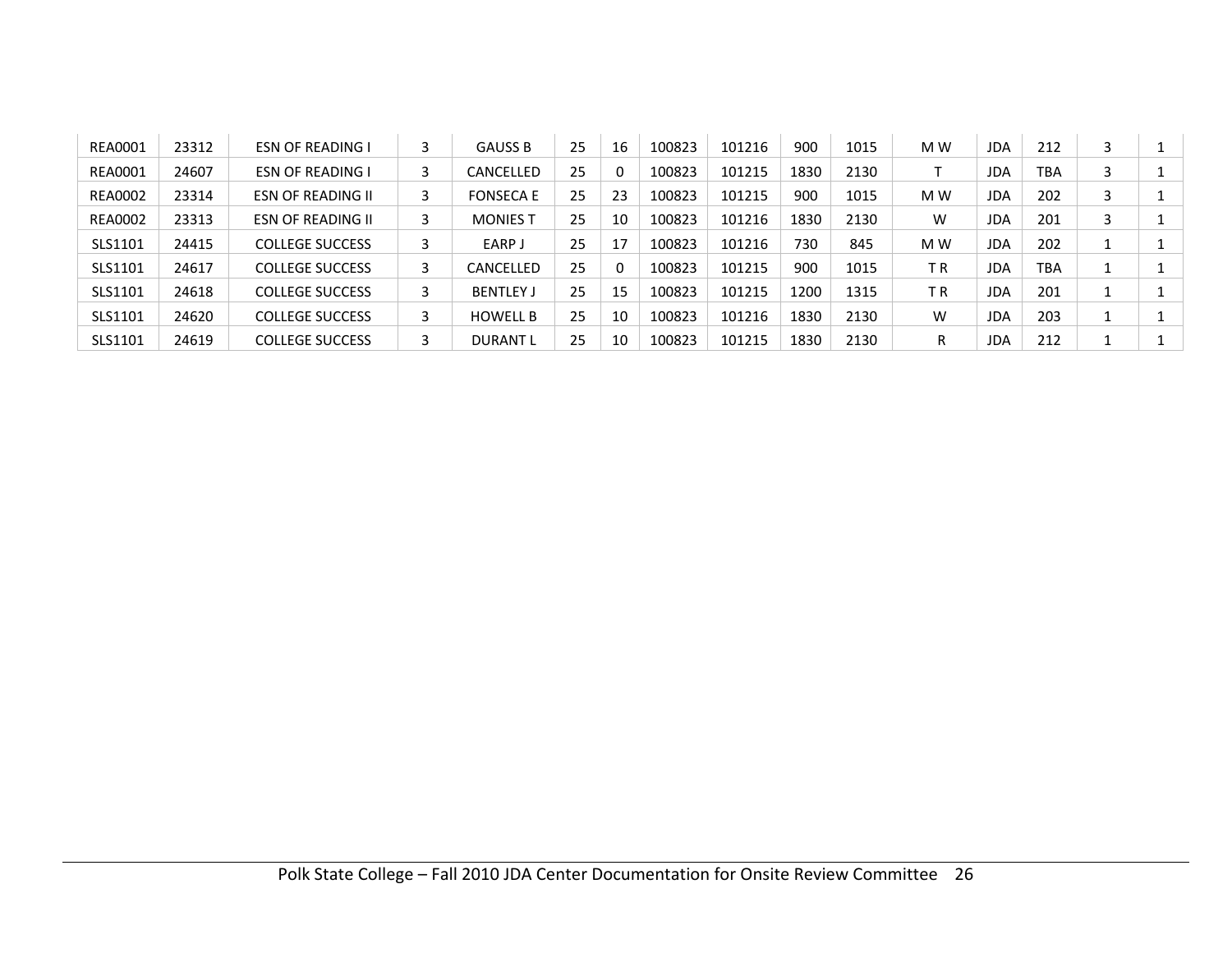**Appendix C: Resumes**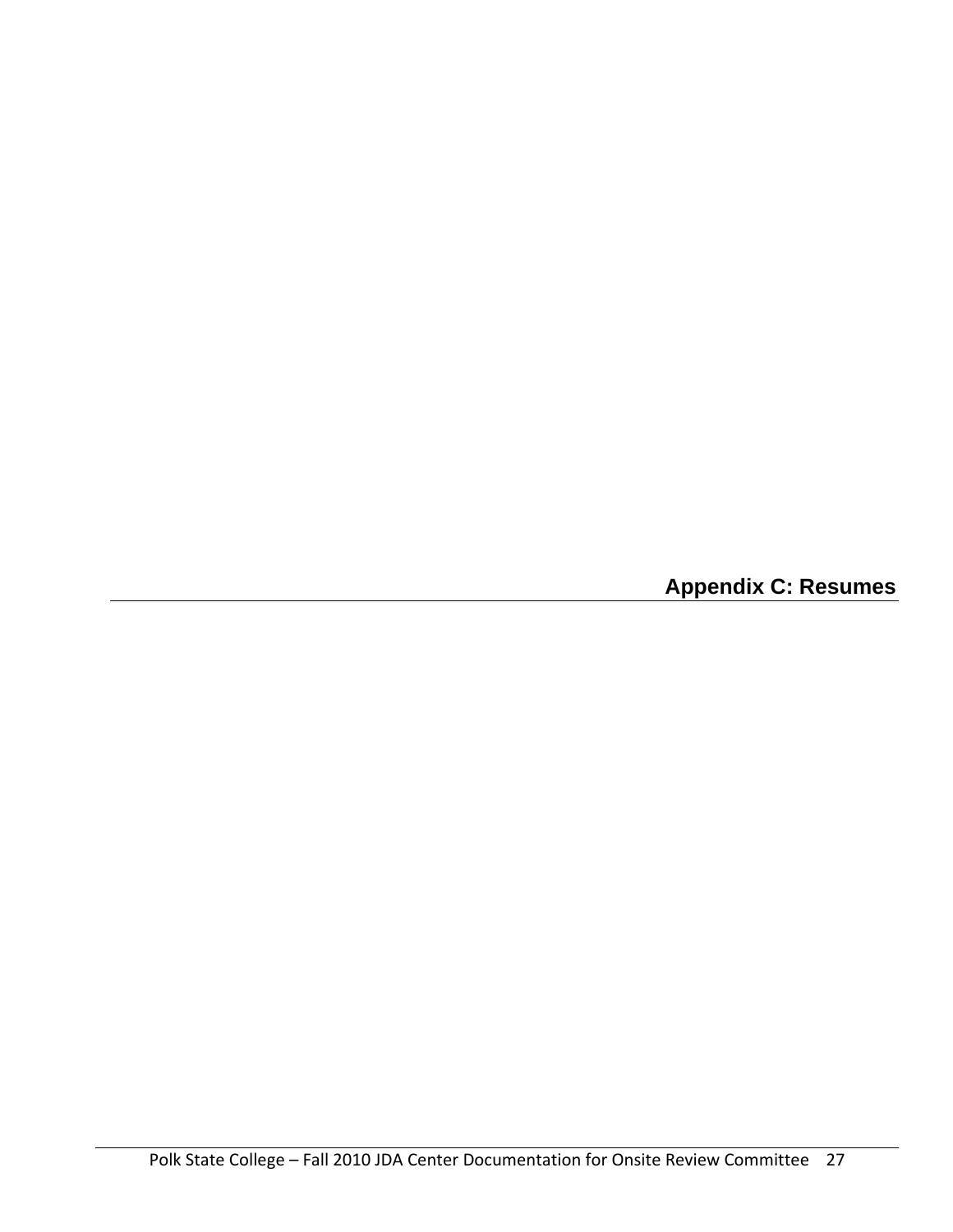### **Sharon E. Miller, Ph.D.**

| 999 Avenue H, NE            | 238 College Grove Circle, NE |
|-----------------------------|------------------------------|
| Polk State College          | Winter Haven, Florida 33881  |
| Winter Haven, Florida 33881 | $(863)$ 293-7929 (H)         |
| (863) 298-6821              |                              |
| smiller@polk.edu            | akazu73@verizon.net          |
|                             |                              |

Professional Objective: To become an Executive Level Administrator in a postsecondary educational institution.

### **Education**

|                                     |                          | Curriculum & Instruction emphasis in                                                |
|-------------------------------------|--------------------------|-------------------------------------------------------------------------------------|
| 2000                                | Ph.D.                    | School Psychology                                                                   |
| 1997                                | Ed.S.                    | University of South Florida                                                         |
| 1996                                | <b>Master's Degree</b>   | Tampa, Florida                                                                      |
| 1989                                | <b>Master's Degree</b>   | <b>Specific Learning Disabilities</b><br>Nova University<br>Ft. Lauderdale, Florida |
| 1975                                | <b>Bachelor's Degree</b> | Social and Behavioral Sciences<br>University of South Florida<br>Tampa, Florida     |
| <b>Professional Work Experience</b> |                          |                                                                                     |

| $2008 -$ Present | <b>Provost</b>                           |
|------------------|------------------------------------------|
|                  | Winter Haven Campus – Polk State College |
|                  | Winter Haven, Florida                    |

Responsibilities include overseeing campus-based academic and student affairs programs and support services and library resources; represents the college in the community and establishes positive relationships with surrounding schools, colleges and universities.

| $1999 - 2008$ | Dean of Adult & Continuing Education |
|---------------|--------------------------------------|
|               | Hillsborough Community College       |
|               | Tampa, Florida                       |

Supervise and develop program coordinators in the areas of Continuing and Adult Education, Community Outreach Programs, and Workforce Development Programs in a multi-campus setting; oversees the three-term schedule development of classes; prepares new courses for board approval and plans advisory meetings; plans and prepares community service programs; meets with community agencies to design classes; participate in community activities and programs; and maintains contact with local, state and regulatory agencies to ensure program compliance.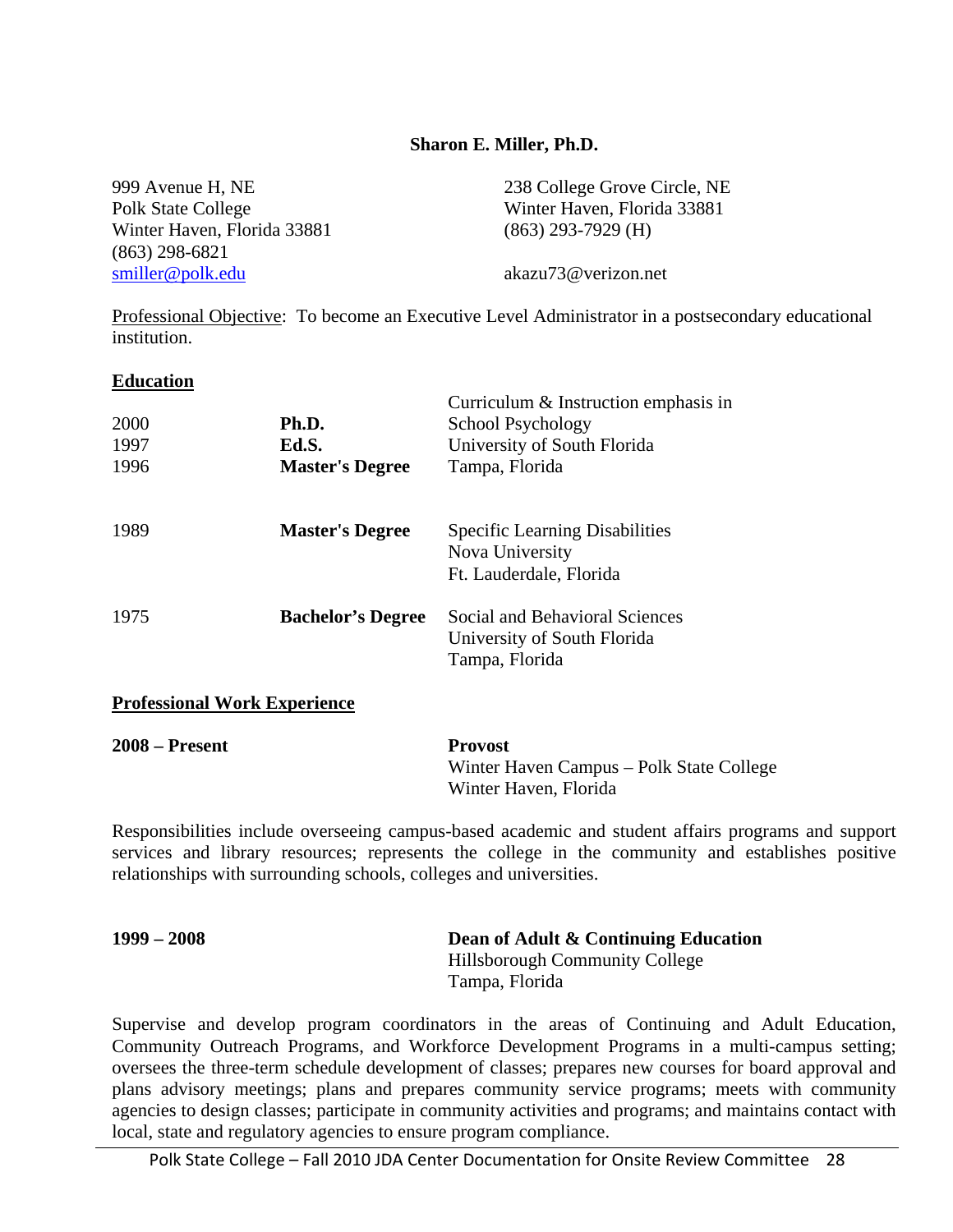Selected Accomplishments:

- Increased the number of full-time personnel from 1 and  $\frac{1}{2}$  to 10 full-time coordinators/program managers and three full-time support staff.
- Obtained grant funds to build the data infrastructure for the Adult General Education Program.
- Established a schedule for the mailing of 30,000 course schedules each semester.
- Increased the FTE for Continuing Education from 24 to 126.

### **1999 Literacy Center Coordinator**

 Hillsborough Community College Tampa, Florida

Initiated the expansion of and supervised the literacy services for Adult Basic Education, GED, family

literacy and individualized self-paced instruction programs.

Selected Accomplishments:

- Wrote and implemented grant funded projects serving as the Principal Investigator for Adult Basic Education, GED, and family literacy programs.
- Laid the foundation to increase the number of students enrolled from 56 per year to approximately 350 per year.

### **1992 - 1999 Research Associate**

 Department of Child and Family Studies University of South Florida Tampa, Florida

### **School Psychologist Intern & Graduate Assistant**

Department of Psychological and Social Foundations

### **Graduate Assistant**

 University of South Florida Tampa, Florida

Conducted community-based research in the area of Positive Behavioral Support strategies engaging African-American families of children with developmental disabilities; provided teachers with assistance in curriculum and classroom behavioral modifications through a child-study teams approach; and through the supervision of graduate students provided assessment services to a low-income preschool.

Selected Accomplishments:

 Assisted in transitioning two developmentally delayed (autism) pre-school children to independent stages of bathing and bathroom routines.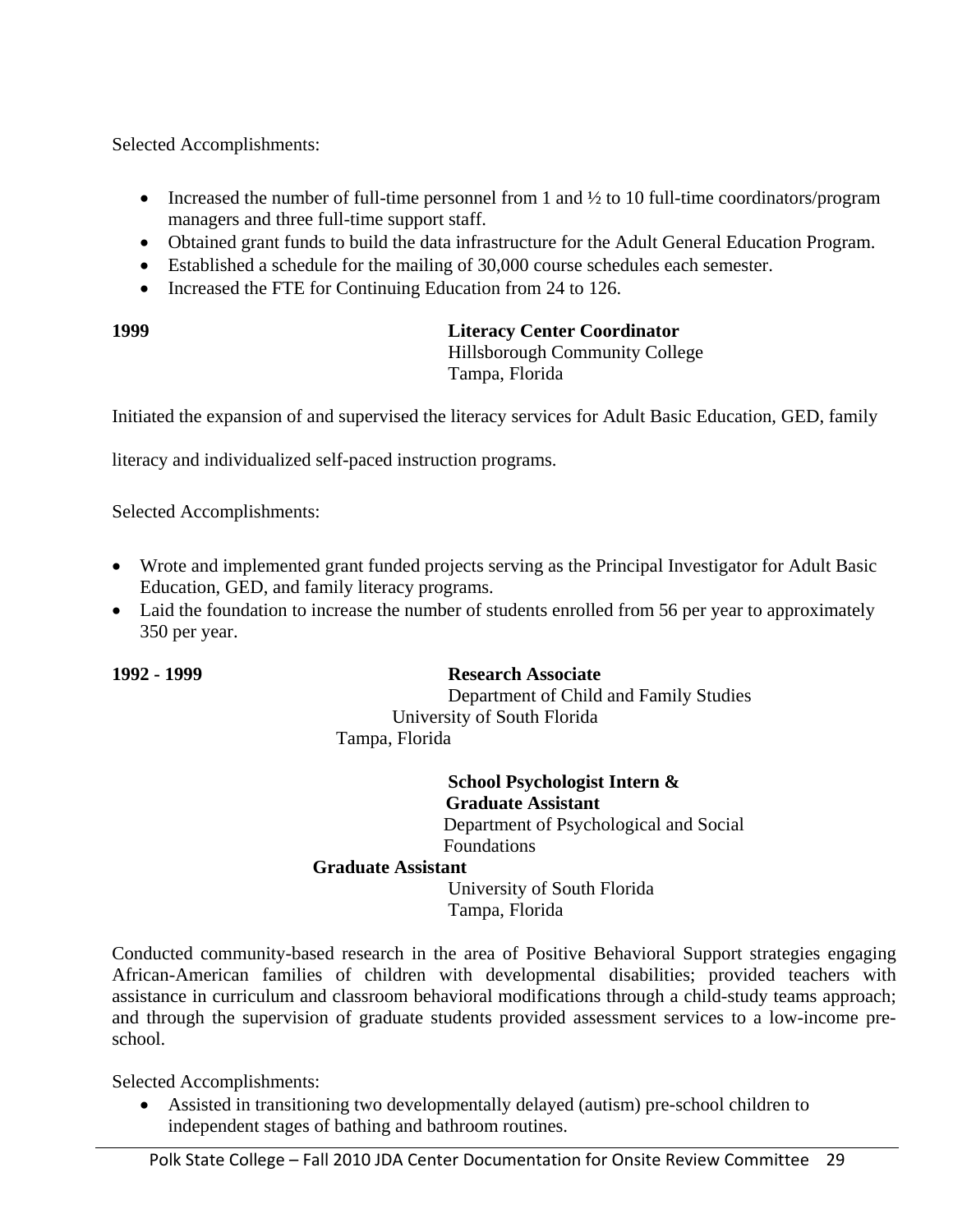- Evaluated more than 50 students referred for exceptional education services.
- Delivered a school-based social skills program involving students and teachers.
- Assisted in the development and implementation of a behavioral based parent-training program in a Full Service School.

### **1990 - 1999 Adjunct Faculty**

 Hillsborough Community College Dale Mabry Campus Tampa, Florida

Taught college level courses in the area of education to college students and teachers who were in need of re-certification, and study skills to incoming freshman, and study skills.

### **1986 - 1989 Consultant**

 The College Board New York, New York

Provided assessment consultative services to Florida community colleges in the selection of assessment instruments for incoming students and served as a liaison between the College Board and Florida's community colleges.

### **1982 - 1992 Psychometrist**

Hillsborough Community College

Tampa, Florida

Directed assessment services for 28,000 students in a multi-campus setting; provided staff training in the area of assessment practices, and directed approximately 20 testing programs for the Educational Testing Service and the American College Testing Program, in Tampa, Florida. Selected Accomplishments:

- Guided faculty in the selection of an institutional assessment instrument which in turn provided guidance to the State of Florida in selecting statewide instruments and establishing cut-off scores.
- Developed, implemented and evaluated an institutional-wide student support services program for post-secondary education students with learning disabilities.
- Increased the number of outside testing programs from three to 20.

### **1975 – 1982 Test Administrator**

 Hillsborough County Tampa, Florida

Directed the vocational assessment services program for the Hillsborough County Board of County Commissioners' Employment and Training Department.

Selected Accomplishments: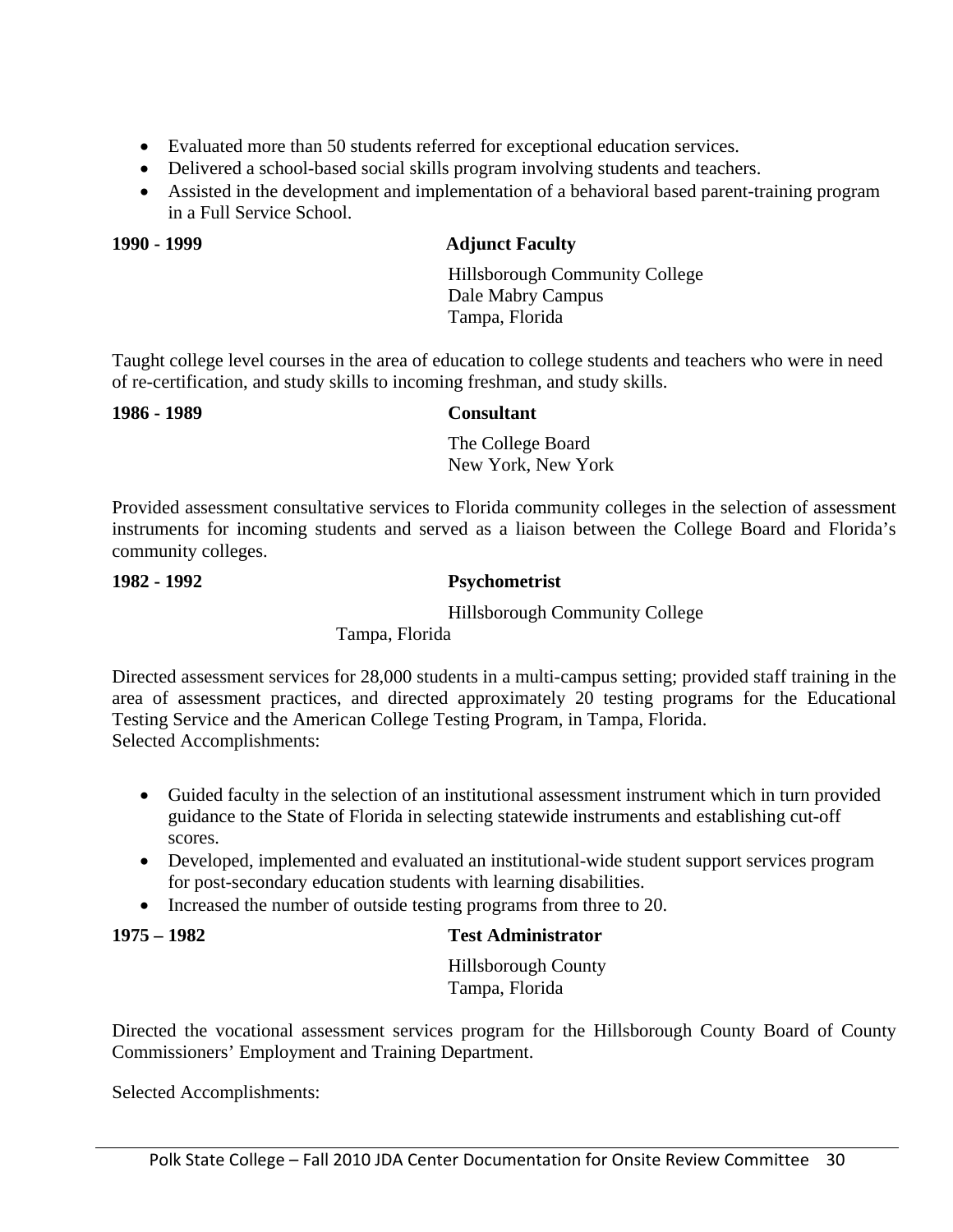- Developed and delivered vocational assessment workshop to vocational counselors for Hillsborough County Government.
- Assisted in the development and delivery of vocational assessment process for Vietnamese immigrants for Hillsborough County Government.

### **Additional College Assignments**

- Chaired selection committees for:
	- o Director of Associate in Science Programs 2006
	- o Executive Staff Assistant for Vice President of Education and Student Development 2005
	- o Executive Director of Planning, Evaluation and Research 2003
	- o Director of Student Services 2002
	- o Program Manager for the College Reach-Out Program 2000
- Served on the following selection committees:
	- o Chief Financial Officer 2005
	- o Assistant to the President/ Legislative Liaison 2004
	- o Federal Lobbyist Firm for Funding 2004
	- o Director of Technical Programs 2003
	- o Executive Director for the Corporate Training Center 2002

### **Special College Projects**

Southern Association of Colleges and Schools (SACS) 2009-2010 – co-chair of institutional committee responsible for facilitating the writing of the reaffirmation compliance statements for Polk State College.

Honors Program Review (2006 – 2007) – chair the Honors Program Review Committee charged with identifying the strengths and weakness of the program and to guide the committee toward the presentation of recommendations for consideration by the President's Cabinet.

Finance Liaison Committee Member (2006 – 2008) – committee under the guidance of the Chief Financial Officer convened to review the budgetary processes and procedures in use at the institution.

Southern Association of Schools and College Reaffirmation Committee (2005 – 2006) – responsible for compiling and writing Core Requirements, Comprehensive Standards and Federal Regulations Statements of compliance.

Education Preparation Institute  $(2005 - 2008)$  – serve as the lead administrator in the development of an alternative teacher certification institute for Hillsborough Community College.

Book Discussion Leader (2004) – led the Vice President of Education and Student Development staff in a book discussion and potential implications of the Dance of Change on the services provided by the department.

United Way Campaign Chairperson (2004) – served as the institutional Chairperson of Hillsborough Community College's Annual United Way Campaign. The level of funds raised exceeded the previous year by 14%.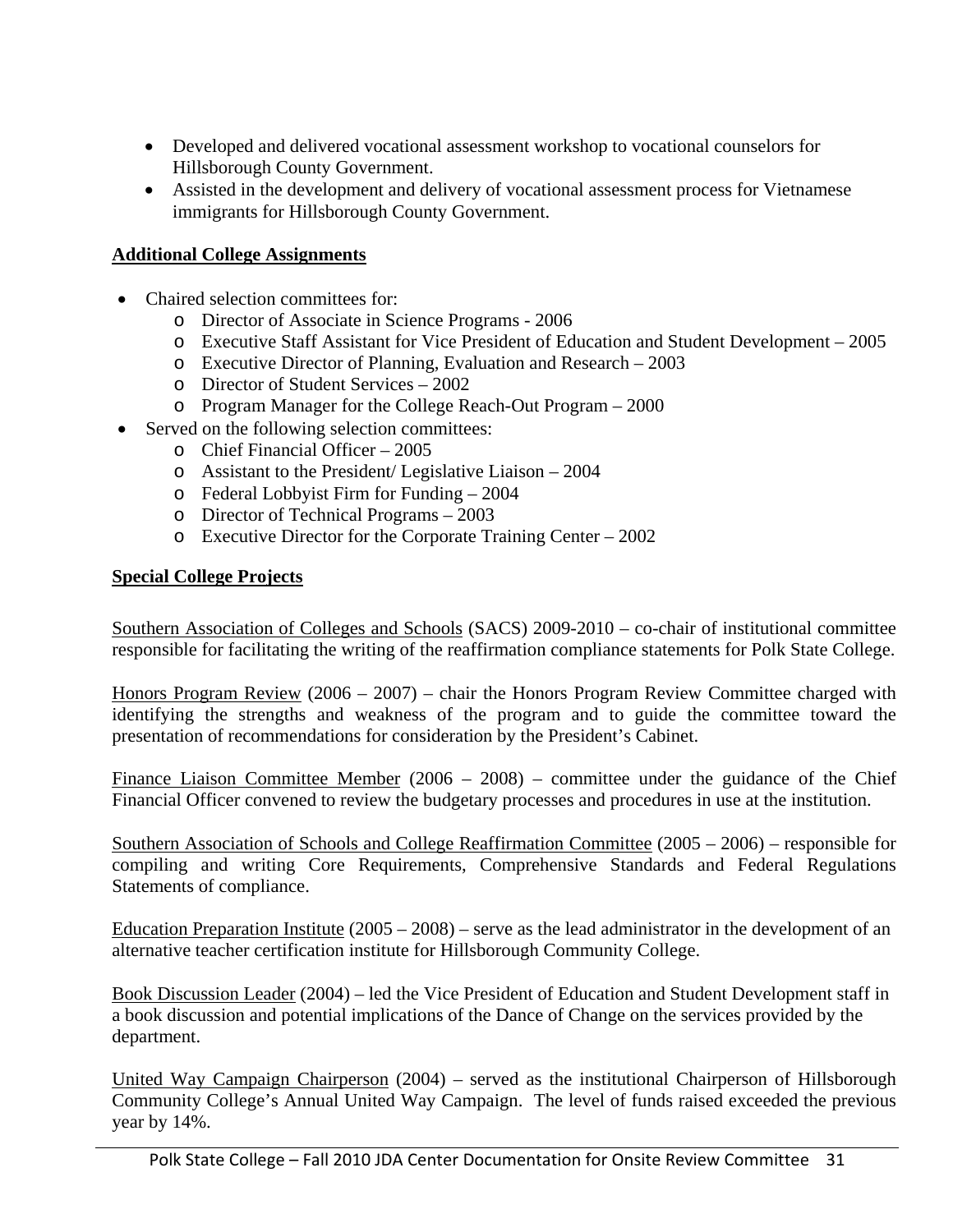Leadership School Co-Facilitator  $(2003 - 2008)$  – serve as the co-facilitator along with the Vice President of Education and Student Development in directing Hillsborough Community College's Leadership School known as EXCEL (Excellence in Leadership). Three significant projects are selected:

- The One Card a bank card issued to all students at Hillsborough Community and used as the venue to return funds to students (i.e., financial, refunds, etc.).
- Faculty Development Website a medium for the posting of faculty development opportunities, faculty research, faculty professional citations, faculty credentialing forms, and professional development resources.
- E-Portfolio Template an alternative tenure portfolio submission for faculty seeking tenure.

Developing A Curriculum (DACUM) Workshop (2003) – Coordinated the presentation of a DACUM training for administrators for Hillsborough Community College and the business community.

Credit Program Development (2002 – 2005) – Maternal and Child Workforce Development Program designed to increase the assessment skills of Community Health Care Workers toward the completion of an Applied Technical Diploma. Funded by a grant from the Department of Labor and the Center for Disease Control in partnership with the University of South Florida.

Service Learning (2001 – 2008) – work with tenured faculty to development and implement Service Learning at Hillsborough Community College. The initiative has encompassed all four campuses and received support from a national grant.

Re-certification AS Human Services Program (2001) – guided the reaffirmation evaluation of the Human Services Program; resulted in a 10-year reaffirmation.

Workforce Cabling Course (2001) – constructed and implemented a pilot cabling course to train the underemployed and unemployed with marketable cable installation skills. Accomplished via a partnership with a local community development corporation and resulted in 18 trained workers placed in the job market.

Ybor City Dance Program (1999) – program transitioned from Continuing Education to an AA program at the Ybor Campus (Performing Arts).

**Grants Management** – Wrote and directed the following grants as the Principal Investigator:

2006-2007 \$35,0,000 federal funds (Title III) to affect change in the delivery of student services to students and assist in the implementation of an Early Alert System.

2004-2005 \$1.4 million in state and federal grant funds. The state funds were used to establish and implement an Even Start program targeting parents of children ages 0-5 without a high school diploma.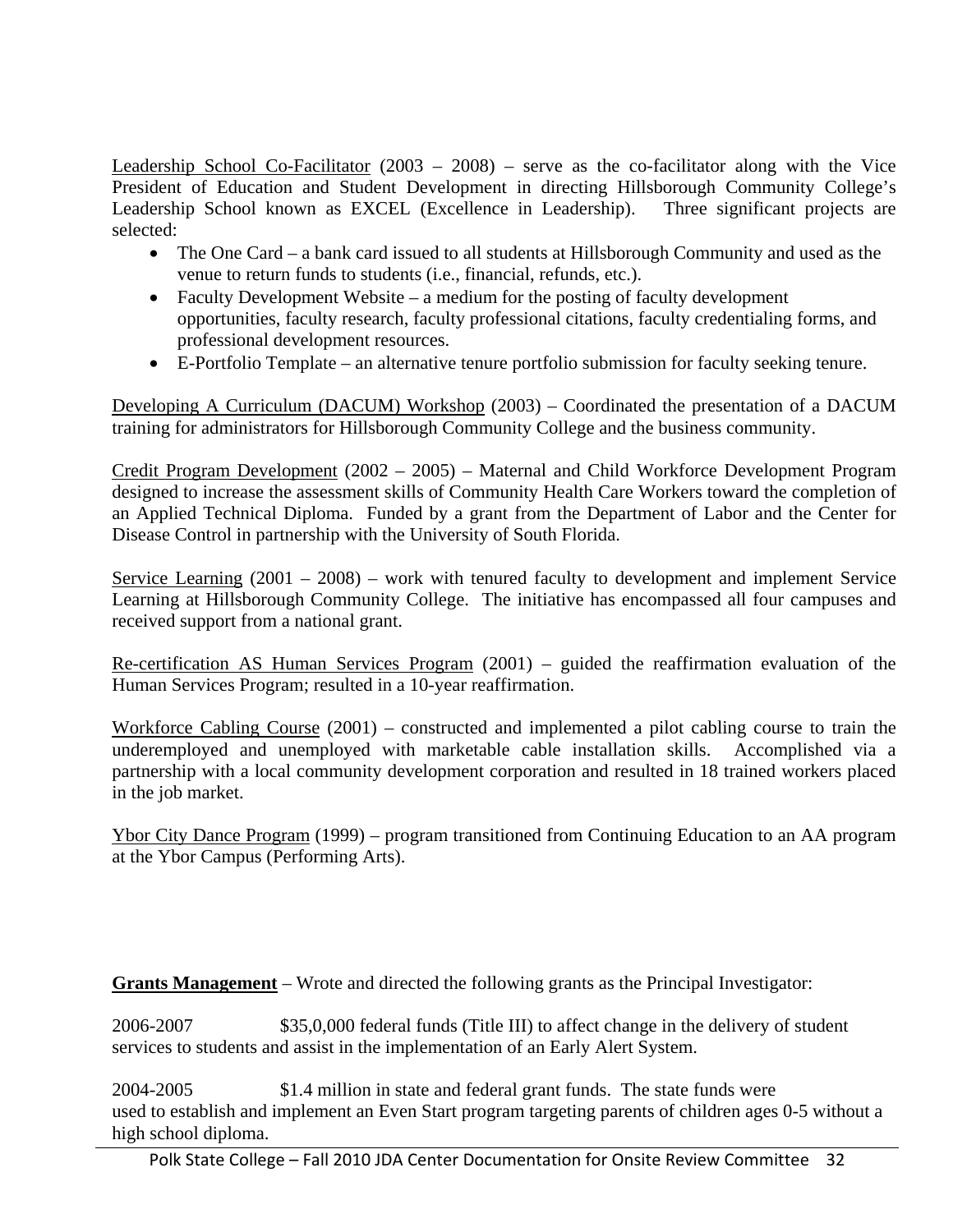2003-2008 \$1 million in state and federal grant funds. The state fund continuation dollars were used to enhance the existing adult general education, family literacy and on-line adult education programs.

2002-2006 \$1.3 million in state and federal grant funds. The state funds were used to build the infrastructure for an on-line adult education program and enhance the existing adult general education and family literacy programs and a continuation of phase two of the Maternal and Child Development Workforce Program.

2001-2002 \$1.5 million in state and federal grant funds. The state funds were used to enhance the existing adult education and family literacy programs and to initiate an internal data tracking system to support the requirements of state data reports as well as counting of FTE and the development and implementation of a Maternal and Child Development Workforce Program.

2000-2001 \$1.5 million dollars in state and private grant funds to expand the geographical and client service delivery area for Hillsborough Community College's adult general education and family literacy programs.

1999-2000 \$324,000 in state and private (Howard Scripps Foundation - \$10,000) grant funds to build an infrastructure for Hillsborough Community College's adult general education and family literacy programs.

### **Leadership Training**

2005 Interviewing for the Presidency & Preparing to Work with and for a Board of Trustees American Association of Community Colleges Long Beach, CA

A two-part workshop designed to provide a valuable simulation of the presidential interview process and insights into how community college board of trustees function.

2006 Future Leaders Institute Graduate American Association of Community Colleges

Boston, MA

Selected to participate in a four-day leadership institute that focused on foundational principles essential to up and coming community college administrators and scenario opportunities toward the refinement of existing leadership skills in the areas of leadership development, assessing leadership strengths, emotional intelligence, legal issues in community colleges, navigating campus politics, creating change and achieving student success.

2004 Chair Academy Leadership Graduate Orlando & Tampa, FL

Selected to participate in a year-long leadership training program designed to increase the leadership skills of community college administrators. The overarching goal of the Academy was to teach administrators how to apply the principles of leadership toward the effective management of multiple roles and responsibilities of an administrative position.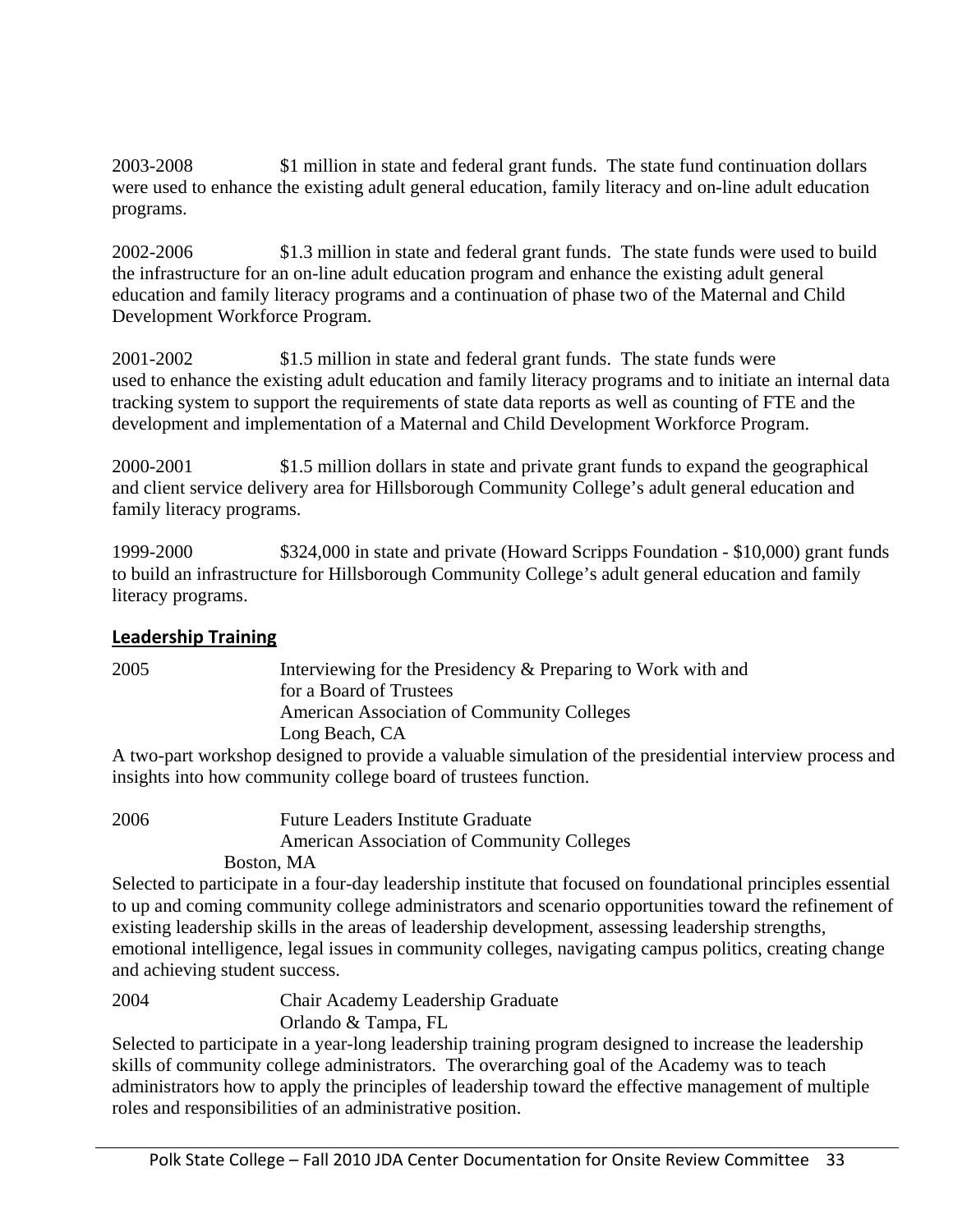| 2000 | Enlighten Leadership Graduate |
|------|-------------------------------|
|      | Colorado Springs, CO          |
|      |                               |

Selected to participate in a week-long session focused on: 1) forward focus technologies and the Leadership Framework; 2) Tools to powerfully communicate vision and ideas; 3) Integrate leadership and management; 4) moving concept into reality; and 5) The next steps in organizational development.

### **Research Activities**

1995 – 2000 – Conducted a comparative analysis of African-American fifth and seventh grade students admitted to gifted education by traditional criteria, those admitted by an alternative placement procedure, and those who were nominated but found not eligible for services. The State of Florida approved an alternative placement procedure to increase the number of minority students receiving gifted services. The results indicated that 50% of the students admitted by the alternative procedure qualified for gifted services under the traditional IQ criteria.

1994 – 1996 – Participated in a two-year evaluation process of an alternative gifted placement procedure for Hillsborough County Public Schools. The purpose of the evaluation was to gather the demographic changes that occurred as a result of the implemented alternative procedure. There was an increase in the number of minority children receiving gifted services.

### **Professional Citations**

| 1993 & 1995 | Nominated for the Florida Association of School Psychologists<br>Graduate Student of the Year |
|-------------|-----------------------------------------------------------------------------------------------|
| 1988        | College Level Assessment Services Committee Member<br>The College Board                       |
|             | New York, New York                                                                            |
| 1987        | Florida Advisory Task Force on Placement Testing                                              |
|             | The College Board                                                                             |
|             | Atlanta, Georgia                                                                              |
| 1977        | Outstanding Young Women in America                                                            |

### **Publications**

Miller, S.E., Day, W.L., & Hawkins, C. (2004). Using Intellectual Capital to Improve Safety in our Community. Supporting Action for Engagement (SAFE) Grant Publication Magazine for the Community College National Center for Community Engagement.

Miller, S. E. (1996) "Increasing Minority Participation in Gifted Programs." The Florida School Psychologist, 23(4).

### **Selected Conference/Workshop Presentations**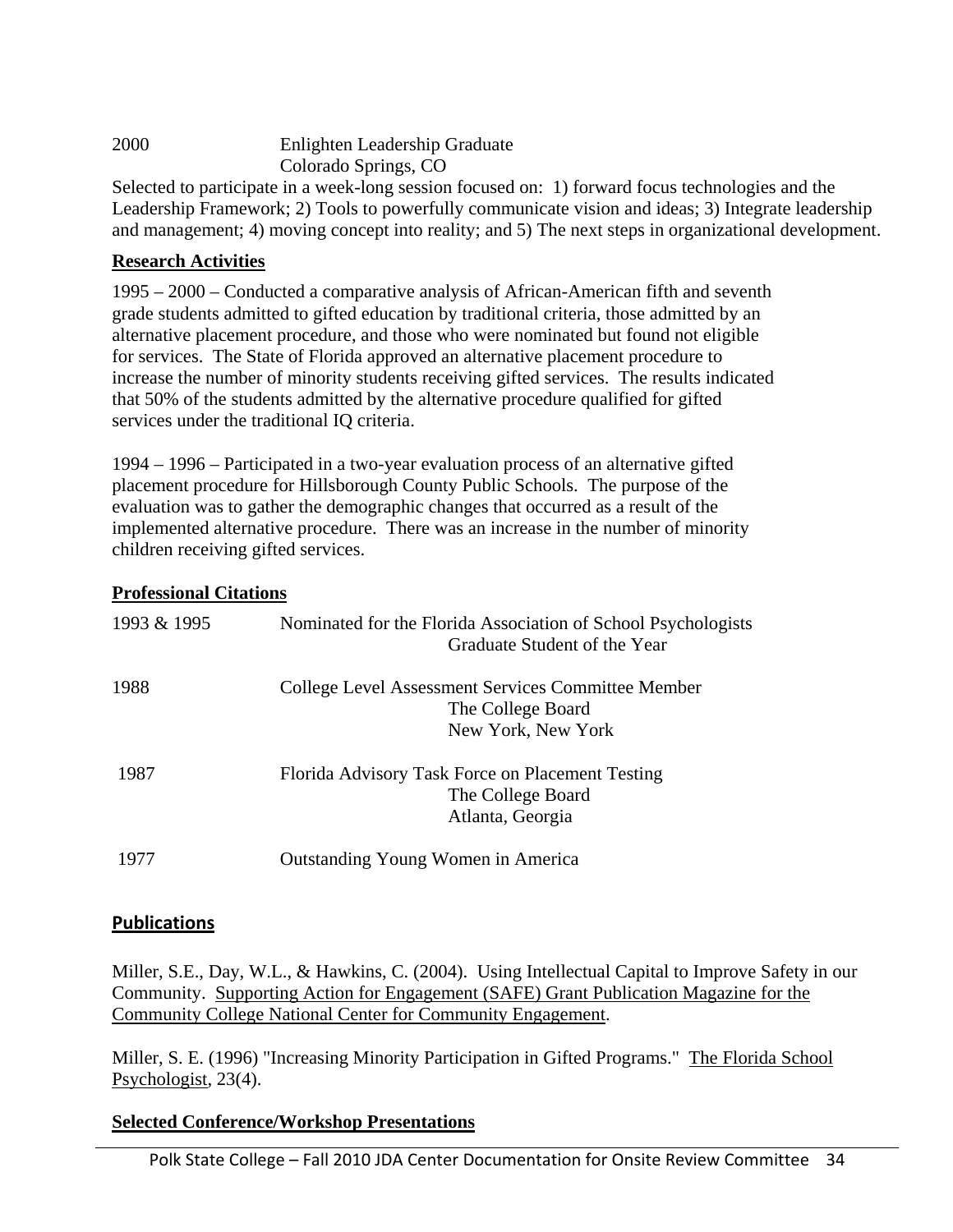Miller, S. E. & Carley, S.M. (2004). Home Grown Leaders – Replacement Leaders for the Retirement Troops. The Chair Academy Annual International Conference, Reston, VA.

Miller, S.E. & Dedrick, R.F. (2002). A comparative analysis of African-American academic achievement and self-concept over a period of Five Years: Gifted and Non-Gifted Fifth and Seventh Grade Students, American Education Research Association National Meeting, New Orleans, LA.

Miller, S.E. & Moloney, C. (2001). Developing A Dynamic Allied Health and Nursing Professional Education Program: Needs Driven, National Council for Continuing Education and Training Conference, Austin, TX.

Miller, S.E. & Dedrick, R.F. (2001). A comparative analysis of change in African American academic achievement over a Period of Five Years: Gifted and Non-Gifted Fifth and Seventh Grade Students, American Education Research Association National Meeting, Seattle, WA.

 Miller, S.E. & Dedrick, R.F. (2000). A comparative analysis of African American social and academic self-concepts. American Education Research Association National Meeting, New Orleans, LA.

# **Professional Affiliations**

- Continuing and Adult Education Steering Committee Council of Instructional Affairs for Florida's 28 Community Colleges – Co-chair 2005-06
- Region IV Professional Development Advisory Council Florida Department of Education Chair 2004-05
- The Chair Academy (2004)
- The Presidents' Roundtable (2008 to Present)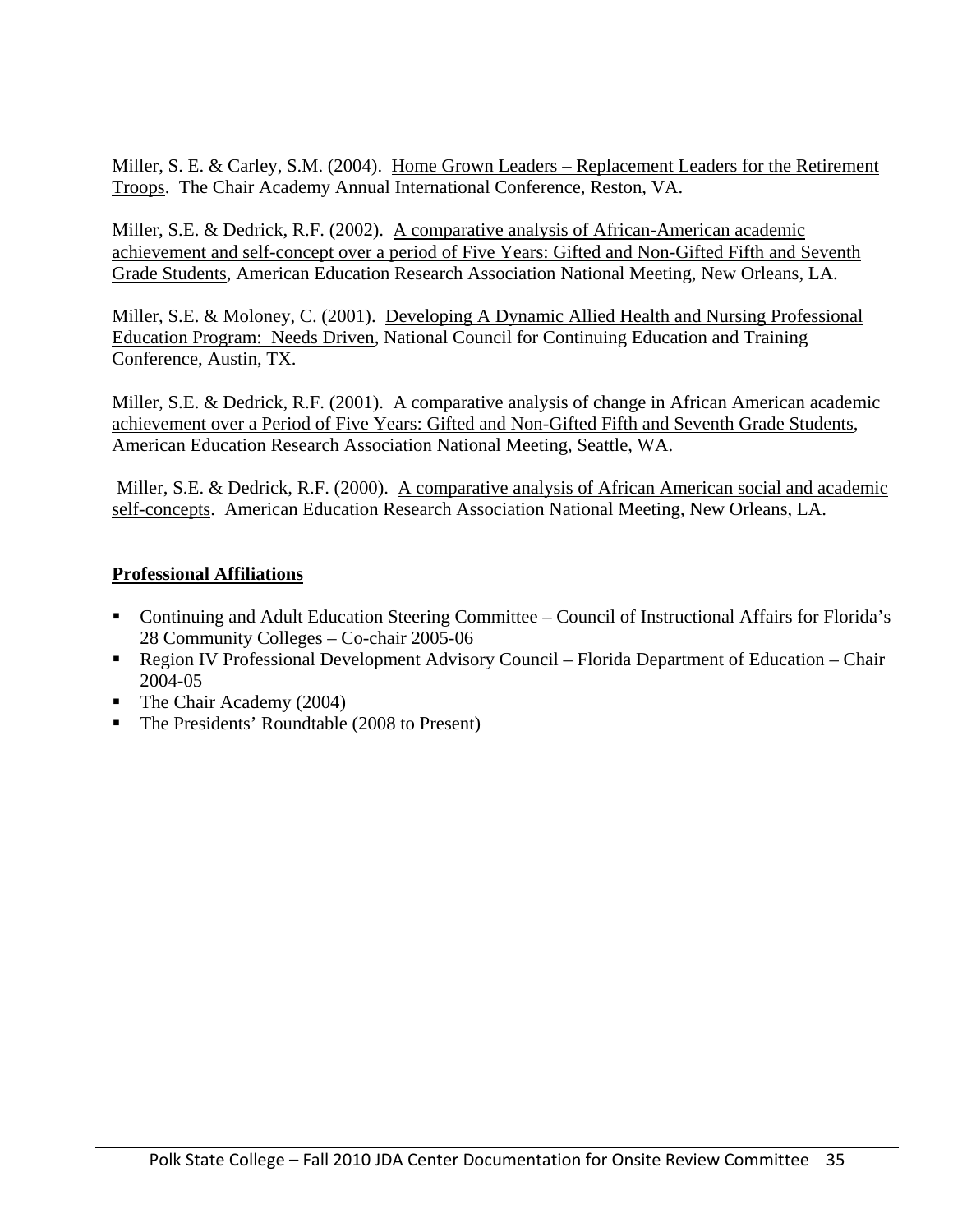# **Selected Community Involvement**

| 2009        | Main Street Winter Haven Board<br>of Directors                                                                         | Member                                        |
|-------------|------------------------------------------------------------------------------------------------------------------------|-----------------------------------------------|
| 2009        | Children's Academy of Lake Wales<br><b>Board of Directors</b>                                                          | Member                                        |
| 2005        | Hillsborough County Board of<br><b>County Commissioners Charter</b><br><b>Review Board</b>                             | Member                                        |
| 1997 - 2004 | <b>Community Action Agency</b><br>Board of Hillsborough County                                                         | Advisory Board/<br>Secretary/ Executive Board |
| 1997        | Hillsborough County Government<br><b>Blue Ribbon Finance Committee</b><br>Tampa, Florida                               | <b>Committee Member</b>                       |
| 1997        | "Urban Emphasis" Scouting<br>Committee Fundraiser - Gulf<br>Ridge Council Tampa, Florida<br>Boy Scouts of America 1999 | Member                                        |
|             | School Improvement Team<br><b>Woodrow Wilson Middle School</b>                                                         | Member                                        |
| 1996 - 1997 | University of South Florida<br><b>Development Community</b><br>Breakfast - "Peacemakers Award"                         | <b>Committee Member</b>                       |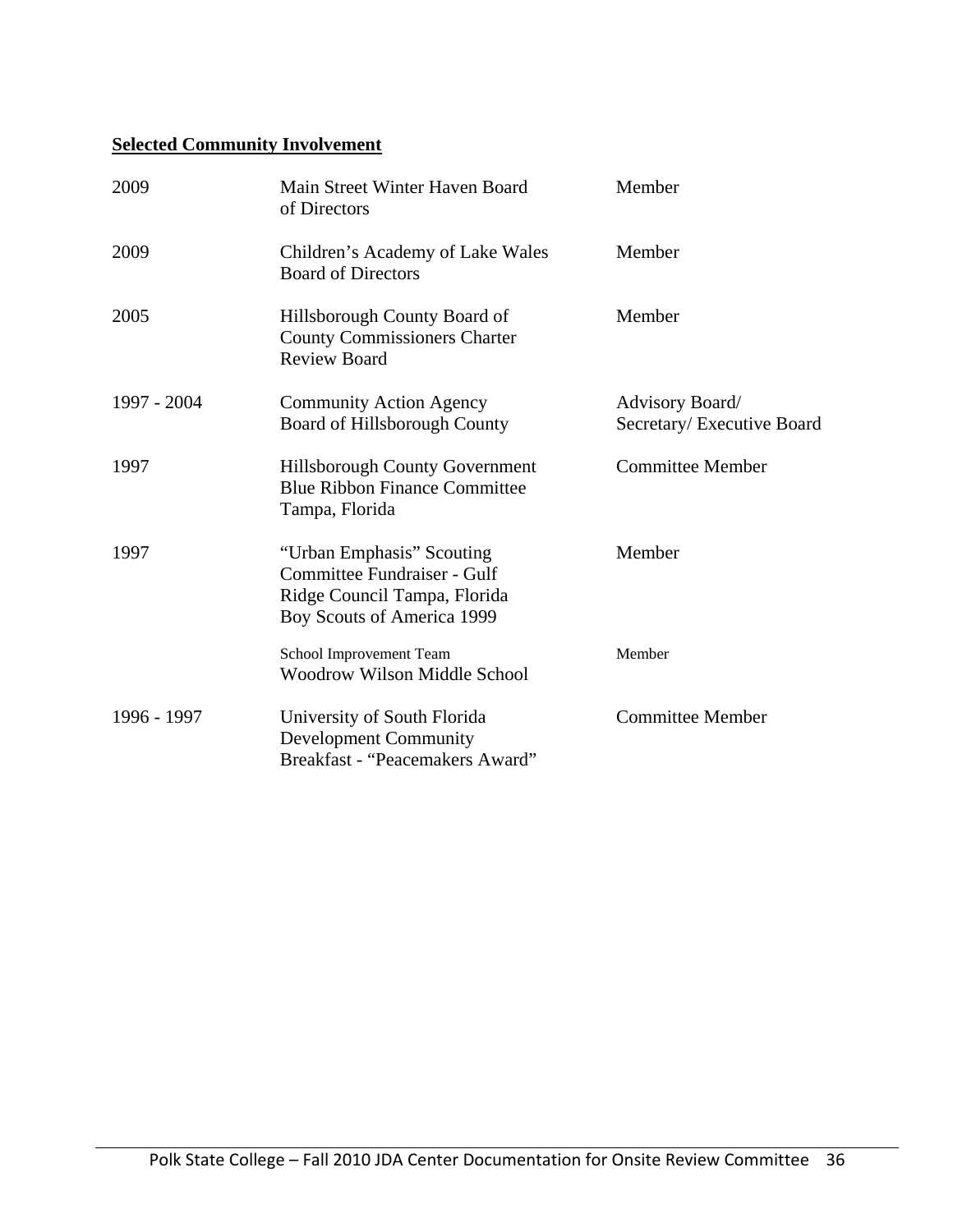# **PATRICIA ANN SHUART**

*9606 Greenbank Drive, Riverview, FL 33569 813-728-3453 (cell) tshuart@polk.edu*

# **EDUCATION**

MA, Mathematics, Syracuse University Mathematics Education, University of Arizona BA, Mathematics, Cornell University

# **EXPERIENCE**

# *Dean of Academic Affairs, Winter Haven Campus* 2007 – present

Responsible for curriculum, faculty/staff, assessment, hiring process, scheduling, budgets on the Winter Haven campus. Reporting departments include liberal arts and sciences, nursing, allied health.

# *Associate Dean of Math & Science* 2005 – 2007

Responsible for hiring, supervising and scheduling all part-time math and science faculty on both campuses, departmental meetings, assessment

#### *Mathematics Academic Coordinator* 2003 – 2005

Responsible for scheduling, departmental meetings, institutional effectiveness reports for re-accreditation process, course and curriculum development

## *Mathematics Professor* 2000 - 2003

Taught the entire spectrum of mathematics courses in a variety of settings including collaborative

learning, internet supplemented, closed broadcast TV, and technology based.

# *Mathematics Center Coordinator/Grant Principal Investigator/CSTEP Project Director*

Directed the college's math tutoring program. Responsible for all programmatic, grant writing and technological initiatives

- Received pre-proposal support from the State University of New York to write an NSF Course and Curriculum Development Grant Proposal. NSF Grant (DUE 945563-\$184,000) awarded in 1994.
- Formed a consortium of 13 SUNY two-year and four-year college faculty members. The three-year NSF CCD Grant produced materials that resulted in the publication of four reform algebra textbooks. The books feature activity-based contextual problem solving using real data.
- As Principal Investigator of NSF CCD Grant, responsible for all budget, staffing and reports. Coordinated all consortium activities.
- Wrote and was awarded an NSF Instrumentation and Laboratory Improvement Grant.

**Polk State College, Winter Haven, FL** 2000 – present

**State University of New York at Oswego, Oswego, NY** 1988 – 2000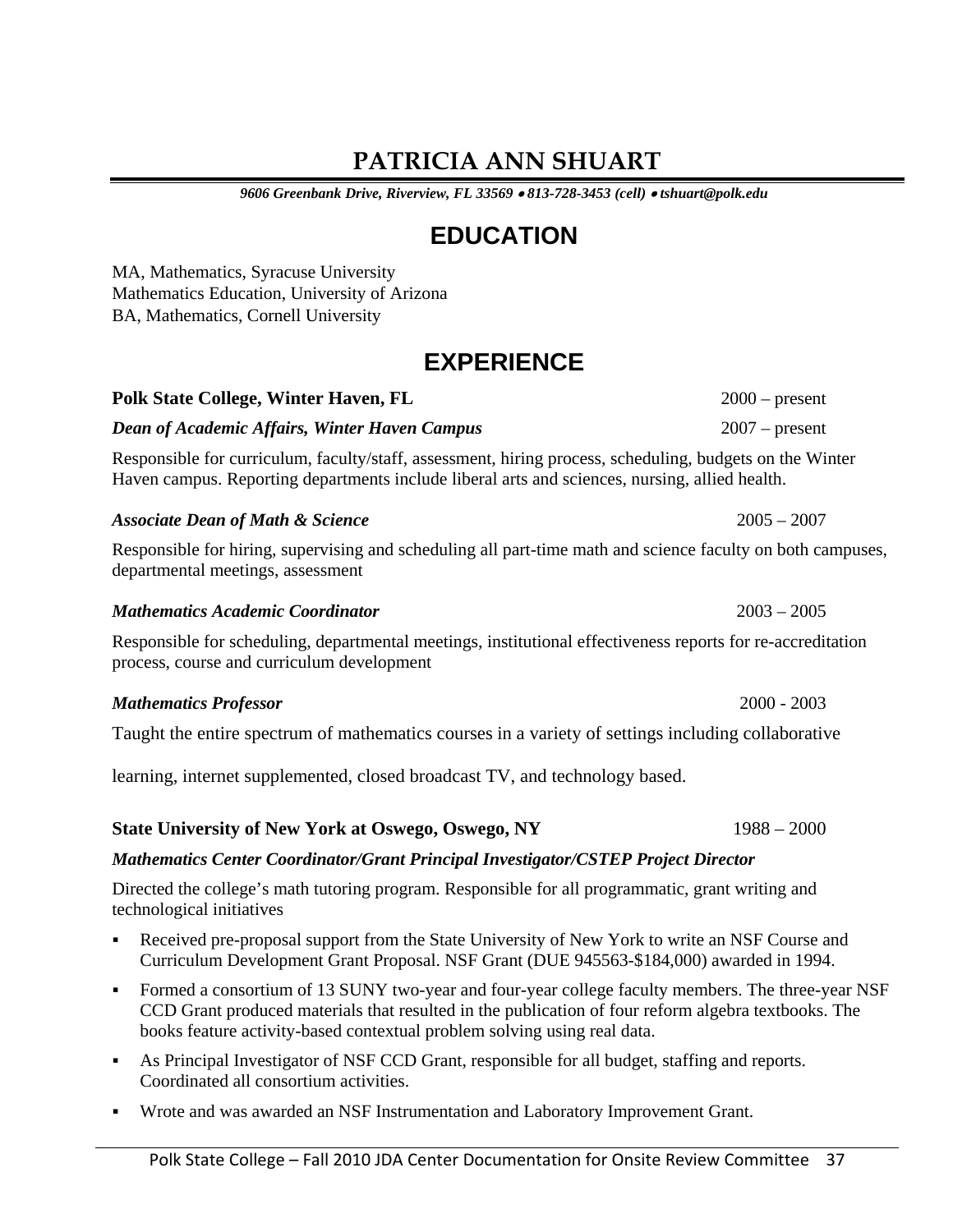Wrote and was awarded a \$98,000 New York State Education Department Grant, renewed annually since 1994, as the primary support for the Collegiate Science and Technology Entry Program (CSTEP) at Oswego. Responsible for budget, staffing and grant reports.

| <b>Onondaga Community College, Syracuse, NY</b>     | $1987 - 1999$ |
|-----------------------------------------------------|---------------|
| <b>Adjunct Mathematics Instructor</b>               |               |
| <b>Syracuse University, Syracuse, NY</b>            | $1983 - 1987$ |
| <b>Graduate Teaching Assistant</b>                  |               |
| <b>Bishop Grimes High School, East Syracuse, NY</b> | $1981 - 1983$ |

*Mathematics Teacher* 

# **RECENT PROFESSIONAL DEVELOPMENT/CONFERENCES/ PRESENTATIONS**

NISOD Annual Conference, May 2010

NCAT Redesign Alliance Annual Conference, Orlando, FL, March 2010

MAA Suncoast Regional Meeting, PSC, Lakeland, FL, December 2009

Diversity Awareness Workshop, PSC, Winter Haven, FL, June 2009

## **Learning College Summit 2008, League for Innovation, Kansas, June 2008**

The Chair Academy, 18-month practicum on leadership conducted by the Academy for Leadership and Development, Oct. 2006 - March 2008

PSC Corporate College Leadership Series, 2006 - 2007

# **Committee Work**

Academic Quality Council, College Calendar Committee, College Human Resources Committee, Administrators Committee, College Planning & Budget Council, Distance Learning Committee, General Education Committee, Institutional Effectiveness Council

# **GRANTS**

Addison Wesley Textbook Development Grants, \$48,000, *Project Director*, 2007; \$15,000, *Project Director*, 2003; \$25,000, *Project Director*, 2001

National Science Foundation Course & Curriculum Development Grant, DUE-9455638, \$184,000, *Principal Investigator,* 1995 - 1999

New York State Education Department Collegiate Science and Technology Entry Program (CSTEP) Grant, cumulative total: \$468,000, *Principal Investigator*, 1994 to 2000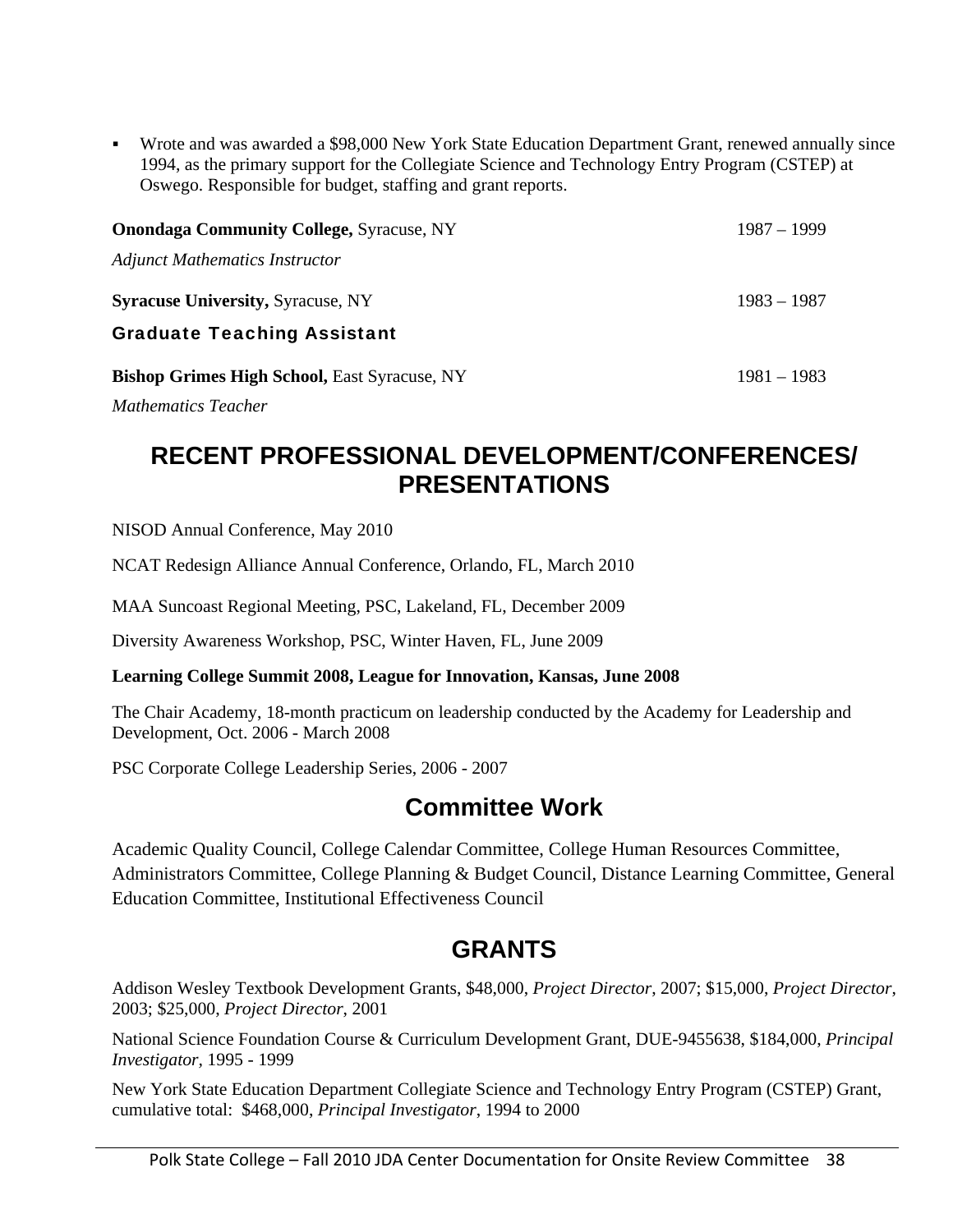United University Professions Joint Labor Management Professional Development & Quality of Work Life Award, *Project Director*, 1999

Addison Wesley Textbook Development Grant, \$60,000, *Project Director*, 1998 to 2002

SUNY Oswego Faculty Enhancement Grant, \$2,000, *Co-Project Director*, 1997

National Science Foundation Instrumentation and Laboratory Improvement Grant, \$40,000, *Co-Principal Investigator*, 1993

# **HONORS**

Outstanding Department Collaboration Award, Polk State College, 2008

The Chair Academy Graduation Certificate, December 2007

Presidential Letter of Commendation for Addison Wesley Textbook Development Grant Award, State University of New York at Oswego, 2003

Silver Medal for Excellence in Research Sponsored Programs, SUNY Oswego, 1999 *Awarded for writing and winning grants in excess of \$500,000* 

Bronze Medal for Excellence in Research Sponsored Program*s*, SUNY Oswego, 1996 *Awarded for writing and winning grants in excess of \$250,000* 

# **PUBLICATIONS**

Algebra, Functions, and Data Analysis, A Virginia Course, 1<sup>st</sup> edition (2008), Pearson Education, coauthor

Mathematics in Action: An Introduction to Algebraic, Graphical and Numerical Problem Solving, 1<sup>st</sup> edition (2001),  $2<sup>nd</sup>$  edition (2004),  $3<sup>rd</sup>$  edition (2008),  $4<sup>th</sup>$  edition (2011), Pearson Education, co-author

Mathematics in Action: Algebraic, Graphical and Trigonometric Problem Solving, 1<sup>st</sup> edition (2001), 2<sup>nd</sup> edition (2004),  $3<sup>rd</sup>$  edition (2008),  $4<sup>th</sup>$  edition (2011), Pearson Education, co-author

Mathematics in Action: Prealgebra Problem Solving, 1<sup>st</sup> edition (2004), 2<sup>nd</sup> edition (2008), 3<sup>rd</sup> edition (2011), Pearson Education, co-author

Mathematics in Action: Texas Edition, 1<sup>st</sup> edition (2008), Pearson Education, co-author

Liberal Arts Mathematics: *A Florida Course*, 1<sup>st</sup> edition (2010), Pearson Education, co-author

## **COMMUNITY SERVICE**

Onondaga Free Library Board of Trustees, Syracuse, NY, 1989 to 1996, president

# **PROFESSIONAL ORGANIZATIONS**

The Chair Academy The Florida Council of Instructional Affairs American Mathematics Association of Two Year Colleges (AMATYC) Florida Association of Community Colleges (FACC) Florida Developmental Education Association (FDEA)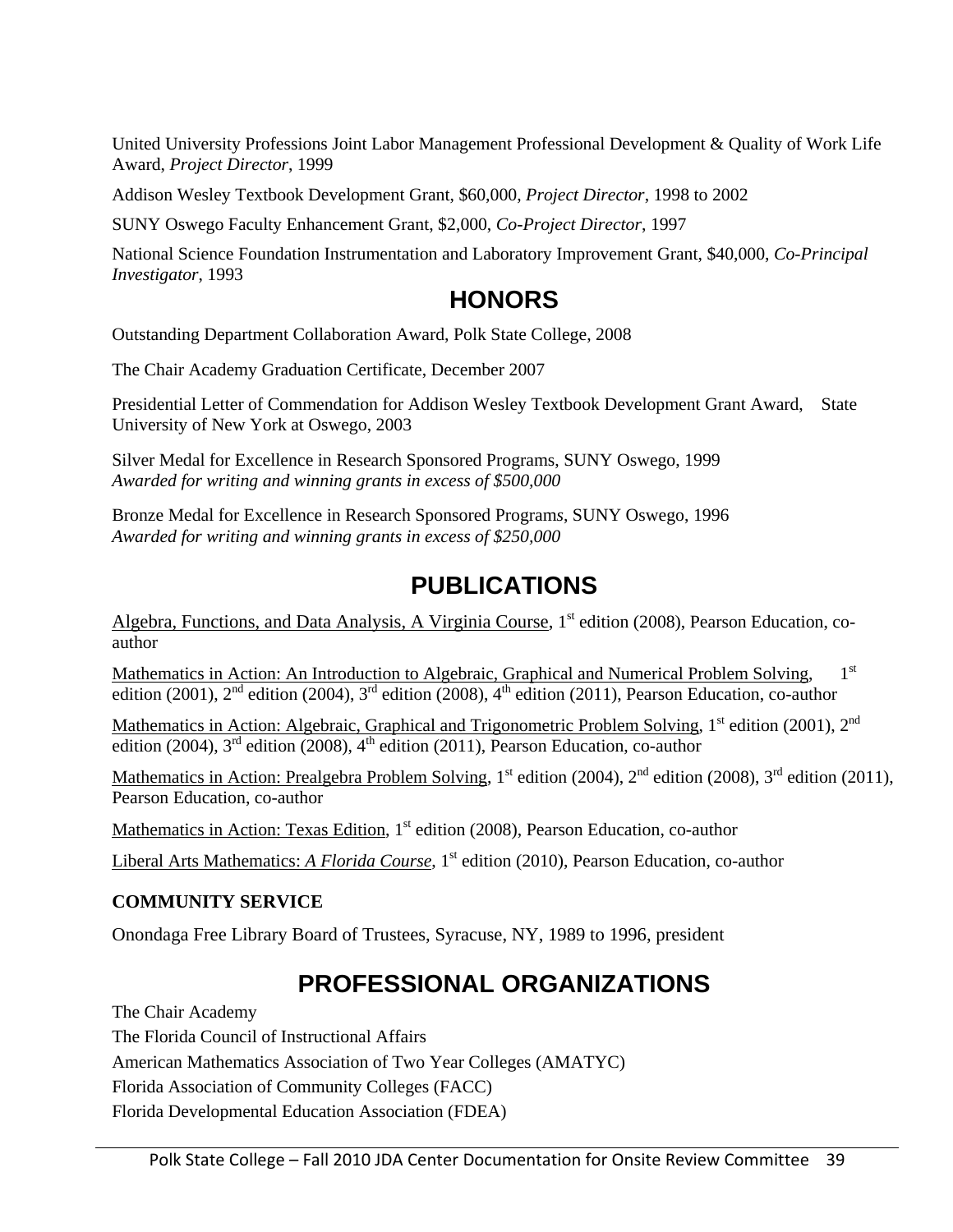# **Charles N. Lyle II**

203 Lake Mariam Court Winter Haven, Florida 33884 863-324-8515 (H) – 863-292-3740 (W) – 863-326-3250 (C) clyle@polk.edu

# **EDUCATION**

- Doctorate in Higher Education Administration University of Florida LEAD Program Gainesville, Florida (Anticipated Graduation 2014)
- Masters of Education, Educational Leadership Florida Atlantic University, Boca Raton, Florida
- Bachelors of Science, Parks and Recreation Administration Florida International University, Miami, Florida
- Associate of Arts, Liberal Arts Broward Community College, Ft. Lauderdale, Florida

# **PROFESSIONAL EXPERIENCE IN HIGHER EDUCATION**

# **Dean of Student Services**

# **Polk State College (formerly Polk Community College), March 2006 - Present**

Responsible for the daily operations of the Student Services Department on the Winter Haven campus and satellite centers which serve over 5,000 students. As the Dean, I oversee the daily operations of the Admissions/Registrar's Office, Academic Advising, Institutional Testing, International Students, The Help Center (counseling), Enrollment Services & Outreach, Student Discipline, Student Activities & Leadership and Intramurals.

Accomplishments include:

- Worked with staff to increase the college's enrollment by  $30\%$  + over the past two years
- Responsible for the motivation and supervision of a staff of  $30$
- Establish the position of Academic Success Counselor which serves the Mental Health needs of students on the Winter Haven and Lakeland Campuses
- Assist with the establishment of satellite classroom locations in eastern Polk County to serve the needs of students
- Work with Academic Affairs to strengthen the relationship with Student **Services**
- Assisted the President's Office with the duties of the Vice President of Academic Affairs and Student Services and Winter Haven Campus Provost while the positions were vacant

# **Associate Dean of Student Affairs Broward Community College, August 2005 - March 2006**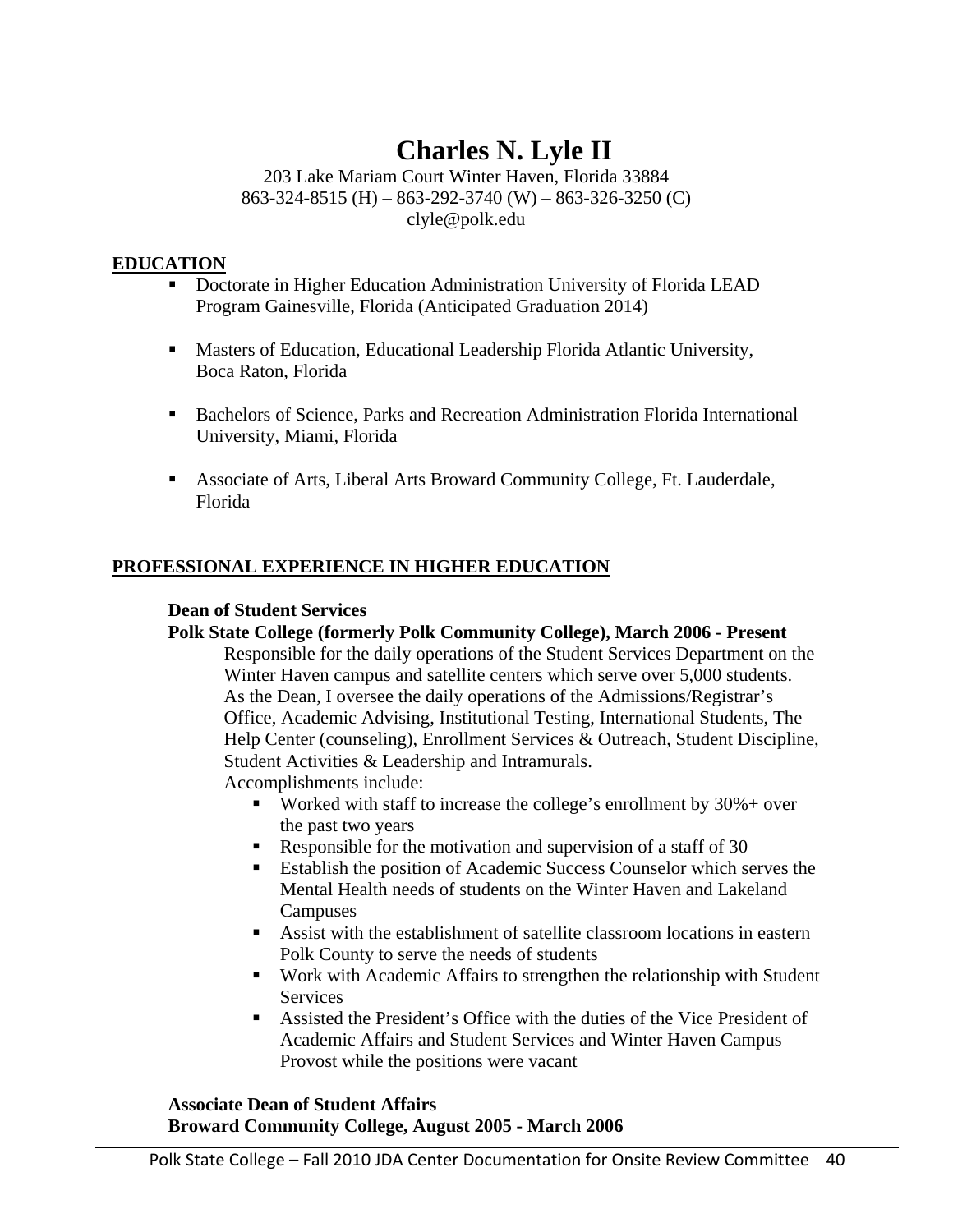Main responsibilities include assisting the Dean of Students with the daily operations of the Central Campus Student Affairs Department that serves 18,000 students. Assist with the daily supervision of Admissions, Registration, and Student Life, and directly oversee the Counseling and Advising Department. Other duties include:

- Motivate and supervise a Faculty Ranked Counselor Staff of 11, Professional Staff of 15, and Part-time Staff of 10
- Direct the disbursement and accounting of program budgets in excess of \$2.7 million dollars
- Serve as the Chief Campus Student Affairs Officer in the Dean's absence
- Serve as a liaison between the Student Affairs and Academic Affairs Departments
- Coordinate the Winter Graduation Ceremony of 700 students
- Assist with the review and the administration of college policies and procedures
- Assist in the review of Good Conduct Admission issues
- Facilitate the process when the Student Code of Conduct is violated
- Oversee the New Student Orientation program
- Coordinated the  $1<sup>st</sup>$  "College Fair" to promote articulation with 26 universities and colleges
- Assist with the development and facilitation of the Student Success Workshop Program
- Assist with the coordination of several grants including Holocaust Awareness Day, Lumina and Title V
- Coordinate the hiring process for new employees within the department

## **Adjunct Faculty Member**

## **Broward Community College, January 2000 - March 2006**

Have instructed the following college level courses:

- **SLS1501 (Student Success Skills)**
- Introduction to Outdoor Recreation
- **Introduction to Education**

# **Director of Student Life & Development**

## **Broward Community College, August 1995 - August 2005**

Main responsibilities include overseeing the daily operations of the Student Life Department which includes Campus Recreation, Intramurals & Wellness, Leadership Development, Campus Entertainment, Volunteer & Service Learning, Photo ID Services, and the Activity Center. Other duties include:

- Supervise a professional staff of 5, part-time staff of 15, and student worker staff of 10
- Efficiently manage a budget of \$750,000
- Represented the campuses concerns at budget hearings
- Work with the other campuses and centers to ensure that programming is diverse across the college
- Established a "Campus Activity Board" comprised of students, faculty and staff members that serve as an advisory board to the department
- Developed the Part-time Employee Handbook that was adopted by many departments at the college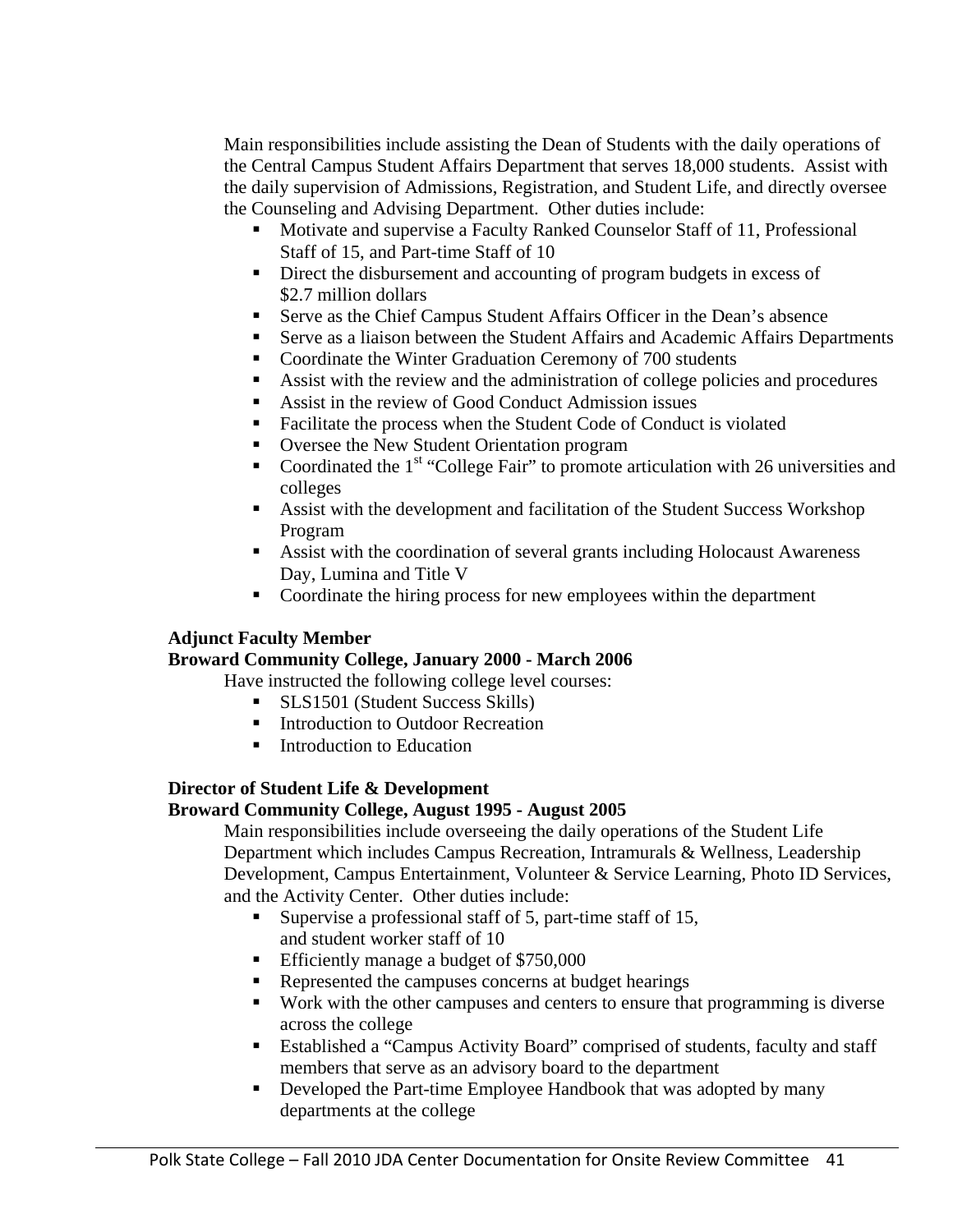# **Administrator of the Florida Elks Youth Camp**

# **Florida State Elks Association, July 1994 - July 1995**

Supervised the development of a 362 acre youth campus facility in Umatilla, Florida. Duties included:

- Supervision of construction
- Risk management
- Development of policies and procedures
- Supervision of an operating budget of \$800,000 and construction budget of \$8 million
- Developed all aspects of staff recruitment and advertising of the youth camp

# **Coordinator of Student Life & Camp BCC Broward Community College, January 1990 to July 1994**

Oversaw the daily operations of Camp BCC and the North Campus Student Life Department.

- Developed the "Best Summer Camp" in Broward County in 1993 & 1994
- Developed a positive relationship between the college and parents
- Supervised the recruitment and selection of a staff in excess of 200 people
- Managed a budget of \$250,000
- Developed a revenue stream that assisted in the development and improvement of campus facilities

# **COMMITTEES AND SERVICE TO THE COLLEGE & STATE**

- Florida Association of Community Colleges (FACC) President, Polk State College
- SACS Review Team, 2008 present
- **QEP Committee, 2008 present**
- Statewide Textbook Affordability Taskforce, 2009 present
- Budget Council, Polk State College, 2006 present
- Strategic Planning Committee, Polk State College, 2006 present
- Cultural Diversity Committee, Polk State College, 2006 present
- Student Affairs Programs and Services Council (Oversees the distribution of \$3.2 million in Student Activity and Service Fees, Broward College
	- o Chairman, 2002 to 2005
	- o Member, 1995 to 2005
- Student Voice© Assessment Coordinator, Broward College, 2005 2006
- Safe Zone Chairman, 2005 2006, Broward College
- Multicultural Center Task Force, Broward College, 2004 2006
- SACS Final Audit Review Committee, Broward College, 2002
- SACS Task Force, Broward College, 2002

## **WORKSHOPS & SEMINARS**

- Making Your Campus Veteran Friendly, April 2009
- The Community College Conference on Legal Issues, 2008
- Council of Student Affairs, March 2006 present
- **NACADA Administrators Institute, February 2006**
- NACADA Assessment Institute, February 2006
- NACADA Ethical/Legal Issues Seminar, February 2006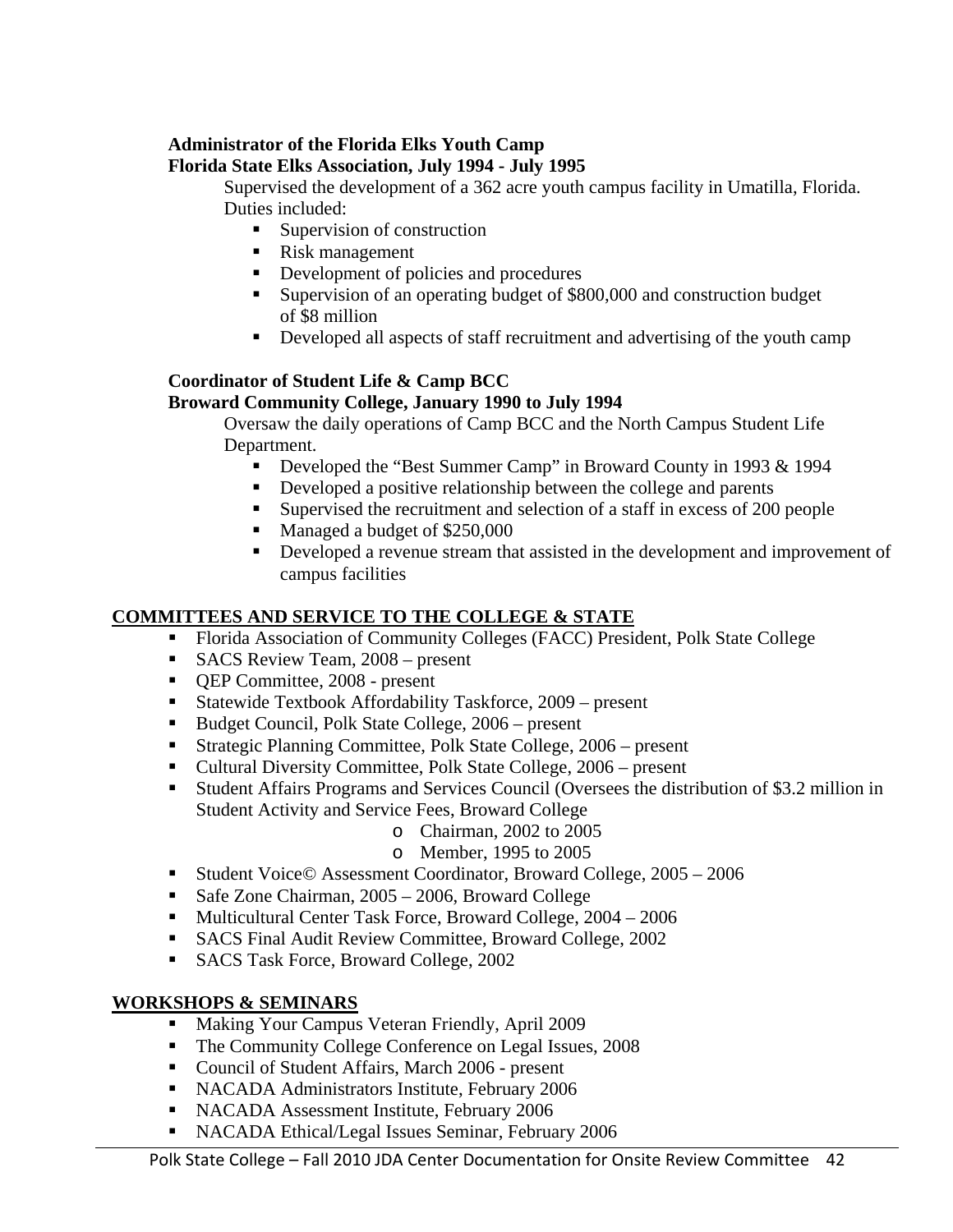- Recruitment and Selection of Employees within the Law, 2005
- **Supervisors Training Series, 2005**
- Coaching for Supervisors, 2005
- Dealing with stalking on campus, 2005
- Dealing with incidents on campus, 2004
- Becoming an effective administrator, 2004

# **PROFESSIONAL MEMBERSHIPS**

- Council of Student Affairs (CSA), 2006 present
- National Association of Student Personnel Administrators (NASPA), 2000 present
- Association of College Unions International (ACUI), 2000 2004

# **COMMUNITY SERVICE**

- **YMCA Youth Basketball Coach, 2008 & 2009**
- Winter Haven Chamber of Commerce Education Task Force, 2008
- Licensed Foster Parent,  $2000 2005$
- Toys for Tots Broward County Program Leader, 1995 2003
- Holiday Food Drive,  $1990 1993 \& 1995 -$  present
- Polk State College Holiday Food Basket Program Coordinator, 2007 present
- Hurricane Relief Drive, 2005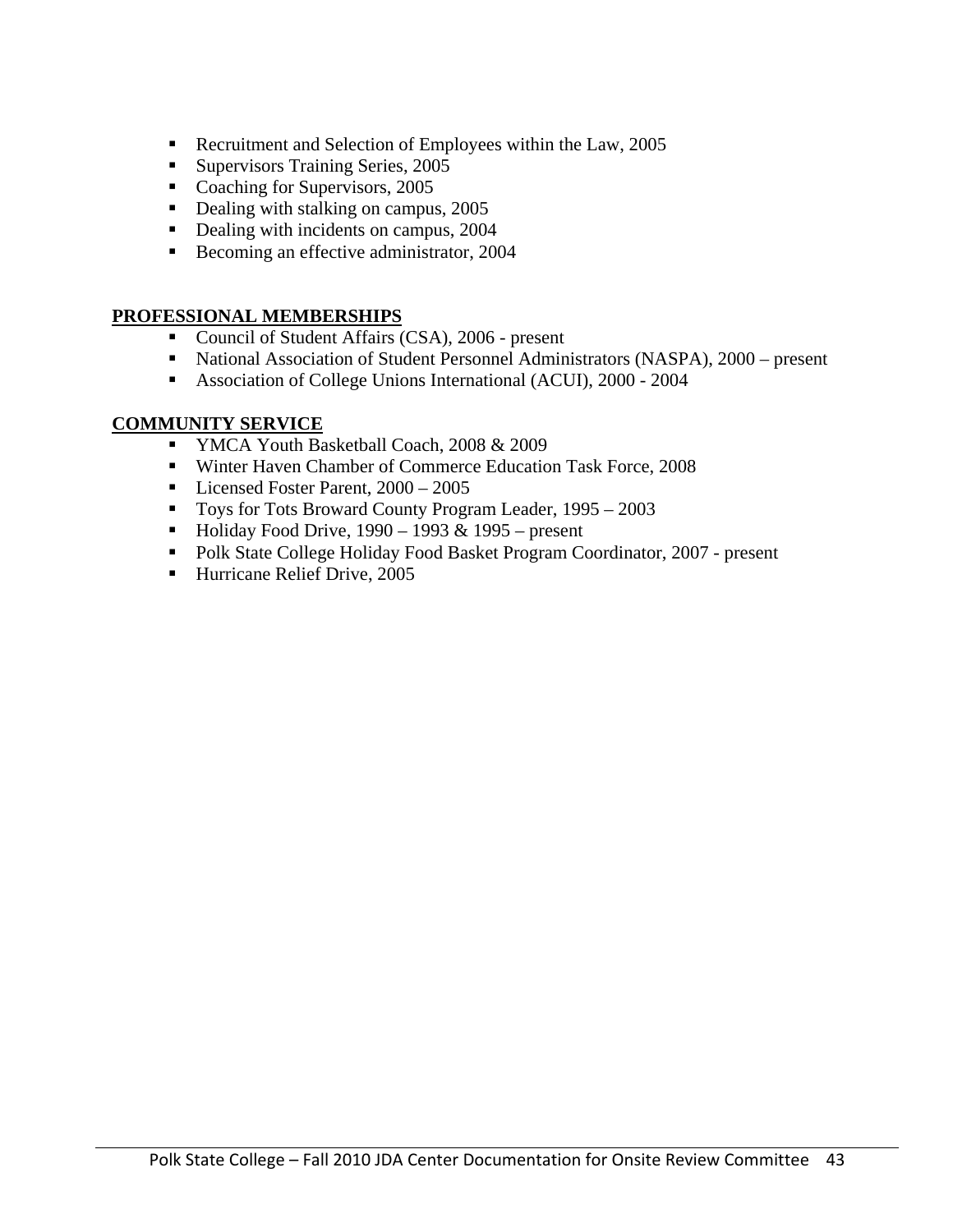# **Christina C. Fullerton 225 E. Swoope Street - Lake Alfred, Florida 33850 (863) 956-5101 - cfullerton@polk.edu**

#### **Profile**

- Creative, innovative, service-oriented reference librarian with over ten years experience in education, public service, and academia
- Possess valuable skills and abilities in communication, planning, problem solving, and organization
- Extensive knowledge of research processes and experience providing instruction to a diverse population of learners with various learning styles
- Efficient and effective, yet enthusiastic and dynamic with a slightly non-traditional sense of humor

#### **Professional experience**

#### **Public Services Reference Librarian**

- **J. W. Dowdy Library Polk Community College, Winter Haven, Florida** 2000 2009
	- Provide group and individual reference services, library instruction, and academic support to students, faculty, staff, and community users
	- Collaborate with faculty and other support staff to create and provide meaningful learning experiences and quality resources
	- Manage circulation and reference service operations and staff
	- Top service satisfaction ratings from student and faculty feedback
	- Review and access current resources and services and plan for future needs and change
	- Create and share face-to-face, online, and print instructional resources

#### **Additional Experience**

| $\bullet$ | Media Specialist: Eastside Elementary School – Haines City, Florida      | 1999-2000 |
|-----------|--------------------------------------------------------------------------|-----------|
|           | • Library Assistant: PCC/USF Library – Lakeland, Florida                 | 1996-1999 |
|           | • Library Assistant: Winter Haven Public Library - Winter Haven, Florida | 1990-1993 |
| $\bullet$ | Artist: Bronze and Aluminum Foundry – Scenic Designs                     | 1983-1996 |
| $\bullet$ | Front Desk Manager: Admiral's Inn - Winter Haven, Florida                | 1983-1984 |

#### **Professional Development**

| <b>ELITE</b>                                                                        | 2008-2009 |
|-------------------------------------------------------------------------------------|-----------|
| Leadership Development program facilitated locally at PSC by Val Baker              |           |
| <b>Sunshine State Leadership Institute</b>                                          | 2007-2008 |
| A year-long program dedicated to developing leadership skills among librarians      |           |
| <b>Workshops, Conferences, and Seminars</b>                                         |           |
| Dreamweaver/Web Design, PhotoShop, Microsoft Suite, Facility Planning,              |           |
| Instructional Technology, Conflict Resolution, Learning Styles, PCC Tech Institutes |           |
| <b>Professional Conferences Attended</b>                                            |           |
| ALA (American Library Association, FLA (Florida Library Association)),              |           |
| ACRL (Academic, College & Research Libraries)                                       |           |
|                                                                                     |           |

#### **Committee, College, and Community Involvement**

#### **Committees**

- Endowed Chair, FHRC, Faculty Search Committee, and others
- Women's History Month
- Book Club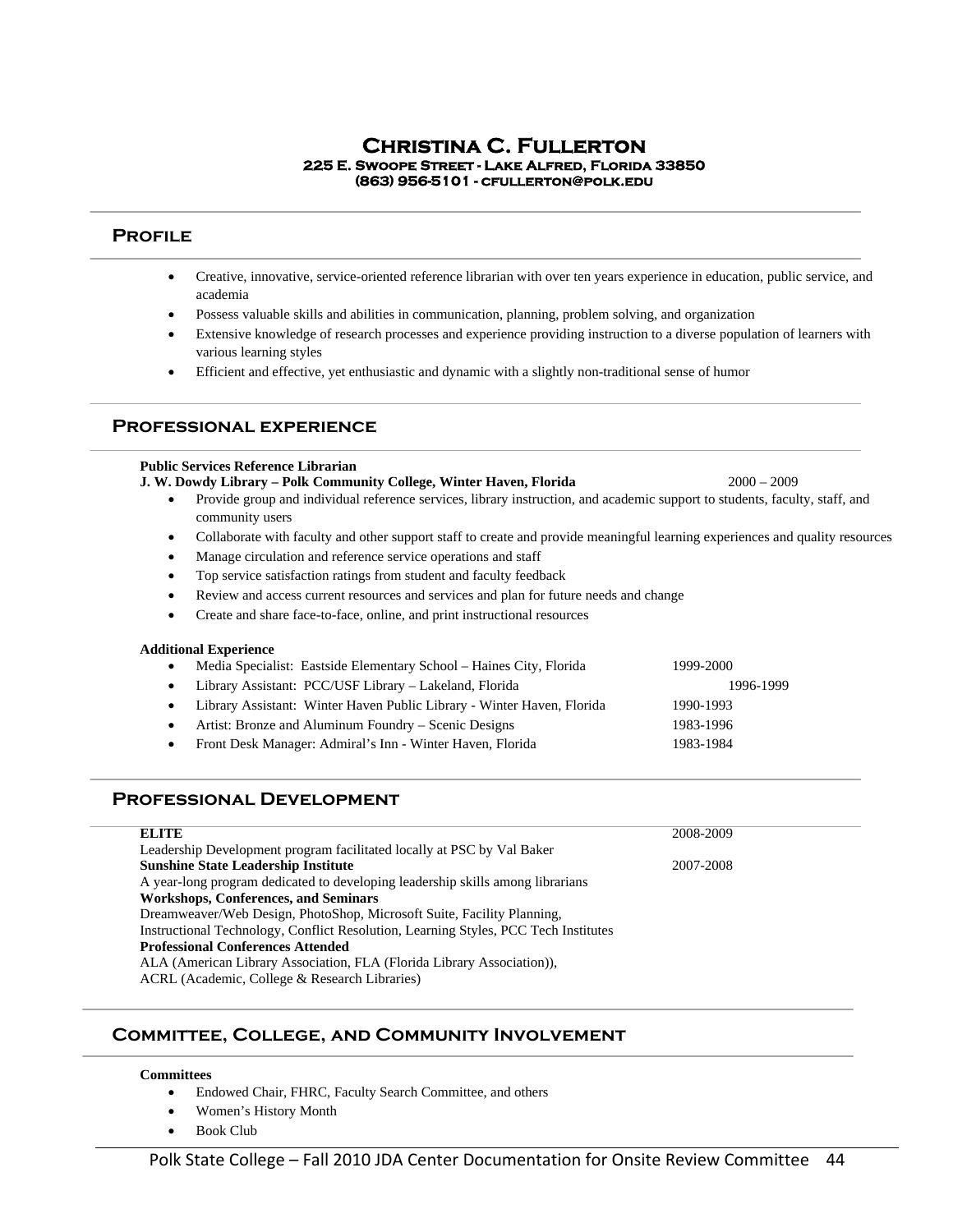#### **College and Community Involvement**

- Student Appreciation Days, First Days Volunteer, Open House Volunteer
- Teaching of English to recent adult immigrants
- Trio Mentor 2001, 2002, 2008

#### **Presentations**

**"Library Advisory Club"** ELITE Conference: Naples, Florida (2009) **"Resources"** Group Presentation at the Sunshine State Library Leadership Institute: Tallahassee, Florida (2008) **"Faculty/Librarian Collaboration"** Poster Session at Florida Library Association Conference: Daytona Beach, Florida (2001)

#### **Education**

| <b>M.A. Information Library Science</b><br>University of South Florida – Tampa, Florida | 2000 |
|-----------------------------------------------------------------------------------------|------|
| <b>B.A. Fine Arts – Sculpture</b><br>University of South Florida – Tampa, Florida       | 1988 |
| A.A. Liberal Arts<br>Polk Community College - Winter Haven, Florida                     | 1986 |
| <b>MEMBERSHIPS</b>                                                                      |      |

**ALA** American Library Association – Member 10 years **ACRL** Association of College and Research Libraries – Member 10 years **FACC** Florida Association of Community Colleges – Member 8 years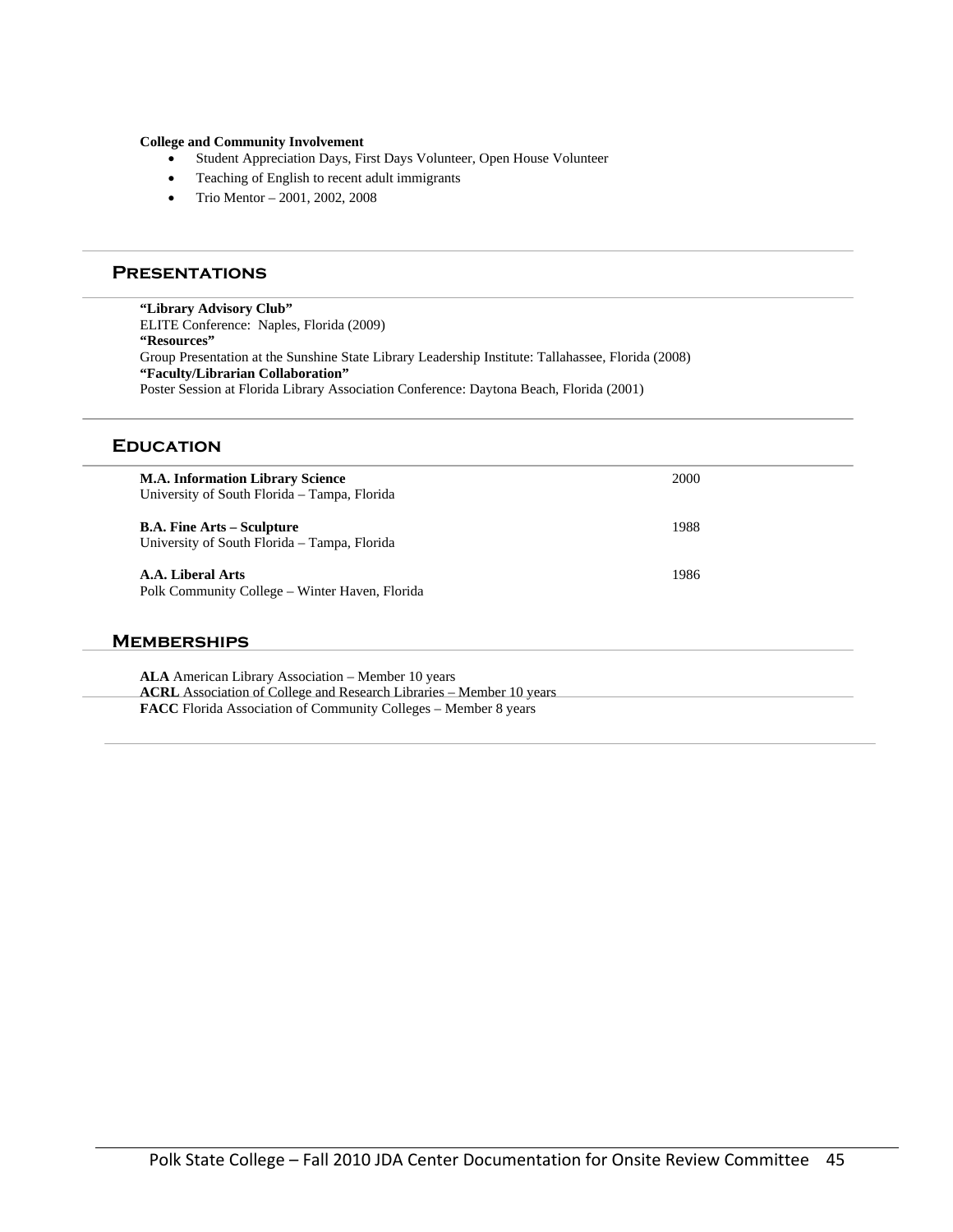# **SAUL REYES**

#### 1315 Merlyn Street · Lakeland, FL 33813 (863) 646-1934 Home ▪ (863) 430-9952 Mobile ▪ (863) 298-6831 Office saul\_reyes86@hotmail.com

### **PROFILE**

- More than 20 years of experience in student affairs and enrollment services.
- Excellent record of leading departments and projects, directing/developing people, managing budgets, implementing customer-focused services, and setting priorities.
- Experienced in leading and working on campus interdepartmental teams to develop strategic plans that enhance student satisfaction, improve academic performance, and strengthen campus image.
- Extensive experience in cultivating mutually beneficial relationships with internal and external constituencies including faculty, students, donors, alumni, corporate sponsors, and community groups.
- Skilled in mentoring and motivating students to discover, develop and reach personal, academic, leadership, and career goals.
- Proficient with Microsoft Office Professional Word, Excel, Access, Outlook, and PowerPoint.
- **Fluent in conversational Spanish.**

### **EXPERIENCE**

**Center Manager, JD Alexander Center - Polk State College -** Lake Wales, FL, 2009 to present

- Oversee the daily operations of the JD Alexander Center (PSC's newest off-campus center opened in January 2009). Report to the Provost of the Winter Haven campus. Collaborate closely with the Dean of Academic Affairs and the Dean of Students.
- Assists in the leadership of a comprehensive program of enrollment management, marketing, and student support services that enable the external site to reach enrollment objectives consistent with the College's strategic plan. Reached  $5<sup>th</sup>$  year enrollment goals at the end of first year of operation.
- Supervise and manage the daily operations of the Student Services and the Student Success Center which includes staff supervision, budget management, establishing policies, guidelines and procedures, as well as establishing long and short term goals.
- Oversee all student services functions for the center including admissions, placement testing, advising, registration, tutoring, and library/computer services.
- **Collaborate with Academic Dean and Department Chairs to develop course offerings and class** schedule. Serve as the local liaison to adjunct faculty. Maintain adjunct offices and instructional resources for the center.
- **Meet with students about their concerns, assess issues, and recommend appropriate campus** response.
- Represent the College and Foundation in the local community. Extensive involvement in external affairs, community outreach, and local chamber of commerce initiatives. Maintain college partnerships with the Lake Wales Literacy Council and Lake Wales Charter School District. Collaborate with faculty, staff, and administrators at the local high schools.
- Member, Quality Enhancement Plan (QEP) Committee
- Member, Distance Learning Committee
- Member, Professional/Technical Staff Human Resources Committee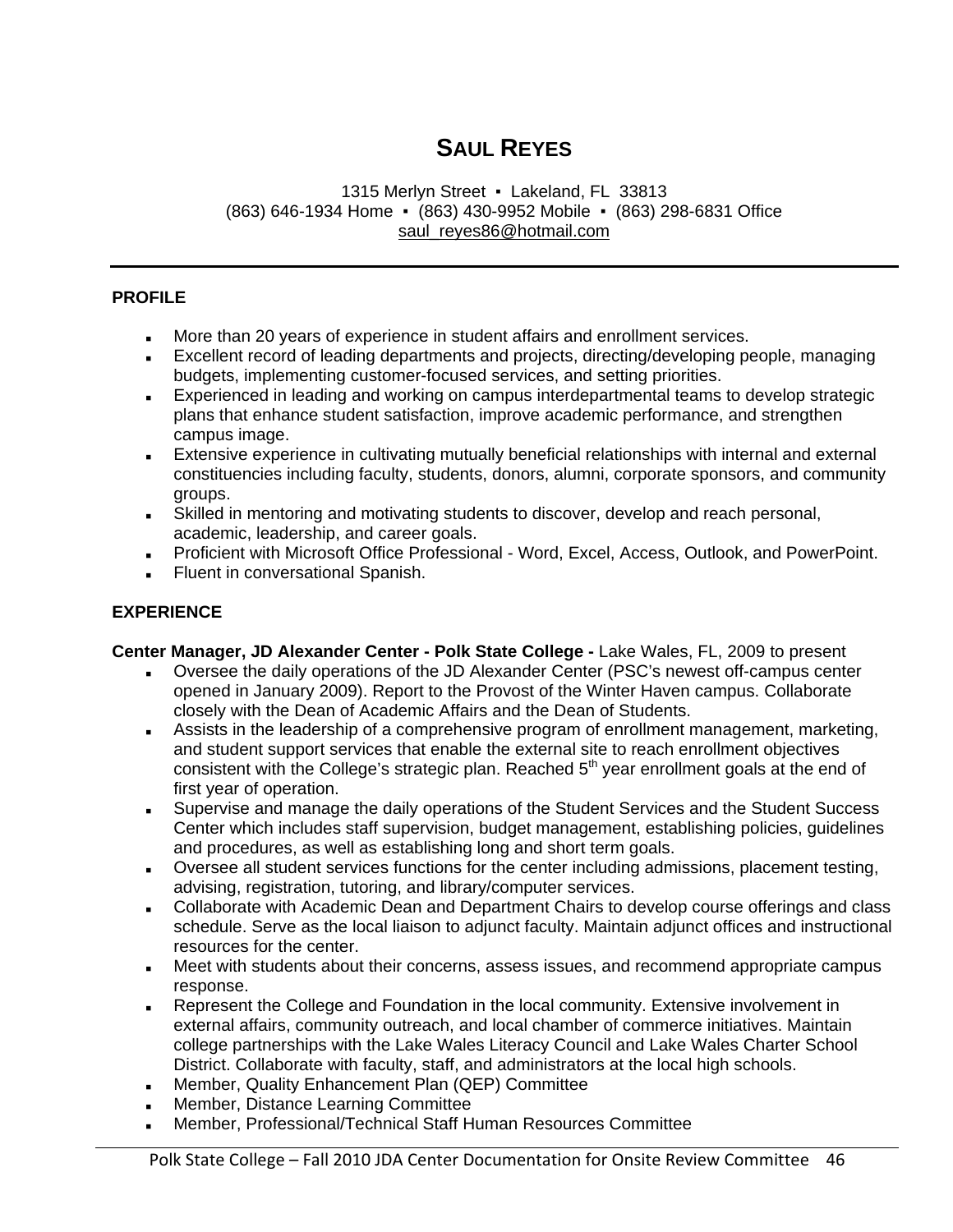- Member, District-Campus Academic Affairs and Student Affairs Committee
- Board Member, Lake Wales Main Street
- Member, Lake Wales Chamber of Commerce Economic Development Taskforce
- Graduate, Leadership Lake Wakes Class 14, Lake Wales Chamber of Commerce

# **Adjunct Instructor - University of South Florida Polytechnic**, Lakeland, FL, Spring 2009

 "Leadership in Organizations" - undergraduate online course in the Leadership Studies Program.

#### **Graduate Academic Advisor - University of South Florida Polytechnic**, Lakeland, FL, 2006- 2009

- Provided program information and admission application assistance to prospective graduate students.
- Collaborated with faculty and program coordinators on recruitment events and course scheduling.
- Planed and led graduate student orientation sessions.
- Served as academic advisor for graduate students enrolled in Educational Leadership, Counselor Education, Reading Education, Adult Education, and Business Administration programs.
- Interpreted and implemented university policies and procedures related to graduate education.
- Assisted students with course permitting/scheduling, graduate school petitions, transfer credit, course substitutions, program requirements, and graduation applications.
- Created MS Access database to track student progress toward degree completion and to assist programs with course scheduling.
- Utilized the university's comprehensive student information system to store, track, and retrieve student data (Banner - SunGard Higher Education).

## **Director of the Career Center - Florida Southern College**, Lakeland, FL, 2003-2006

- Served on student affairs team and reported to Vice President for Student Life.
- Provided overall leadership for a department offering career development and recruitment services for college students, alumni, and employers in the Central Florida business community.
- Supervised career counselor, support staff, and student employees. Managed department budget.
- Helped individuals evaluate their career and life plans; determine their skills, interests, and talents; learn how to adapt to the changing job market and world of work; consider which options "fit" them; and establish and implement plans for achieving their goals.
- Collaborated with a business faculty member and students enrolled in his event planning class to plan and implement the annual fall job fair. Mentored students teams that planned all event logistics, including marketing, budget, employer relations, catering, and vendor relations. Students planned, implemented, and evaluated all aspects of the job fair.
- Frequent guest speaker in academic courses and first-year experience courses.
- Appointed by the president to serve on the college's Sexual Harassment Committee.
- Assisted in planning and implementing college-wide student affairs programs (Alcohol Awareness Week, Welcome Back Week, Student Leadership Awards Event)

## **Director of Academic Development - Jacksonville University**, Jacksonville, FL, 1999-2002

- Supervised Career Services, Academic Advising, and Academic Support Services for Student Athletes at a private university. Reported to Vice President for Enrollment Services.
- Supervised professional and support staff, student tutors, and student assistants.
- Set goals and strategies, managed \$225,000 budget, and assessed programs and services.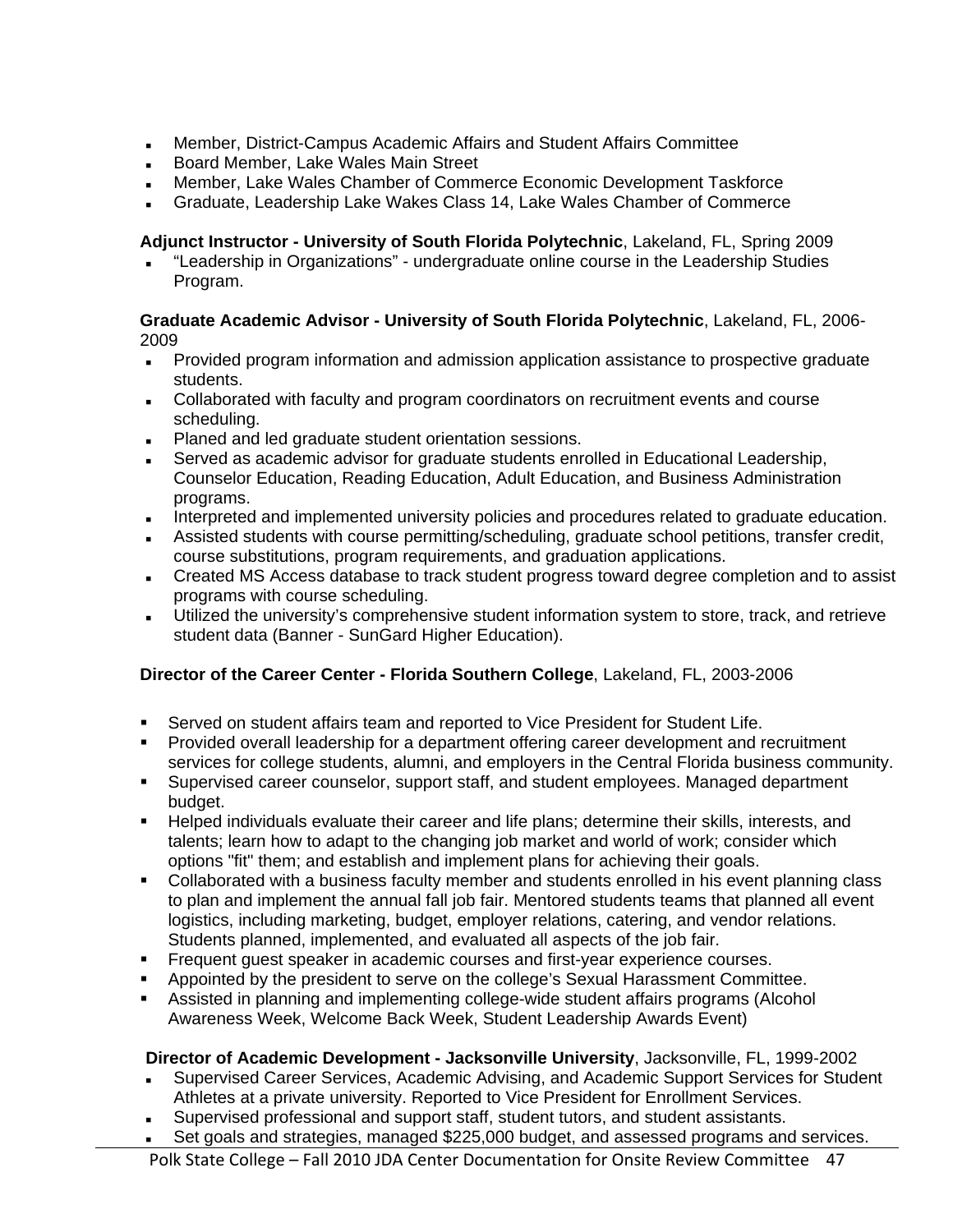- Supervised implementation of advising and retention programs and services that promoted academic success and persistence of first-year students, transfer students, and studentathletes. Team initiatives contributed to increase in freshman retention rates from 64% in 2000 to 76% in 2001. Attended Noel-Levitz national retention conference.
- Supervised placement testing for incoming students. Collaborated with faculty to determine placement standards for English, Foreign Language, Mathematics, and Reading Comprehension tests.
- Transfer Credit Evaluations Developed transfer credit guidelines (AP, CLEP, Dantes, Dual Enrollment, Military Credit) in collaboration with Registrar and Academic Deans.
- FACTS Institutional Manager for university Florida's official statewide student advising website. Oversaw annual revision of articulation manual for community colleges and maintained institutional links to FACTS site (admissions, registrar, library, advising, career services, and financial aid.)
- Implemented early-alert system to identify at-risk academic performance or behaviors by students. Created developmental advising interventions aimed at changing and improving student performance.
- Met regularly with Registrar, Academic Deans, and VP for Academic Affairs to address problems and propose or review changes to academic policies and procedures.
- **Appointed by President to lead review and redesign of the human resources policies and** procedures for the university's student employment program (Classification of Positions, Compensation, Customer Service Training, Recruitment & Retention, Performance Appraisals, Recognition Program, Policy Manual). Selected customer service training program and facilitated training for student employees.
- Developed marketing campaign to promote summer programs and study abroad trips.
- Planned and implemented student orientation programs for students and their families.
- Instructor, Freshman Year Experience course.

## **Director of Career Services - Jacksonville University**, Jacksonville, FL, 1996-1999, 2002-2003

- Provide overall leadership for a comprehensive career center offering services for undergraduate and graduate students and alumni.
- Assisted with successful "Career Connections" grant that generated \$300,000 corporate investment to expand career planning, internship, and placement programs.
- Oversaw relocation and renovation of career center facilities, hiring of additional staff, and expansion of programs and services.
- Collaborated with Institutional Advancement staff and regularly attended University Council events (advisory board of corporate donors to the university).
- Created successful Senior Year Experience Program resulting in higher student participation in services (90% increase in career services office visits) and increased office visibility on and off campus.
- Designed and implemented new programs and services in response to customer needsassessment, usage patterns, and industry best practices benchmarking. Selected and implemented new web-based solution for contact management, job listings, and resume referrals (CollegeCentral). Selected by vendor to do product demonstration for prospective clients at professional tradeshow.
- Coordinated internship program for the College of Business. Developed ongoing internship programs with various Jacksonville-area employers.
- Developed recruiting programs including corporate site visits, on-campus interviews, employer presentations, employer lunch series, chamber networking events, and job fairs. Maintained high participation (100% capacity for job fairs) in 2002 and 2003 employer recruiting programs while regional and national competitors experienced 40-50% declines.
- Project AXESS1997-1998. Served on executive committee overseeing successful grant-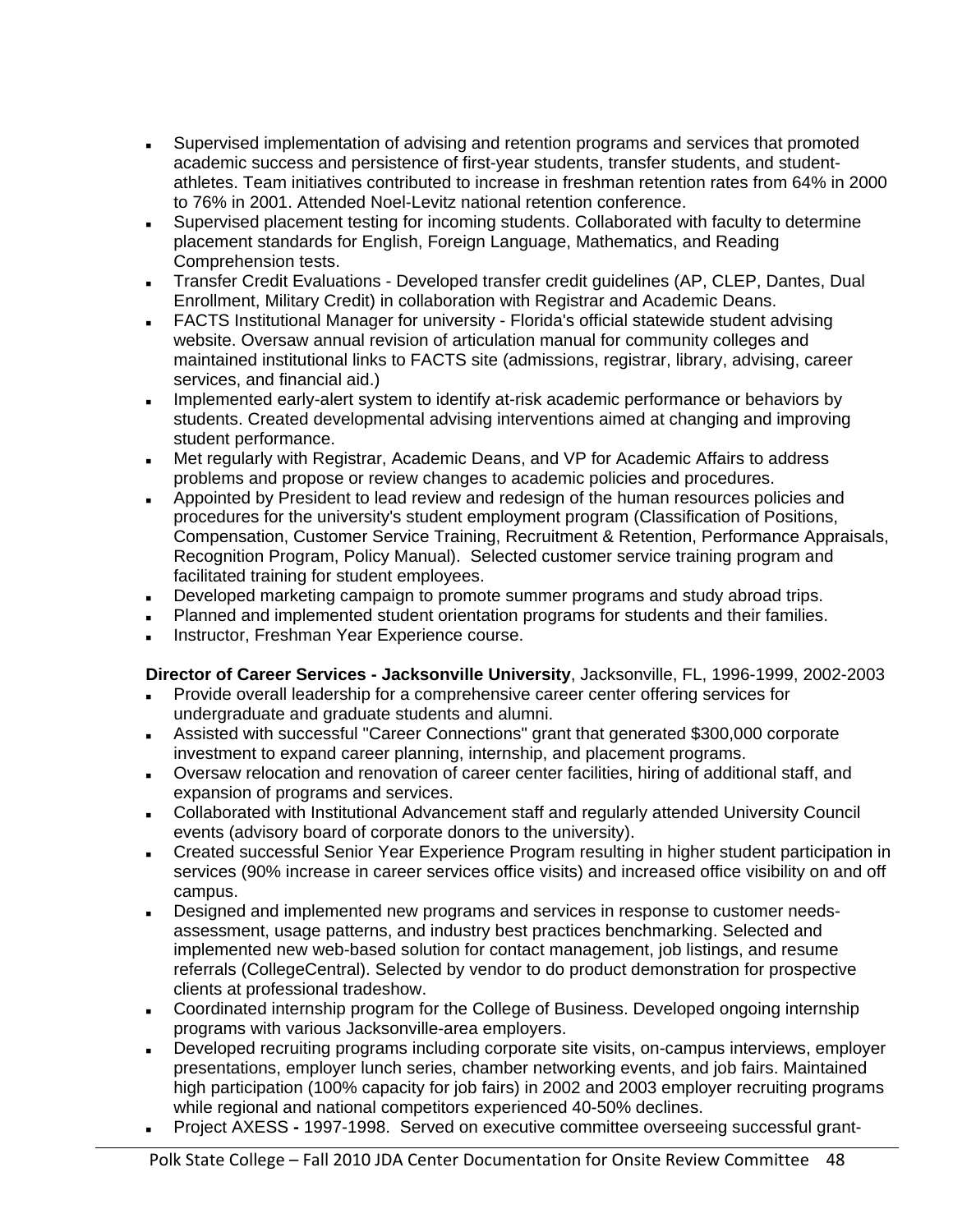funded outreach program for 240 at-risk 7th and 8th grade students. Three-year partnership received one of four national grants, for \$300,000, awarded by the Coca-Cola Foundation. Supervised, trained and evaluated staff of professional guidance counselors and teacher assistants. Designed and implemented curriculum for career development component of sixweek summer program. Supervised course instructors. Recruited corporate partners for daily career-related fieldtrips.

Instructor, Freshman Year Experience course

#### **Assistant Director of Advising & Career Development - Centre College**, Danville, KY, 1991- 1996

- Provided academic advising, career counseling, and placement assistance to students at national liberal arts college with an enrollment of 1,000 undergraduates.
- *Awarded college-wide Exceptional Service Award (Professional Staff Employee of the Year)*
- Elected President of statewide private college career consortium. Coordinated recruitment efforts for "Spotlight On Employment", a statewide job fair for 19 colleges involving 45-50 employers.
- Coordinated employer reimbursements for \$10,000 internship grant from the state of Kentucky.
- Developed computer database to process quarterly and annual reports.
- Instructor Academic Success course.
- Served term on the national Commission for Career Development of the American College Personnel Association (ACPA).

#### **Career Counselor - Dept. of Career Services - University of Connecticut**, Storrs, CT, 1990- 1991

- Provided counseling and placement assistance to undergraduate and graduate students and alumni in a centralized career center at a public university with an enrollment of over 25,000.
- Coordinated Diversity Career Development Conference. Collaborated with students, alumni, employers, multicultural campus centers, and student affairs staff for all-day event with keynote speaker and workshops.
- Assisted with employer relations and on-campus recruiting program. Managed up to 14 recruiting schedules on assigned weekday and served as host for recruiters and student interviewees.
- Led workshops on providing job search assistance to dual-career couples at state and regional professional conferences.

## **Career Advisor - Career Development - Bethany College**, Bethany, WV, 1988-1990

- **Live-in residence life position** working with student affairs team. As a graduate assistant, provided counseling on career issues. Created new career resource library.
- Instructor, Master Student study skills course for students placed on academic probation.
- Assisted with selection and training of resident assistants.
- Conducted annual and 10-year alumni placement survey and compiled statistical report.

## **Assistant Chaplain - Office of Student Services - Bethany College**, Bethany, WV, 1986-1988

- Planned campus-wide educational programs.
- **Live-in residence life position** working with student affairs team.

## **Volunteer Assistant Soccer Coach**

Centre College Women's Soccer Team, 1991-1996 Bethany College Women's Soccer Team and Men's Freshman Soccer Team, 1986-1990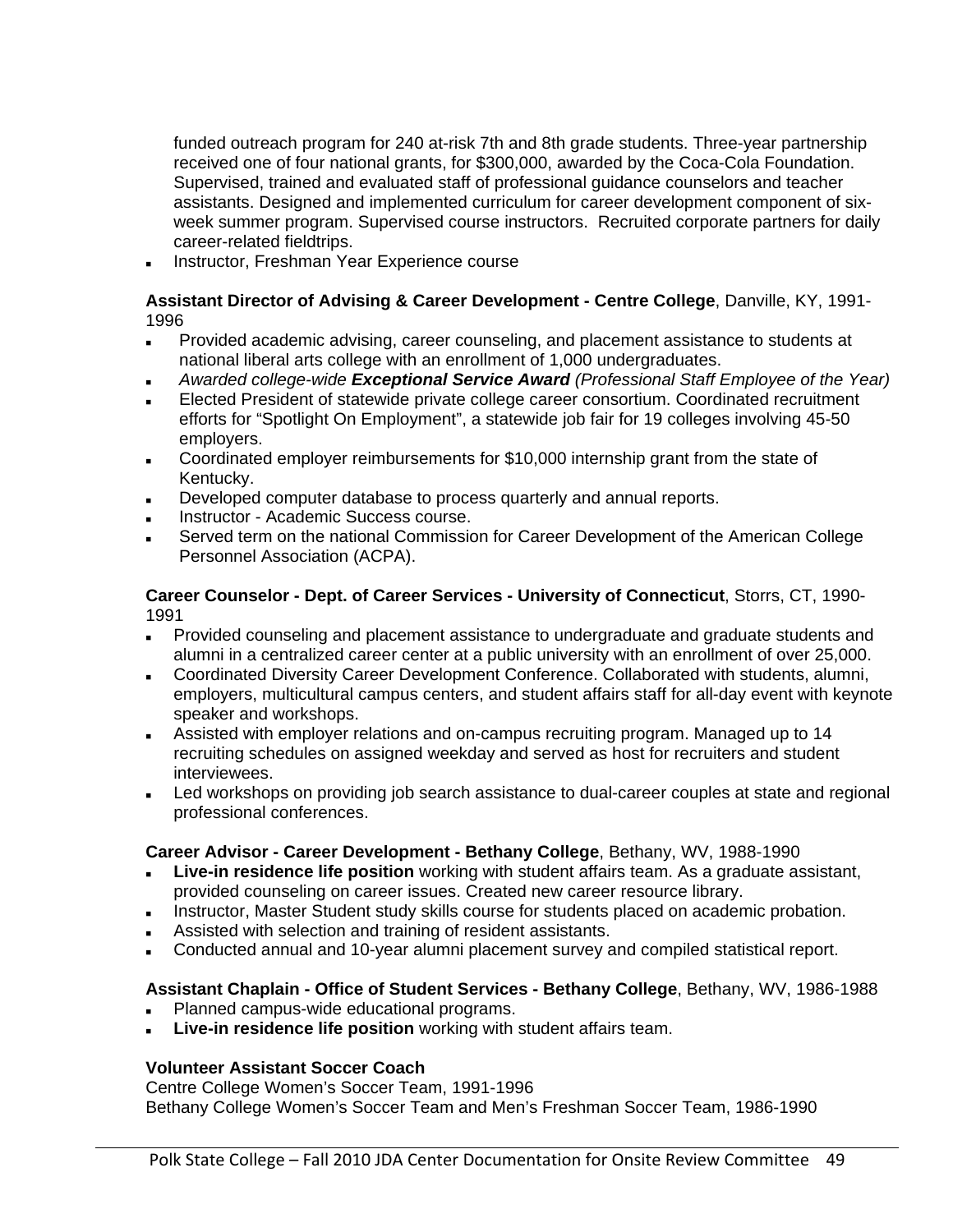#### **EDUCATION**

- **Doctoral Candidate: Higher Education Administration.** University of South Florida, Tampa, FL. Educational Leadership – College Leadership Emphasis (Ed.D.).
- Expect final dissertation defense in September 2010. Conducting research is in the area of student persistence and institutional retention programs.
- Title: "Academic Performance, Persistence, and Degree Completion of Associate in Arts Degree Recipients Transferring To A Four-Year Multi-Campus Institution."
- **M.A.** in Counseling, West Virginia University, Morgantown, West Virginia, 1990
- **B.S.**, Gordon College, Wenham, Massachusetts, 1986

#### **PUBLICATIONS**

Miller, T.E. and Reyes, S. (2007) Aligning expectations: A shared responsibility. In Kramer, G. L., (ed.) *Fostering Student Success in the Campus Community*. San Francisco, CA: Jossey-Bass.

Carlson, C. and Reyes, S. (1992). Addressing the needs of dual-career couples. *Journal of Career Planning and Employment*, 52, 27-29.

#### **PRESENTATIONS & TRAINING**

*Learning reconsidered – student learning outcomes for student affairs*. Led staff training workshop for the division of student affairs at Florida Southern College (2006)

*Student development theories and the work of student affairs* – Led staff training for residence life live-in professional staff. Reviewed recent research findings on student persistence, involvement, and engagement. Florida Southern College (2006, 2005)

*Marketing the R.A. job* – led workshop for resident assistants. Florida Southern College (2003- 2006)

#### **UNIVERSITY SERVICE**

**Quality Enhancement Plan (QEP) Committee** - Serve on committee responsible to leading the campus-wide project of developing and implementing the QEP as part of our reaccreditation efforts at Polk State College. Maintain QEP website. Serve on writing and assessment teams.

**District-Campus Academic Affairs and Student Affairs Committee** - Serve on institution-wide academic affairs and student affairs leadership group for Polk State College.

**Distance Learning Committee** – Serve on committee that is promoting the expansion of online course offerings at Polk State college.

**Professional/Technical Staff Human Resources Committee** Polk State College

#### **Search Committee - Director of Human Resources.** Polk State College

**Admissions Review Board (Chair)** - Assisted Jacksonville University in reaching recruitment and retention goals by reviewing candidates that did not meet all admission criteria but showed evidence of academic promise. Developed provisional admission policy for employee dependents. Conducted follow-up studies to assess academic performance and retention of provisionally admitted students. Presented research results to academic standards committee of the faculty. (1999-2002)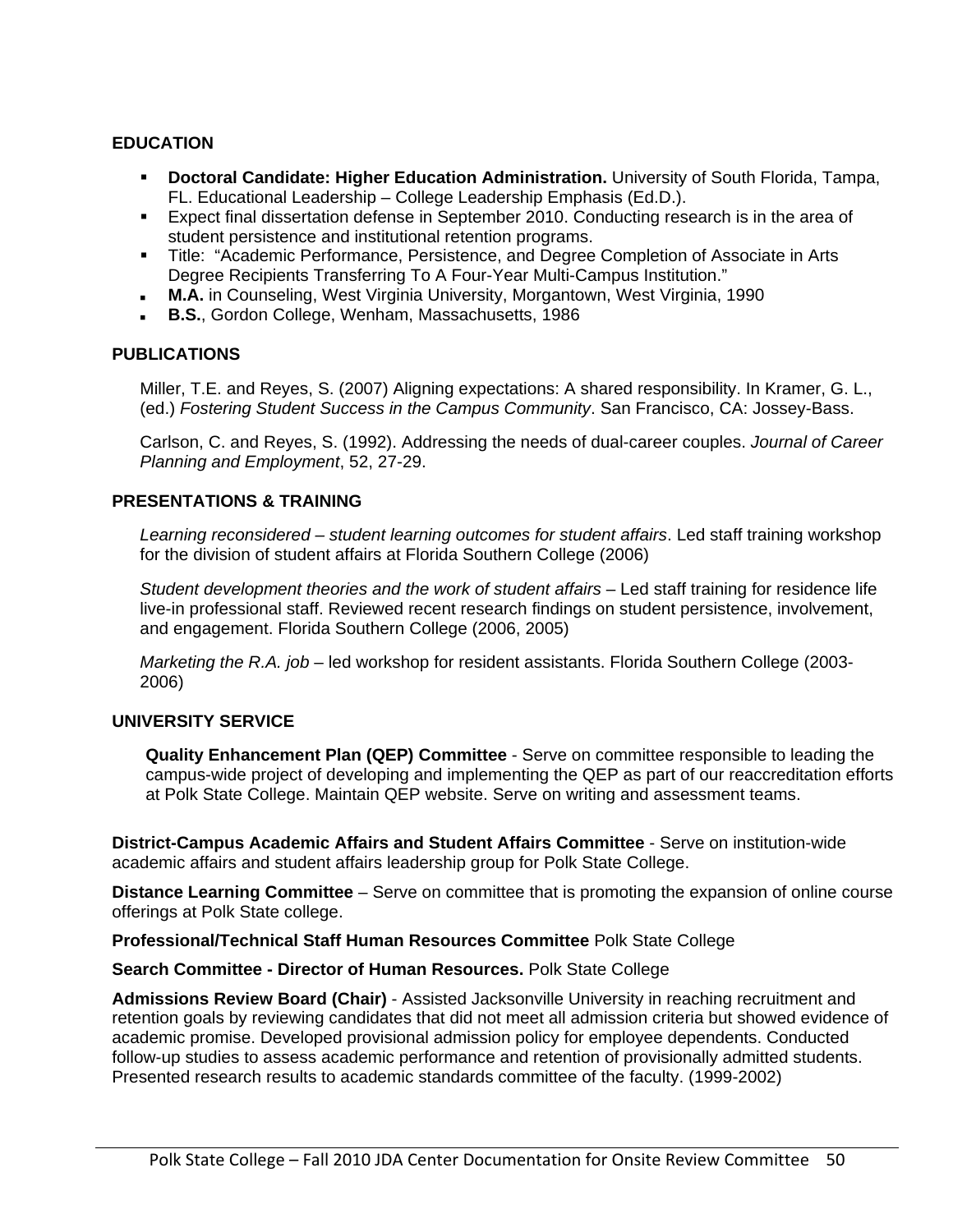**Freshman Year Experience Taskforce** - Appointed by Provost to serve on steering group charged with developing a comprehensive FYE program (admitted student weekend, Orientation, Advising & Registration, FYE course, student life and academic support services outreach programming). Served as course instructor and participated in annual new instructor training. Jacksonville University (2001- 2002)

**Retention Taskforce** - Appointed by President to serve on taskforce that assessed reasons for student attrition. Assisted in developing comprehensive retention policies and plans for the university. Jacksonville University (1997-2003).

**Internship Taskforce -** Appointed by Provost to team that led review of policies and procedures for the university's internship program. Proposed marketing initiatives and policy changes to increase student enrollment in program. Jacksonville University (2001-2002).

**Engaged Learning Taskforce** - Appointed by Provost to steering group charged with developing a comprehensive proposal for Internships, Study Abroad Programs, and Service Learning. Jacksonville University (2002-2003).

**Admissions Open House -** Served on steering team that planned and implemented Open House. Conducted presentations for prospective students and families on academic support services and career services at the university. Jacksonville University (1996-2003).

**Alumni-Admissions Matching Program** - Co-directed this new recruitment yield initiative. Recruited 100 alumni volunteers and matched them with 850-900 new students. Tracked phone and mail contacts between volunteers and prospective students. Provided status reports to Vice President for Enrollment Services and Director of Admissions. Jacksonville University (1999-2000).

**Administrative Assessment Committee** - Appointed by President to university committee to review assessment plans and annual reports for all administrative units. Jacksonville University (2002)

**Sexual Harassment Committee** - Appointed by President to serve as an administrative representative to committee. Florida Southern College (2004-2006)

**Financial Aid Scholarship Day** - Served on steering committee for annual academic scholarship competition for new students. Recruited faculty volunteers and interviewed students. Jacksonville University (1999-2002)

**Financial Aid Appeals Committee** - Reviewed appeals of students who had lost aid due to academic performance. Reviewed documentation and operated within institutional and state aid guidelines. Jacksonville University (1998-2003)

#### **PROFESSIONAL AFFILIATIONS**

Florida Association of Community Colleges, 2009-present

#### **COMMUNITY INVOLVEMENT**

- Lake Wales Area Chamber of Commerce
- Leadership Lake Wales Member of Class 14, 2009-2010
- Lake Wales Economic Development Partnership, member of this collaborative effort between the City of Lake Wales and the local chamber organization, 2010
- Lake Wales Main Street, Board Member and Member of Organization Subcommittee, 2009-present
- Lake Wales Literacy Council, 2009-present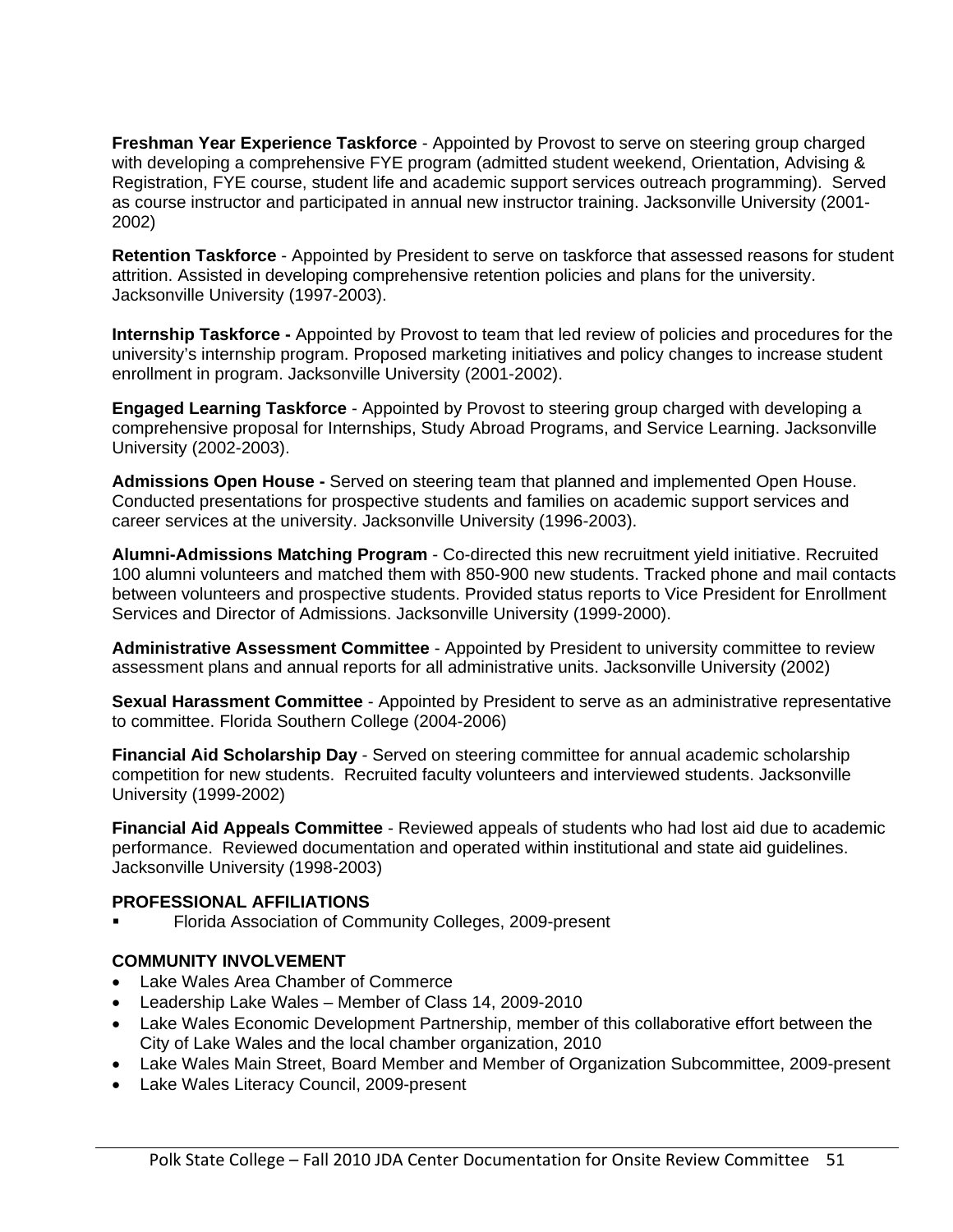# **CHERYL DENISE GARNETT**

### **OBJECTIVE**

To gain long-term employment in an educational environment where application of key leadership skills can be used to the greatest benefit of students, staff and administration.

### **CAREER PROFILE**

A highly motivated and self-directed individual with excellent organizational, team building, interactive and interpersonal skills; Experienced in providing quality educational services to a diverse student population and the community at large. Demonstrated competencies are:

| Enrollment Services & Community Outreach       | Oral and Written Communications         |
|------------------------------------------------|-----------------------------------------|
| Special Events Coordinating & Facilitating     | <b>Public Speaking</b>                  |
| <b>Office Management</b>                       | <b>Public Relations</b>                 |
| <b>Student Services</b>                        | <b>Report Preparation and Reporting</b> |
| Admissions, Registration & Records             | <b>Workforce Development</b>            |
| Academic, Career and Financial Aid Advisement  | Articulation                            |
| Test Administration, Assessment and Evaluation | Marketing                               |
| <b>Curriculum Development</b>                  | Computer Technology/GENESIS             |
| Program Development and Implementation         | <b>Budgetary Skills</b>                 |

#### **EXPERIENCE**

#### *Polk State College - Student Services, Winter Haven, FL*

- Student Services Specialist (current position)
- Enrollment Services and Outreach Coordinator
- Advisor

#### **Enrollment Services**

- Assists students with the Admissions, advising, registration, financial aid and other student services information/processes.
- Assists with the marketing plan for the Lake Wales Center.
- Coordinates outreach and recruitment events with admissions, advising, financial aid, academic departments and other appropriate persons/departments.
- Assists the Department of Financial Aid in promoting funding for tuition purposes, including Bright Futures, Florida Medallion and First Generation opportunities.
- Coordinates and facilitates various on campus and center special events, such as, Admissions Events, Open Houses, Super Saturdays and various workshops.

## **Community Outreach**

 Represents Polk State College in the Greater Lake Wales area and surrounding communities via newspaper, television and other media.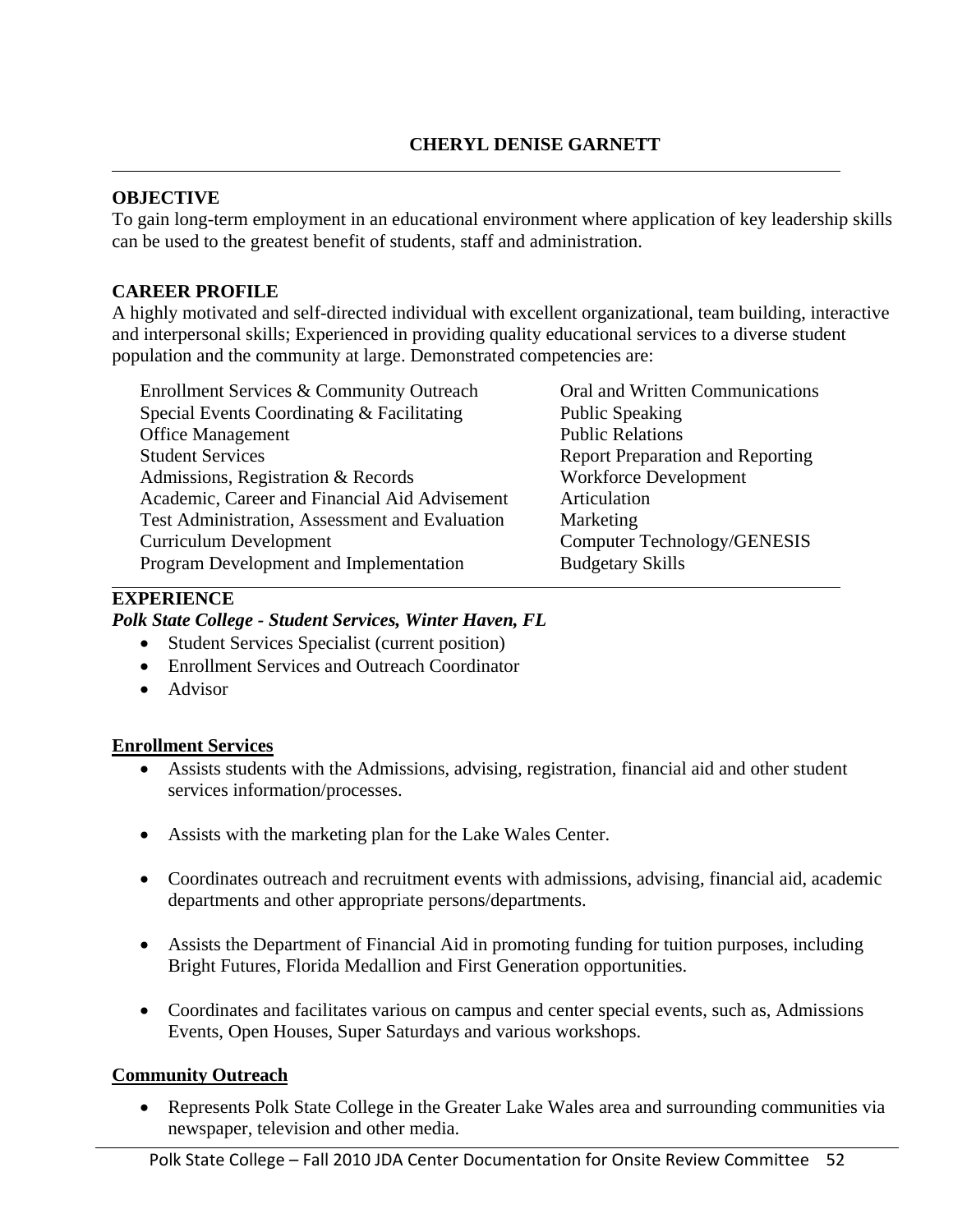- Represents PCC at various high school events including athletic events, award ceremonies and special events.
- Speaks at local community events.
- Attends chamber meetings, luncheons, banquets and special events.
- Coordinates with local agencies and groups to find or create opportunities to promote Polk State College and its programs.
- Facilitates events and discussions with local agencies/interest parties to determine the needs/wants of local communities.
- Attends and participates in local community events in an effort to promote higher educational opportunities.
- Collaborates with various secondary educational programs, including public, charter, private and home school to promote dual enrollment and collegiate high school opportunities.
- Coordinates and facilitates middle and high school visits as assigned.

## **Advisement**

- Advises students relative to admissions, career exploration, transfer requirements, registration, academic programs and courses.
- Plans and facilitates orientation which adequately explains student responsibility and Polk State College's environment, philosophy, rules regulations and transfer procedures.
- Interprets and utilizes standardized tests results in an ethical, knowledgeable and responsible manner.
- Processes and maintains student data via GENESIS.
- Disseminates and assists with financial aid information and application processes relative to grants, loans, veteran benefits and various scholarships.
- Analyzes and processes prospective student applications for Allied Health and linkage programs.
- Advises dual enrollment and early admission students regarding program opportunities and recommends strategies to ensure academic success.
- Designs an educational plan to accomplish the program objective desired by the student.
- Advises students in exploring and developing life styles and career choices compatible with self concept and values.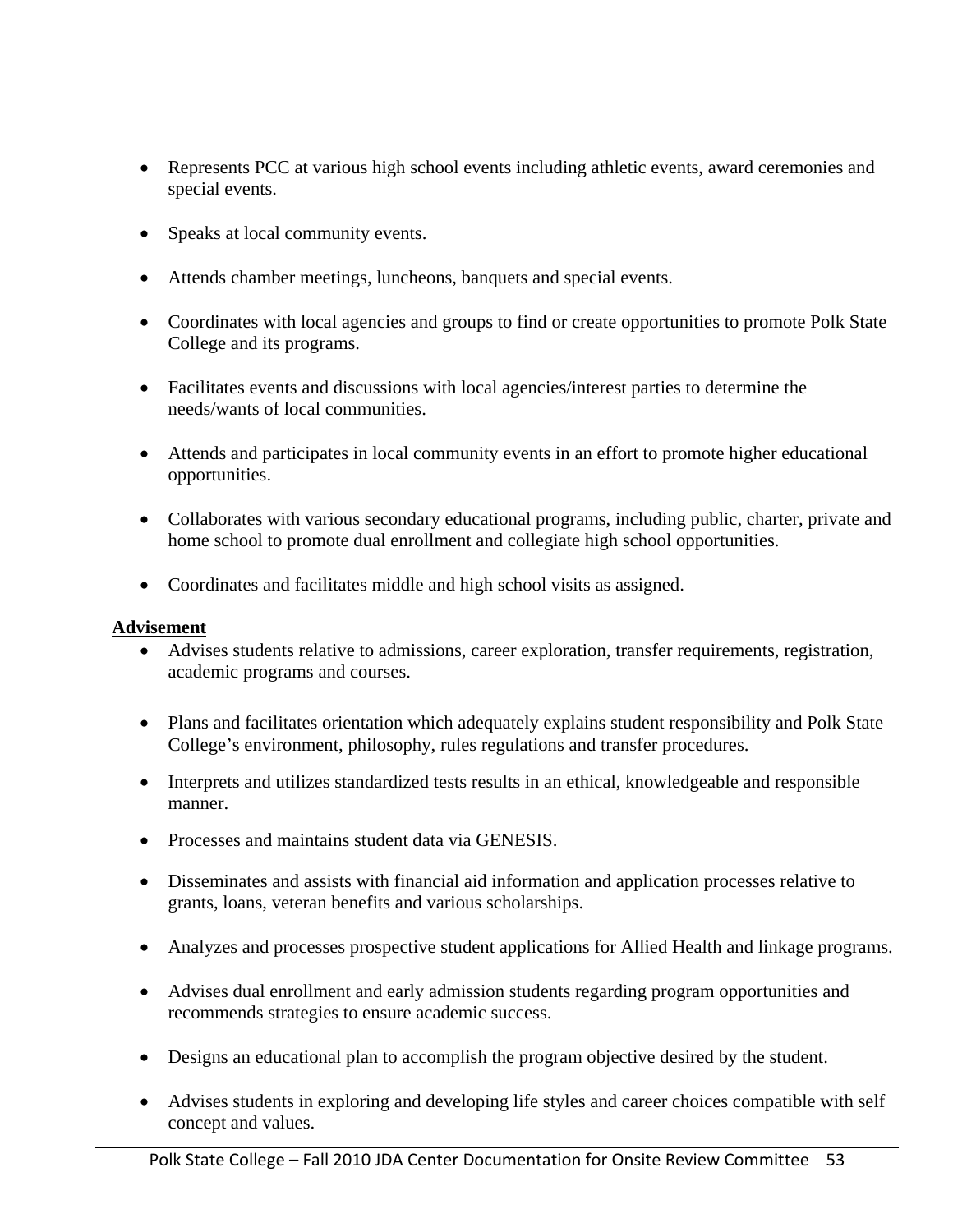# **Admission**

- Assists students with the Admission, Registration and Records functions which include but not limited to: admission processes, transcript and enrollment verifications, non credit applications and registrations.
- Processes student withdrawals, reinstatements, transcripts.
- Maintains and prepares departmental reports for state reporting.
- Represents JDA Center at Registrar's Leadership Team Meetings and participates in the strategic planning efforts.
- Trains staff

# **Financial Aid**

- Assists students with financial aid functions which include, but not limited to: disseminating financial aid information regarding grants, loans, veteran benefits, various scholarships, online FAFSA and PASSPORT.
- Collects financial aid data and relevant documents for supervising campuses.

# **Registration**

- Trains and assists students with the use of Polk State College's online registration system PASSPORT.
- Processes dual enrollment registration for dual enrollment and early admission students.
- Registers students via GENESIS

## **Articulation**

- Interprets/communicates accurately state university system's and private colleges' articulation agreements.
- Communicates course requirements and other information relating to Polk State College which articulates with other institutions.

## **Retention**

 Assures students' success by utilizing retention efforts and empowering the student to accept responsibility for their education.

# **EDUCATION**

Masters Business Administration -Webber International University-Babson Park, FL - 2007 Bachelor of Arts, Florida Atlantic University, Boca Raton, FL Associate in Arts, Polk State College, Winter Haven, FL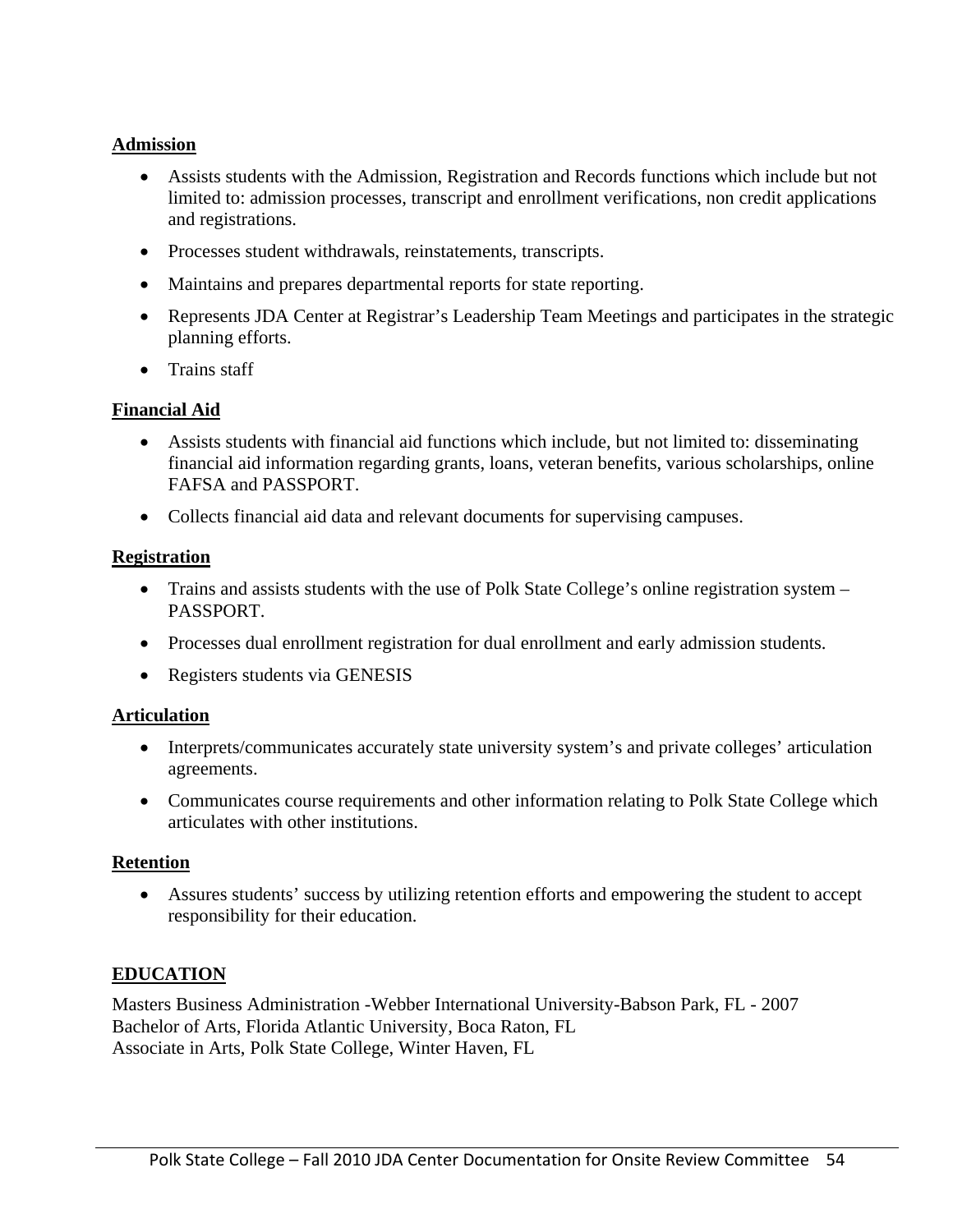# **Annette Fuller**

2249 Laura Street Lake Wales, FL 33898 (863)679-3357 Cell (863)528-6878 Annette338@hotmail.com

#### **PROFESSIONAL SKILLS**

- Microsoft Word, Excel, and PowerPoint
- Genesis Student Information System
- Filing and Organizing
- Typing  $(35+ wpm)$  and Editing
- **Telephone Skills**
- **Customer Service**
- Maintain Office Supplies
- Budget Requisitions/Disbursements

#### **EDUCATION**

Polk Community College, Winter Haven FL Enrolled in Office Administration A.A.S. program, 2004-present Medical Secretary Certificate, Traviss Career Center, 2003

#### **SKILLS**

- Developed ability to work in a fast-paced atmosphere
- Maintained excellent customer relations and developed customer rapport
- Diplomatically resolved customers complaints on as-needed basis
- Maintained Student Records and Grades
- Ability to follow instructions well and make decisions with no supervision

#### **EMPLOYMENT**

#### **Polk State College, Winter Haven, FL, 2004-present**

*Student Services Assistant* - JD Alexander Center, Jan. 2009-present

- Answer incoming calls and serve as receptionist for off-campus center.
- Provide assistance to prospective students. Assist with admission and registration process. Collect required documents and send them to main campus in Winter Haven.
- **Update student records in Genesis Student Information System.**
- Assist students with financial aid application process.
- Maintain office supplies. Process requisitions and disbursements.
- Supervise student workers.

*Record Secretary* - Educator Preparation Institute, 2007-2008

- Maintained student records for program director.
- Updated database of student test scores.
- Answered calls and provided program information to prospective students.

#### *Technical Assistant* – Library, 2004-2007

Filed books and assisted students in locating library materials.

#### **Lake Wales Walk-in Clinic**, Lake Wales, FL

*Receptionist*, 2003

- Answered phones and processed prescription refills with local pharmacies.
- Maintained confidential patient records.

**Sealy Inc.**, Orlando, FL *Machine Operator*, 1976-2003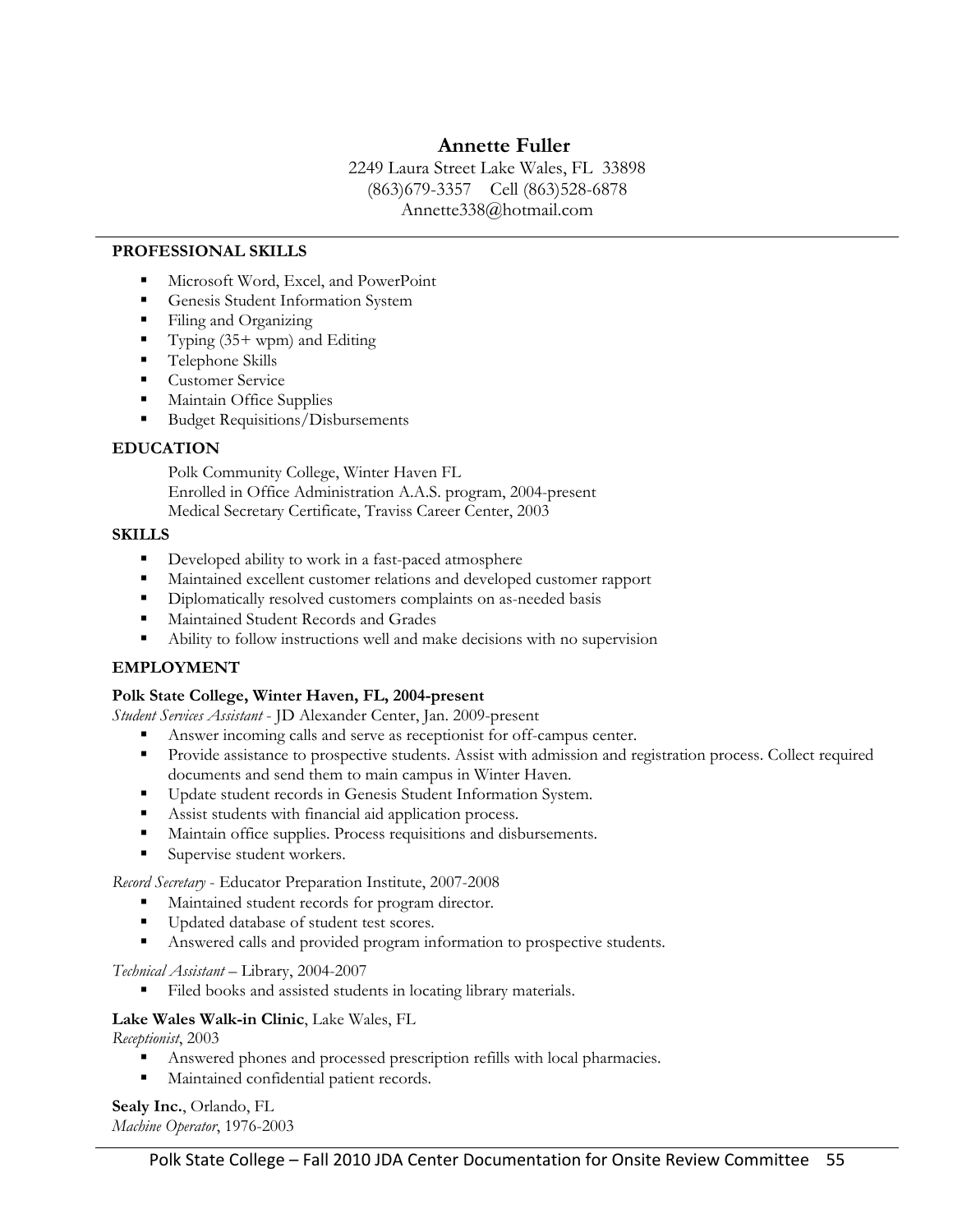# **MICHAEL S. BROGAN**

612 Lake Ned Road Winter Haven, FL 33884 863.286.9825 micbro111@gmail.com

# **HIGHLIGHTS OF QUALIFICATIONS**

- Excellent communication skills. Experienced public speaker, effective writer.
- Strong interpersonal skills. Able to establish rapport, motivate and lead others.
- Professional demeanor. Believes in adhering to all workplace standards.
- Self-motivated and confident in making independent decisions.
- Computer literate. Proficient in MS Word, Excel, PowerPoint, Email and Internet.
- Works well under pressure. Able to retain a sense of humor in tense situations.

# **PROFESSIONAL EXPERIENCE**

**Student Services Specialist Polk State College Lake Wales, FL 03/2009 – Present**  Provides professional customer service to students seeking orientation, admission, registration, financial aid, advising, career planning, records, transfer and graduation information. Uses Genesis database to maintain student records and other confidential information. Assists instructors, monitors building/classroom activities during evening hours at JDA Center. **GED/Adult Ed Instructor Trenholm State Montgomery, AL 10/2007 – 06/2008**  *(Note: Trenholm State Technical College jobs were based on yearly 8-12 month grants.)*  • Managed GED Online class, recruited and taught job skills classes for Ready-To-Work program. **Office Technologies Instructor Easter Seals Montgomery, AL 11/2006 – 09/2007**  Developed and taught workplace behavior skills program for vocational rehabilitation clients. **Focused Industry Training (FIT) Instructor Trenholm State Montgomery, AL 01/2006 – 09/2006**  Provided job readiness training to adult students with limited education/job skills. **Social Service Caseworker Dept. of Human Resources Montgomery, AL 08/2005 – 01/2006**  • Performed case management for foster care children to assess and meet their needs. **FIT Instructor Trenholm State Montgomery, AL 11/2004 – 06/2005**  (Same duties as listed above.) **FIT Instructor/Career Facilitator Family Support Center Prattville, AL 02/2004 – 11/2004**  • Worked with Employment Service Workforce Investment Act (WIA) program to recruit students for FIT class, provided job readiness training and job placement assistance for WIA clients. **Instructor Montgomery Assn. of Retarded Citizens Montgomery, AL 10/2003 – 02/2004**  • Provided job and life skills training to 42 mentally retarded adults in sheltered workshop setting. **Airman United States Air Force Worldwide 09/1977 – 07/2003**  • Performed duties as electronics technician, shift supervisor, production supervisor, shop chief, Professional Military Education instructor, curriculum development supervisor, mentor and leader while proudly serving my country. Retired as a Senior Master Sergeant after 26 years of honorable service.

# **EDUCATION**

- 14 graduate-level credit hours in psychology; 24 graduate-level hours in counseling.
- B.A., Psychology, North Carolina Wesleyan College, Rocky Mount, NC.
- A.A.S., Avionic Systems Technology, Community College of the Air Force, Maxwell AFB, AL.
- A.A.S., Instructor of Technology/Military Science, Community College of the Air Force.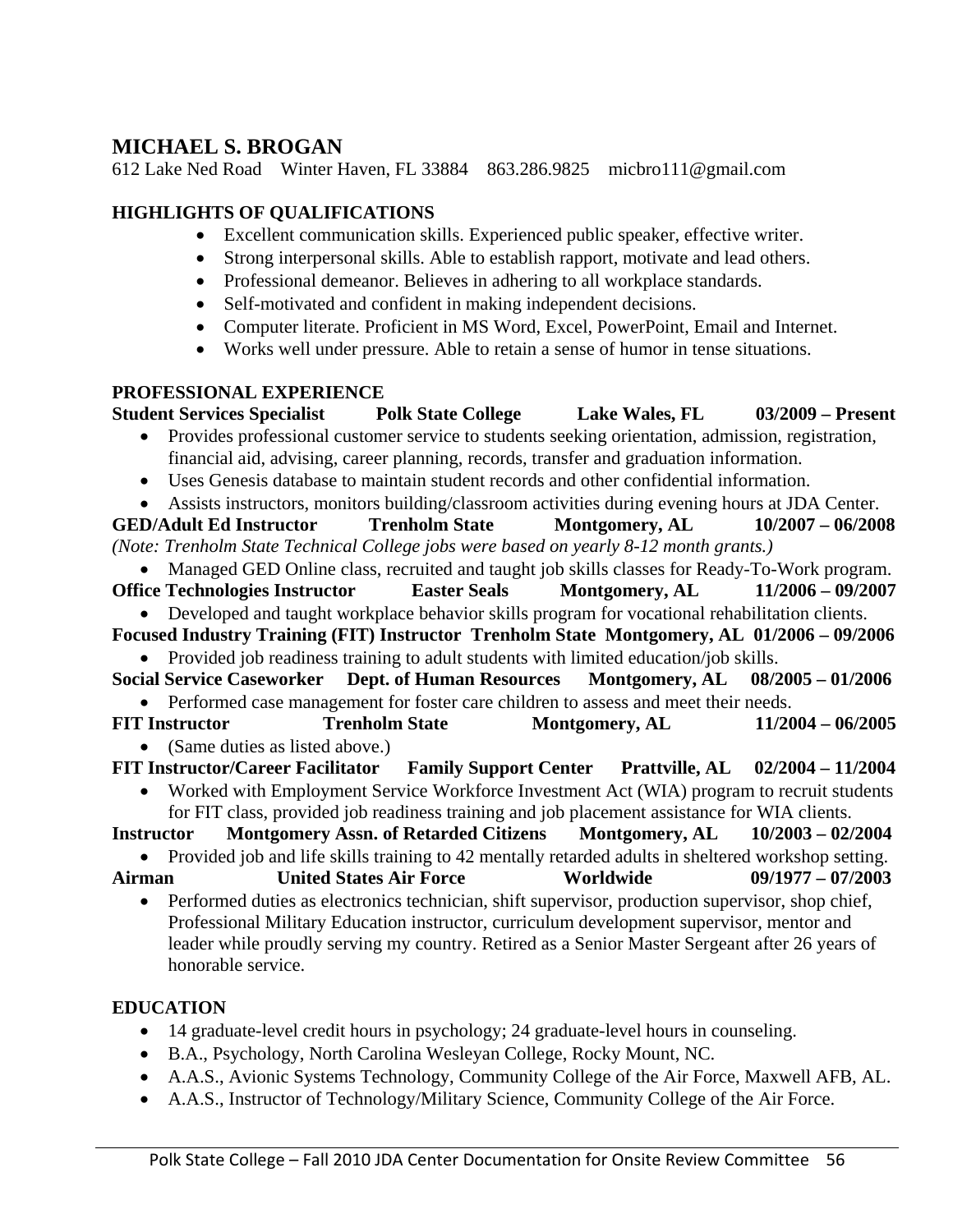# **Gerry Hubbs**

3510 Lori Lane N Lakeland, FL 33801 (863) 670-0458 gerry.hubbs@prodigy.net

#### *Objective*

To acquire an engaging and challenging position within an organization that utilizes my strong interpersonal and customer service skills, administrative experience, leadership skills, computer knowledge, and education.

#### *Professional Experience*

#### **Polk State College**, Winter Haven, FL; March 2009 – Present

#### **Tutoring Services Coordinator (Part-time) – JD Alexander Center**

- Supervise Student Success Center afternoons & evenings
- Hire, schedule, supervise and train Student Success Center tutors
- Assist individuals in filling out online college application, FAFSA and computerized registration
- Administer make-up tests, CPT, Distance Ed and special needs tests
- Maintain detailed records and filing system of all testing materials
- Maintain tutoring and supply budgets
- Provide tutoring assistance on Microsoft Office applications, Internet and college software
- Create and design PowerPoint presentations and flyers for marketing drivers

# **Teen Challenge**, Lakeland, FL; January 2009 – March 2009

## **Executive Administrative Assistant – Temporary Position**

- Assisted leadership in strategic planning
- Participated in development, implementation and training of new procedures
- Created new parent, staff and student handbooks
- Perform administrative duties

# **J. Harper & Company**, Lakeland, FL; February 2007 – August 2008

#### **Creative Assistant/Research and Development**

- Participated in and took notes in planning meetings and brainstorming sessions
- Coordinated team in creating illustrations for computer presentations
- Created seminars using Keynote and PowerPoint
- Assisted in convention planning
- Performed software administration and training

#### **Cleveland School of Music**, Lakeland, FL; February 2006 – December 2007 **Office Manager/Marketing**

- Promoted and explained services to prospective clients in person and over the phone
- Maintained lesson schedules for music instructors and processed instructor timesheets
- Performed daily office functions such as answering phones and customer service
- Set-up computer based payment system and processed client payments
- Created and updated website, brochures, flyers, post cards and business cards
- Participated in Planning and Development of programs for school growth

#### **Polk Community (State) College**, Winter Haven, FL, 1993 – 2006 **Teaching Lab Specialist – Teaching/Learning Computing Center**

- Administered make-up tests, CPT, CLEP, Distance Ed and special needs tests
- Maintained organization and detailed records of all testing materials and tests administered
- Assisted in supervising and training of tutors
- Conducted tours of lab for prospective employees and students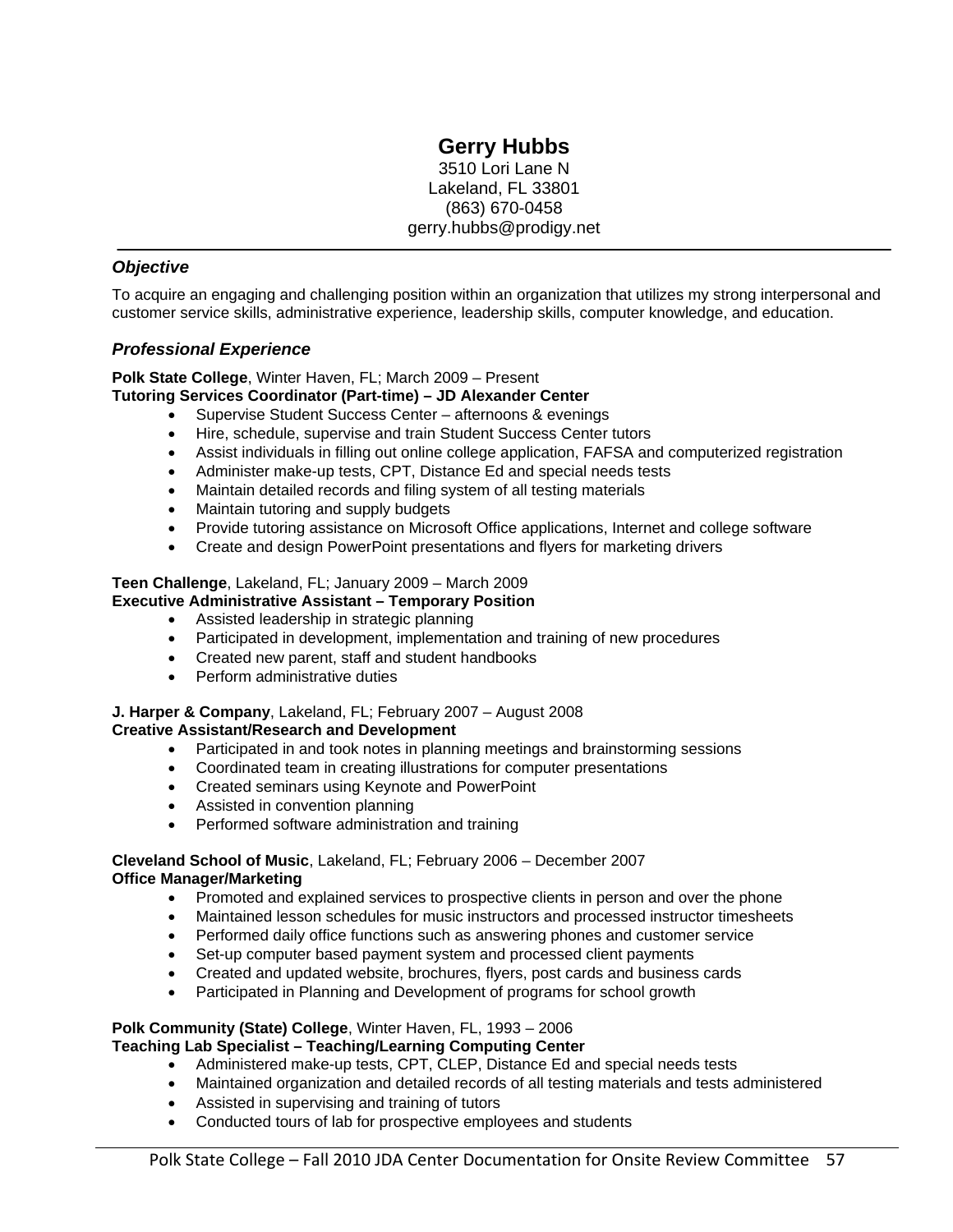- Designed and maintained TLCC website, brochures, booklet and graphics for marketing drivers
- Performed training sessions for instructors and students on Microsoft Word and PowerPoint

#### *Educational Background*

**University of South Florida**, Tampa, FL M. Ed. in Instructional Technology, 18 Hours completed, 1999 – 2001

**University of South Florida**, Tampa, FL Bachelors of Science in Elementary Education, 1991

**Polk Community (State) College**, Winter Haven, FL Associate of Arts in Elementary Education, 1989

#### *Computer Skills*

- PC Software: Microsoft Word, Excel, PowerPoint, Publisher, FrontPage, Outlook and Internet Explorer
- Mac Software: Keynote, Entourage, Safari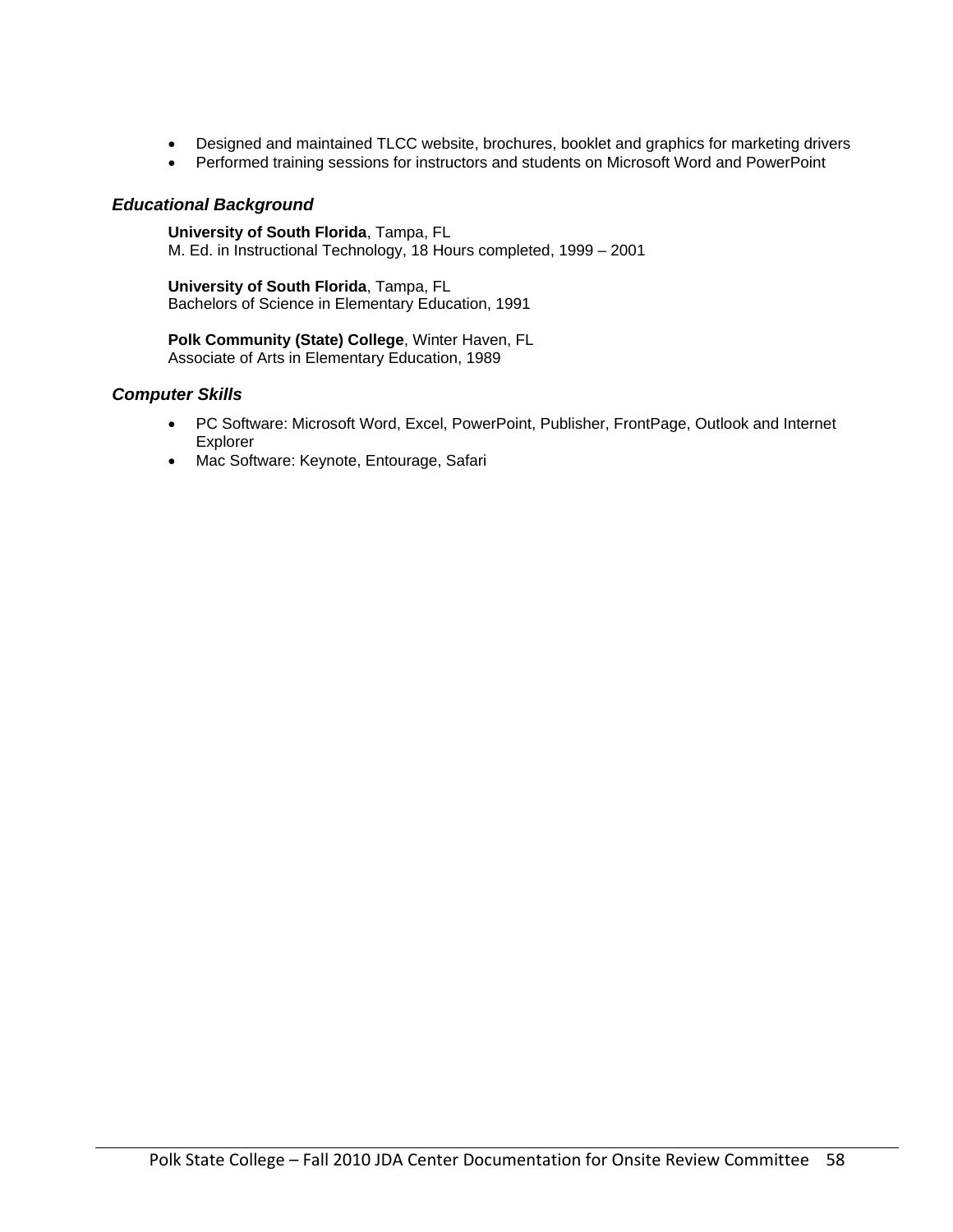# Tina L. Hanson

| <b>Skills</b>     | WordPerfect 5.1-10; Windows 97-00, NT, XP; Blackberry; Avaya, Genesis                                                                | Acrobat Exchange/Adobe Reader; Microsoft Access, Excel, PowerPoint, Publisher,<br>Word; Outlook 2000; Visio; Citrix; Legal Key; SoftWise; Carpe Diem; Docs Open; |
|-------------------|--------------------------------------------------------------------------------------------------------------------------------------|------------------------------------------------------------------------------------------------------------------------------------------------------------------|
| <b>Experience</b> | 04/21/09 - Present<br>Polk State College<br><b>Teaching Lab Assistant</b>                                                            | Lake Wales, FL                                                                                                                                                   |
|                   | Opening and/or closing the Student Success Center.                                                                                   |                                                                                                                                                                  |
|                   | ٠<br>as requested by faculty.                                                                                                        | Maintain files and safeguard academic tests; distribute to students for completion                                                                               |
|                   | ٠                                                                                                                                    | Administer and monitor CPT, Online, Distance Education and Paper/Pencil tests.                                                                                   |
|                   | ٠<br>and troubleshooting computer issues in the Student Success Center.                                                              | Maintain lab equipment in operational condition. Providing technical assistance                                                                                  |
|                   | $\bullet$<br>committed to customer service.                                                                                          | Coordinate the work of others in an academic learning center environment                                                                                         |
|                   | $\bullet$                                                                                                                            | Provide tutoring assistance if needed on all Microsoft Office applications.                                                                                      |
|                   | Input and maintain usage log and reports for Student Success Center.<br>٠                                                            |                                                                                                                                                                  |
|                   | toward general results, devising new methods as required.                                                                            | Adapts existing procedures to meet new situations and works independently                                                                                        |
|                   | Issue software, video and audio tapes and other instructional materials.<br>٠                                                        |                                                                                                                                                                  |
|                   | Distribute computer supplies to faculty and staff upon request.<br>$\bullet$                                                         |                                                                                                                                                                  |
|                   | Supervise tutors and student employees.<br>٠                                                                                         |                                                                                                                                                                  |
|                   | disabled students and special needs students.                                                                                        | Answer lab telephone, provide information and refer calls as appropriate. Assist                                                                                 |
|                   | ٠                                                                                                                                    | Serve as the backup receptionist for JDA Student Services. Answer the main<br>telephone line for JDA and transfer calls to other campus offices as required.     |
|                   | Assist prospective students with application process – complete online<br>$\bullet$<br>registration, assist with FAFSA applications. |                                                                                                                                                                  |
|                   | ٠<br>aid.                                                                                                                            | Answer general student questions about admissions, registration, and financial                                                                                   |
|                   | $\bullet$                                                                                                                            | Process department requisitions and disbursement requests for Student Services<br>and Student Success Center and maintain back-up purchasing documentation.      |
|                   | 10/02/06-06/02/2008<br>Wal-Mart<br>Sales Associate/Cashier                                                                           | Spring Hill, FL                                                                                                                                                  |
|                   | <b>Extensive Customer Service</b>                                                                                                    |                                                                                                                                                                  |
|                   | 12/2004-10/2006<br>Unemployed/FAMILY OBLIGATIONS                                                                                     | New Paltz, NY                                                                                                                                                    |

**Helped care for family members**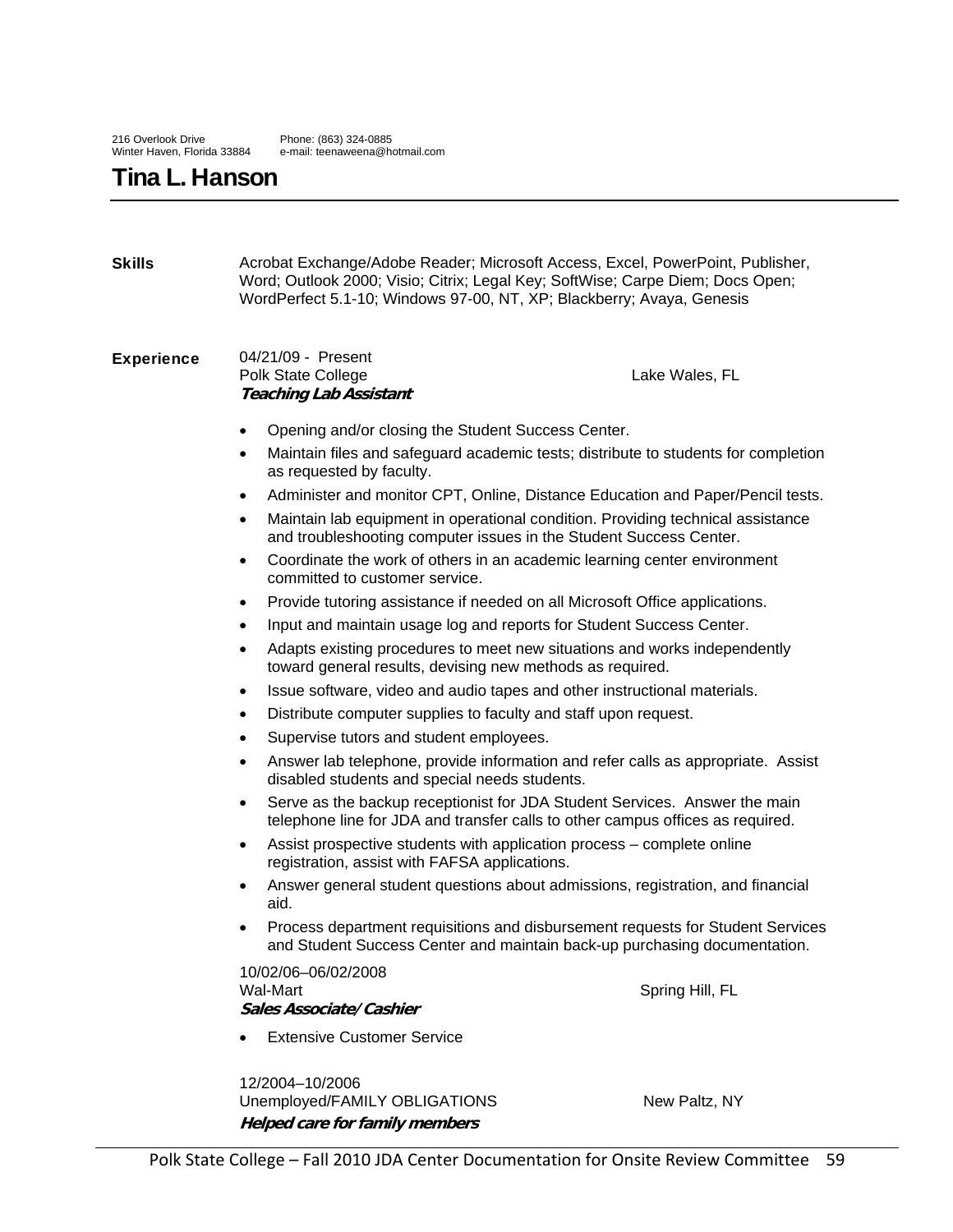07/01/2000–10/21/2004 Herrick Feinstein LP New York, NY

Solomon Zauderer et al.

Kramer Levin Naftalis & Frankel

#### **Help Desk/Trainer/2nd Shift Word Processing Operator**

- Extensive and diversified word processing and document production.
- Assist all personnel with various types of software and document questions/problems.
- Back-up to and  $2^{nd}$  shift coverage for Help Desk department involving hardware/software installations, printer problems, blackberry troubleshooting, Conference Bridging and Video Conferencing.
- Provided overtime and extra coverage for both Word Processing and Help Desk departments.
- Assisted several attorneys upon specific request with special project work.
- Created training materials using PowerPoint presentations and held training classes.

07/1988–07/2000

Laser Recycling Systems New York, NY Mandel and Resnik, P.C. Mayer, Katz Baker Liebowitz & Roberts Frankfurt, Garbus, Klein & Selz

#### **Office Manager/Legal Secretary/Administrative Assistant**

- Assistant to managing partners who specialized in real estate law, corporate law and entertainment law.
- Extensive client interaction and word processing.
- Handled diversified project work including preparation of office leases, store leases, contracts of sale and upkeep of corporate minute books.
- Responsible for maintenance of firm database and profile.
- Responsible for maintaining attendance records for all employees.
- Responsible for implementing and teaching computerized billing system.
- Responsible for Novell network and all software packages.
- Responsible for the supervision of mailroom personnel, secretarial staff, word processing center, receptionist, hiring/firing of support staff, arranging temporary support staff assistance, maintaining office appearance, ordering office supplies and processing benefits for all employees.
- Handled records, collections, phones and deliveries.

**Education** 1982–1984 SUNY – Morrisville, Morrisville, NY A.A.S., Business Administration and Management

#### **References**

Available upon request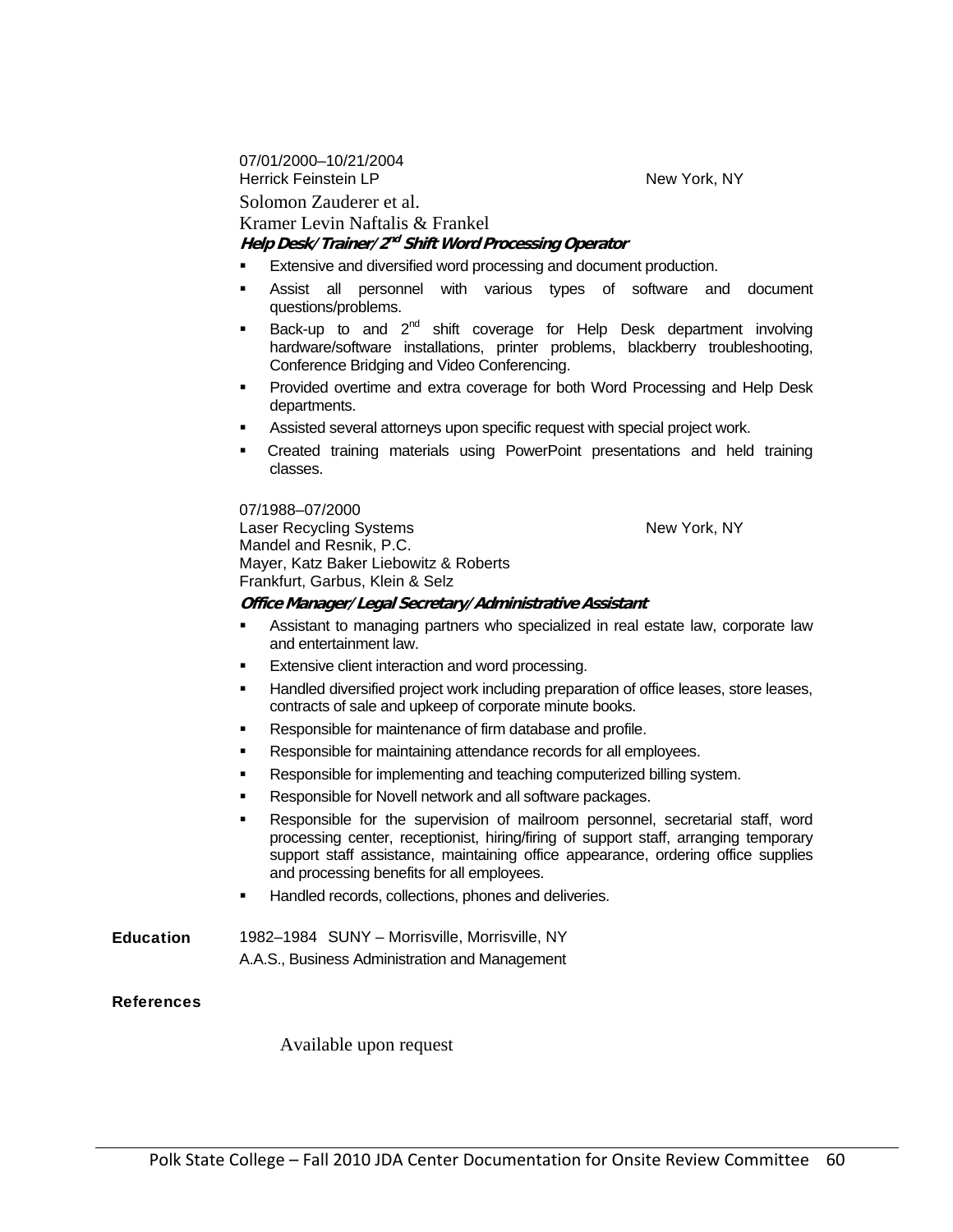4036 Nelson Road Lake Wales, FL 33898 Phone 863-528-2565 (W) or 863-438-5089 (H)

# Christopher A. Russell

| <b>Education</b>       | 2003 – Present Polk State College                                                                                                                                                                                                                                                                                                                          | Winter Haven, FL |  |  |
|------------------------|------------------------------------------------------------------------------------------------------------------------------------------------------------------------------------------------------------------------------------------------------------------------------------------------------------------------------------------------------------|------------------|--|--|
|                        | <b>Liberal Arts</b><br>Attending PSC part-time, taking prerequisites for transferring to a state<br>university. Presently taking courses on a part-time basis while working full-time,<br>towards a degree in Liberal Arts. Expected graduation date is Fall of 2011.                                                                                      |                  |  |  |
|                        | $1999 - 2003$<br>Lake Wales Senior H.S.                                                                                                                                                                                                                                                                                                                    | Lake Wales, FL   |  |  |
|                        | Graduated in May of 2003, college preparation courses                                                                                                                                                                                                                                                                                                      |                  |  |  |
| <b>Work experience</b> | Nov. 2006 - Present<br><b>Polk Community College</b>                                                                                                                                                                                                                                                                                                       | Winter Haven, FL |  |  |
|                        | Utility Mechanic, J.D. Alexander Center, Lake Wales Campus                                                                                                                                                                                                                                                                                                 |                  |  |  |
|                        | May 2009 - Present:                                                                                                                                                                                                                                                                                                                                        |                  |  |  |
|                        | • Provide maintenance services on the Lake Wales campus, such as small<br>construction projects, troubleshooting and repairing all college campus<br>systems, such as HVAC, plumbing and electrical problems, and all other<br>projects as required. Coordination with outside contractors and upkeep of<br>maintenance records and inspections on campus. |                  |  |  |
|                        | <b>Maintenance Services Assistant, Winter Haven Campus</b>                                                                                                                                                                                                                                                                                                 |                  |  |  |
|                        | Nov. 2006 - May 2009:                                                                                                                                                                                                                                                                                                                                      |                  |  |  |
|                        | • Provide maintenance services on campus, such as small construction projects,<br>painting, assist with troubleshooting and repairing plumbing and electrical<br>problems, and all other projects as required.                                                                                                                                             |                  |  |  |
|                        | 1997 – Nov. 2006<br>TJ Lawn Services, Inc.                                                                                                                                                                                                                                                                                                                 | Lake Wales, FL   |  |  |
|                        | Landscape Technician                                                                                                                                                                                                                                                                                                                                       |                  |  |  |
|                        | • Crew Leader since 2000, responsible for supervising a team of 2-5 employees<br>on a daily basis.                                                                                                                                                                                                                                                         |                  |  |  |
|                        | • Duties include all aspects of landscaping, from planning and planting to<br>maintaining the landscaping. Lawn services include mowing, edging, weeding,<br>application of herbicide and related chemicals, and all other activities<br>associated with lawn care.                                                                                        |                  |  |  |
|                        | Perform tree-trimming duties on a regular basis.                                                                                                                                                                                                                                                                                                           |                  |  |  |
|                        | • All around duties in my position also include small home maintenance repairs,<br>and driving the company truck and trailer.                                                                                                                                                                                                                              |                  |  |  |
|                        | References available upon request.                                                                                                                                                                                                                                                                                                                         |                  |  |  |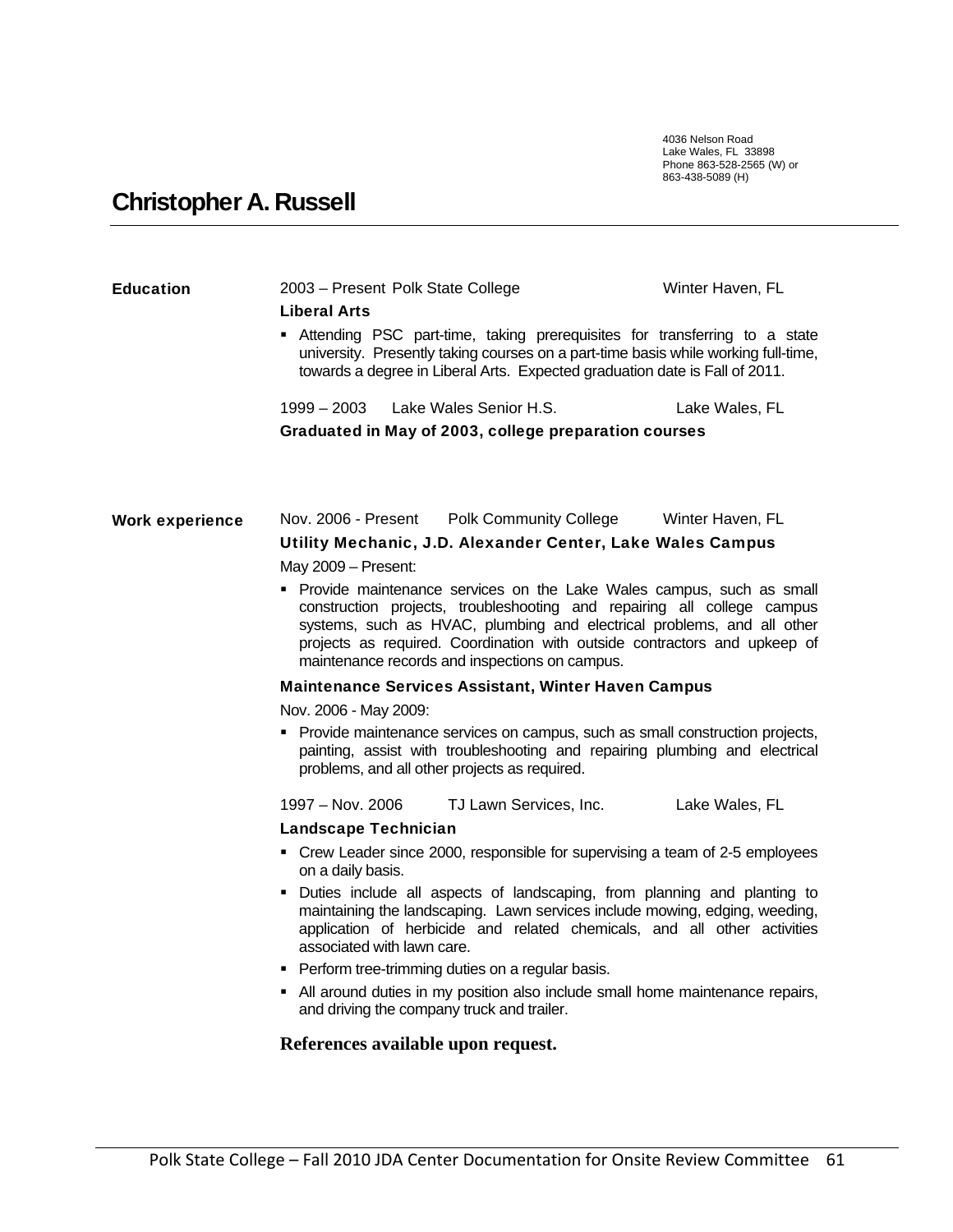**Appendix D: Organizational Chart for JD Alexander Center**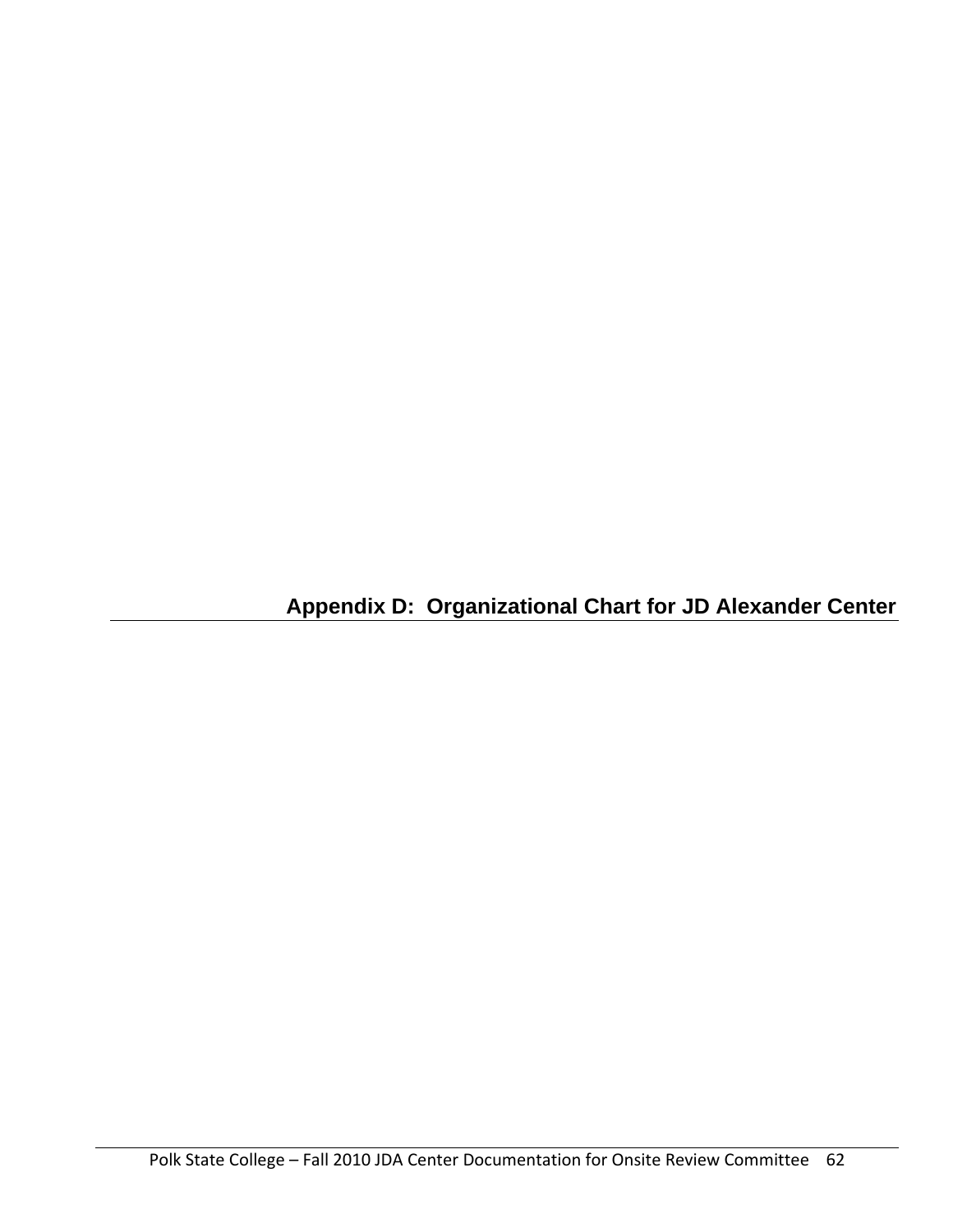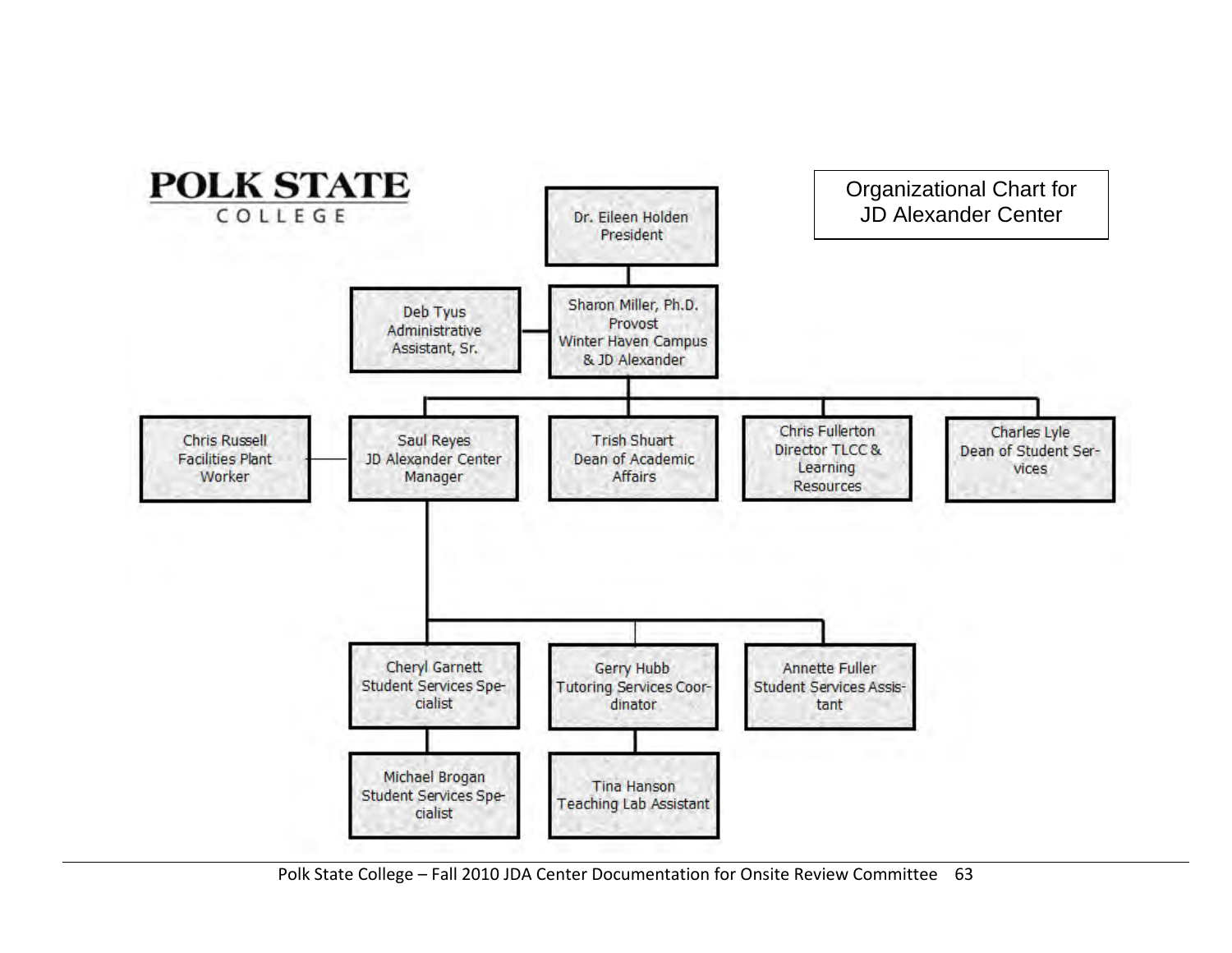**Appendix E: Job Descriptions**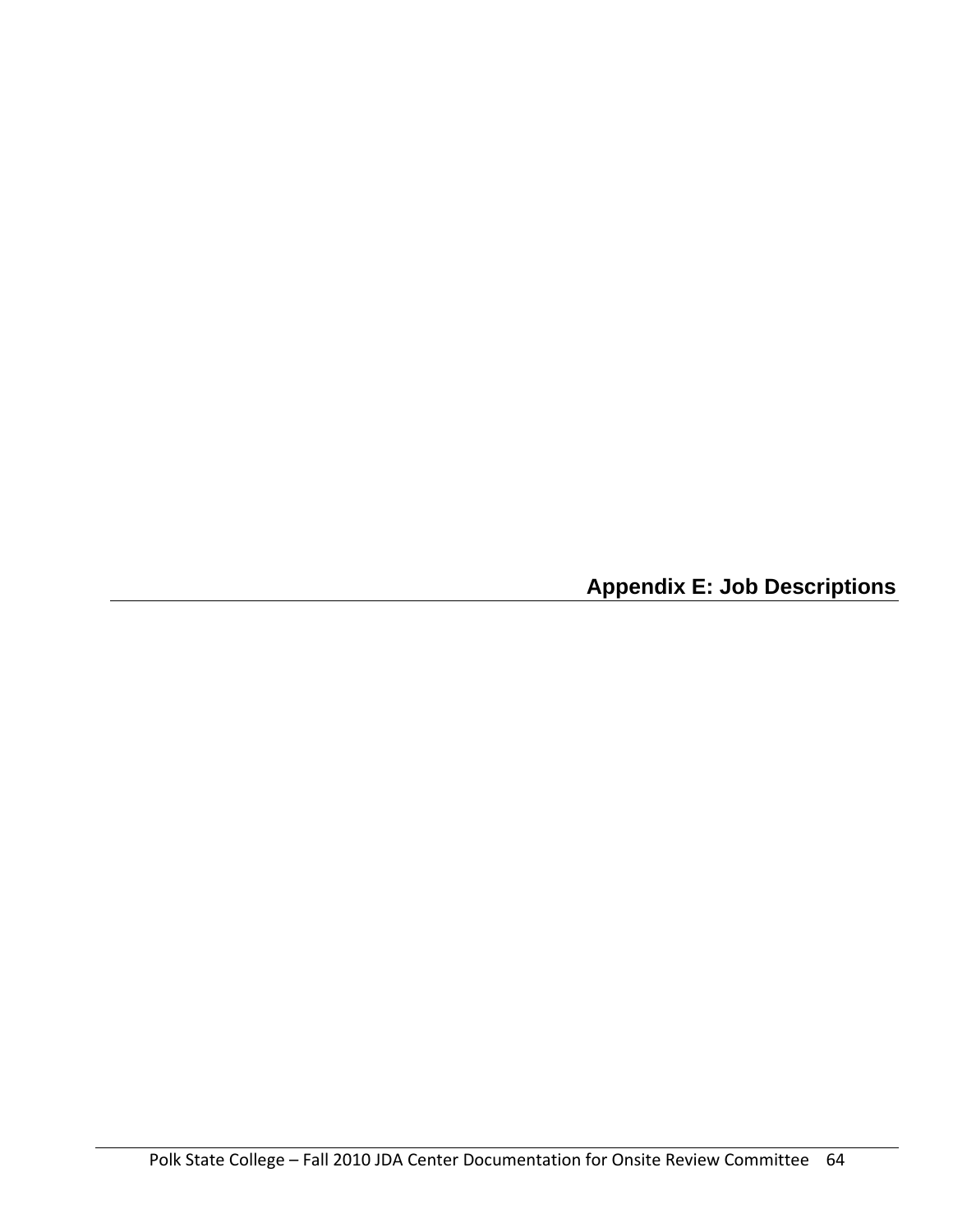#### **Provost Reports to: President Organizational Unit: Administrator - Exempt Status: Full-time Regular Salary range: P19 Revision Date: May , 2008**

#### **I. Basic Purpose of Position:**

The position is responsible for providing leadership and day-to-day management of campus operations (and associated satellite centers) including charter high school supervision. The Provost is accountable for creating a campus environment that is based on open and continuous communication and that ensures student learning and success within the broader context of the college's vision, mission, and college-wide strategic goals. This position requires a leadership style that exemplifies PSC's Core Values of Commitment, Collaboration, Diversity, Excellence, Integrity, Leadership and Service.

Responsibilities include overseeing campus-based academic and student affairs programs and support services and library resources. The Provost will represent the college in the community and will establish positive relationships with surrounding schools, colleges and universities.

#### **II. Job Functions:**

|    |                                                                                                                                                                                                                                                                                                                         | -------------------------- Essential Non-Essential |
|----|-------------------------------------------------------------------------------------------------------------------------------------------------------------------------------------------------------------------------------------------------------------------------------------------------------------------------|----------------------------------------------------|
| А. | Administer the day-to-day operation of the Academic, Student Services, Support<br>Services, and Library units of the assigned campus and service centers.                                                                                                                                                               | $\boldsymbol{X}$                                   |
|    | B. Provide vision, leadership, coordination, accountability, and advocacy for the<br>Academic, Student Services, Support Services, and Library units to support the<br>College's mission.                                                                                                                               | $\boldsymbol{X}$                                   |
| C. | Work with appropriate campus and district personnel to evaluate, schedule, and<br>supervise campus faculty and staff. Provide supervision, evaluation and<br>professional development for the administrative, faculty and support staff assigned<br>to Academic, Student Services, Support Services, and Library units. | $\boldsymbol{X}$                                   |
| D. | Direct and support academic and student service units in the planning,<br>development and evaluation of curriculum, services and programs in order to<br>ensure that student development, student support and academic program needs are<br>met.                                                                        | $\boldsymbol{X}$                                   |
| Е. | Lead through a shared governance model.                                                                                                                                                                                                                                                                                 | $\boldsymbol{X}$                                   |
| F. | Administer the preparation and production of curriculum and instruction related<br>materials for the college catalog, semester course catalog, and related marketing<br>materials.                                                                                                                                      | $\boldsymbol{X}$                                   |
|    | G. Work with appropriate campus and district personnel to recruit and retain high-<br>quality and diverse faculty, administrators and staff.                                                                                                                                                                            | $\boldsymbol{X}$                                   |
| Н. | Work collaboratively with academic deans, student deans, library directors and<br>district staff to analyze data that affects program expansion and course offerings to<br>enhance enrollment.                                                                                                                          | $\boldsymbol{X}$                                   |
| I. | Participate in strategic planning initiatives to formulate short and long term<br>campus initiatives that require a thorough analysis of data including but not<br>limited to campus/college enrollment statistics and targets, demographics, student<br>success and retention, and legislative rulings.                | $\boldsymbol{X}$                                   |
| J. | Support faculty initiatives that promote innovation and enhanced learning                                                                                                                                                                                                                                               | $\boldsymbol{X}$                                   |
| K. | Mediate issues between and among student, faculty, staff and administration as<br>required                                                                                                                                                                                                                              | $\boldsymbol{X}$                                   |
| L. | Prepare and administer campus budget in a manner conducive to effective and<br>efficient allocation of human, financial and college resources.                                                                                                                                                                          | $\boldsymbol{X}$                                   |
|    | M. Represent the college in civic/community organizations.                                                                                                                                                                                                                                                              | $\boldsymbol{X}$                                   |
| N. | Prepare, analyze and present reports as required.                                                                                                                                                                                                                                                                       | $\boldsymbol{X}$                                   |
| O. | Participate in resource development (fundraising, grants, partnerships, etc).                                                                                                                                                                                                                                           | $\overline{X}$                                     |

Polk State College – Fall 2010 JDA Center Documentation for Onsite Review Committee 65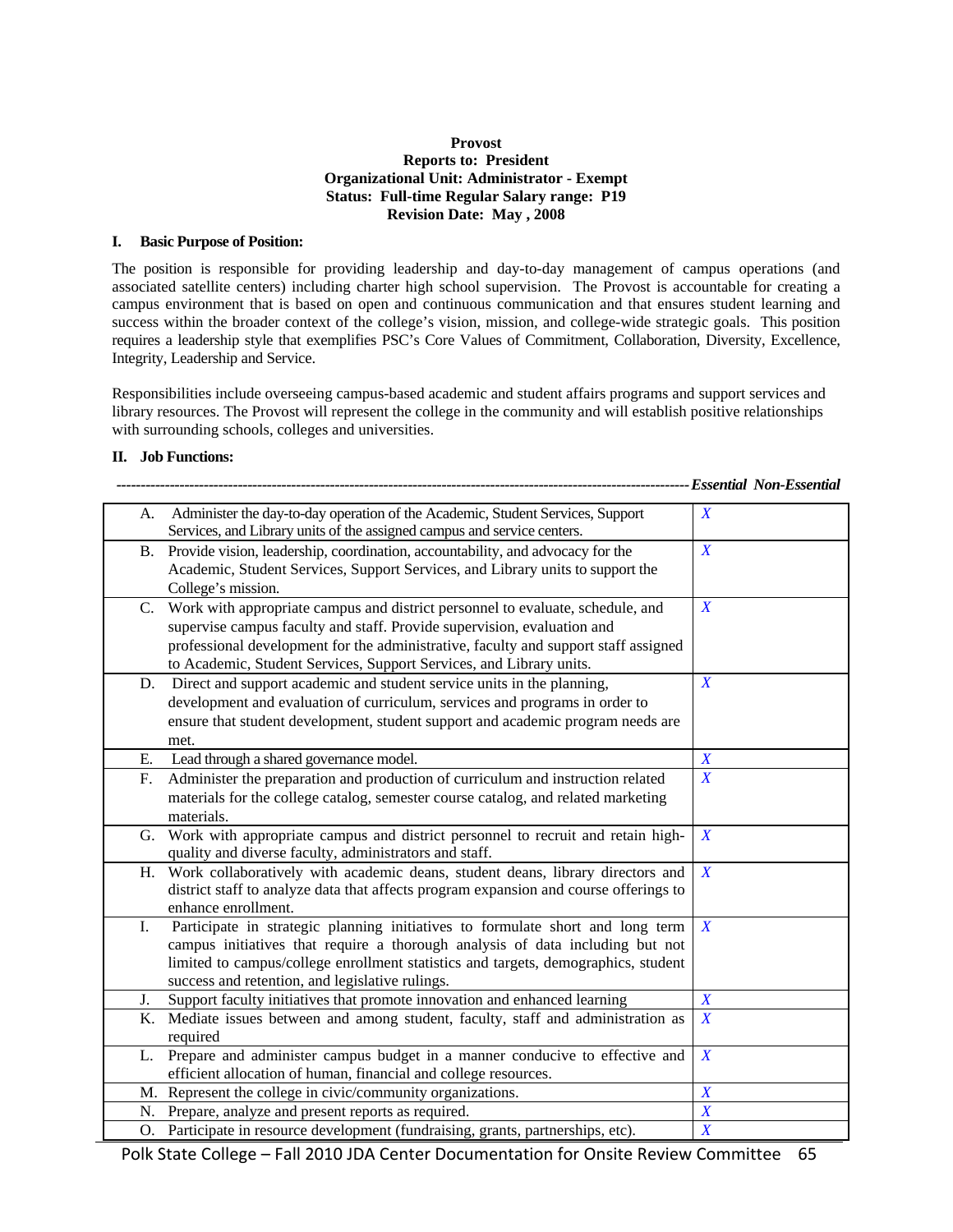| Interpret college policies, practices and procedures to students, faculty and staff.<br>Р.  | X                |
|---------------------------------------------------------------------------------------------|------------------|
| Plan and monitor expenses so spending is within the approved allocation for the<br>O.       | $\boldsymbol{X}$ |
| assigned campus and services centers.                                                       |                  |
| Maintain, organize, evaluate, and manage outcomes assessment for all campus<br>R.           | $\boldsymbol{X}$ |
| operations                                                                                  |                  |
| Participate in the SACS accreditation process for assigned units.<br>S.                     | X                |
| Work with the Director of Institutional Effectiveness and Planning to establish<br>T.       | $\boldsymbol{X}$ |
| Continuous Process Improvement for campus programs and services.                            |                  |
| Provide avenues of communication among Campus members and the District.<br>U.               | X                |
| Assist the President, District Vice President for Academics and Student Services,<br>V.     | $\boldsymbol{X}$ |
| District Vice President for Administration/CFO in institutional projects that have impact   |                  |
| on the Campus and District.                                                                 |                  |
| W. Serve on and chair (as needed) college and campus committees.                            | X                |
| Lakeland Provost will establish a positive and strong collaboration with USF-Lakeland<br>Х. | X                |
| faculty, staff and students.                                                                |                  |

#### **III. Consulting Tasks:**

- A. Consults regularly with college administrators and other college personnel.
- B. Consults with students on issues relating to the units.
- C. Serves with other personnel on committees.

#### **IV. Supervises the Following Staff:**

| <i>Dean of Academic Affairs</i>         | Director of Collegiate or Chain of Lakes High School |
|-----------------------------------------|------------------------------------------------------|
| <b>Dean Student Services</b>            | Administrative Assistant                             |
| Director of TLCC and Learning Resources | Campus Facilities Plant Manager (Dotted Line)        |

#### **V. Required Knowledge, Skills and Personal Qualifications:**

- A. Knowledge of principles and practices of higher education administration
- B. Ability to clearly and tactfully communicate orally and in writing with a variety of contacts of considerable importance within and outside of the Campus and District
- C. Ability to work independently on broad general activities with the responsibility for planning and delegation of work
- D. Ability to make major decisions within broad limitations of policies, professional standards with work reviewed through consultation and agreement with others rather than by directives from superiors
- E. Ability to work collaboratively with faculty in an environment that values open and honest communication
- F. Working knowledge of Genesis functions
- G. The ability to establish an effective rapport with faculty, office staff, co-workers, and economic development and civic group members.
- H. Knowledge of accreditation guidelines is required.
- I. Knowledge of applicable laws, regulations, procedures and processes governing the academic administration process.
- J. Knowledge of principles and practices of academic administration, curriculum planning, instructional theory and methods, and Student Services.
- K. Excellent organizational skills, with special attention to details.
- L. Must be able to handle multiple tasks and deadlines while working independently.
- M. Must be able to exercise sound independent judgment and discretion within assigned role to complete assignments.
- N. Ability to maintain confidential information.

#### **VI. Required Experience:**

- A minimum of seven years of full time progressively responsible administrative experience in higher education administration at the Dean level or higher or related experience
- Community college teaching and administrative experience is preferred

Polk State College – Fall 2010 JDA Center Documentation for Onsite Review Committee 66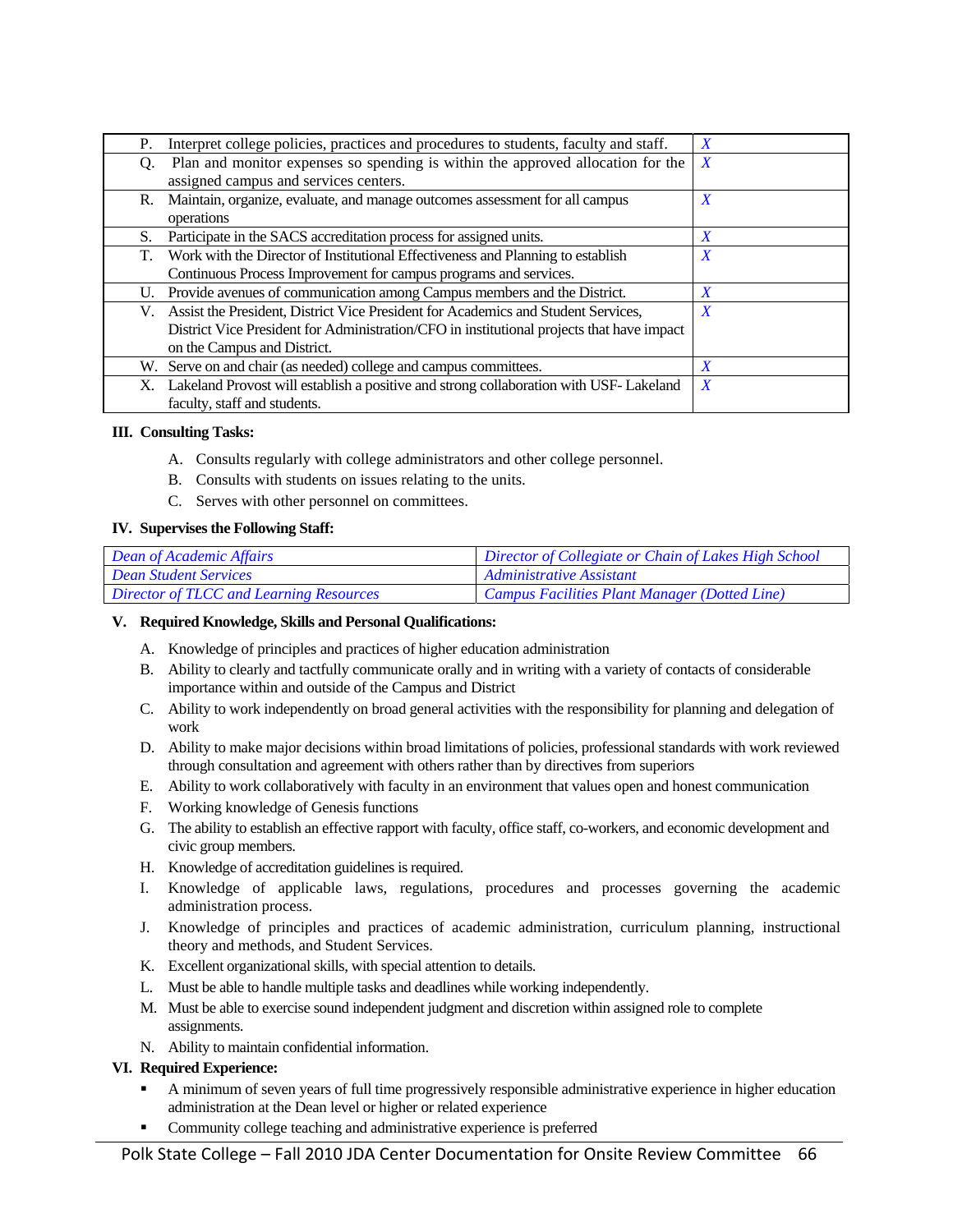#### **VII. Educational Background:**

Graduation from a regionally accredited college or university with a minimum of a Masters degree is required. Doctorate preferred.

#### **VIII. Working Conditions:**

A. Extensive weekend and evening work may be required.

- B. Extensive travel throughout Polk County is required.
- C. Must have the ability to work proficiently in busy, multi-office work area.
- D. Must be flexible and able to adapt well to changes.

#### **IX. Physical/Ability Requirements:**

In the performance of the ESSENTIAL elements of this Job, the following are required. CHECK ALL THAT APPLY:

| <b>Sensory/Mental requirements</b> |         |  |       |  |                                                 |
|------------------------------------|---------|--|-------|--|-------------------------------------------------|
|                                    | Sight   |  | Smell |  | Good Long-term Memory                           |
|                                    | Hearing |  | Taste |  | Good Short-term Memory                          |
|                                    | Touch   |  |       |  | Ability to concentrate for long periods of Time |

Ability Requirements:

| Speak/Understand English                                                            | Basic Level                                                             | $\boxtimes$ Professional Level | $\boxtimes$ Public Speaking Skills |  |  |  |
|-------------------------------------------------------------------------------------|-------------------------------------------------------------------------|--------------------------------|------------------------------------|--|--|--|
| Reading English                                                                     | $\Box$ 6 Grade Level $\Box$ 12 Grade Level<br>$\boxtimes$ College Level |                                |                                    |  |  |  |
| Writing English                                                                     | <b>Basic Level</b>                                                      | Intermediate Level             | $\boxtimes$ College Level          |  |  |  |
| Speak a Second language (indicate language)                                         |                                                                         |                                |                                    |  |  |  |
| $\boxtimes$ Operate standard office equipment (please specify equipment)            |                                                                         |                                |                                    |  |  |  |
| Must be able to efficiently operate personal computer and word-processing software. |                                                                         |                                |                                    |  |  |  |
| <b>Operate special equipment (Please specify equipment)</b>                         |                                                                         |                                |                                    |  |  |  |

Drive an automobile/light truck/van or a vehicle requiring special skills or licensing (Please specify)

#### **PHYSICAL REQUIREMENTS:**

In an eight-hour workday, employee is required to: (**Check** daily requirement for each activity).

| <b>Task</b>     | <b>Number of Hours Per 8 Hour Work Day</b> |   |   |  |   |  |   |
|-----------------|--------------------------------------------|---|---|--|---|--|---|
| Sit             |                                            | 3 | 4 |  | 6 |  | 8 |
| Stand           |                                            | 3 | 4 |  | 6 |  | 8 |
| Walk            |                                            |   | 4 |  | h |  | 8 |
| Drive           |                                            | 3 | 4 |  | 6 |  | 8 |
| Data Entry      | 2                                          | 3 |   |  | 6 |  | 8 |
| <b>Read CRT</b> |                                            | 3 |   |  | h |  | 8 |

In terms of an 8 hour workday (select the category that applies to each activity):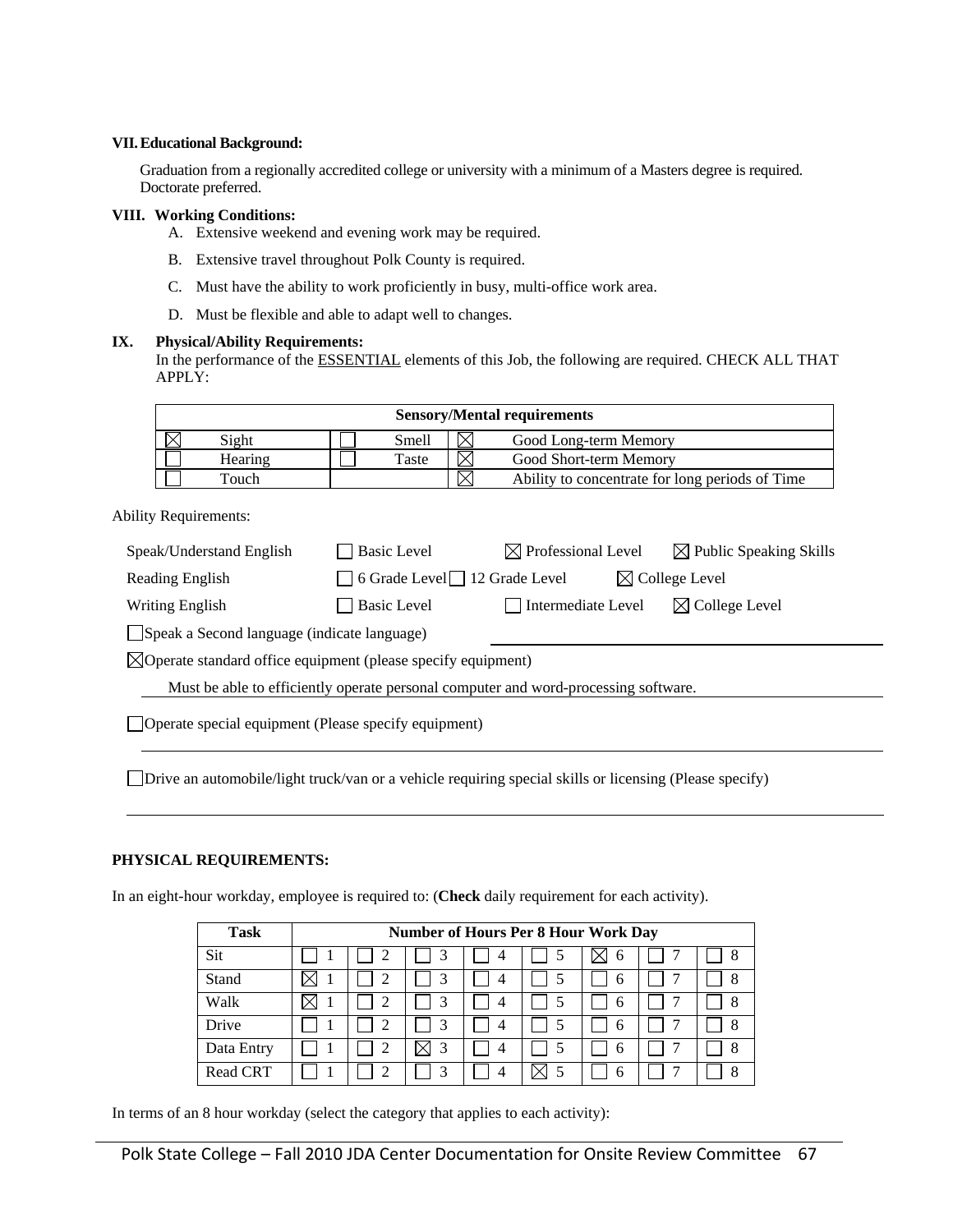| On the job employees must:    | Not at all             | <b>Occasionally</b><br>$(1/4 - 2.5)$ hrs) | Frequently<br>$(2.5 - 5.5)$ hrs) | Continuously<br>$(5.5 - 8)$ hrs) |  |  |  |
|-------------------------------|------------------------|-------------------------------------------|----------------------------------|----------------------------------|--|--|--|
|                               |                        |                                           |                                  |                                  |  |  |  |
| Bend/Stoop                    | $\boxtimes$            |                                           |                                  |                                  |  |  |  |
| Climb                         | $\boxtimes$            |                                           |                                  |                                  |  |  |  |
| Reach above Shoulder level    | $\boxtimes$            |                                           |                                  |                                  |  |  |  |
| Kneel                         | $\boxtimes$            |                                           |                                  |                                  |  |  |  |
| <b>Balance</b>                | $\boxtimes$            |                                           |                                  |                                  |  |  |  |
| Squat                         |                        |                                           |                                  |                                  |  |  |  |
| Crawl                         | $\boxtimes$            |                                           |                                  |                                  |  |  |  |
| Crouch                        | $\overline{\boxtimes}$ |                                           |                                  |                                  |  |  |  |
| The employee must lift:       |                        |                                           |                                  |                                  |  |  |  |
| Usual amount __ lbs.          | $\boxtimes$            |                                           |                                  |                                  |  |  |  |
| Maximum amount __ lbs.        | $\boxtimes$            |                                           |                                  |                                  |  |  |  |
| The employee must carry:      |                        |                                           |                                  |                                  |  |  |  |
| Usual amount _20_ lbs.        |                        | $\times$                                  |                                  |                                  |  |  |  |
| Maximum amount 20___ lbs.     |                        | $\boxtimes$                               |                                  |                                  |  |  |  |
| The employee must push/pull   |                        |                                           |                                  |                                  |  |  |  |
| Usual amount $\sqrt{20}$ lbs. |                        | $\times$                                  |                                  |                                  |  |  |  |
| Maximum amount __ lbs.        |                        |                                           |                                  |                                  |  |  |  |

On the job employee is required to use hands for repetitive actions such as:

|       | <b>Simple Grasping</b> | <b>Firm Grasping</b> | <b>Fine</b><br><b>Manipulation</b> |
|-------|------------------------|----------------------|------------------------------------|
| Right | Yes                    |                      | Yes                                |
| Left  | Yes                    |                      | Yes                                |

| Does job require:                                                                    | <b>Yes</b> | N <sub>0</sub> | <b>Explain</b>                                                            |
|--------------------------------------------------------------------------------------|------------|----------------|---------------------------------------------------------------------------|
| Working at heights                                                                   |            | X              |                                                                           |
| Operating machinery                                                                  |            | X              |                                                                           |
| Operating computers or office<br>machines                                            | X          |                | Computer usage is mandatory including data entry, and<br>word-processing. |
| Precise manual dexterity                                                             |            | $\mathbf X$    |                                                                           |
| Exposure to marked changes in<br>temperature or humidity and the<br>extremes thereof |            | X              |                                                                           |
| Exposure to dust, fumes, gases,<br>chemicals                                         |            | X              |                                                                           |

The College has reviewed this job description to ensure that essential functions and basic duties have been included. It is not intended to be construed as an exhaustive list of all functions, responsibilities, skills and abilities. Additional functions and requirements may be assigned by supervisors as deemed appropriate.

I have read and received a copy of this description, including all attachments.

| Employee Signature                             | Date |
|------------------------------------------------|------|
| <b>Supervisor Signature</b>                    | Date |
| Copy provided to Office of Human Resources on: |      |

**Date**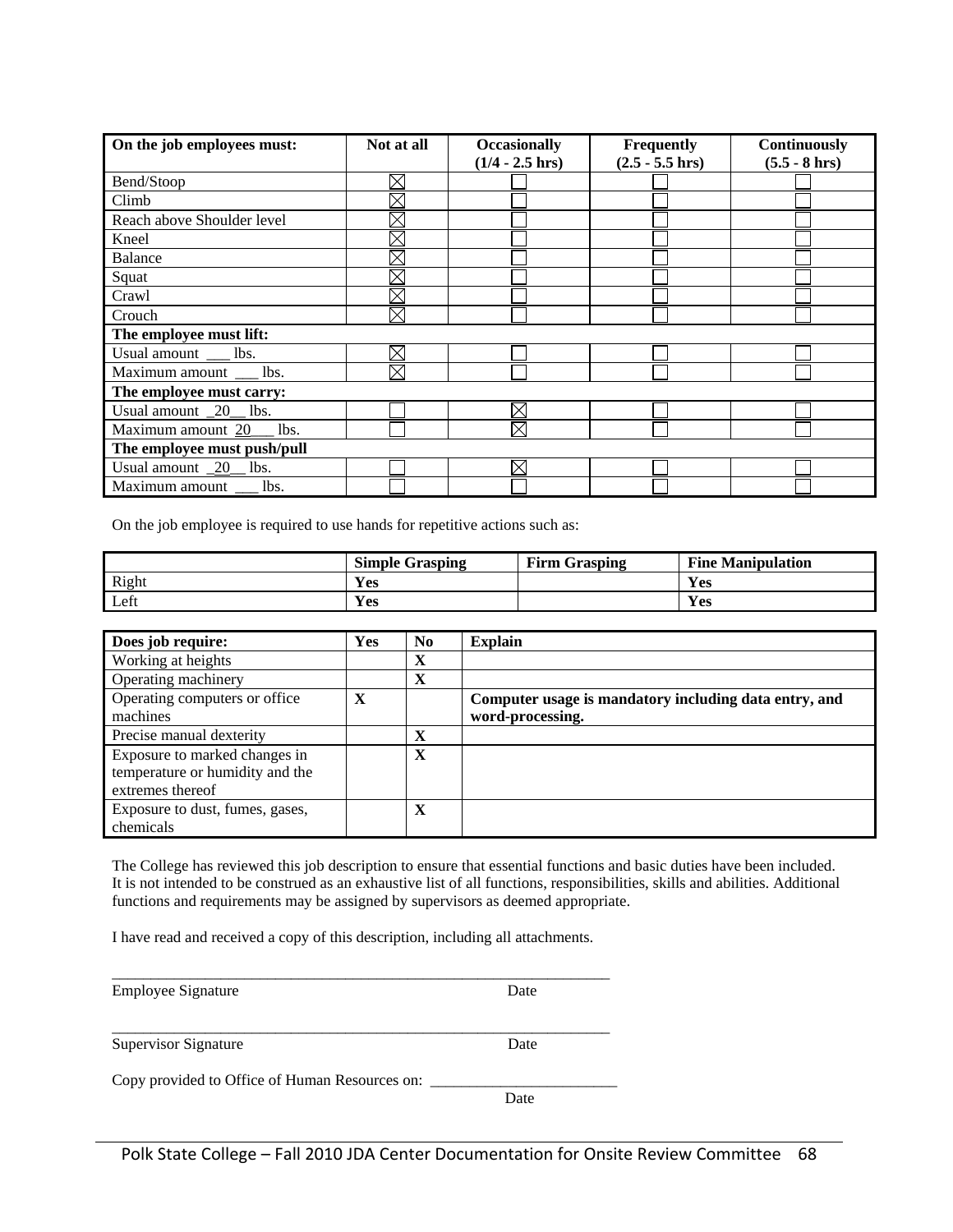#### **Dean of Academic Affairs Reports to: Provost Organizational Unit: Administrator - Exempt Status: Full-time Regular Salary range: P17 Revised Date: June 2008**

#### **I. Basic Purpose of Position:**

The Dean is responsible for activities related to the supervision, management, planning, design and development for all academic programs (AA, AS, AAS, certificate) for the campus and associated satellite centers. The Dean is responsible for working collaboratively with full-time and adjunct faculty to create and promote an environment that values the teaching and learning process. This position requires a leadership style that exemplifies PSC's Core Values of Commitment, Collaboration, Diversity, Excellence, Integrity, Leadership and Service.

Work requires the analysis of major academic programs and services, planning of various interrelated activities, and the coordination of multiple projects or functions. Responsibilities of the position require an open and collegial communication style to address decisions involving complex factors which may be difficult to evaluate. It also requires the development of data and ability to compile and interpret data, report results using multi-media resources, and develop recommendations for senior administration that will influence decisions on long-term programs and policies. Position requires strong collaboration with PSC Faculty Senate, including PSC's Charter High Schools, on issues and matters that relate to all instructional personnel.

#### **II. Job Functions:**

| А. | Maintain Regular Attendance.                                                                                                     | $\boldsymbol{X}$               |
|----|----------------------------------------------------------------------------------------------------------------------------------|--------------------------------|
| В. | Develop, review and comply with all PSC policies and procedures to reflect the<br>practices of the division and the institution. | X                              |
| C. | Ensure compliance with State and Federal Statutes.                                                                               | $\mathbf{x}$                   |
| D. | Hire, evaluate, schedule, and supervise full-time and adjunct faculty and staff.                                                 | $\boldsymbol{X}$               |
| Е. | Evaluate instructor credentials, record in Genesis IRM, and keep referral file.                                                  | X                              |
| F. | Support faculty initiatives that promote innovation and enhanced learning.                                                       | X                              |
| G. | Develop and maintain mentoring program for faculty.                                                                              | $\boldsymbol{X}$               |
| Н. | Establish faculty loads.                                                                                                         | $\boldsymbol{X}$               |
| Ι. | Develop and monitor continuous general education review including new program and<br>course initiatives.                         | $\boldsymbol{X}$               |
| J. | Support and enhance the curriculum design model.                                                                                 | $\boldsymbol{X}$               |
| Κ. | Establish program evaluation and monitoring programs.                                                                            | $\boldsymbol{X}$               |
| L. | Work collaboratively with TLCC and Student Services on programs and<br>initiatives to support the mission of the college.        | $\boldsymbol{X}$               |
|    | M. Administer the academic budget.                                                                                               | X                              |
|    | N. Participate in resource development.                                                                                          | $\boldsymbol{X}$               |
|    | O. Establish Continuous Process Improvement program in the division.                                                             | $\boldsymbol{X}$               |
|    |                                                                                                                                  | <b>Essential Non-Essential</b> |
| D  | Work with other administrators and district staff to analyze data that affects program                                           | V.                             |

 *---------------------------------------------------------------------------------------------------------------------- Essential Non-Essential* 

| Р. | Work with other administrators and district staff to analyze data that affects program<br>expansion and course offerings to enhance enrollment. |  |
|----|-------------------------------------------------------------------------------------------------------------------------------------------------|--|
|    | Q. Maintain, organize, evaluate, and manage outcomes assessment plans for Campus.                                                               |  |
|    | R. Lead SACS accreditation process for academic division for campus and College.                                                                |  |

Polk State College – Fall 2010 JDA Center Documentation for Onsite Review Committee 69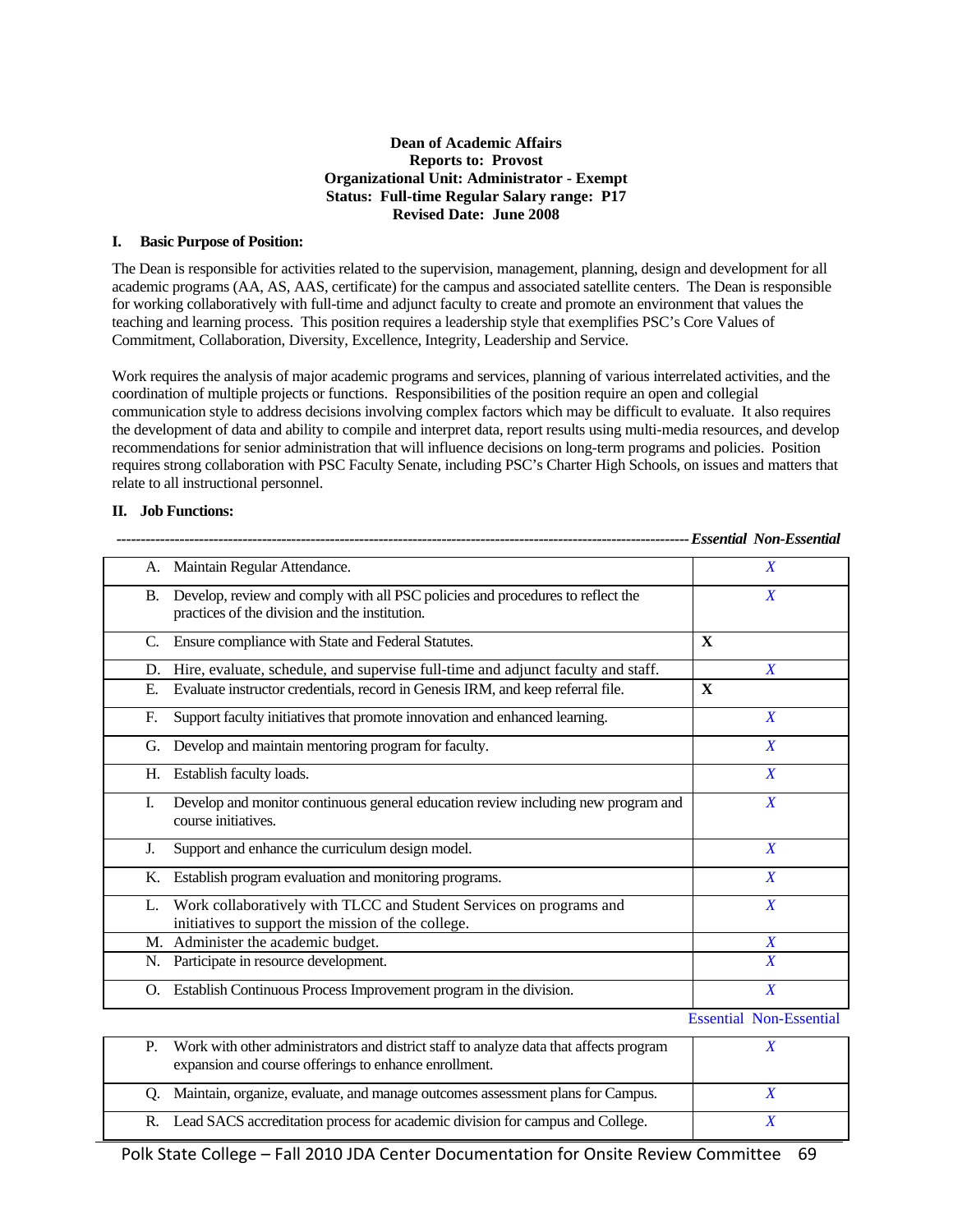| S. Provide avenues of communication among Campus members and the District.          |  |
|-------------------------------------------------------------------------------------|--|
| T. Participate in strategic planning initiatives.                                   |  |
| U. Promote a shared decision making process.                                        |  |
| V. Demonstrate active involvement in the community (internal and external).         |  |
| W. Assist senior management staff on institutional projects that have impact on the |  |
| Campus and District.                                                                |  |
| X. Serve on and chair (as needed) college and campus committees.                    |  |

#### **III. Consulting Tasks:**

- D. Consults regularly with college administrators and other college personnel
- E. Consults with regular with regular and adjunct faculty on divisional matters
- F. Consults with students on issues relating to the division
- G. Serves with other personnel on committees.

#### **IV. Supervises the Following Staff:**

*Faculty Number: 75-80 Staff Assistant Number: 1* 

#### **V. Required Knowledge, Skills and Personal Qualifications:**

- A. Knowledge of principles and practices of academic administration, curriculum development and instructional theory and practices
- B. Ability to effectively and tactfully communicate orally and in writing with a variety of contacts of considerable importance within and outside of the college
- C. Ability to work independently on broad general activities with the responsibility for planning and delegation of work.
- D. Ability to make major decisions within broad limitations of policies, professional standards with work reviewed through consultation and agreement with others rather than by directives from superiors.
- E. Ability to work cooperatively with college personnel.
- F. Hands-on knowledge of Genesis Functions.

#### **VI. Preferred Experience:**

- Five years full time experience in higher education administration at the Department Chair level or higher or related experience
- **Three years full time teaching experience in a discipline within the division is required**
- Community college teaching and administrative experience is preferred

#### **VII. Educational Background:**

 Graduation from a regionally accredited college or university with a Masters degree in Educational Leadership, Higher Education Administration, or academic discipline is required (doctorate preferred).

#### **VIII. Working Conditions:**

*Normal office working conditions.* 

#### **IX. Physical/Ability Requirements:**

In the performance of the ESSENTIAL elements of this Job, the following are required. CHECK ALL THAT APPLY:

| <b>Sensory/Mental requirements</b> |       |  |       |  |                       |  |  |
|------------------------------------|-------|--|-------|--|-----------------------|--|--|
|                                    | Sight |  | Smell |  | Good Long-term Memory |  |  |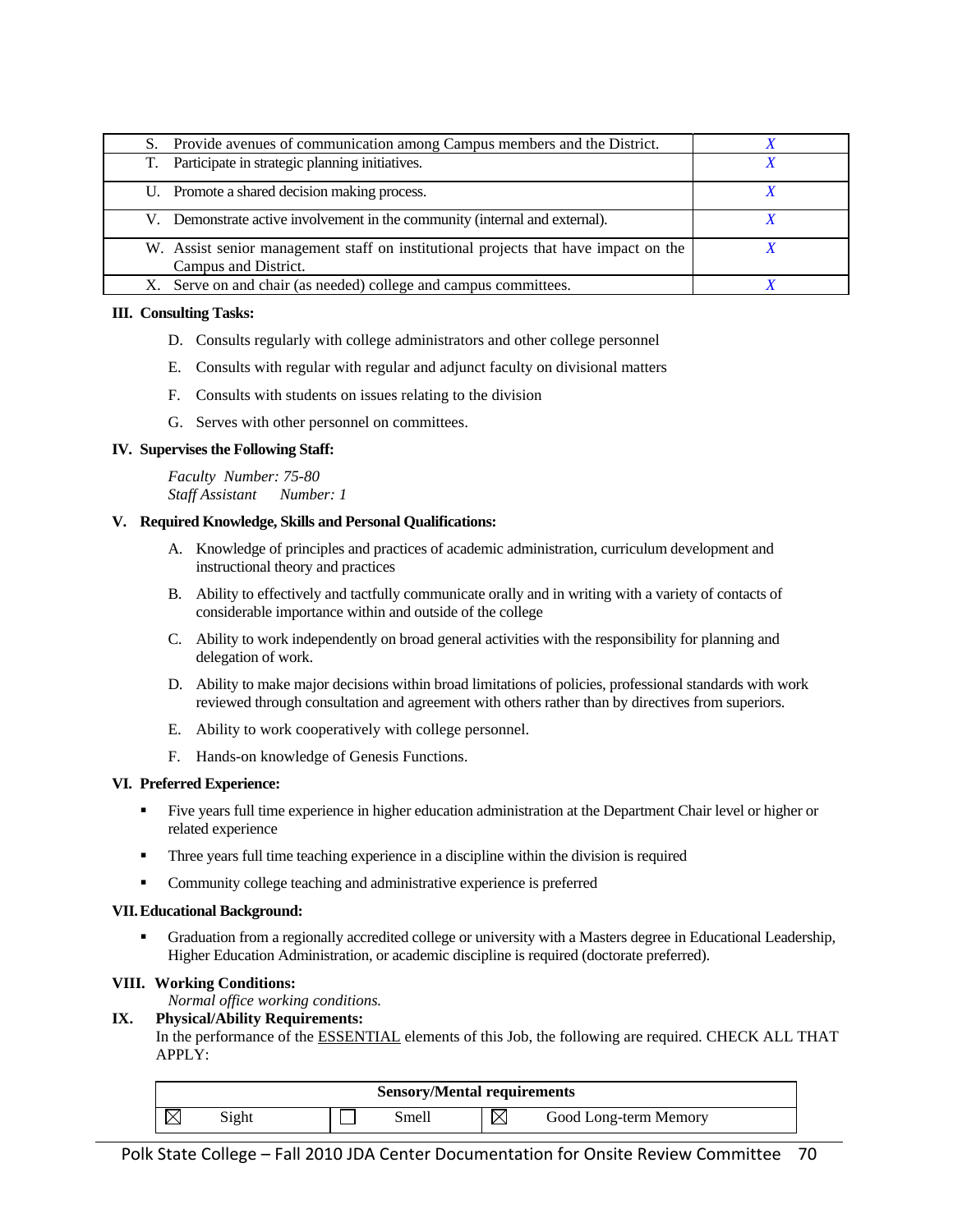|                                                                                     | Hearing                      |                                             | Taste                                                                    | $\boxtimes$                                                       | Good Short-term Memory       |                                    |  |  |
|-------------------------------------------------------------------------------------|------------------------------|---------------------------------------------|--------------------------------------------------------------------------|-------------------------------------------------------------------|------------------------------|------------------------------------|--|--|
|                                                                                     | Touch                        |                                             |                                                                          | $\boxtimes$<br>Ability to concentrate for long<br>periods of Time |                              |                                    |  |  |
|                                                                                     | <b>Ability Requirements:</b> |                                             |                                                                          |                                                                   |                              |                                    |  |  |
|                                                                                     | Speak/Understand English     |                                             | <b>Basic Level</b>                                                       |                                                                   | $\bowtie$ Professional Level | $\boxtimes$ Public Speaking Skills |  |  |
|                                                                                     | Reading English              |                                             | 6 Grade Level $\Box$ 12 Grade Level<br>$\boxtimes$ College Level         |                                                                   |                              |                                    |  |  |
|                                                                                     | Writing English              |                                             | <b>Basic Level</b>                                                       | Intermediate Level                                                |                              | $\boxtimes$ College Level          |  |  |
|                                                                                     |                              | Speak a Second language (indicate language) |                                                                          |                                                                   |                              |                                    |  |  |
|                                                                                     |                              |                                             | $\boxtimes$ Operate standard office equipment (please specify equipment) |                                                                   |                              |                                    |  |  |
| Must be able to efficiently operate personal computer and word-processing software. |                              |                                             |                                                                          |                                                                   |                              |                                    |  |  |
| Operate special equipment (Please specify equipment)                                |                              |                                             |                                                                          |                                                                   |                              |                                    |  |  |

Drive an automobile/light truck/van or a vehicle requiring special skills or licensing (Please specify)

#### **PHYSICAL REQUIREMENTS:**

In an eight-hour workday, employee is required to: (**Check** daily requirement for each activity).

| <b>Task</b>     | <b>Number of Hours Per 8 Hour Work Day</b> |  |   |   |  |              |  |   |
|-----------------|--------------------------------------------|--|---|---|--|--------------|--|---|
| Sit             |                                            |  |   | 4 |  | h            |  | 8 |
| Stand           |                                            |  |   | 4 |  | <sub>0</sub> |  | 8 |
| Walk            |                                            |  | 3 | 4 |  | 6            |  | 8 |
| Drive           |                                            |  | 3 | 4 |  | h            |  | 8 |
| Data Entry      |                                            |  | 3 |   |  | 6            |  | 8 |
| <b>Read CRT</b> |                                            |  | 3 |   |  | n            |  | 8 |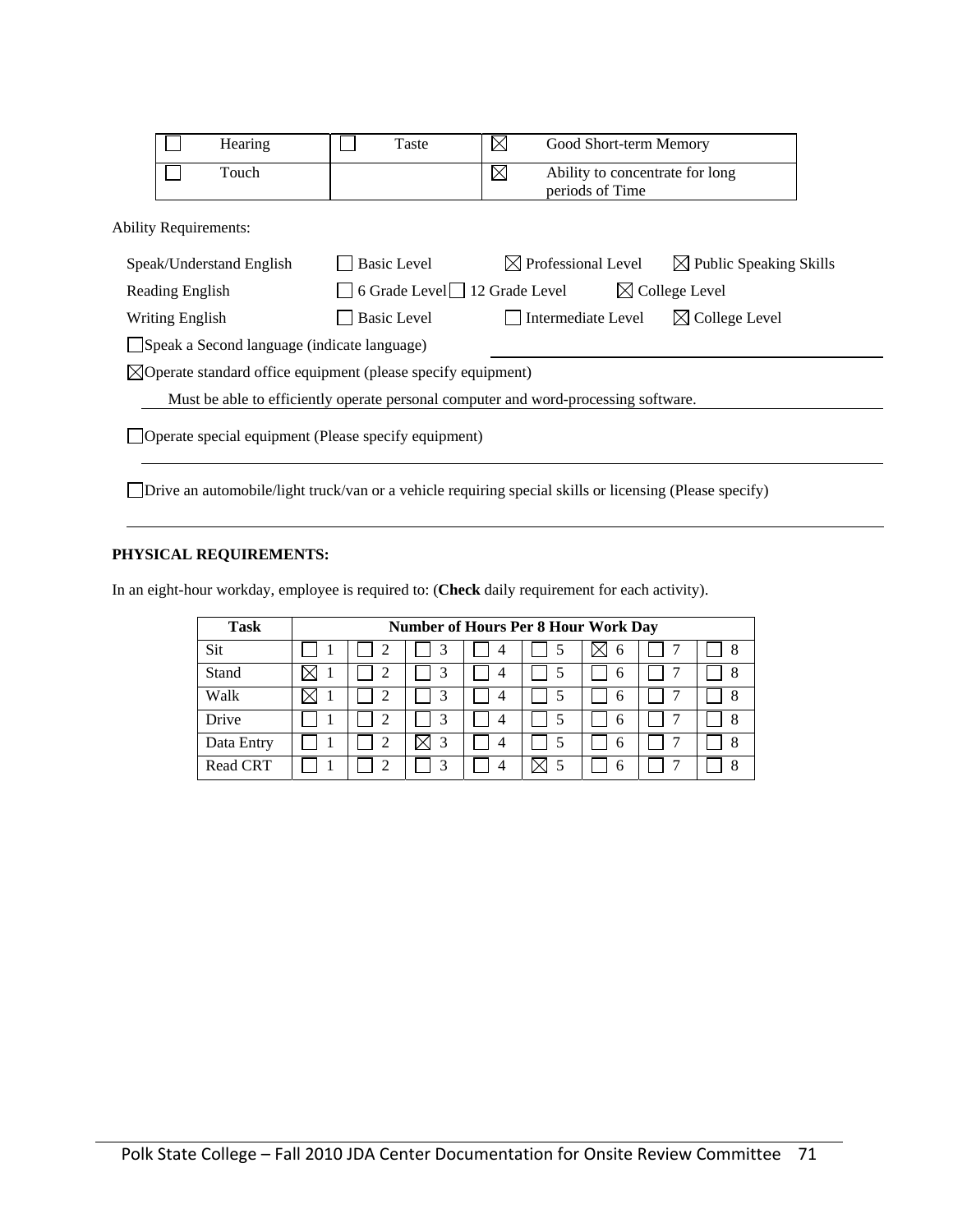In terms of an 8 hour workday (select the category that applies to each activity):

| On the job employees must:          | Not at all  | <b>Occasionally</b> | Frequently         | <b>Continuously</b> |  |  |  |  |  |  |
|-------------------------------------|-------------|---------------------|--------------------|---------------------|--|--|--|--|--|--|
|                                     |             | $(1/4 - 2.5)$ hrs)  | $(2.5 - 5.5)$ hrs) | $(5.5 - 8)$ hrs)    |  |  |  |  |  |  |
| Bend/Stoop                          | $\boxtimes$ |                     |                    |                     |  |  |  |  |  |  |
| Climb                               | ⊠           |                     |                    |                     |  |  |  |  |  |  |
| Reach above Shoulder level          | $\times$    |                     |                    |                     |  |  |  |  |  |  |
| Kneel                               | $\gtrsim$   |                     |                    |                     |  |  |  |  |  |  |
| <b>Balance</b>                      |             |                     |                    |                     |  |  |  |  |  |  |
| Squat                               | $\times$    |                     |                    |                     |  |  |  |  |  |  |
| Crawl                               |             |                     |                    |                     |  |  |  |  |  |  |
| Crouch                              | $\boxtimes$ |                     |                    |                     |  |  |  |  |  |  |
| The employee must lift:             |             |                     |                    |                     |  |  |  |  |  |  |
| Usual amount ____ lbs.              | $\boxtimes$ |                     |                    |                     |  |  |  |  |  |  |
| Maximum amount __ lbs.              | $\times$    |                     |                    |                     |  |  |  |  |  |  |
| The employee must carry:            |             |                     |                    |                     |  |  |  |  |  |  |
| Usual amount $\_\frac{20}{10}$ lbs. |             | $\times$            |                    |                     |  |  |  |  |  |  |
| Maximum amount $20$ lbs.            |             | $\boxtimes$         |                    |                     |  |  |  |  |  |  |
| The employee must push/pull         |             |                     |                    |                     |  |  |  |  |  |  |
| Usual amount $\sqrt{20}$ lbs.       |             | $\times$            |                    |                     |  |  |  |  |  |  |
| Maximum amount lbs.                 |             |                     |                    |                     |  |  |  |  |  |  |

On the job employee is required to use hands for repetitive actions such as:

|       | Simple C<br>Grasping | <b>Firm Grasping</b> | Fine<br><b>Manipulation</b> |
|-------|----------------------|----------------------|-----------------------------|
| Right | Yes                  |                      | Yes                         |
| Left  | Yes                  |                      | Yes                         |

| Does job require:               | Yes | No | <b>Explain</b>                                        |
|---------------------------------|-----|----|-------------------------------------------------------|
| Working at heights              |     | X  |                                                       |
| Operating machinery             |     | X  |                                                       |
| Operating computers or office   | X   |    | Computer usage is mandatory including data entry, and |
| machines                        |     |    | word-processing.                                      |
| Precise manual dexterity        |     | X  |                                                       |
| Exposure to marked changes in   |     | X  |                                                       |
| temperature or humidity and the |     |    |                                                       |
| extremes thereof                |     |    |                                                       |
| Exposure to dust, fumes, gases, |     | X  |                                                       |
| chemicals                       |     |    |                                                       |

The College has reviewed this job description to ensure that essential functions and basic duties have been included. It is not intended to be construed as an exhaustive list of all functions, responsibilities, skills and abilities. Additional functions and requirements may be assigned by supervisors as deemed appropriate.

I have read and received a copy of this description, including all attachments.

Employee Signature Date

\_\_\_\_\_\_\_\_\_\_\_\_\_\_\_\_\_\_\_\_\_\_\_\_\_\_\_\_\_\_\_\_\_\_\_\_\_\_\_\_\_\_\_\_\_\_\_\_\_\_\_\_\_\_\_\_\_\_\_\_\_\_\_\_\_\_\_\_\_\_\_\_\_\_\_\_\_\_\_\_\_\_\_\_\_\_\_\_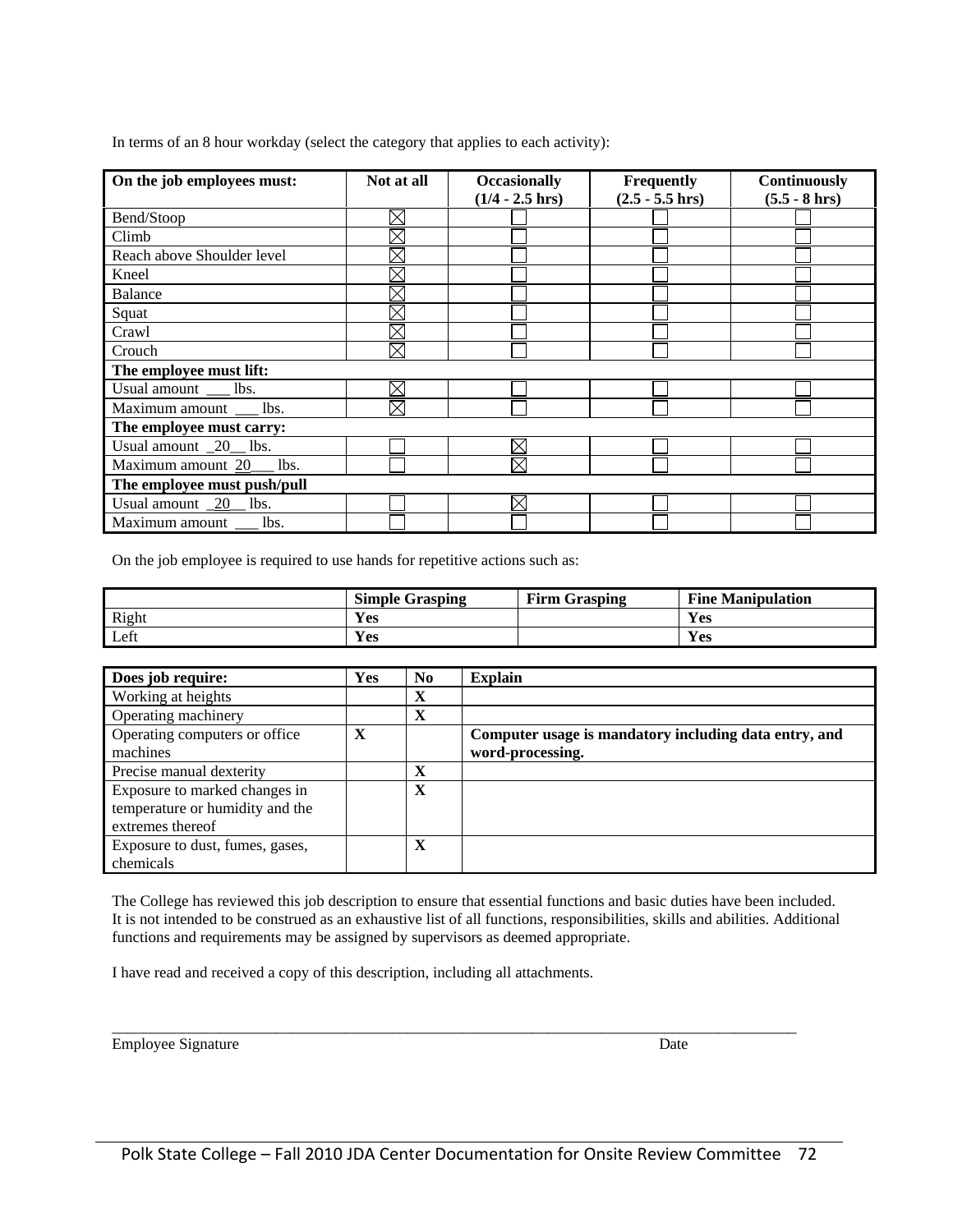#### **Dean of Student Services Reports to: Provost Organizational Unit: Administrative Staff - Exempt Status: Full-time Regular Salary range: P17 Revision Date: June 2008**

#### **I. Basic Purpose of Position:**

The Dean of Student Services is responsible for activities related to the supervision, management, planning, design and development for all student services programs delivered on the campus and satellite centers (i.e. recruitment, admissions, registration, records, institutional testing, enrollment management, retention, advising, community outreach, dual enrollment, student activities, graduation) The Dean is responsible for working collaboratively with full-time and adjunct faculty, administrators, staff and students to create and promote an environment that values the teaching and learning process. This position requires a leadership style that exemplifies PSC's Core Values of Commitment, Collaboration, Diversity, Excellence, Integrity, Leadership and Service. This position also requires a strong collaborative relationship with the District Director of Financial Aid to ensure excellent service to students.

#### **II. Job Functions:**

|    | A. Maintains Regular Attendance.                                                                                                                                                                           | $\boldsymbol{X}$ |
|----|------------------------------------------------------------------------------------------------------------------------------------------------------------------------------------------------------------|------------------|
|    | B. Hire, train, evaluate, reward and encourage, as well as discipline assigned<br>employees.                                                                                                               | $\boldsymbol{X}$ |
|    | C. Develop and administer appropriate staff development activities.                                                                                                                                        | $\boldsymbol{X}$ |
| D. | Develop and maintain staff mentoring program.                                                                                                                                                              | $\overline{X}$   |
| Е. | Know and enforce PSC Policies and Procedures.                                                                                                                                                              | $\boldsymbol{X}$ |
| F. | Ensure compliance with State and Federal Statutes (i.e. FERPA, ADA, etc).                                                                                                                                  | $\boldsymbol{X}$ |
| G. | Support faculty and staff initiatives that promote innovation and enhanced learning.                                                                                                                       | $\boldsymbol{X}$ |
| Н. | Supervise the discipline and grievance processes for students.                                                                                                                                             | $\boldsymbol{X}$ |
| I. | Supervise the ombudsman services for students                                                                                                                                                              | $\boldsymbol{X}$ |
| J. | Develop, implement and evaluate programs and services for students with<br>disabilities.                                                                                                                   | $\boldsymbol{X}$ |
|    | K. In collaboration with the TLCC, develop, implement and evaluate student support,<br>leadership development, and mentoring programs for students.                                                        | $\boldsymbol{X}$ |
| L. | Serve as college articulation officer at local and state levels.                                                                                                                                           | $\boldsymbol{X}$ |
|    | M. Oversee the management, security and retention of all appropriate student records.                                                                                                                      | $\boldsymbol{X}$ |
|    | N. Oversee the coordination of student recruitment, course registration activities,<br>graduation and related activities. Provide for coordination of these activities with<br>other organizational units. | $\boldsymbol{X}$ |
|    | O. Oversee the certification of student enrollments and student completions and<br>graduations.                                                                                                            | $\boldsymbol{X}$ |
|    | P. Oversee and provide for coordination with other academic units in the<br>development and implementation of admission requirements and of the credit<br>course schedule.                                 | $\boldsymbol{X}$ |
|    | Q. Participate in resource development.                                                                                                                                                                    | $\boldsymbol{X}$ |
| R. | Oversee the budget and resource allocation of all areas assigned.                                                                                                                                          | $\boldsymbol{X}$ |
| S. | Assist the District Vice President for Academic and Student Services with the                                                                                                                              | $\boldsymbol{X}$ |

Polk State College – Fall 2010 JDA Center Documentation for Onsite Review Committee 73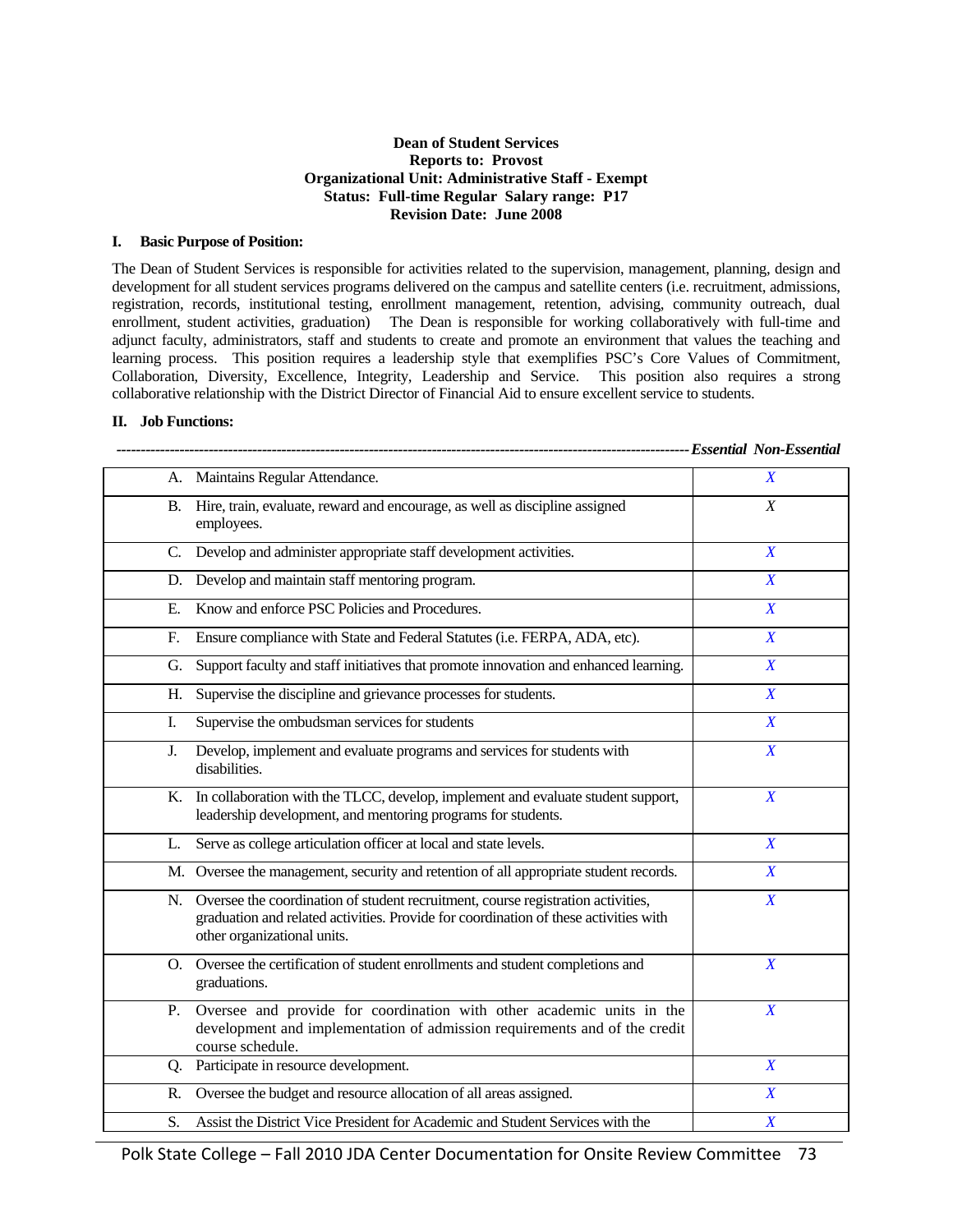| development of the academic calendar.                                                                                                                                              |                  |
|------------------------------------------------------------------------------------------------------------------------------------------------------------------------------------|------------------|
| Assist with the review and revision of college policies and procedures.<br>T.                                                                                                      | X                |
| U. Work collaborative with academic deans, provost and district staff to analyze data<br>that affects course offerings to enhance campus and college wide enrollment.              | $\boldsymbol{X}$ |
| V. Maintain, organize, evaluate, and manage outcomes assessment for student<br>services functions.                                                                                 | $\boldsymbol{X}$ |
| W. Establish Continuous Process Improvement.                                                                                                                                       | $\boldsymbol{X}$ |
| X. Lead student services segment of SACS accreditation for Campus and College.                                                                                                     | X                |
| Y. Provide avenues of communication among Campus members and the District.                                                                                                         | $\boldsymbol{X}$ |
| Participate in strategic planning initiatives.<br>Z.                                                                                                                               | $\boldsymbol{X}$ |
| AA. Promote a shared decision making and governance process.                                                                                                                       | X                |
| BB. Demonstrate active involvement in the community (internal and external).                                                                                                       | $\boldsymbol{X}$ |
| CC. Create and sustain partnerships with local elementary, middle and high schools and<br>home school organizations to ensure widespread outreach of PSC programs and<br>services. | X                |
| DD. Create and sustain partnerships with area Adult Education Centers.                                                                                                             | $\boldsymbol{X}$ |
| EE. Assist other administrative staff on institutional projects that have impact on the<br>Campus and District.                                                                    | X                |
| FF. Serve on and chair (as needed) campus and college committees.                                                                                                                  | $\boldsymbol{X}$ |

#### **III. Consulting Tasks:**

- A. Consults regularly with college administrators and other college personnel
- B. Consults with regular an adjunct faculty on divisional matters
- C. Consults with students on issues relating to the division
- E. Serves with other personnel on committees.

#### **IV. Supervises the Following Staff:**

| 1 Testing Coordinator  | 1 Testing Coordinator  |
|------------------------|------------------------|
| 1 Staff Assistant      | 1 Staff Assistant      |
| 1 Advising Coordinator | 1 Registrar            |
|                        | 1 Advising Coordinator |

#### **V. Required Knowledge, Skills and Personal Qualifications:**

- A. Knowledge of principles and practices of student services administration including theory and best practices
- B. Ability to effectively supervise staff
- C. Knowledge of state and federal laws related to student services and community colleges
- D. Working knowledge of federal, state and local financial aid laws and rules
- E. Working knowledge of community college athletic program requirements
- F. Hands-on knowledge of all Genesis functions
- G. Ability to effectively and tactfully communicate orally and in writing with a variety of contacts of considerable importance within and outside of the Campus and District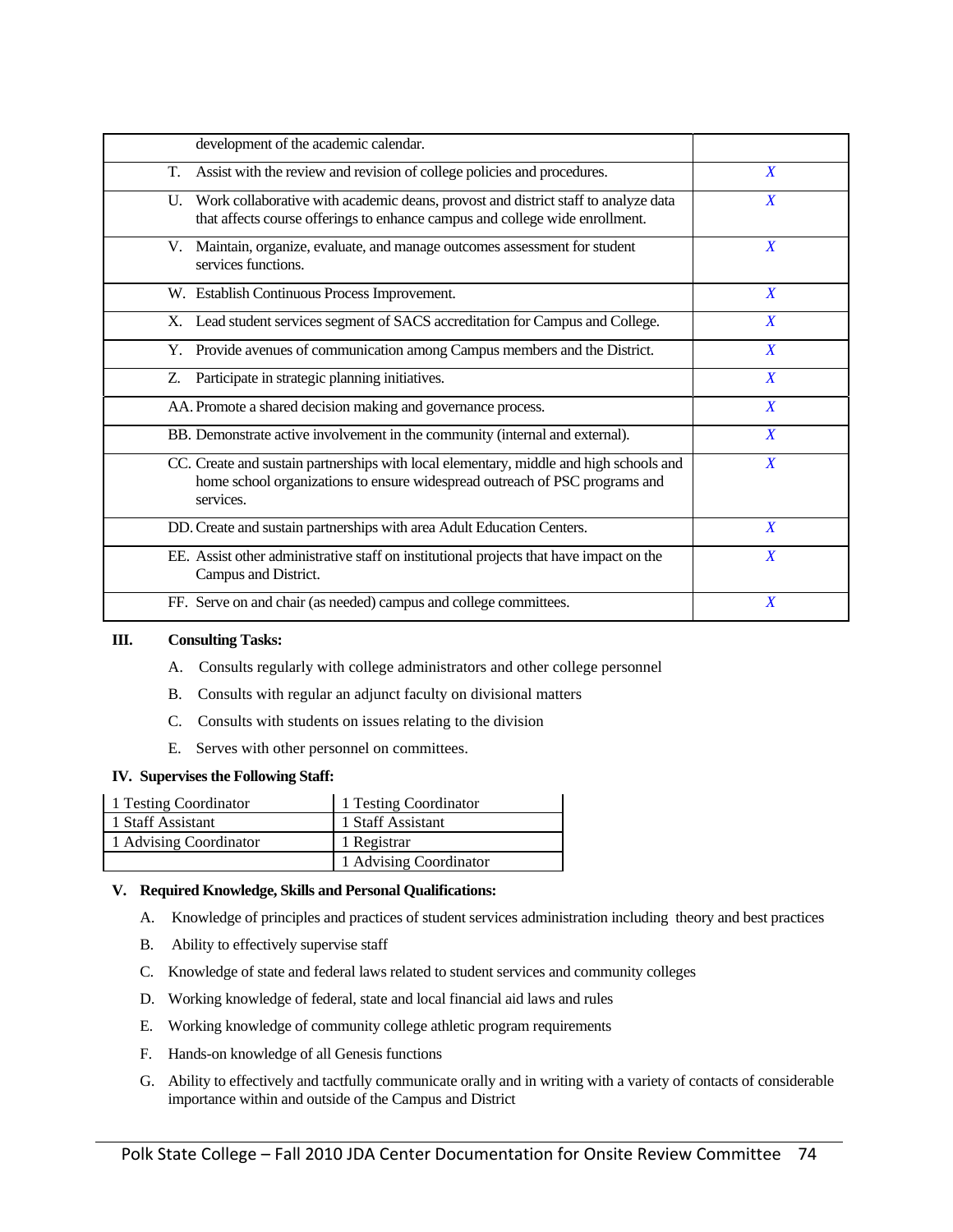- H. Ability to work independently on broad general activities with the responsibility for planning and delegation of work
- I. Ability to make major decisions within broad limitations of policies, professional standards with work reviewed through consultation and agreement with others rather than by directives from superiors
- J. Ability to work collaboratively with faculty, staff, students and the community in an environment that values open and honest communication

#### **VI. Preferred Experience:**

*Five years full time experience in higher education administration or related experience is required. Community college student services experience is preferred.* 

#### **VII. Educational Background:**

*Masters Degree in education, student personnel services, student development, educational administration or a related field is required from a regionally accredited institution required, doctorate preferred.* 

#### **VIII. Working Conditions:**

*Normal office working conditions. Attendance at seminars and conferences is required.* 

#### **IX. Physical/Ability Requirements:**

In the performance of the **ESSENTIAL** elements of this Job, the following are required. CHECK ALL THAT APPLY:

| <b>Sensory/Mental requirements</b>      |         |  |       |  |                                                 |  |  |  |  |
|-----------------------------------------|---------|--|-------|--|-------------------------------------------------|--|--|--|--|
| Sight<br>Smell<br>Good Long-term Memory |         |  |       |  |                                                 |  |  |  |  |
|                                         | Hearing |  | Taste |  | Good Short-term Memory                          |  |  |  |  |
|                                         | Touch   |  |       |  | Ability to concentrate for long periods of Time |  |  |  |  |

Ability Requirements:

| Speak/Understand English                                                                            | <b>Basic Level</b>                                                    | $\boxtimes$ Professional Level | $\boxtimes$ Public Speaking Skills |  |  |  |  |  |
|-----------------------------------------------------------------------------------------------------|-----------------------------------------------------------------------|--------------------------------|------------------------------------|--|--|--|--|--|
| $\Box$ 6 Grade Level $\Box$ 12 Grade Level<br>$\boxtimes$ College Level<br>Reading English          |                                                                       |                                |                                    |  |  |  |  |  |
| <b>Writing English</b>                                                                              | <b>Basic Level</b><br>$\boxtimes$ College Level<br>Intermediate Level |                                |                                    |  |  |  |  |  |
|                                                                                                     | Speak a Second language (indicate language)                           |                                |                                    |  |  |  |  |  |
| $\boxtimes$ Operate standard office equipment (please specify equipment)                            |                                                                       |                                |                                    |  |  |  |  |  |
| Must be able to efficiently operate personal computer and word-processing and spreadsheet software. |                                                                       |                                |                                    |  |  |  |  |  |
| □ Operate special equipment (Please specify equipment)                                              |                                                                       |                                |                                    |  |  |  |  |  |

Drive an automobile/light truck/van or a vehicle requiring special skills or licensing (Please specify)

#### **PHYSICAL REQUIREMENTS:**

In an eight-hour workday, employee is required to: (**Check** daily requirement for each activity).

| Task  | <b>Number of Hours Per 8 Hour Work Day</b> |  |  |  |  |  |  |  |  |
|-------|--------------------------------------------|--|--|--|--|--|--|--|--|
| Sit   |                                            |  |  |  |  |  |  |  |  |
| Stand |                                            |  |  |  |  |  |  |  |  |
| Walk  |                                            |  |  |  |  |  |  |  |  |
| Drive |                                            |  |  |  |  |  |  |  |  |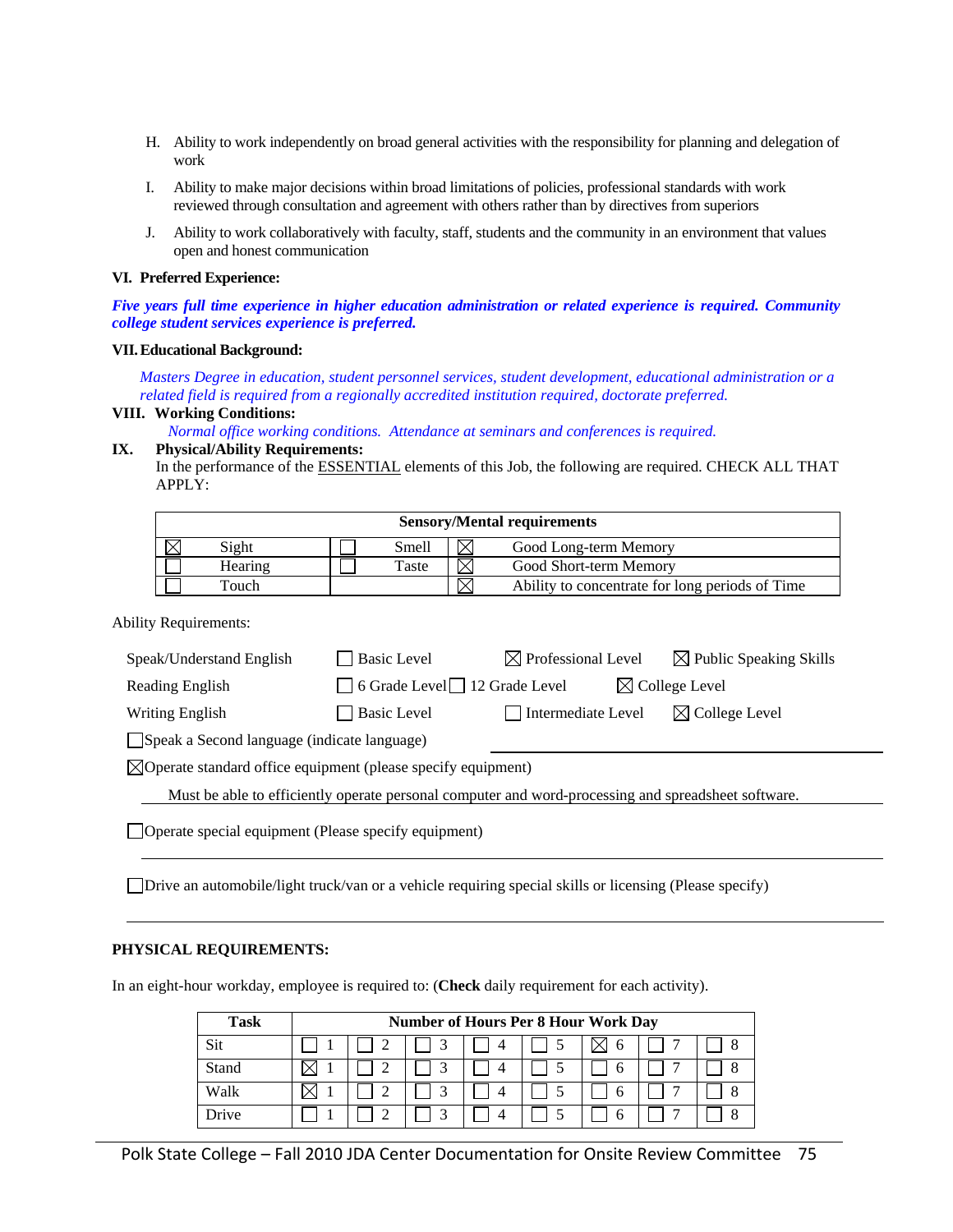| Data Entry                   |  | ΙXΙ           | $\Delta$ |    | <sub>0</sub> | $\overline{ }$ |  |
|------------------------------|--|---------------|----------|----|--------------|----------------|--|
| $\sqrt{\text{RT}}$<br>Read C |  | $\frac{1}{3}$ |          | ۰× | b            | $\overline{ }$ |  |

In terms of an 8 hour workday (select the category that applies to each activity):

| On the job employees must:        | Not at all  | <b>Occasionally</b> | Frequently         | Continuously     |  |  |
|-----------------------------------|-------------|---------------------|--------------------|------------------|--|--|
|                                   |             | $(1/4 - 2.5)$ hrs)  | $(2.5 - 5.5)$ hrs) | $(5.5 - 8)$ hrs) |  |  |
| Bend/Stoop                        | $\boxtimes$ |                     |                    |                  |  |  |
| Climb                             | $\boxtimes$ |                     |                    |                  |  |  |
| Reach above Shoulder level        | $\boxtimes$ |                     |                    |                  |  |  |
| Kneel                             | $\boxtimes$ |                     |                    |                  |  |  |
| <b>Balance</b>                    | $\times$    |                     |                    |                  |  |  |
| Squat                             | $\times$    |                     |                    |                  |  |  |
| Crawl                             | $\boxtimes$ |                     |                    |                  |  |  |
| Crouch                            | $\boxtimes$ |                     |                    |                  |  |  |
| The employee must lift:           |             |                     |                    |                  |  |  |
| Usual amount ___ lbs.             | $\boxtimes$ |                     |                    |                  |  |  |
| Maximum amount __ lbs.            | $\boxtimes$ |                     |                    |                  |  |  |
| The employee must carry:          |             |                     |                    |                  |  |  |
| Usual amount _20_ lbs.            |             | $\times$            |                    |                  |  |  |
| Maximum amount 20 __ lbs.         |             | $\times$            |                    |                  |  |  |
| The employee must push/pull       |             |                     |                    |                  |  |  |
| Usual amount $\frac{20}{10}$ lbs. |             | $\boxtimes$         |                    |                  |  |  |
| Maximum amount lbs.               |             |                     |                    |                  |  |  |

On the job employee is required to use hands for repetitive actions such as:

|       | <b>Simple Grasping</b> | <b>Firm Grasping</b> | <b>Fine Manipulation</b> |
|-------|------------------------|----------------------|--------------------------|
| Right | Yes                    |                      | $\mathbf{v}$<br>Y es     |
| Left  | <b>Yes</b>             |                      | Yes                      |

| Does job require:                                                                    | <b>Yes</b> | N <sub>0</sub> | <b>Explain</b>                                                            |
|--------------------------------------------------------------------------------------|------------|----------------|---------------------------------------------------------------------------|
| Working at heights                                                                   |            | X              |                                                                           |
| Operating machinery                                                                  |            | X              |                                                                           |
| Operating computers or office<br>machines                                            | X          |                | Computer usage is mandatory including data entry, and<br>word-processing. |
| Precise manual dexterity                                                             |            | X              |                                                                           |
| Exposure to marked changes in<br>temperature or humidity and the<br>extremes thereof |            | X              |                                                                           |
| Exposure to dust, fumes, gases,<br>chemicals                                         |            | X              |                                                                           |

The College has reviewed this job description to ensure that essential functions and basic duties have been included. It is not intended to be construed as an exhaustive list of all functions, responsibilities, skills and abilities. Additional functions and requirements may be assigned by supervisors as deemed appropriate.

I have read and received a copy of this description, including all attachments.

\_\_\_\_\_\_\_\_\_\_\_\_\_\_\_\_\_\_\_\_\_\_\_\_\_\_\_\_\_\_\_\_\_\_\_\_\_\_\_\_\_\_\_\_\_\_\_\_\_\_\_\_\_\_\_\_\_\_\_\_\_\_\_\_ Employee Signature Date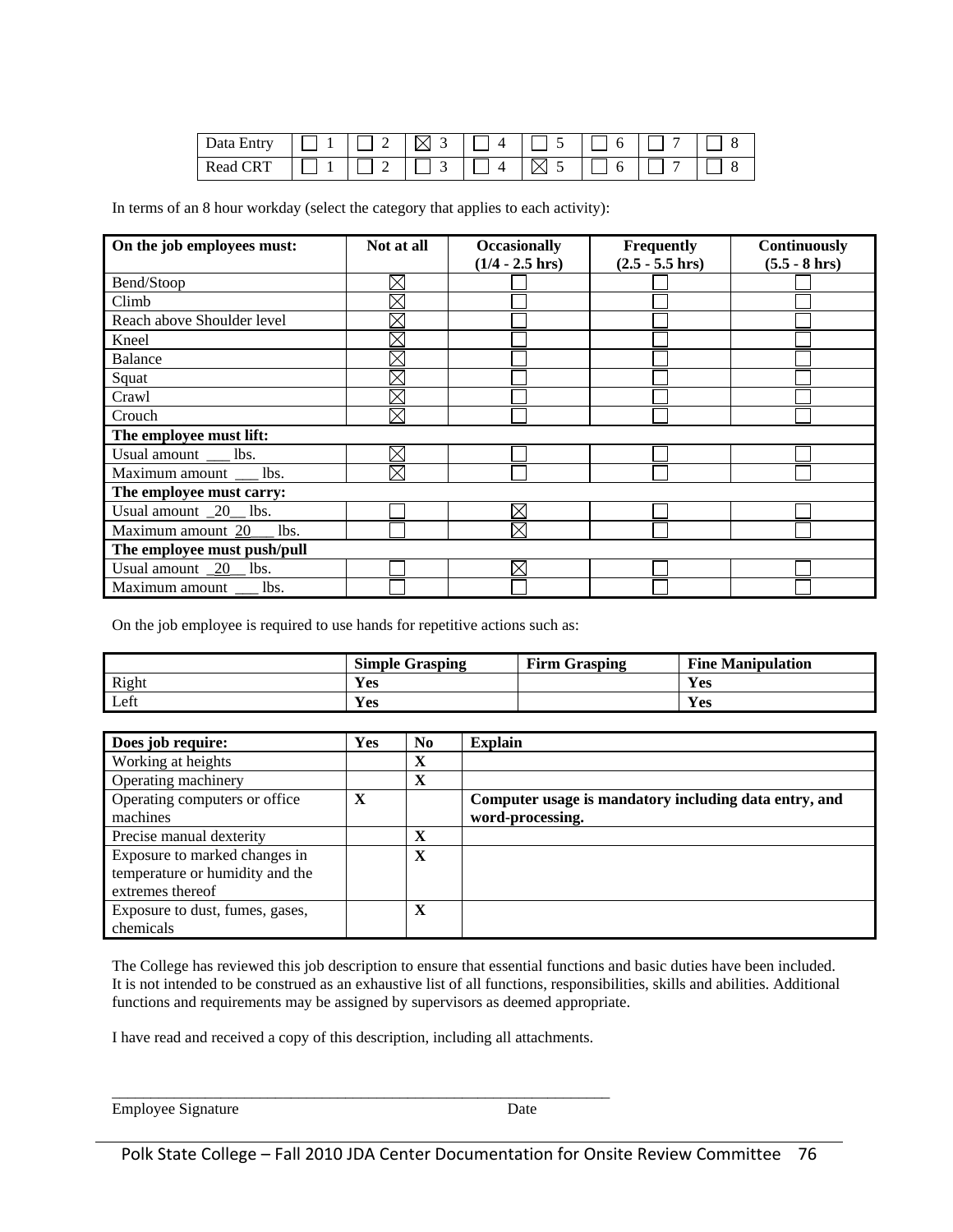### **DIRECTOR OF TLCC AND LEARNING RESOURCES**

#### **Reports to: Provost of Campus Organizational Unit: Professional/Technical Status: Exempt – Salary range: Level P16 Revision Date: July 2008**

#### **I. BASIC PURPOSE OF POSITION:**

This is a highly responsible, leadership and managerial position reporting to the Provost. The Director is responsible for activities related to the supervision, management, planning, design and development of the Library and Learning Resources (Teaching Learning Computing Center) for the campus and associated satellite centers. The Director is responsible for working collaboratively with full-time and adjunct faculty and staff to create and promote an environment that values the teaching and learning process. This position requires a leadership style that exemplifies PCC's Core Values of Commitment, Collaboration, Diversity, Excellence, Integrity, Leadership and Service. Position requires strong collaboration among campuses to ensure college-wide continuity in the areas of Library Acquisition, Cataloging, Development and Public Services.

| Н. |    | <b>JOB FUNCTIONS:</b>                                                                                                                                                               |                  |               |
|----|----|-------------------------------------------------------------------------------------------------------------------------------------------------------------------------------------|------------------|---------------|
|    |    |                                                                                                                                                                                     | <b>Essential</b> | Non-Essential |
|    |    | A. Review, and comply with all PCC rules and<br>procedures.                                                                                                                         | X                |               |
|    |    | B. Ensure compliance with State and Federal Statutes                                                                                                                                | X                |               |
|    |    | C. Hire, evaluate, schedule and supervise campus-<br>based full-time and part-time employees (Library<br>and TLCC)                                                                  | X                |               |
|    |    | D. Develop and implement professional development<br>opportunities for faculty and staff                                                                                            | X                |               |
|    |    | E. Work collaboratively with faculty to develop and<br>implement new programs and course initiatives (ie:<br>information literacy, research methods, academic<br>support workshops) | X                |               |
|    |    | F. Administer department budget                                                                                                                                                     | x                |               |
|    |    | G. Evaluate resources and make recommendations                                                                                                                                      | X                |               |
|    |    | H. Work collaboratively with academic deans, provost<br>and district staff to ensure cost effective purchasing<br>and acquisition practices                                         | X                |               |
|    | L. | Maintain, organize, evaluate, and manage<br>outcomes assessment for Library an TLCC                                                                                                 | X                |               |
|    | J. | Establish continuous process improvement                                                                                                                                            | X                |               |
|    | Κ. | Participate in strategic planning initiatives                                                                                                                                       | X                |               |
|    |    | Serve on and chair (as needed) college and<br>campus committees                                                                                                                     | X                |               |

#### **III. SUPERVISES THE FOLLOWING STAFF:**

The TLCC and Library personnel on the assigned Campus.

#### **IV. REQUIRED KNOWLEDGE, SKILLS AND PERSONAL QUALIFICATIONS:**

A. Knowledge of principles and practices related to library resources within the context of higher education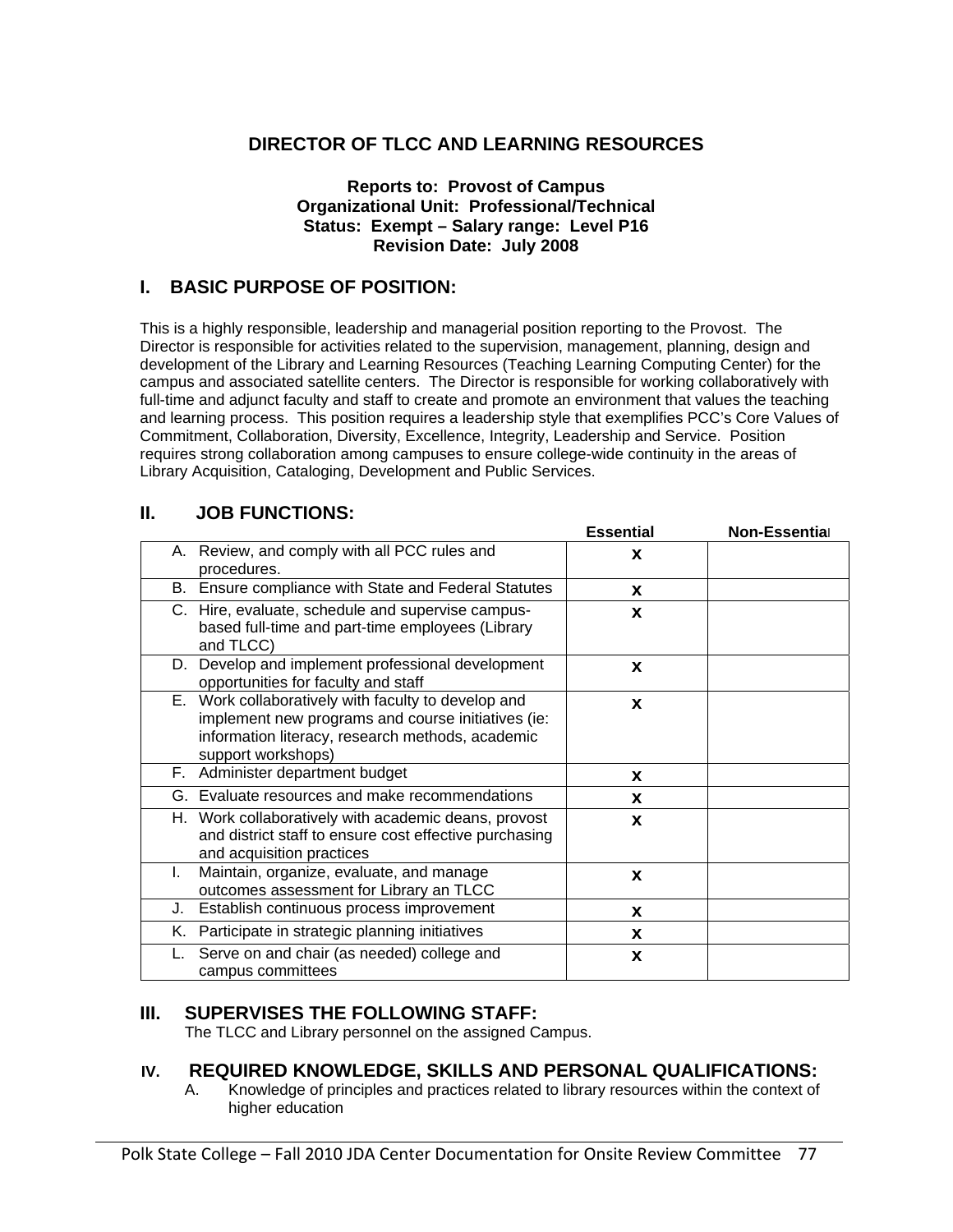- B. Knowledge of principles and practices related to learning assistance centers, learning labs, and tutoring centers within the context of higher education
- C. Ability to communicate orally and in writing with a variety of contacts of considerable importance within and outside of the Campus and District
- D. Ability to work independently on broad general activities with the responsibility for planning and delegation of work
- E. Ability to work collaboratively with faculty and staff in an environment that values open and honest communication
- F. Working knowledge of Genesis functions

#### **V. PREFERRED EXPERIENCE:**

Three years of professional experience in an academic library or learning resource center

#### **VI. EDUCATIONAL BACKGROUND:**

Graduation from a regionally accredited college or university with a Master's degree in Library Science or related field

#### **VII. WORKING CONDITIONS:**

Normal office working conditions

#### **VIII. PHYSICAL/ABILITY REQUIREMENTS:**

In the performance of the ESSENTIAL elements of this job, the following are required. CHECK ALL THAT APPLY:

| <b>Sensory/Mental Requirements</b> |                |                                                      |  |  |  |
|------------------------------------|----------------|------------------------------------------------------|--|--|--|
| Siaht                              | $\sqcap$ Smell | X Good Long-Term Memory                              |  |  |  |
| Hearing                            | Taste          | X Good Short-Term Memory                             |  |  |  |
| Touch                              |                | X Ability to concentrate for long periods<br>of time |  |  |  |

#### **ABILITY REQUIREMENTS:**

| Speak/Understand English                                       | □ Basic Level □ Professional Level |                                                        | $\boxtimes$ Public Speaking Skills |  |  |
|----------------------------------------------------------------|------------------------------------|--------------------------------------------------------|------------------------------------|--|--|
| Reading English                                                | □ 6 Grade Level                    | $\Box$ 12 Grade Level                                  | $\boxtimes$ College Level          |  |  |
| Writing English                                                | $\sqsupset$ Basic Level            | $\boxtimes$ College Level<br>$\Box$ Intermediate Level |                                    |  |  |
| Speak a Second language (indicate language)                    |                                    |                                                        |                                    |  |  |
| □ Operate standard office equipment (please specify equipment) |                                    |                                                        |                                    |  |  |

Operate special equipment (Please specify equipment)

Drive an automobile/light truck/van or a vehicle requiring special skills or licensing (Please specify)

#### **PHYSICAL REQUIREMENTS:**

In an eight-hour workday, employee is required to: (**Check** daily requirement for each activity).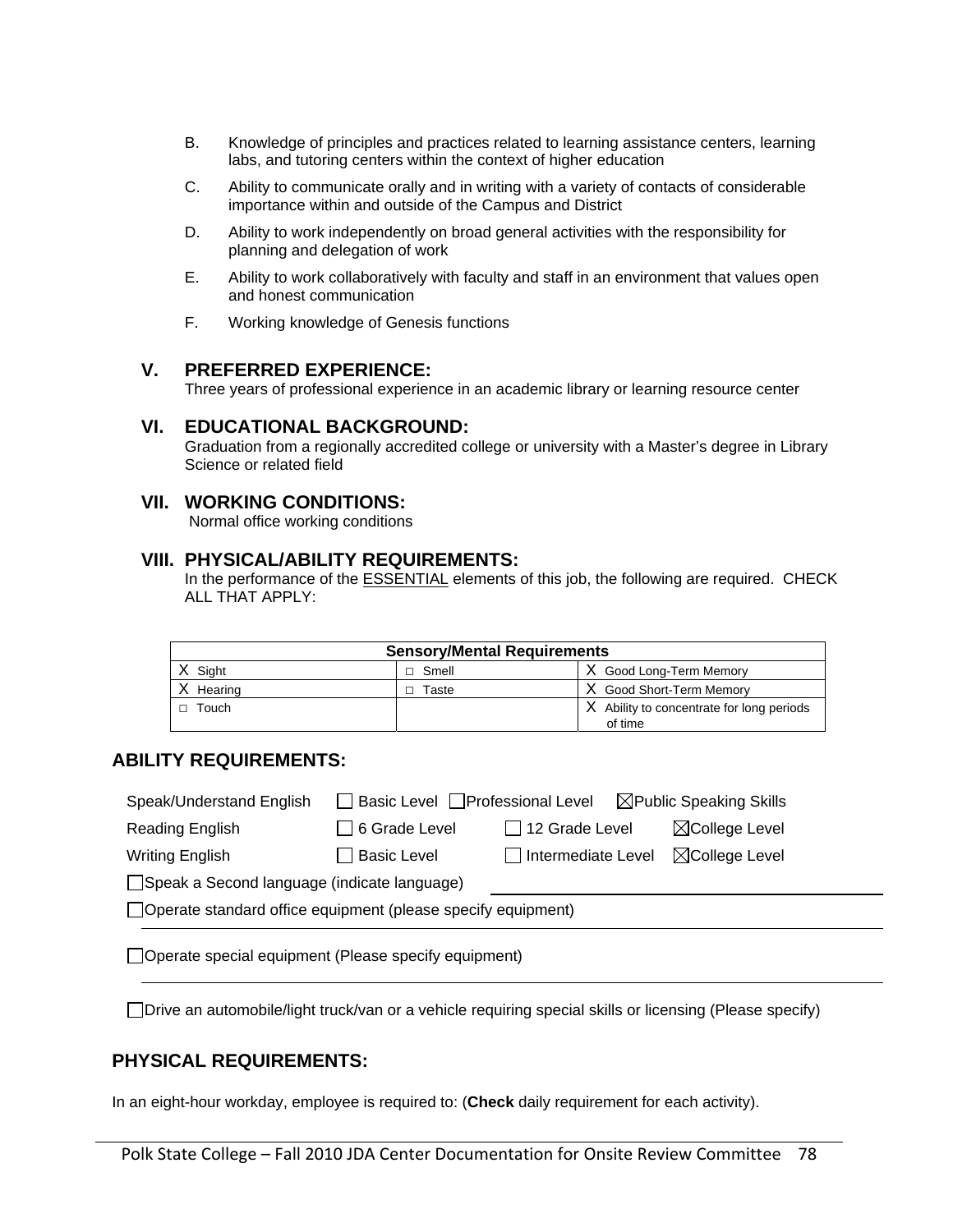| Task            | Number of Hours Per 8 Hour Work Day |   |   |   |   |  |   |
|-----------------|-------------------------------------|---|---|---|---|--|---|
| Sit             | 2                                   | 3 | 4 | 5 | 6 |  | 8 |
| Stand           | 2                                   | 3 | 4 | 5 | 6 |  | 8 |
| Walk            | 2                                   | 3 | 4 | 5 | 6 |  | 8 |
| <b>Drive</b>    | 2                                   | 3 | 4 | 5 | 6 |  | 8 |
| Data Entry      | 2                                   | 3 | 4 | 5 | 6 |  | 8 |
| <b>Read CRT</b> | 2                                   | 3 |   | 5 |   |  | 8 |

In terms of an 8 hour workday (select the category that applies to each activity):

| On the job employees must:  | Not at all | <b>Occasionally</b><br>$(1/4 - 2.5)$ hrs) | <b>Frequently</b><br>$(2.5 - 5.5)$ hrs) | <b>Continuously</b><br>$(5.5 - 8)$ hrs) |  |  |
|-----------------------------|------------|-------------------------------------------|-----------------------------------------|-----------------------------------------|--|--|
| Bend/Stoop                  |            |                                           |                                         |                                         |  |  |
| Climb                       |            |                                           |                                         |                                         |  |  |
| Reach above Shoulder level  |            |                                           |                                         |                                         |  |  |
| Kneel                       |            |                                           |                                         |                                         |  |  |
| <b>Balance</b>              |            |                                           |                                         |                                         |  |  |
| Squat                       |            |                                           |                                         |                                         |  |  |
| Crawl                       |            |                                           |                                         |                                         |  |  |
| Crouch                      |            |                                           |                                         |                                         |  |  |
| The employee must lift:     |            |                                           |                                         |                                         |  |  |
| Usual amount ___ lbs.       |            |                                           |                                         |                                         |  |  |
| Maximum amount lbs.         |            |                                           |                                         |                                         |  |  |
| The employee must carry:    |            |                                           |                                         |                                         |  |  |
| Usual amount ___ lbs.       |            |                                           |                                         |                                         |  |  |
| Maximum amount lbs.         |            |                                           |                                         |                                         |  |  |
| The employee must push/pull |            |                                           |                                         |                                         |  |  |
| Usual amount ___ lbs.       |            |                                           |                                         |                                         |  |  |
| Maximum amount lbs.         |            |                                           |                                         |                                         |  |  |

On the job employee is required to use hands for repetitive actions such as:

|       | <b>Simple Grasping</b> | <b>Firm Grasping</b> | <b>Fine Manipulation</b> |
|-------|------------------------|----------------------|--------------------------|
| Right | <b>Yes</b>             |                      | Yes                      |
| Left  | Yes                    |                      | Yes                      |

The College has reviewed this job description to ensure that essential functions and basic duties have been included. It is not intended to be construed as an exhaustive list of all functions, responsibilities, skills and abilities. Additional functions and requirements may be assigned by supervisors as deemed appropriate.

I have read and received a copy of this description, including all attachments.

\_\_\_\_\_\_\_\_\_\_\_\_\_\_\_\_\_\_\_\_\_\_\_\_\_\_\_\_\_\_\_\_\_\_\_\_\_\_\_\_\_\_\_\_\_\_\_\_\_\_\_\_\_\_\_\_\_\_\_\_\_\_\_\_ Employee Signature **Date**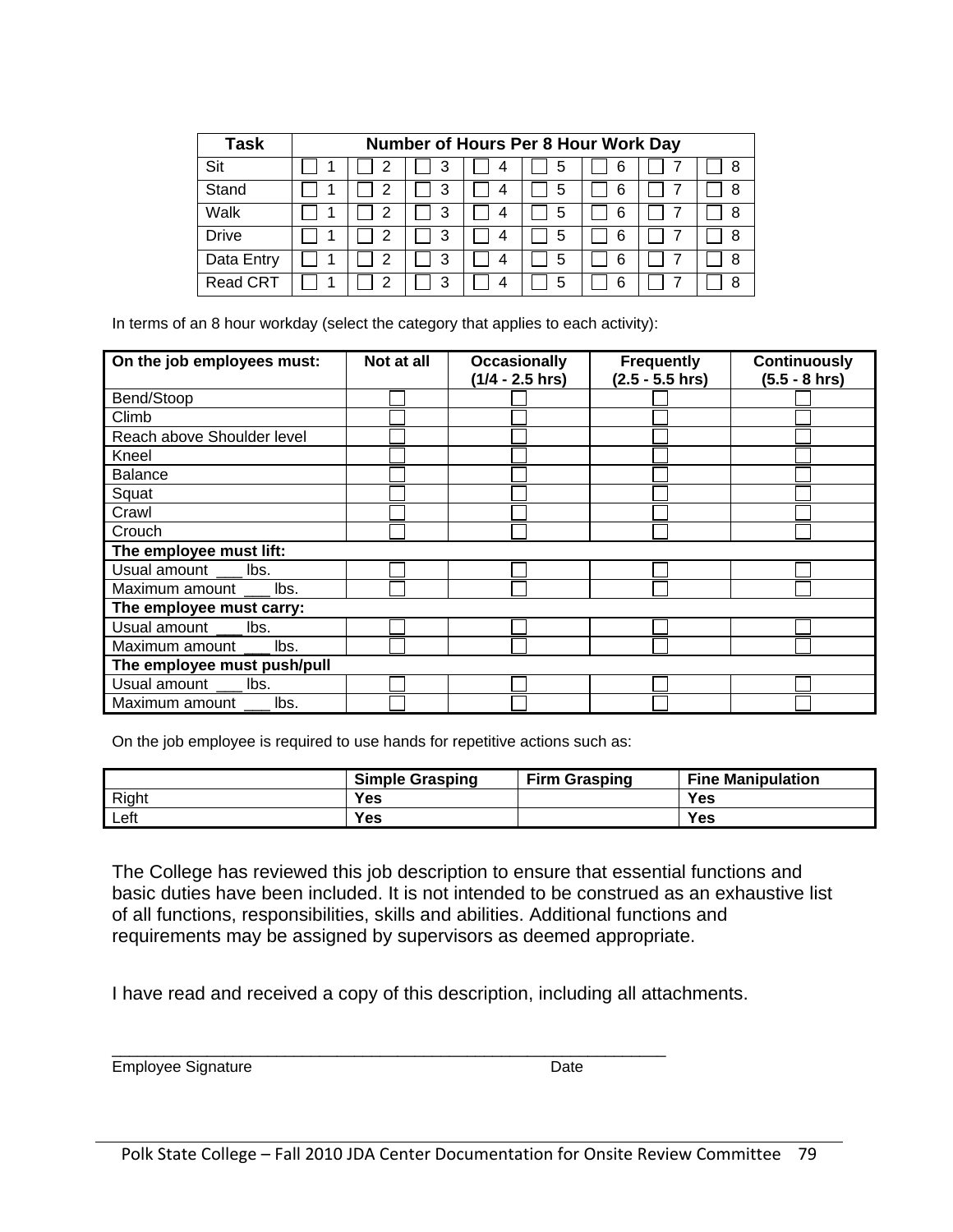### **STUDENT SERVICES SPECIALIST**

#### **Reports to: Supervising Campus Dean Organizational Unit: Professional/Technical Salary Range: P11 Revision Date: September, 2008**

#### **I. Basic Purpose of Position:**

Serves as the lead Student Services Official and is responsible for the daily operation of the Student Services area at off campus centers and locations. The functions of this position are to include, but are not limited to admissions, registration, records, financial aid, and academic advising areas within the student services division of the college. Work is generally governed by broad instructions and objectives involving frequently changing conditions.

#### **II. Job Functions:**

|                                                                                                                                                                                                                                                                                                                                                                          |              | <b>Essential Non-Essential</b> |
|--------------------------------------------------------------------------------------------------------------------------------------------------------------------------------------------------------------------------------------------------------------------------------------------------------------------------------------------------------------------------|--------------|--------------------------------|
| A. Answers all incoming calls and serves as campus reception and<br>general information center.                                                                                                                                                                                                                                                                          | $\mathbf X$  |                                |
| B. Disseminates admission, registration, and financial aid documents<br>and other student services information.                                                                                                                                                                                                                                                          | $\mathbf{X}$ |                                |
| C. Assists students with the Admission, Registration, and Records<br>functions which include but are not limited to:                                                                                                                                                                                                                                                     | $\mathbf X$  |                                |
| • Oversees the admission and re-admission process.<br>Verifies documents establishing Florida Residency for<br>tuition purposes.<br>• Reviews and interprets transcripts for admission purposes.<br>. Overseeing registration including drops and withdrawals.<br>• Processing transcript and enrollment verification requests.<br>• Collecting graduation applications. |              |                                |
| • Processing non-credit applications and registration.<br>D. Assist students with Financial Aid functions which include but are<br>not limited to:                                                                                                                                                                                                                       | X            |                                |
| Disseminating Financial Aid information regarding grants,<br>loans, veteran benefits and various scholarships.<br>Assisting students with online FASFA.<br>Collecting financial aid data and relevant documents for<br>supervising campus.<br>Work with supervising campus to schedule Financial Aid<br><b>Workshops and Information Sessions</b>                        |              |                                |
| E. Assist students with Advising functions which include but are not<br>limited to:                                                                                                                                                                                                                                                                                      | $\mathbf X$  |                                |
| Advising students about admissions, career exploration,<br>transfer requirements, registration, academic programs,<br>and course selection.                                                                                                                                                                                                                              |              |                                |
| Advising students regarding CLAST requirements.<br>Establishing and maintaining effective communication with<br>other members of the academic advising staff of the<br>supervising campus.                                                                                                                                                                               |              |                                |
| Review and interprets transcripts for registration purposes.                                                                                                                                                                                                                                                                                                             |              |                                |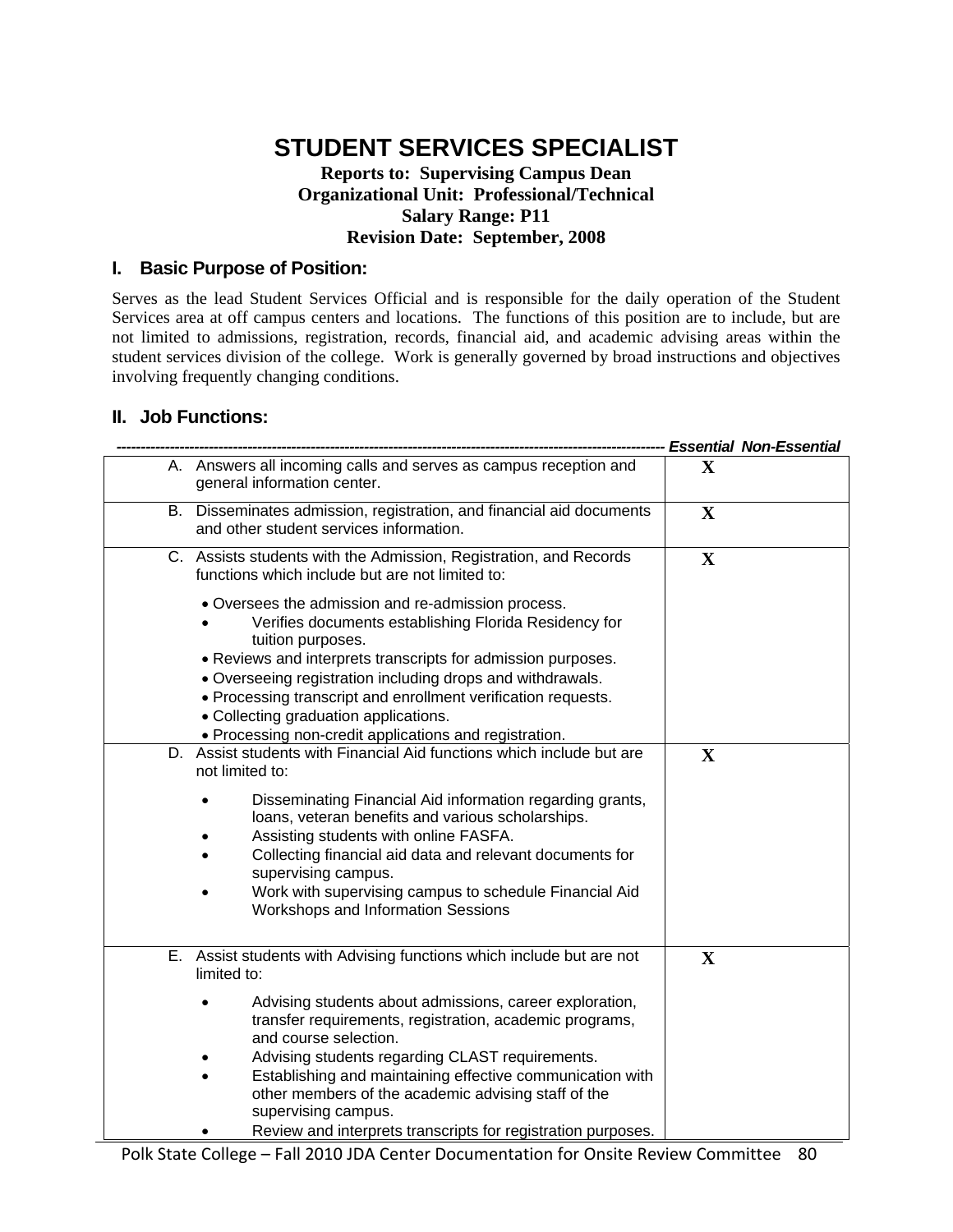|    | Interpreting and utilizing standardized test scores and<br>result in the advising process.                                                                                                                          |                                |  |  |  |
|----|---------------------------------------------------------------------------------------------------------------------------------------------------------------------------------------------------------------------|--------------------------------|--|--|--|
|    | Analyzing student records for graduation ensuring all<br>requirements are met or in-progress.                                                                                                                       |                                |  |  |  |
|    | Coordinates center visits with various service providers<br>including the Perkins Advisor and the Academic Success<br>Counselor.                                                                                    |                                |  |  |  |
|    | Makes initial determination when additional counseling or<br>advising services are needed and refers to supervising<br>campus.                                                                                      |                                |  |  |  |
|    | F. Prepares notifications and information to students about services,<br>scheduled events, registration periods and other student services<br>activities.                                                           | $\mathbf{X}$                   |  |  |  |
|    | G. Assists faculty and other staff in the use of the Genesis student<br>database and the web interface functions.                                                                                                   | $\mathbf X$                    |  |  |  |
|    | H. Assists with the coordination of special events including center<br>$\mathbf{X}$<br>Open Houses, Financial Aid Information Sessions, Registration<br>Events, Super Saturday's as well as local community events. |                                |  |  |  |
| L. | Facilitates orientation which adequately explains students'<br>responsibilities and PSC's environment, philosophy, rules,<br>regulations and transfer procedures.                                                   | $\mathbf X$                    |  |  |  |
| J. | Contributes to retention and recruitment efforts for the Center.                                                                                                                                                    | $\mathbf{X}$                   |  |  |  |
|    | K. Supports visiting administration and Enrollment Services and<br>Outreach Coordinator with clerical duties.                                                                                                       | $\mathbf{X}$                   |  |  |  |
| L. | Coordinates the use of the Community Services room.                                                                                                                                                                 | $\mathbf X$                    |  |  |  |
|    | M. Directs the student flow of the one-stop student services concept.                                                                                                                                               | X                              |  |  |  |
|    | N. Supervises OPS workers and PT Student Services Specialist.                                                                                                                                                       | $\mathbf{X}$                   |  |  |  |
|    | O. Maintains flexible work schedule to fill in for absences and work<br>overtime as needed.                                                                                                                         | $\mathbf X$                    |  |  |  |
|    |                                                                                                                                                                                                                     | <b>Essential Non-Essential</b> |  |  |  |

#### **III. Consulting Tasks:**

- A. Consults with students, part-time faculty, counselors, faculty, and the Director of Physical Plant.
- B. Consults with Student Success Center, Academic Affairs and Student Services staff members.
- C. Consults with the general public regarding workshops and classes.

#### **IV. Supervises the Following Staff:**

OPS workers and PT Student Services Specialist.

#### **V. Required Knowledge, Skills and Personal Qualifications:**

- A. The ability to establish an effective rapport with part-time and full-time faculty.
- B. Good organizational skills, with special attention to details.
- C. Good oral and written communications skills.
- D. Ability to work well with others.
- E. General office skills.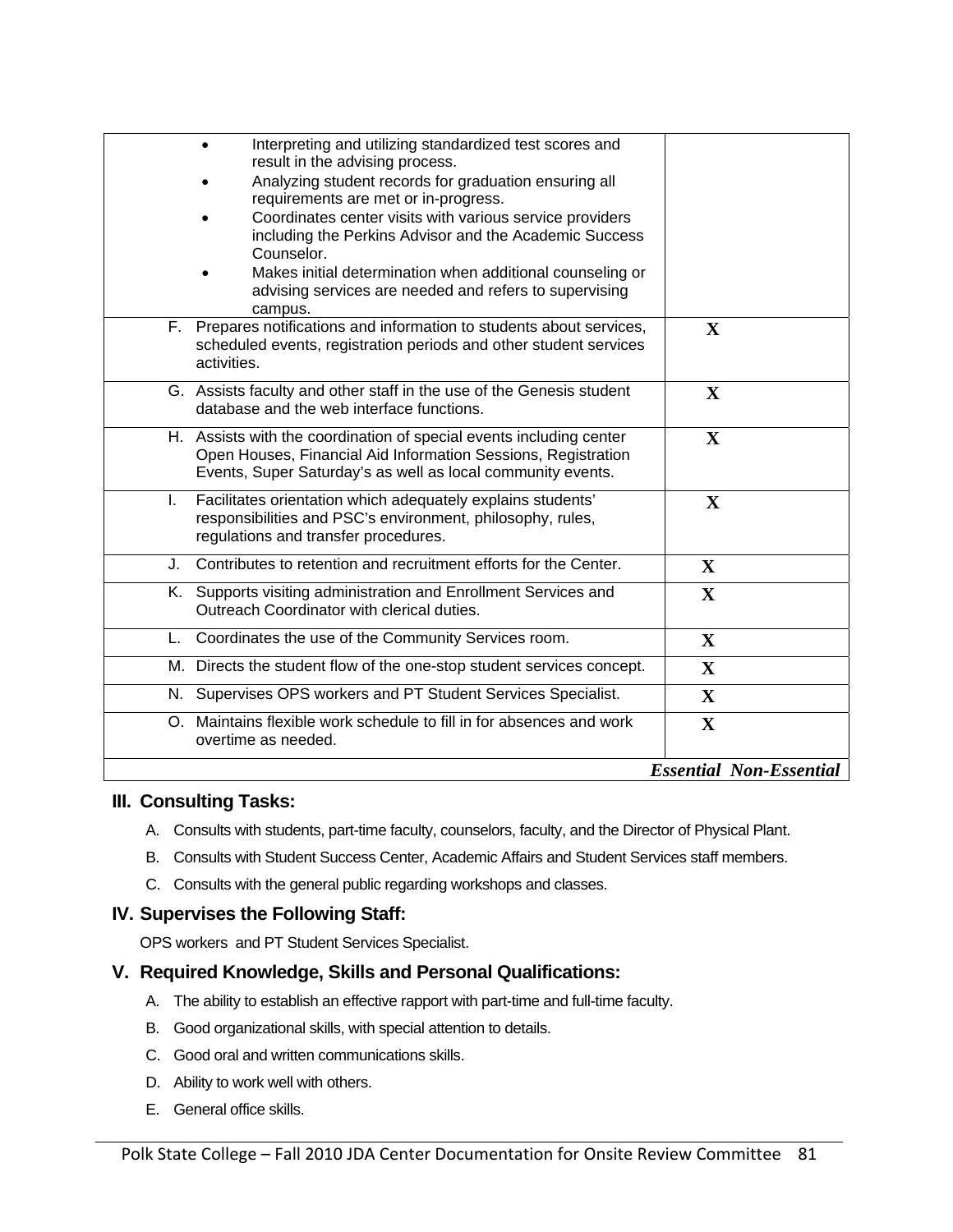- F. Highly-skilled computer knowledge Microsoft products such as, word processing, spreadsheets and databases.
- G. Good human relations skills.
- H. Ability to work independently on broader assignments with the responsibility of planning work.
- I. Ability to makes decisions within accepted standards.
- J. Ability to maintain confidential information.

#### **VI. Preferred Experience:**

*Five years of clerical records work experience with progressively responsible positions. Three years experience in Student Services, preferably the Registrar's Office or Advising.* 

#### **VII. Educational Background:**

*Bachelor's Degree required.* 

#### **VIII. Working Conditions:**

Ability Requirements:

- F. Must be able to work flexible hours and overtime as needed including weekends.
- G. Must have the ability to work proficiently in busy, multi-office work area.
- H. Must be flexible and able to adapt well to changes.

#### **IX. Physical/Ability Requirements:**

In the performance of the ESSENTIAL elements of this Job, the following are required. CHECK ALL THAT APPLY:

|       | <b>Sensory/Mental requirements</b> |       |                                                    |                        |  |  |
|-------|------------------------------------|-------|----------------------------------------------------|------------------------|--|--|
|       | Sight                              | Smell |                                                    | Good Long-term Memory  |  |  |
|       | Hearing                            | Taste |                                                    | Good Short-term Memory |  |  |
| Touch |                                    |       | Ability to concentrate for long<br>Periods of Time |                        |  |  |

| AUITHY INCURRENT CHILD.<br>Speak/Understand English    <br><b>Speaking Skills</b> | <b>Basic Level</b>                                                            | $\boxtimes$ Professional Level Public           |  |  |  |  |  |  |
|-----------------------------------------------------------------------------------|-------------------------------------------------------------------------------|-------------------------------------------------|--|--|--|--|--|--|
| Reading English                                                                   | 6 Grade Level                                                                 | $\boxtimes$ 12 Grade Level $\Box$ College Level |  |  |  |  |  |  |
| <b>Writing English</b><br>Level                                                   | <b>Basic Level</b>                                                            | Intermediate Level College                      |  |  |  |  |  |  |
|                                                                                   | Speak a Second language (indicate language)                                   |                                                 |  |  |  |  |  |  |
| $\boxtimes$ Operate standard office equipment (please specify equipment)          |                                                                               |                                                 |  |  |  |  |  |  |
| spreadsheet software.                                                             | Must be able to efficiently operate personal computer and word-processing and |                                                 |  |  |  |  |  |  |

Operate special equipment (Please specify equipment)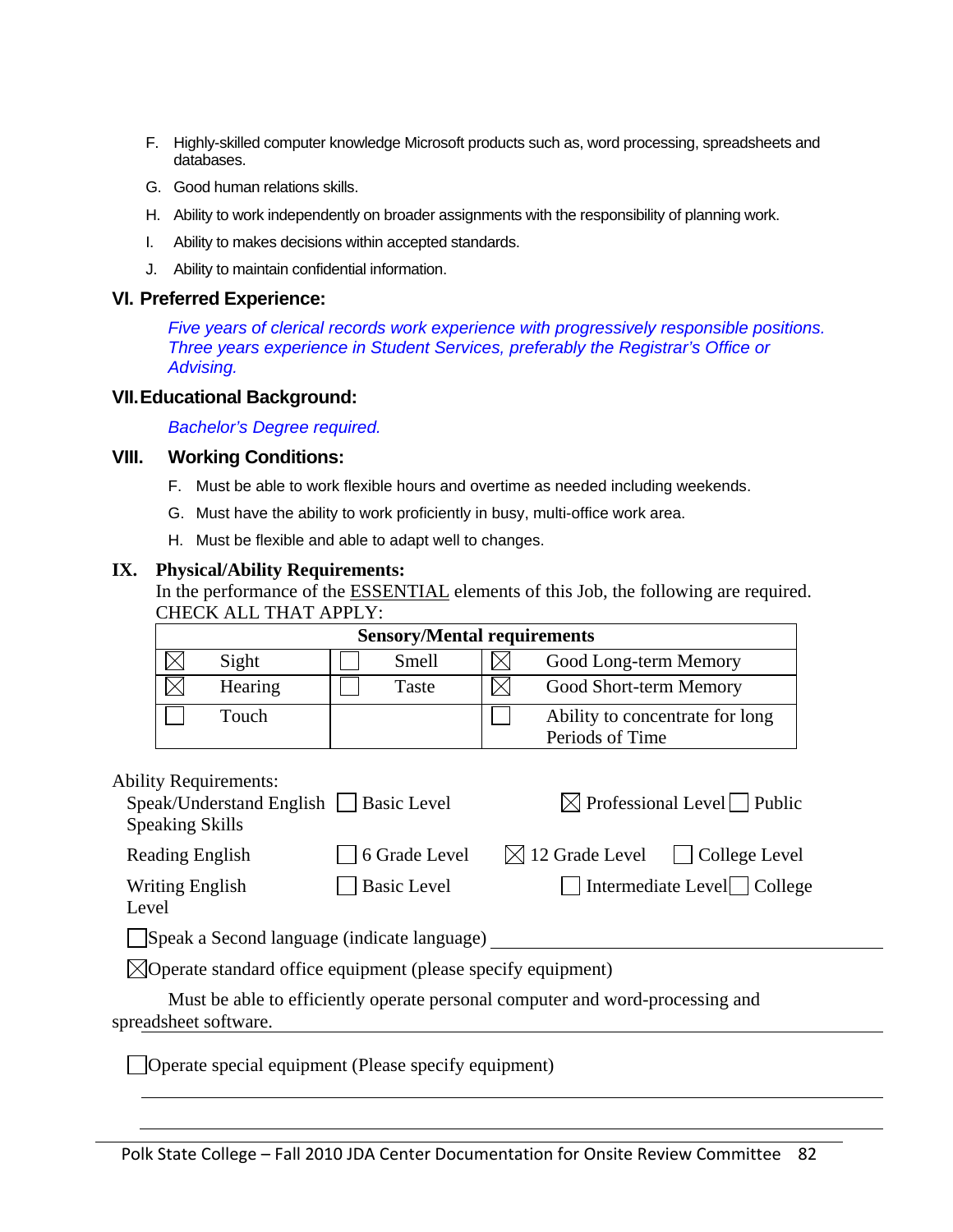### **PHYSICAL REQUIREMENTS:**

| <b>Task</b>                  | <b>Number of Hours Per 8 Hour Work Day</b> |                |   |                |   |   |   |   |
|------------------------------|--------------------------------------------|----------------|---|----------------|---|---|---|---|
| Sit                          |                                            | $\overline{2}$ | 3 | 4              | 5 | 6 |   | 8 |
| <b>Stand</b>                 |                                            | $\overline{2}$ | 3 | 4              | 5 | 6 | 7 | 8 |
| Walk                         |                                            | $\overline{2}$ | 3 | $\overline{4}$ | 5 | 6 | 7 | 8 |
| Drive                        |                                            | $\overline{2}$ | 3 | 4              | 5 | 6 | 7 | 8 |
| Data Entry                   | 1                                          | $\overline{2}$ | 3 | 4              | 5 | 6 |   | 8 |
| <b>Read CRT</b>              |                                            | $\overline{2}$ | 3 | 4              | 5 | 6 |   | 8 |
| $Lift$ <sub>__</sub><br>lbs. |                                            | $\overline{2}$ | 3 | 4              | 5 | 6 | 7 | 8 |
| Carry<br>lbs.                |                                            | $\overline{2}$ | 3 | $\overline{4}$ | 5 | 6 | 7 | 8 |
|                              |                                            | $\overline{2}$ | 3 | 4              | 5 | 6 | 7 | 8 |

In an eight-hour workday, employee is required to: (**Check** daily requirement for each activity).

On the job employee is required to use hands for repetitive actions such as:

|       | <b>Simple Grasping</b> | <b>Firm Grasping</b> | <b>Fine Manipulation</b> |
|-------|------------------------|----------------------|--------------------------|
| Right | Yes                    |                      | <b>Yes</b>               |
| Left  | Yes                    |                      | <b>Yes</b>               |

The College has reviewed this job description to ensure that essential functions and basic duties have been included. It is not intended to be construed as an exhaustive list of all functions, responsibilities, skills and abilities. Additional functions and requirements may be assigned by supervisors as deemed appropriate.

I have read and received a copy of this description, including all attachments.

| <b>Employee Signature</b> | Date |
|---------------------------|------|
|---------------------------|------|

l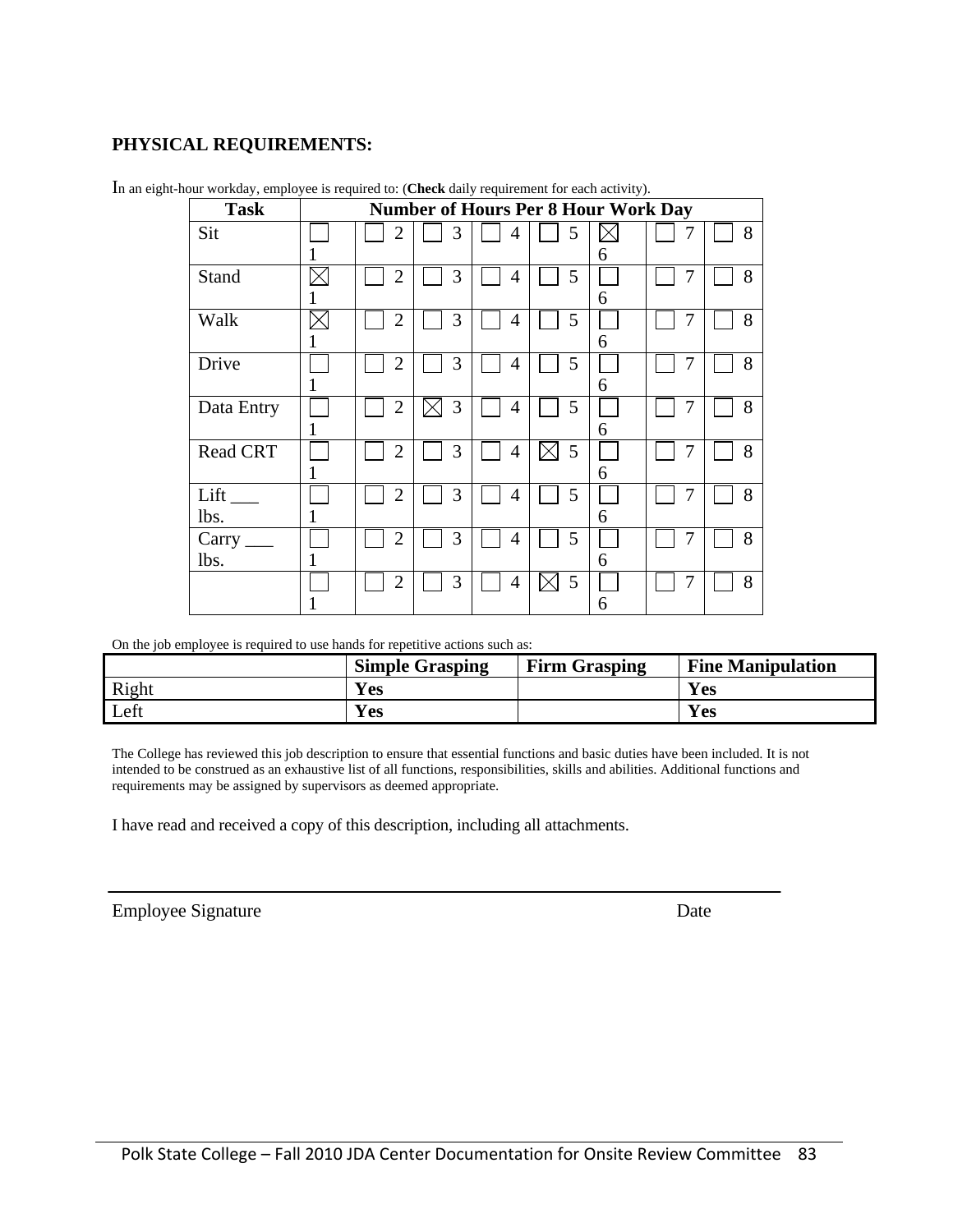# **STUDENT SERVICES ASSISTANT**

#### **Reports to: Registrar or the Center Manager Organizational Unit: Career Staff- Non-exempt Salary Range: Level C12 Revision Date: June 2008**

#### **I. Basic Purpose of Position:**

Performs moderately routine, diverse clerical work in a complex Admissions, Registration and Records department or College Center. General policies can be applied to a majority of work situations; however, moderate decision-making is required under limited supervision.

#### **II. Job Functions:**

|    |                                                                                                                                                                                   | <b>Essential Non-Essential</b> |
|----|-----------------------------------------------------------------------------------------------------------------------------------------------------------------------------------|--------------------------------|
|    | A. Review admissions applications, determine credentials needed for<br>admissions processing, prepare files and schedule student for testing,<br>orientation or program planning. | X                              |
|    | B. Prepare letters notifying students of admissions status and appointments.                                                                                                      | X                              |
|    | C. Research and reactivate updated applications, update computer<br>information and send notifications to students.                                                               | X                              |
|    | D. Process incoming transcripts, verify name and social security number,<br>and prepare files for final review.                                                                   | X                              |
|    | E. Register credit and non-credit students maintain records, pre-audit and<br>submit credit cards charged to business offices.                                                    | $\mathbf X$                    |
|    | F. Assist in registration and graduation activities as needed.                                                                                                                    | X                              |
|    | G. Provide Information to a variety of individuals relative to admissions,<br>registration and graduation.                                                                        | X                              |
|    | H. Process applications test scores, final grade and transcript requests.                                                                                                         | $\mathbf{X}$                   |
| I. | Check proper ID's, authorizations, and make corrections and updates<br>as needed.                                                                                                 | X                              |
| J. | Process student drops, withdrawals, petitions, subpoenas and<br>incoming and outgoing transient student forms                                                                     | $\mathbf{X}$                   |
|    | K. Coordinates and maintains coverage for the college switchboard.                                                                                                                | $\mathbf{X}$                   |
|    | Sort, distributes, and forwards incoming departmental mail as<br>appropriate.                                                                                                     | X                              |
|    | M. Produces the matrix and transcripts need by the Nursing department<br>for nursing candidates.                                                                                  | $\mathbf X$                    |

#### **III. Consulting Tasks:**

- D. Consults with students, part-time faculty, counselors, faculty, and the Director of Physical Plant.
- E. Consults with Academic Affairs and Student Services staff members.
- F. Consults with the general public regarding workshops and classes.

#### **IV. Supervises the Following Staff:**

#### *None*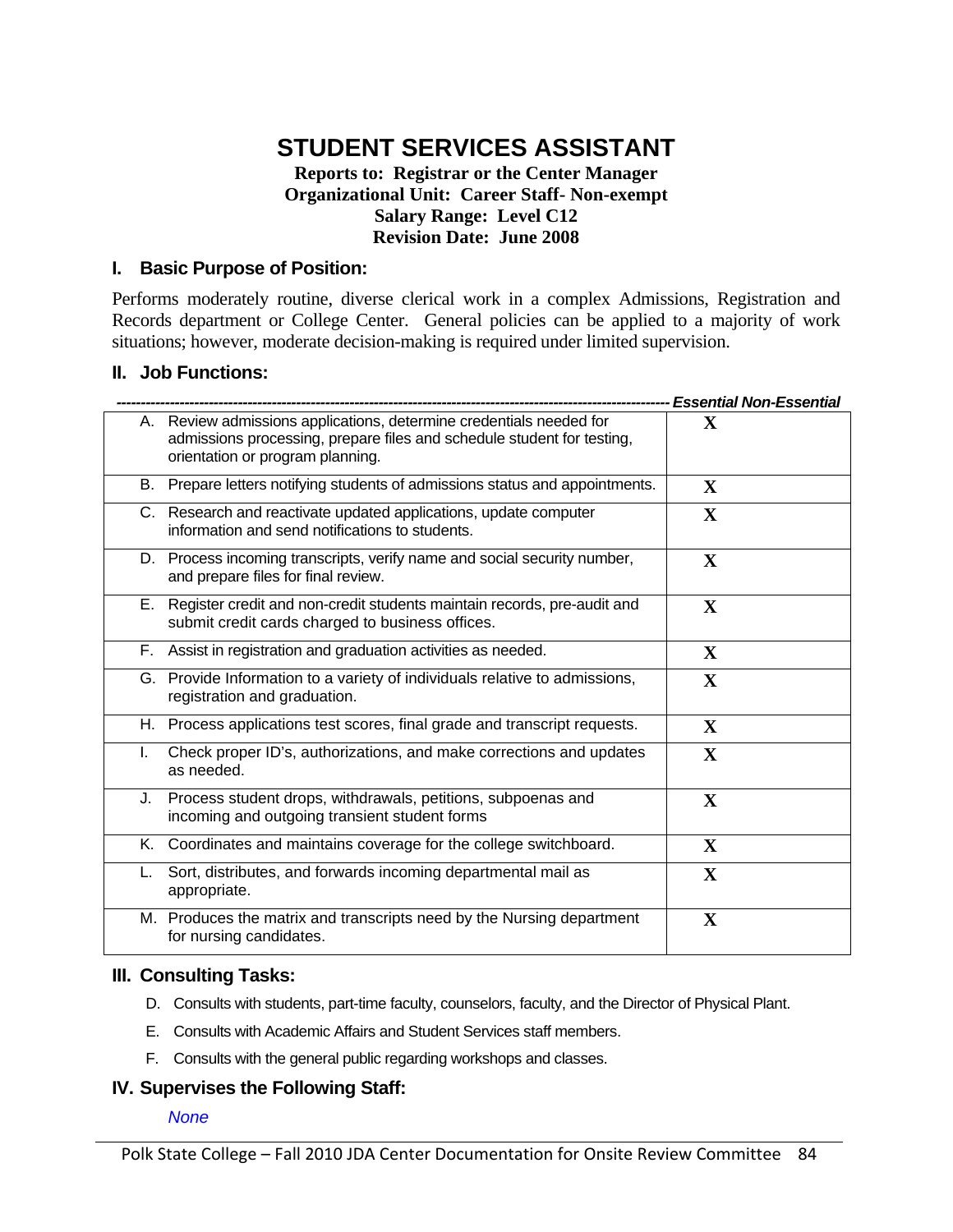#### **V. Required Knowledge, Skills and Personal Qualifications:**

- K. The ability to establish an effective rapport with part-time and full-time faculty.
- L. Good organizational skills, with special attention to details.
- M. Good oral and written communications skills.
- N. Ability to work well with others.
- O. General office skills.
- P. Experience with computer, word processing, spreadsheets and databases.
- Q. Good human relations skills.
- R. Ability to maintain confidential information.

#### **VI. Preferred Experience:**

*Two years office organization and clerical experience.* 

#### **VII. Educational Background:**

*Graduation from a standard high school (or equivalent).* 

#### **VIII. Working Conditions:**

- I. During the first of each semester must be available to work evening hours to start the semester.
- J. Sometimes requires coming in on evenings, early in the mornings, and on Saturdays to start various workshops.
- K. Must have the ability to work proficiently in busy, multi-office work area.
- L. Must be flexible and able to adapt well to changes.

#### **IX. Physical/Ability Requirements:**

In the performance of the **ESSENTIAL** elements of this Job, the following are required. CHECK ALL THAT APPLY:

| <b>Sensory/Mental requirements</b> |       |                                                    |  |  |  |  |  |
|------------------------------------|-------|----------------------------------------------------|--|--|--|--|--|
| Sight                              | Smell | Good Long-term Memory                              |  |  |  |  |  |
| Hearing                            | Taste | Good Short-term Memory                             |  |  |  |  |  |
| Touch                              |       | Ability to concentrate for long<br>Periods of Time |  |  |  |  |  |

#### Ability Requirements:

| Speak/Understand English Basic Level<br><b>Speaking Skills</b>          |                    |                                                 | $\boxtimes$ Professional Level Public |  |  |  |
|-------------------------------------------------------------------------|--------------------|-------------------------------------------------|---------------------------------------|--|--|--|
| Reading English                                                         | 6 Grade Level      | $\boxtimes$ 12 Grade Level $\Box$ College Level |                                       |  |  |  |
| Writing English<br>Level                                                | <b>Basic Level</b> |                                                 | Intermediate Level College            |  |  |  |
| Speak a Second language (indicate language)                             |                    |                                                 |                                       |  |  |  |
| $\Diamond$ Operate standard office equipment (please specify equipment) |                    |                                                 |                                       |  |  |  |

Polk State College – Fall 2010 JDA Center Documentation for Onsite Review Committee 85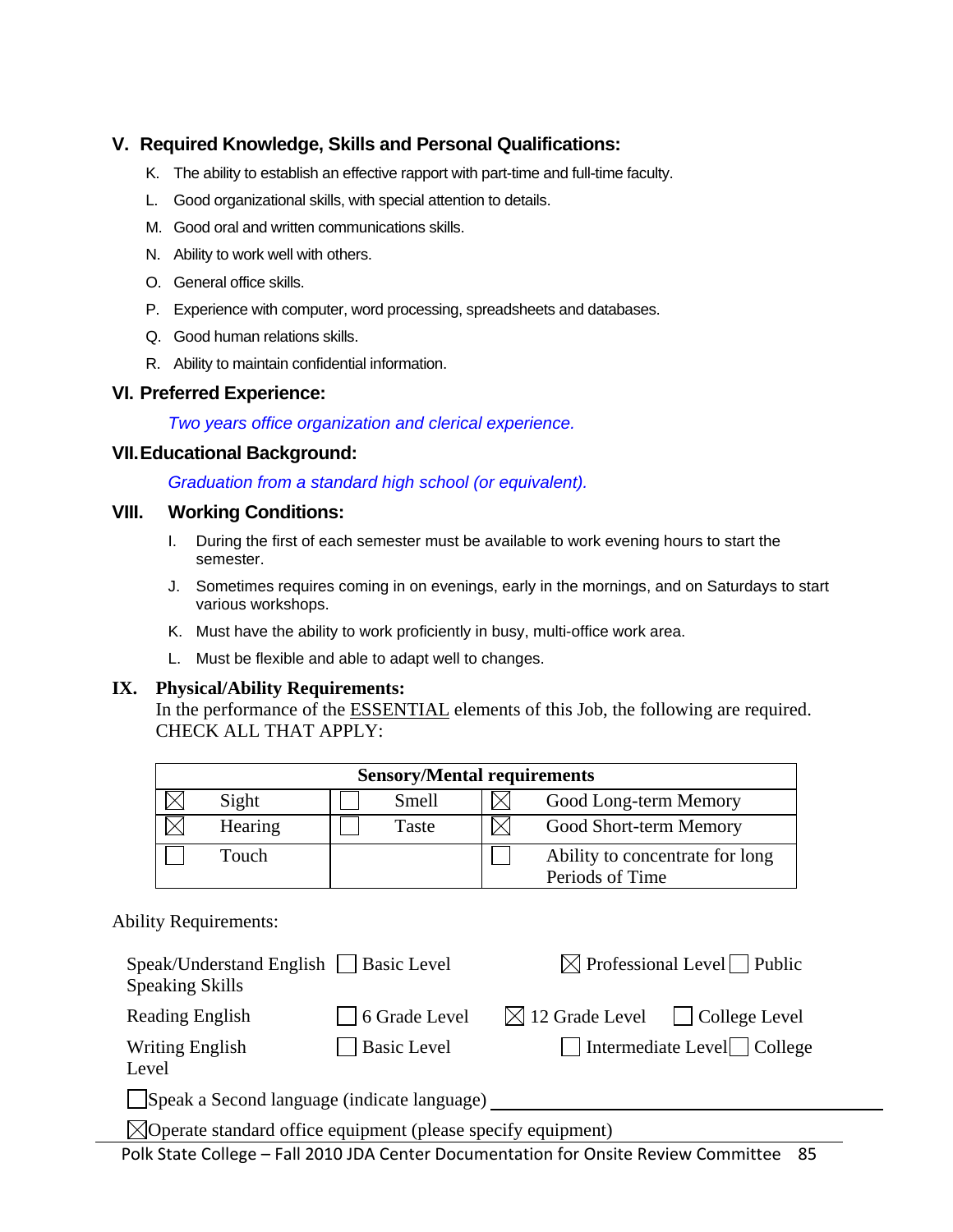Must be able to efficiently operate personal computer and word-processing and spreadsheet software.

Operate special equipment (Please specify equipment)

#### **PHYSICAL REQUIREMENTS:**

In an eight-hour workday, employee is required to: (**Check** daily requirement for each activity).

| <b>Task</b>                 | <b>Number of Hours Per 8 Hour Work Day</b> |                |   |                |               |   |   |   |
|-----------------------------|--------------------------------------------|----------------|---|----------------|---------------|---|---|---|
| Sit                         |                                            | $\overline{2}$ | 3 | $\overline{4}$ | 5             | 6 |   | 8 |
| Stand                       |                                            | $\overline{2}$ | 3 | 4              | 5             | 6 |   | 8 |
| Walk                        |                                            | $\overline{2}$ | 3 | $\overline{4}$ | 5             | 6 | 7 | 8 |
| Drive                       |                                            | $\overline{2}$ | 3 | $\overline{4}$ | 5             | 6 | 7 | 8 |
| Data Entry                  | п                                          | $\overline{2}$ | 3 | 4              | 5             | 6 | 7 | 8 |
| <b>Read CRT</b>             |                                            | $\overline{2}$ | 3 | $\overline{4}$ | 5<br>$\times$ | 6 |   | 8 |
| Lift<br>lbs.                |                                            | $\overline{2}$ | 3 | $\overline{4}$ | 5             | 6 |   | 8 |
| Carry $\frac{ }{ }$<br>lbs. |                                            | $\overline{2}$ | 3 | $\overline{4}$ | 5             | 6 | 7 | 8 |
|                             |                                            | $\overline{2}$ | 3 | 4              | 5             | 6 | 7 | 8 |

On the job employee is required to use hands for repetitive actions such as:

|       | <b>Simple Grasping</b> | <b>Firm Grasping</b> | <b>Fine Manipulation</b> |
|-------|------------------------|----------------------|--------------------------|
| Right | Yes                    |                      | <b>Yes</b>               |
| Left  | Yes                    |                      | Yes                      |

The College has reviewed this job description to ensure that essential functions and basic duties have been included. It is not intended to be construed as an exhaustive list of all functions, responsibilities, skills and abilities. Additional functions and requirements may be assigned by supervisors as deemed appropriate.

I have read and received a copy of this description, including all attachments.

\_\_\_\_\_\_\_\_\_\_\_\_\_\_\_\_\_\_\_\_\_\_\_\_\_\_\_\_\_\_\_\_\_\_\_\_\_\_\_\_\_\_\_\_\_\_\_\_\_\_\_\_\_\_\_\_\_\_\_\_\_\_\_\_

| <b>Employee Signature</b> | Date |
|---------------------------|------|
|---------------------------|------|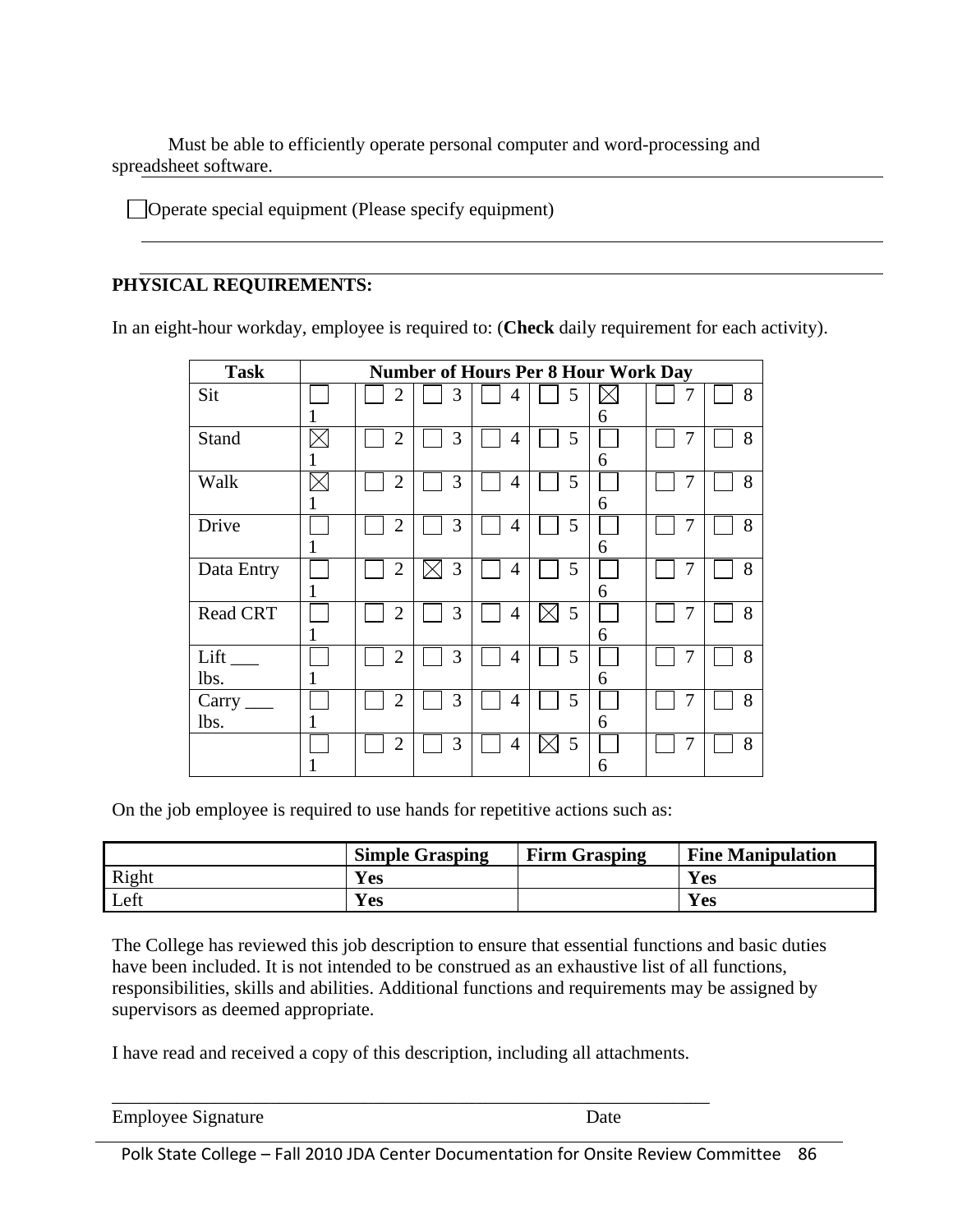# **Tutoring Services Coordinator**

#### **Reports to: Teaching Lab Supervisor Organizational Unit: Career Staff- Non-exempt Salary Range: Level C15 Revision Date: July 2008**

#### **I. Basic Purpose of Position:**

Performs highly responsible, technical and para-professional work in support of a large Teaching/Learning Lab. Work is generally governed by broad instructions and objectives involving frequently changing conditions and problems.

#### **II. Job Functions:**

|    |                                                                                                                                                                                                      | -- Essential Non-Essential |
|----|------------------------------------------------------------------------------------------------------------------------------------------------------------------------------------------------------|----------------------------|
|    | A. Coordinate and conduct tutor training events and oversee tutor certification                                                                                                                      | $\mathbf X$                |
| В. | Schedule group help sessions and compile attendance statistics.                                                                                                                                      | $\mathbf{X}$               |
|    | C. Serve as a liaison between TLCC and faculty.                                                                                                                                                      | $\mathbf X$                |
| D. | Create and distribute TLCC tutor newsletter.                                                                                                                                                         | $\mathbf{X}$               |
| Е. | Schedule and assign TLCC tutor introductions and orientations.                                                                                                                                       | $\mathbf{X}$               |
|    | F. Administer and monitor testing for PSC courses, VUE, CLEP, Credit by<br>Exam, special needs, college placement and all distance learning.                                                         | $\mathbf{X}$               |
|    | G. Assist students, faculty and staff in the use of computer hardware and<br>software.                                                                                                               | $\mathbf X$                |
|    | H. Assist disabled students with special needs software and equipment.                                                                                                                               | $\mathbf{X}$               |
| L. | Issue software and duplicate video, audio tapes, and other instructional<br>media and materials.                                                                                                     | $\mathbf{X}$               |
| J. | Provide tutoring assistance as needed.                                                                                                                                                               |                            |
|    | K. Perform troubleshooting on computer equipment, submit request for<br>computer maintenance and collaborate with college technical support for<br>major repairs.                                    | $\mathbf{X}$               |
|    | L. Maintain and report print management information/data to Axsa and<br>Business office. Order supplies for print management services and<br>collaborate with cashier to account for funds received. | $\mathbf X$                |
|    | M. Assemble and distribute beginning of the term TLCC tutor and testing<br>information to faculty.                                                                                                   | $\mathbf X$                |
|    | N. Add and correct student information for the TLCC sign in system; print<br>reports.                                                                                                                | $\mathbf{X}$               |
|    | O. Distribute computer supplies to faculty and staff upon request.                                                                                                                                   | $\mathbf{X}$               |
|    | P. Contact service representatives for technical difficulties with Xerox machines.                                                                                                                   | $\mathbf{X}$               |
|    | Q. Authorized to distribute paychecks to tutors and staff of TLCC and library.                                                                                                                       | $\mathbf X$                |
|    |                                                                                                                                                                                                      |                            |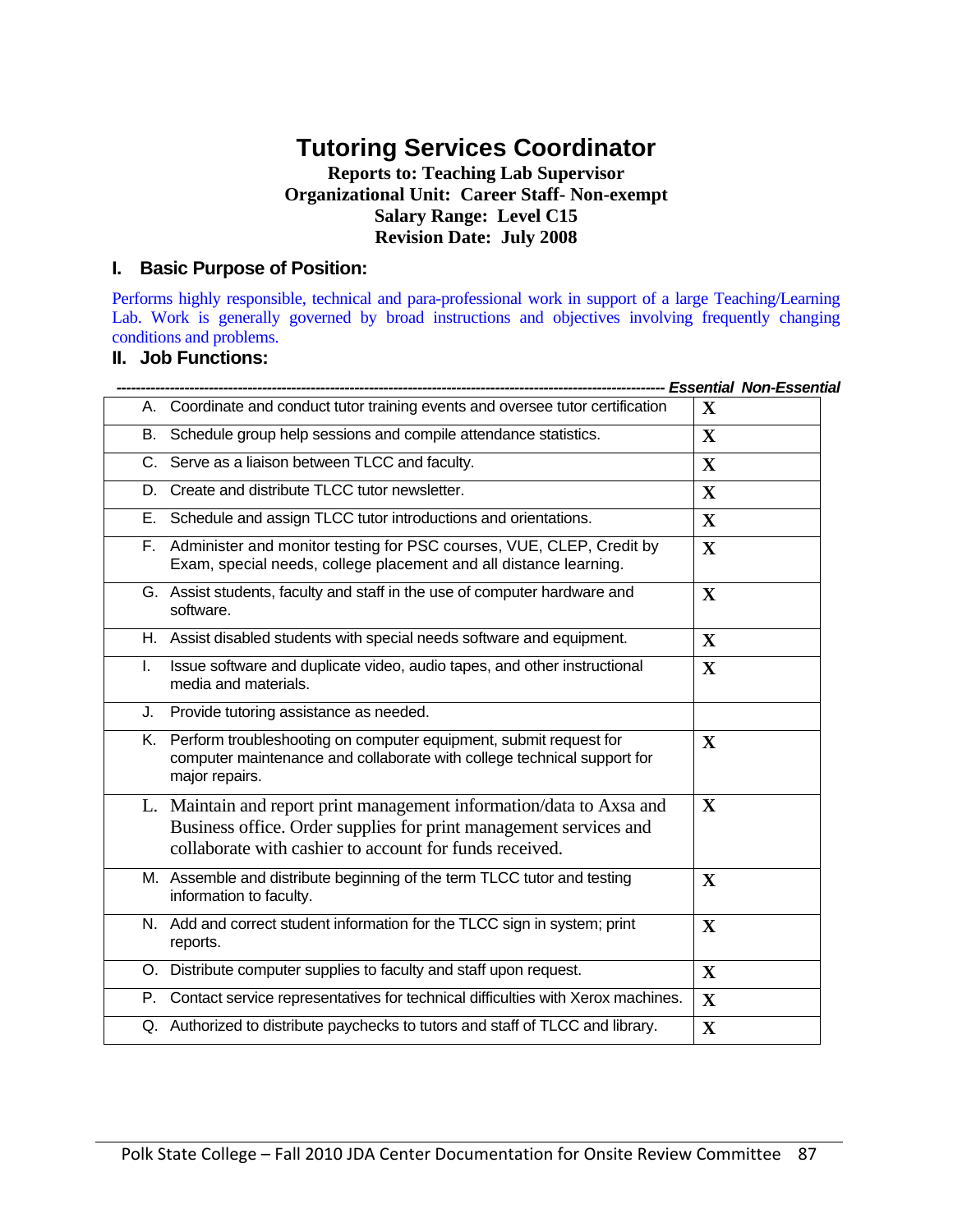#### **III. Consulting Tasks:**

- G. Consults with students, faculty, advisors and Technical Support.
- H. Consults with Academic and Student Services staff members.
- I. Consults with the general public regarding registration, classes and testing.
- J. Consult with tutors concerning training and certification requirements.

#### **IV. Supervises the Following Staff:**

#### *None*

#### **V. Required Knowledge, Skills and Personal Qualifications:**

- S. The ability to establish an effective rapport with faculty students and administration.
- T. Good organizational skills, with special attention to details.
- U. Good oral and written communications skills.
- V. Ability to work well with others.
- W. General office skills.
- X. Experience with computer, word processing, spreadsheets and databases.
- Y. Good human relations skills.
- Z. Ability to maintain confidential information.

#### **VI. Preferred Experience:**

*One year of related work experience. An equivalent combination of training and experience may be substituted.* 

#### **VII. Educational Background:**

*Graduation from an accredited college or university with an Associate degree.* 

#### **VIII. Working Conditions:**

- M. Must be available to work evening hours and weekends as needed
- N. Must have the ability to work proficiently in busy, multi-office work area.
- O. Must be flexible and able to adapt well to changes.

#### **IX. Physical/Ability Requirements:**

In the performance of the ESSENTIAL elements of this Job, the following are required. CHECK ALL THAT APPLY:

| <b>Sensory/Mental requirements</b> |         |       |  |                                 |  |  |  |  |
|------------------------------------|---------|-------|--|---------------------------------|--|--|--|--|
|                                    | Sight   | Smell |  | Good Long-term Memory           |  |  |  |  |
|                                    | Hearing | Taste |  | Good Short-term Memory          |  |  |  |  |
|                                    | Touch   |       |  | Ability to concentrate for long |  |  |  |  |
|                                    |         |       |  | Periods of Time                 |  |  |  |  |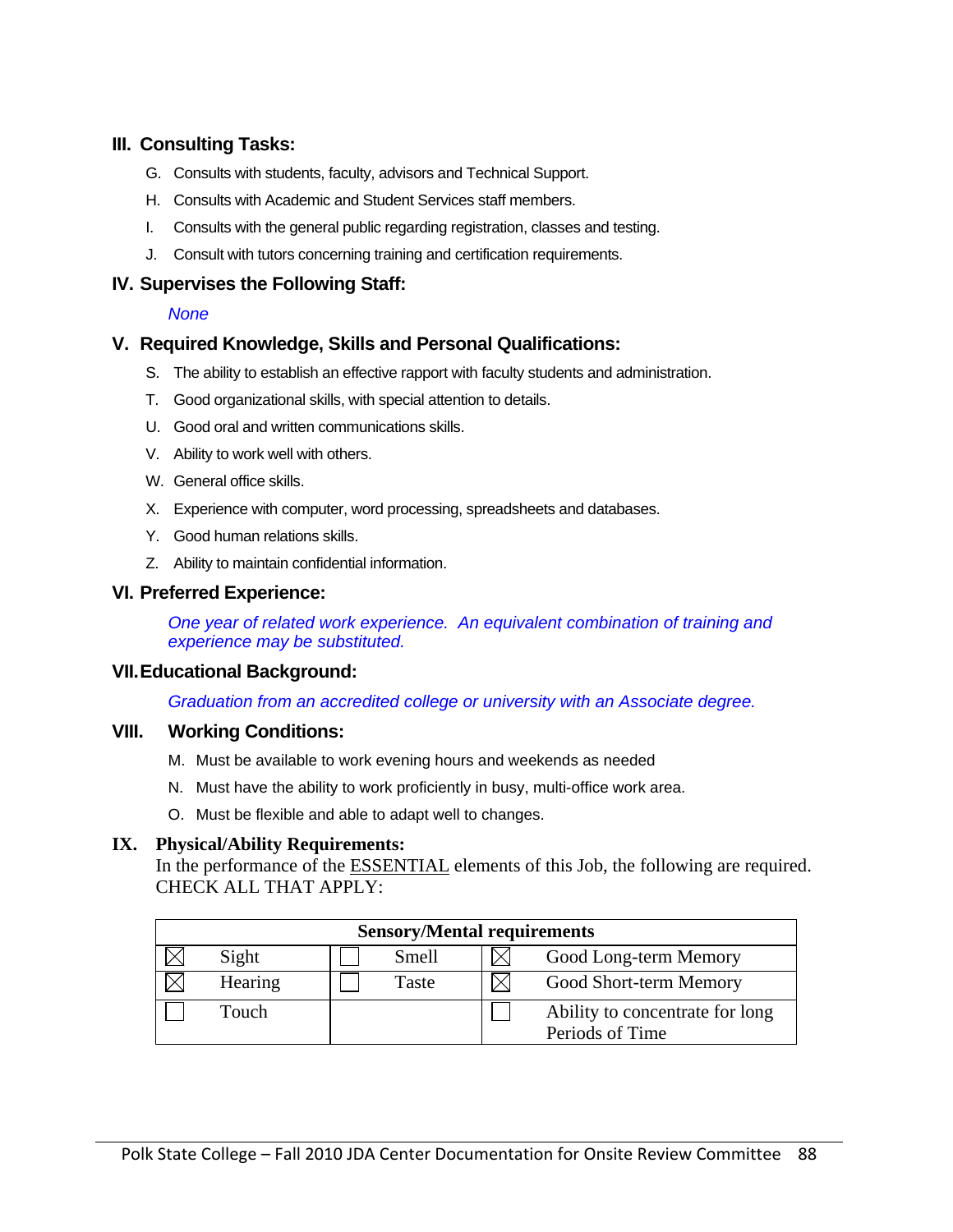Ability Requirements:

| Speak/Understand English   Basic Level<br><b>Speaking Skills</b>         |                                                                               | $\boxtimes$ Professional Level Public                       |  |  |  |  |  |  |
|--------------------------------------------------------------------------|-------------------------------------------------------------------------------|-------------------------------------------------------------|--|--|--|--|--|--|
| Reading English                                                          | 6 Grade Level                                                                 | $\boxtimes$ 12 Grade Level<br>College Level<br>$\mathbf{1}$ |  |  |  |  |  |  |
| <b>Writing English</b><br>Level                                          | <b>Basic Level</b>                                                            | Intermediate Level $\boxtimes$ College                      |  |  |  |  |  |  |
| $\Box$ Speak a Second language (indicate language)                       |                                                                               |                                                             |  |  |  |  |  |  |
| $\boxtimes$ Operate standard office equipment (please specify equipment) |                                                                               |                                                             |  |  |  |  |  |  |
| spreadsheet software.                                                    | Must be able to efficiently operate personal computer and word-processing and |                                                             |  |  |  |  |  |  |

Operate special equipment (Please specify equipment) General audio-visual equipment.

#### **PHYSICAL REQUIREMENTS:**

In an eight-hour workday, employee is required to: (**Check** daily requirement for each activity).

| <b>Task</b>     | <b>Number of Hours Per 8 Hour Work Day</b> |   |   |   |   |   |   |   |
|-----------------|--------------------------------------------|---|---|---|---|---|---|---|
| Sit             |                                            |   |   | 4 |   | n |   | 8 |
| Stand           |                                            | ◠ | 3 | 4 |   | 6 | ⇁ | 8 |
| Walk            |                                            | റ | 3 | 4 |   | 6 | ⇁ | 8 |
| Drive           |                                            | ◠ | 3 | 4 |   | 6 | ⇁ | δ |
| Data Entry      |                                            | ↑ | 3 | 4 |   | 6 |   |   |
| <b>Read CRT</b> |                                            | ◠ | 2 | 4 |   | 6 | ⇁ | 8 |
| Lift<br>lbs.    |                                            | ◠ | 3 |   | 5 | 6 | ⇁ | 8 |
| lbs.<br>Carry   |                                            | ◠ | 3 | 4 |   | 6 | ⇁ | 8 |
|                 |                                            | ◠ | っ |   |   | 6 |   | Ω |

On the job employee is required to use hands for repetitive actions such as:

|       | <b>Simple Grasping</b> | <b>Firm Grasping</b> | <b>Fine Manipulation</b> |
|-------|------------------------|----------------------|--------------------------|
| Right | Yes                    |                      | Yes                      |
| Left  | Yes                    |                      | <b>Yes</b>               |

The College has reviewed this job description to ensure that essential functions and basic duties have been included. It is not intended to be construed as an exhaustive list of all functions, responsibilities, skills and abilities. Additional functions and requirements may be assigned by supervisors as deemed appropriate.

I have read and received a copy of this description, including all attachments.

\_\_\_\_\_\_\_\_\_\_\_\_\_\_\_\_\_\_\_\_\_\_\_\_\_\_\_\_\_\_\_\_\_\_\_\_\_\_\_\_\_\_\_\_\_\_\_\_\_\_\_\_\_\_\_\_\_\_\_\_\_\_\_\_

| <b>Employee Signature</b> | Date |
|---------------------------|------|
|                           |      |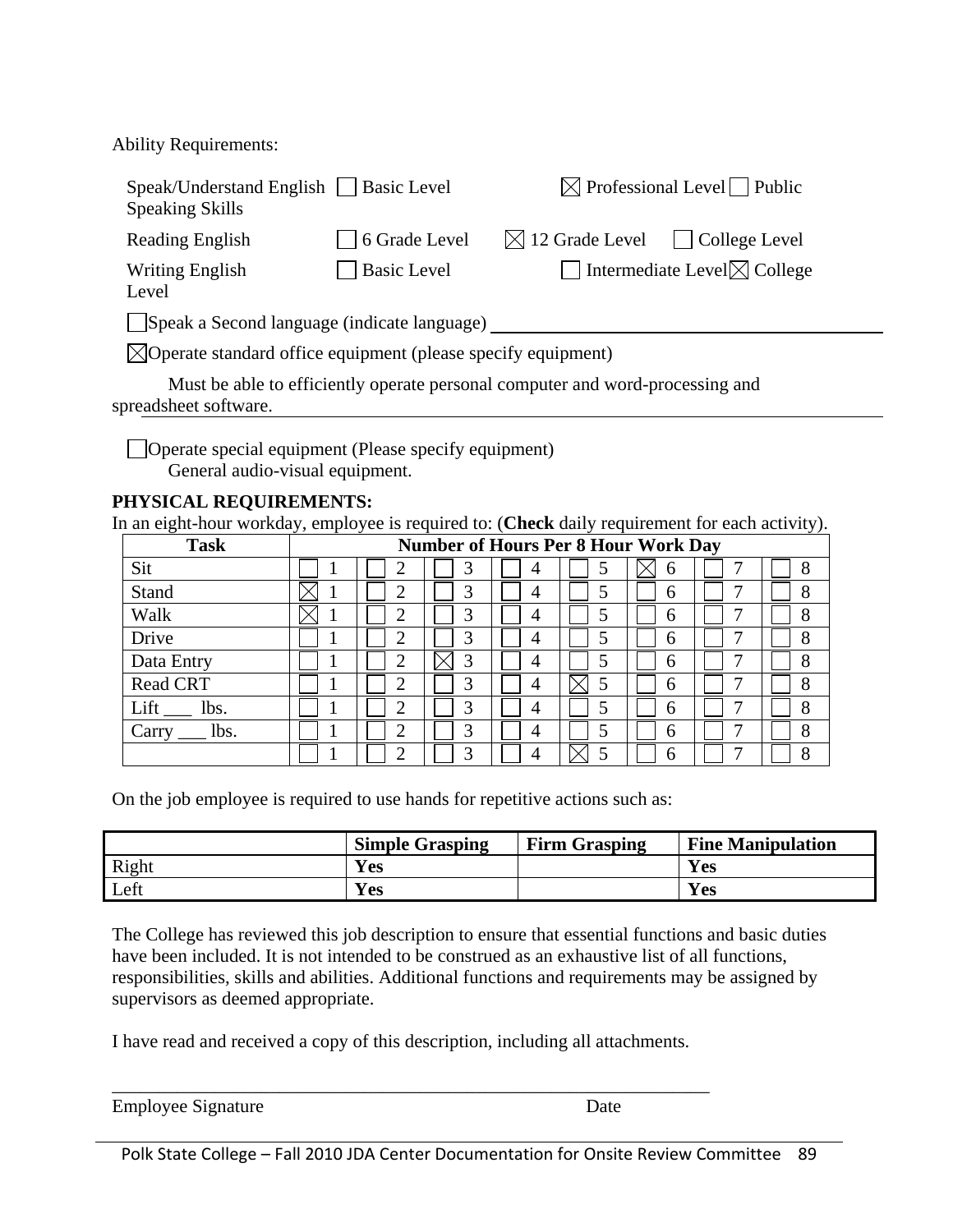# **TEACHING LAB ASSISTANT--SENIOR**

#### **Reports to: Teaching Lab Supervisor Organizational Unit: Career Staff- Non-exempt Salary Range: Level C15 Revision Date: July 2008**

#### **I. Basic Purpose of Position:**

Performs highly responsible, technical and para-professional work in support of a large Teaching/Learning Lab. Work is generally governed by broad instructions and objectives involving frequently changing conditions and problems.

#### **II. Job Functions:**

|    |                                                                                                                                                                                                   |              | <b>Essential Non-Essential</b> |
|----|---------------------------------------------------------------------------------------------------------------------------------------------------------------------------------------------------|--------------|--------------------------------|
|    | A. Administer group and individual computer programming help sessions.                                                                                                                            | $\mathbf x$  |                                |
| B. | Maintain VUE certification software and updates. Act as liaison<br>between the TLCC and VUE                                                                                                       | $\mathbf{X}$ |                                |
|    | C. Assist with regular updates to the TLCC webpage                                                                                                                                                | $\mathbf X$  |                                |
| D. | Collaborate with TLCC and technical support constituents for purchase of<br>computer hardware and software and maintain software library.                                                         | $\mathbf X$  |                                |
|    | E. Administer and monitor testing for PSC courses, VUE, CLEP, Credit by<br>Exam, special needs, college placement and all distance learning.                                                      | $\mathbf{X}$ |                                |
| F. | Assist students, faculty and staff in the use of computer hardware and<br>software.                                                                                                               | X            |                                |
|    | G. Assist disabled students with special needs software and equipment.                                                                                                                            | X            |                                |
| Η. | Issue software and duplicate video, audio tapes, and other instructional<br>media and materials.                                                                                                  | $\mathbf{X}$ |                                |
| L. | Provide tutoring assistance as needed.                                                                                                                                                            | $\mathbf{X}$ |                                |
| J. | Perform troubleshooting on computer equipment, submit request for<br>computer maintenance and collaborate with college technical support for<br>major repairs.                                    | $\mathbf X$  |                                |
| Κ. | Maintain and report print management information/data to Axsa and<br>Business office. Order supplies for print management services and<br>collaborate with cashier to account for funds received. | $\mathbf{X}$ |                                |
| L. | Assemble and distribute beginning of the term TLCC tutor and testing<br>information to faculty.                                                                                                   | X            |                                |
|    | M. Add and correct student information for the TLCC sign in system; print<br>reports.                                                                                                             | $\mathbf X$  |                                |
|    | N. Distribute computer supplies to faculty and staff upon request.                                                                                                                                | $\mathbf X$  |                                |
|    | O. Contact service representatives for technical difficulties with Xerox<br>machines                                                                                                              | $\mathbf X$  |                                |
|    | P. Authorized to distribute paychecks to the tutors and staff of the TLCC and<br>library.                                                                                                         | $\mathbf X$  |                                |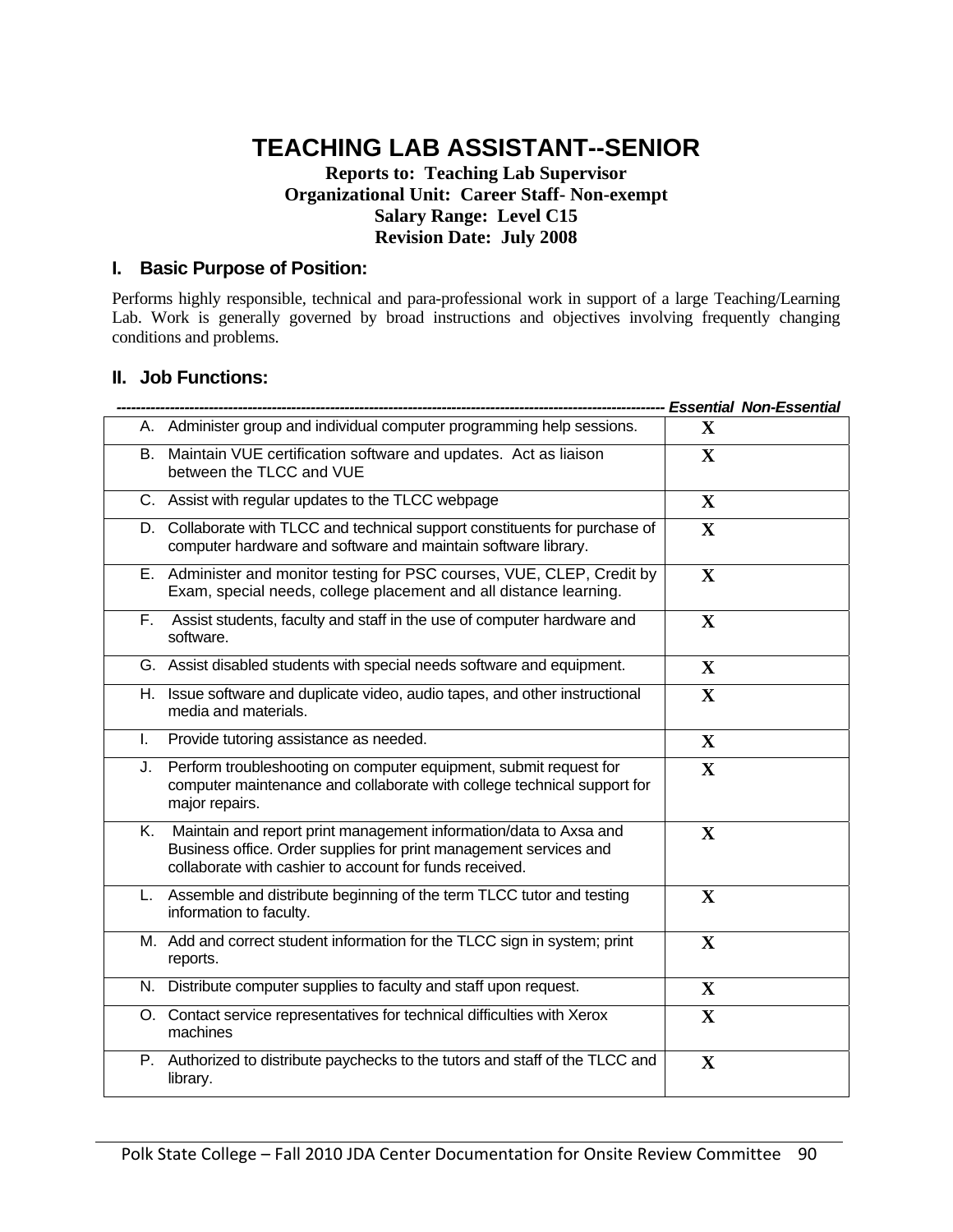#### **III. Consulting Tasks:**

- K. Consults with students, faculty, advisors, and technical support.
- L. Consults with Academic and Student Services staff members.
- M. Consults with the general public regarding registration, classes and testing.

#### **IV. Supervises the Following Staff:**

#### *None*

#### **V. Required Knowledge, Skills and Personal Qualifications:**

- AA. The ability to establish an effective rapport with faculty students and administration.
- BB. Good organizational skills, with special attention to details.
- CC. Good oral and written communications skills.
- DD. Ability to work well with others.
- EE. General office skills.
- FF. Experience with computer, word processing, spreadsheets and databases.
- GG. Good human relations skills.
- HH. Ability to maintain confidential information.

#### **VI. Preferred Experience:**

*One year of related work experience. An equivalent combination of training and experience may be substituted.* 

#### **VII. Educational Background:**

*Graduation from an accredited college or university with an Associate degree.* 

#### **VIII. Working Conditions:**

- P. Must be available to work evening hours or weekend hours as needed.
- Q. Must have the ability to work proficiently in busy, multi-office work area.
- R. Must be flexible and able to adapt well to changes.

#### **IX. Physical/Ability Requirements:**

In the performance of the ESSENTIAL elements of this Job, the following are required. CHECK ALL THAT APPLY:

| <b>Sensory/Mental requirements</b> |         |       |  |                                                    |  |  |  |  |
|------------------------------------|---------|-------|--|----------------------------------------------------|--|--|--|--|
|                                    | Sight   | Smell |  | Good Long-term Memory                              |  |  |  |  |
|                                    | Hearing | Taste |  | Good Short-term Memory                             |  |  |  |  |
|                                    | Touch   |       |  | Ability to concentrate for long<br>Periods of Time |  |  |  |  |

Ability Requirements:

Speak/Understand English  $\Box$  Basic Level  $\Box$  Professional Level  $\Box$  Public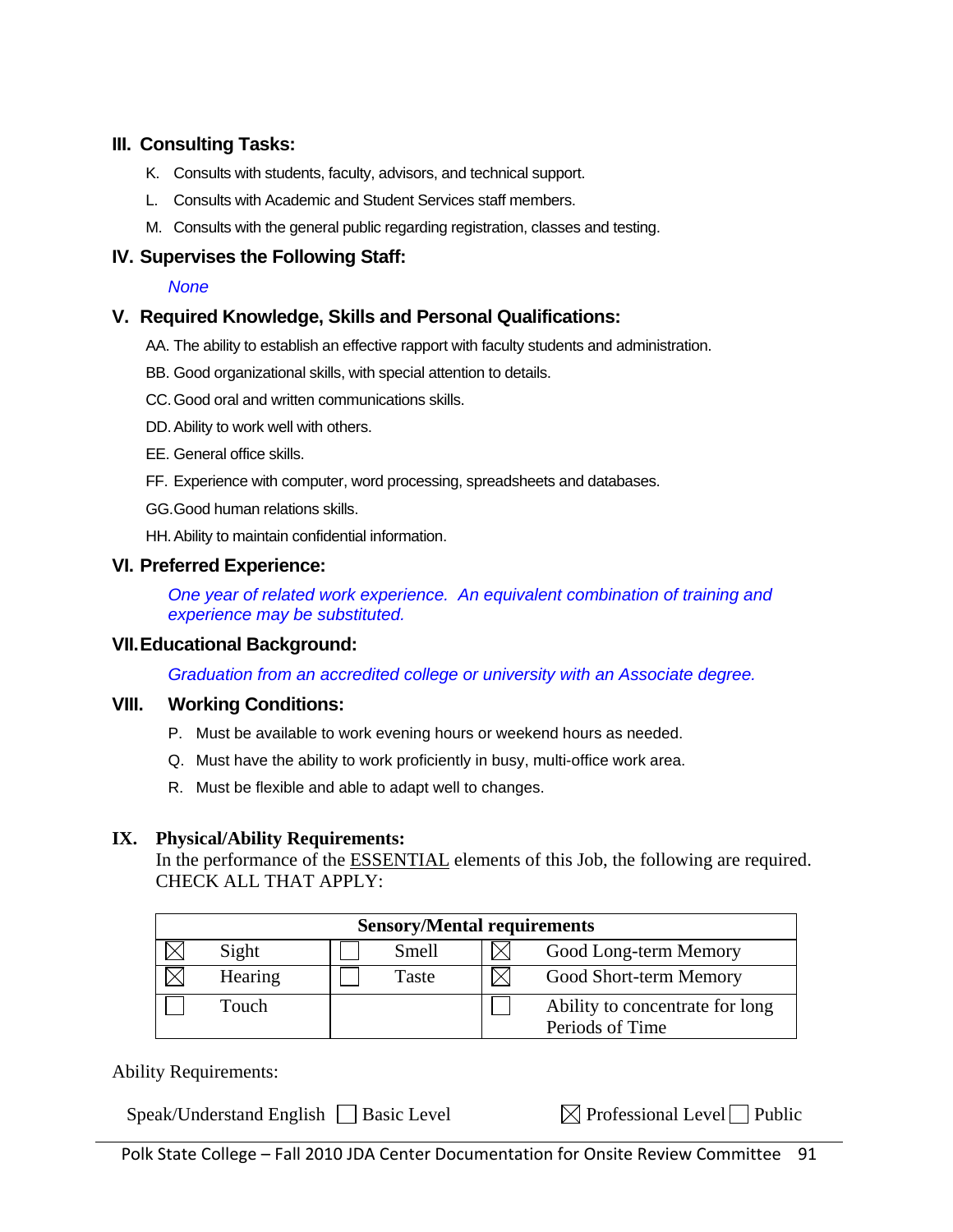| <b>Speaking Skills</b>                                                                                                                                                                                   |                    |                                               |  |  |  |  |
|----------------------------------------------------------------------------------------------------------------------------------------------------------------------------------------------------------|--------------------|-----------------------------------------------|--|--|--|--|
| <b>Reading English</b>                                                                                                                                                                                   | 6 Grade Level      | $\boxtimes$ 12 Grade Level<br>College Level   |  |  |  |  |
| <b>Writing English</b><br>Level                                                                                                                                                                          | <b>Basic Level</b> | $\Box$ Intermediate Level $\boxtimes$ College |  |  |  |  |
|                                                                                                                                                                                                          |                    |                                               |  |  |  |  |
|                                                                                                                                                                                                          |                    |                                               |  |  |  |  |
| spreadsheet software.                                                                                                                                                                                    |                    |                                               |  |  |  |  |
| Speak a Second language (indicate language)<br>$\boxtimes$ Operate standard office equipment (please specify equipment)<br>Must be able to efficiently operate personal computer and word-processing and |                    |                                               |  |  |  |  |

Operate special equipment (Please specify equipment) General audio-visual equipment.

#### **PHYSICAL REQUIREMENTS:**

In an eight-hour workday, employee is required to: (**Check** daily requirement for each activity).

| <b>Task</b>     | <b>Number of Hours Per 8 Hour Work Day</b> |   |   |   |   |   |   |   |
|-----------------|--------------------------------------------|---|---|---|---|---|---|---|
| Sit             |                                            |   |   | 4 |   | b |   | 8 |
| Stand           |                                            |   | 3 | 4 |   | 6 |   | 8 |
| Walk            |                                            | ◠ | 3 | 4 | 5 | 6 |   | 8 |
| Drive           |                                            |   | 3 | 4 | 5 | 6 |   | 8 |
| Data Entry      |                                            | ∠ | 3 | 4 | 5 | 6 |   | 8 |
| <b>Read CRT</b> |                                            | ⌒ | 3 | 4 |   | 6 | − | 8 |
| Lift<br>lbs.    |                                            | ◠ | 3 | 4 | 5 | 6 |   | 8 |
| lbs.<br>Carry   |                                            | ◠ | 3 | 4 | 5 | 6 | − | 8 |
|                 |                                            |   |   | 4 |   | 6 |   | 8 |

On the job employee is required to use hands for repetitive actions such as:

|       | <b>Simple Grasping</b> | <b>Firm Grasping</b> | <b>Fine Manipulation</b> |
|-------|------------------------|----------------------|--------------------------|
| Right | Yes                    |                      | <b>Yes</b>               |
| Left  | Yes                    |                      | Yes                      |

The College has reviewed this job description to ensure that essential functions and basic duties have been included. It is not intended to be construed as an exhaustive list of all functions, responsibilities, skills and abilities. Additional functions and requirements may be assigned by supervisors as deemed appropriate.

I have read and received a copy of this description, including all attachments.

| <b>Employee Signature</b> | Jate |
|---------------------------|------|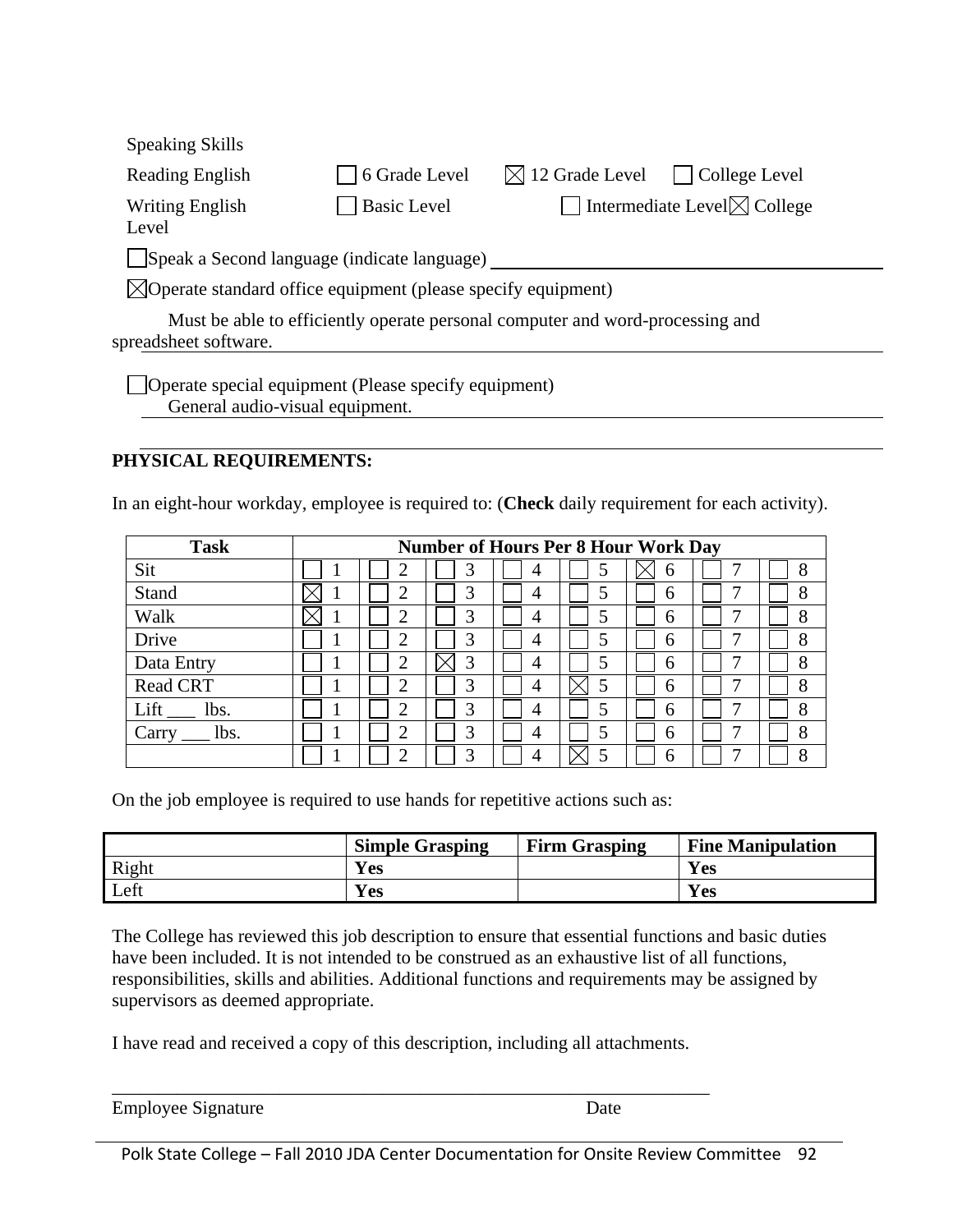### **Utility Mechanic**

#### **Reports to: Facilities Plant Manager Organizational Unit: Facilities Operations; Career Staff, Non-Exempt Salary Range: Level C12 Revision Date: February 2009**

#### **I. Basic Purpose of Position:**

Performs limited skilled maintenance duties of a generally routine nature with conditions subject to some minor and infrequent changes. The majority of work responsibilities are covered by established procedures within well defined areas under limited supervision. Moderate amount of judgment/decisionmaking is required in the analysis of data or a situation.

#### **II. Job Functions:**

| P. Responds to variety of work order service calls, trouble shooting<br>maintenance problems within the scope of the position.<br>Q. Reports any and/all unsafe conditions to the maintenance operations | X            |  |
|----------------------------------------------------------------------------------------------------------------------------------------------------------------------------------------------------------|--------------|--|
|                                                                                                                                                                                                          |              |  |
| center for corrective action.                                                                                                                                                                            | $\mathbf{X}$ |  |
| R. Completes general maintenance assignments specified in college work<br>order requests.                                                                                                                | $\mathbf X$  |  |
| S. Replaces filters and other equipment as directed.                                                                                                                                                     |              |  |
| T. Replaces light bulbs, light fixture tubes and ballasts.                                                                                                                                               | $\mathbf{X}$ |  |
| U. Prepare and maintains equipment and machinery reports.                                                                                                                                                | $\mathbf{X}$ |  |
| V. Repair and/or paint walls and repair minor plumbing problems.                                                                                                                                         | $\mathbf X$  |  |
| W. Sweeps, mops, cleans floors and corridors; vacuum carpeted areas;<br>empty trash.                                                                                                                     | $\mathbf X$  |  |
| X. Clean counters tops, toilets and other plumbing fixtures as assigned.                                                                                                                                 | $\mathbf X$  |  |
| Y. Sweeps walks, asphalted and related outside concreted areas                                                                                                                                           | $\mathbf{X}$ |  |
| Z. Cuts grass, trims, weeds, removes trash from landscape and uses<br>power blower as required.                                                                                                          | $\mathbf{X}$ |  |
| AA. Respond to set-up requests of furniture for college events or scheduled<br>functions.                                                                                                                | $\mathbf{X}$ |  |
| BB. Maintain facilities' stock room.                                                                                                                                                                     | $\mathbf X$  |  |
| CC. Responds to requests from security for crowd control.                                                                                                                                                | $\mathbf{X}$ |  |
| DD. Responds to after hours requests.                                                                                                                                                                    | $\mathbf X$  |  |
| EE. Possess valid driver's license with an acceptable driving record or<br>ability to obtain Florida Drivers License within 1 month of employment.                                                       | $\mathbf X$  |  |
| M. Performs other appropriate duties as may be assigned.                                                                                                                                                 | $\mathbf{X}$ |  |

#### **III. Consulting Tasks:**

- N. Consults with other departmental staff and management staff within the college.
- O. Consults with the general public regarding broad spectrum of inquiries concerning the college.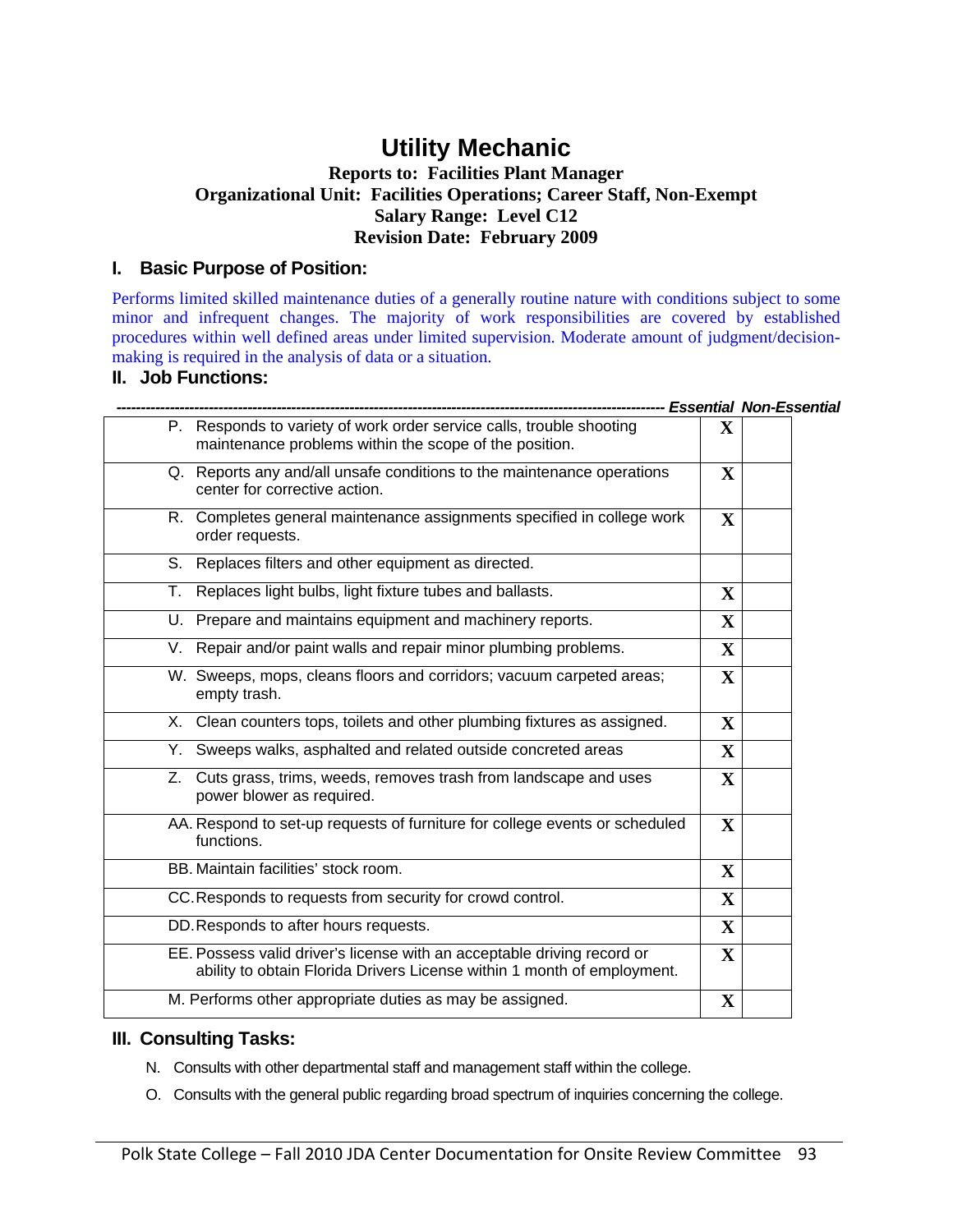### **IV. Supervises the Following Staff:**

#### *None*

#### **V. Required Knowledge, Skills and Personal Qualifications:**

- II. Good organizational skills, with special attention to details.
- JJ. Ability to work under indirect supervision following established practices and clear-cut policies in the performance of the majority of duties.
- KK. Makes decisions when general instructions, established methods and clearly defined precedent indicate action to be taken; but refers unusual problems to supervisor.
- LL. The ability to establish and maintain effective working relationships with a variety of people.

MM.Maintenance principles and sanitation methods.

NN. Modern cleaning methods, materials, tools and equipment.

#### **VI. Preferred Experience:**

*(5) Year related experience in a multi-function maintenance organization or any combination of training, experience, and/or education sufficient to demonstrate the knowledge and abilities described within this position description.* 

#### **VII. Educational Background:**

*Graduation from a standard high school (or equivalent).* 

#### **VIII. Working Conditions:**

- S. Sometimes requires coming in on evenings, weekends, holidays and days when the college is scheduled closed.
- T. Indoor and outdoor exposure on frequent basis to several disagreeable elements or factors such as; oily, dirty, heat, dampness, fumes, chemicals, dust, and noise.

#### **IX. Physical/Ability Requirements:**

In the performance of the ESSENTIAL elements of this Job, the following are required. CHECK ALL THAT APPLY:

| <b>Sensory/Mental requirements</b> |  |       |              |                                                    |  |  |  |  |  |
|------------------------------------|--|-------|--------------|----------------------------------------------------|--|--|--|--|--|
| Sight                              |  | Smell |              | Good Long-term Memory                              |  |  |  |  |  |
| Hearing                            |  | Taste | $\checkmark$ | Good Short-term Memory                             |  |  |  |  |  |
| Touch                              |  |       |              | Ability to concentrate for long<br>Periods of Time |  |  |  |  |  |

#### Ability Requirements:

| Speak/Understand English $\boxtimes$ Basic Level<br><b>Speaking Skills</b> |                         | $\Box$ Professional Level $\Box$ Public         |
|----------------------------------------------------------------------------|-------------------------|-------------------------------------------------|
| Reading English                                                            | 6 Grade Level           | $\boxtimes$ 12 Grade Level $\Box$ College Level |
| Writing English                                                            | $\boxtimes$ Basic Level | $\Box$ Intermediate Level $\Box$ College Level  |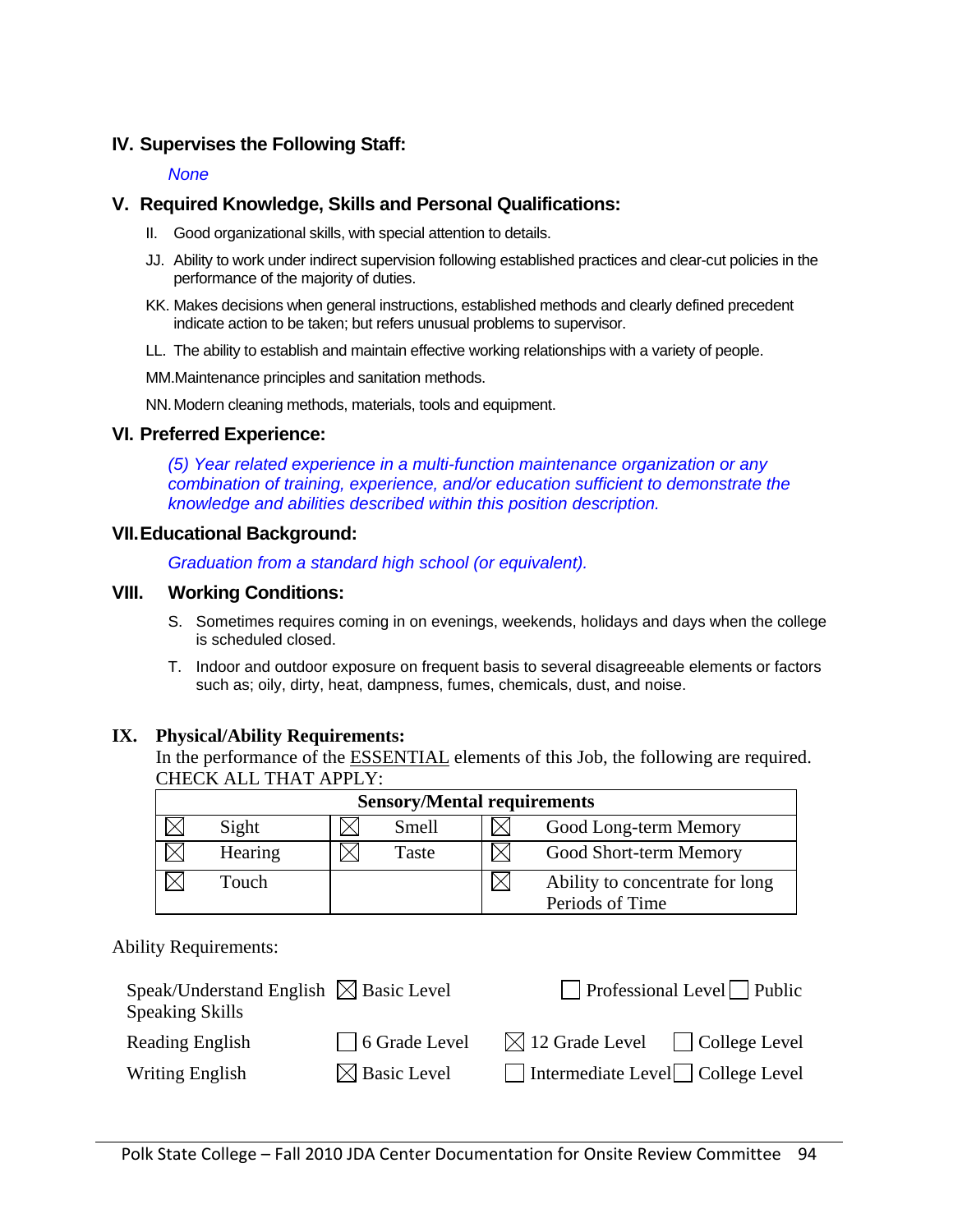Speak a Second language (indicate language)

 $\boxtimes$ Operate standard office equipment (please specify equipment)

Personnel computer and window based software.

 $\boxtimes$ Operate special equipment (Please specify equipment)

Power and hand tools, air operated high-lift, motor vehicles (gas and battery powered); fork lift, tractor and other devices and equipment associated with general maintenance.

### **PHYSICAL REQUIREMENTS:**

In an eight-hour workday, employee is required to: (**Check** daily requirement for each activity).

| <b>Task</b>     |        |   |   |   |   | <b>Number of Hours Per 8 Hour Work Day</b> |   |   |
|-----------------|--------|---|---|---|---|--------------------------------------------|---|---|
| Sit             |        |   |   | 4 |   | 6                                          |   | 8 |
| Stand           |        |   | 3 | 4 |   | 6                                          | ┑ | 8 |
| Walk            |        | ⌒ | 3 | 4 | 5 | 6                                          | − | 8 |
| Drive           | ${<}1$ | ⌒ | 3 | 4 | 5 | 6                                          | ┑ | 8 |
| Kneeling        |        | ⌒ | 3 | 4 |   | 6                                          | − | 8 |
| <b>Read CRT</b> | ${<}1$ | ⌒ | 3 | 4 |   | 6                                          | ┑ | 8 |
| Lift 100 lbs.   |        | ◠ | 3 | 4 | 5 | 6                                          | ┑ | 8 |
| Carry 100 lbs.  | ${<}1$ | ◠ | 3 | 4 | 5 | 6                                          | ┑ | 8 |
| Climbing        |        | ⌒ | 3 | 4 |   | 6                                          | − | 8 |

On the job employee is required to use hands for repetitive actions such as:

|       | <b>Simple Grasping</b> | <b>Firm Grasping</b> | <b>Fine Manipulation</b> |
|-------|------------------------|----------------------|--------------------------|
| Right | Yes                    | Yes                  | Yes                      |
| Left  | <b>Ves</b>             | Yes                  | <b>Yes</b>               |

The College has reviewed this job description to ensure that essential functions and basic duties have been included. It is not intended to be construed as an exhaustive list of all functions, responsibilities, skills and abilities. Additional functions and requirements may be assigned by supervisors as deemed appropriate.

I have read and received a copy of this description, including all attachments.

\_\_\_\_\_\_\_\_\_\_\_\_\_\_\_\_\_\_\_\_\_\_\_\_\_\_\_\_\_\_\_\_\_\_\_\_\_\_\_\_\_\_\_\_\_\_\_\_\_\_\_\_\_\_\_\_\_\_\_\_\_\_\_\_

Employee Signature Date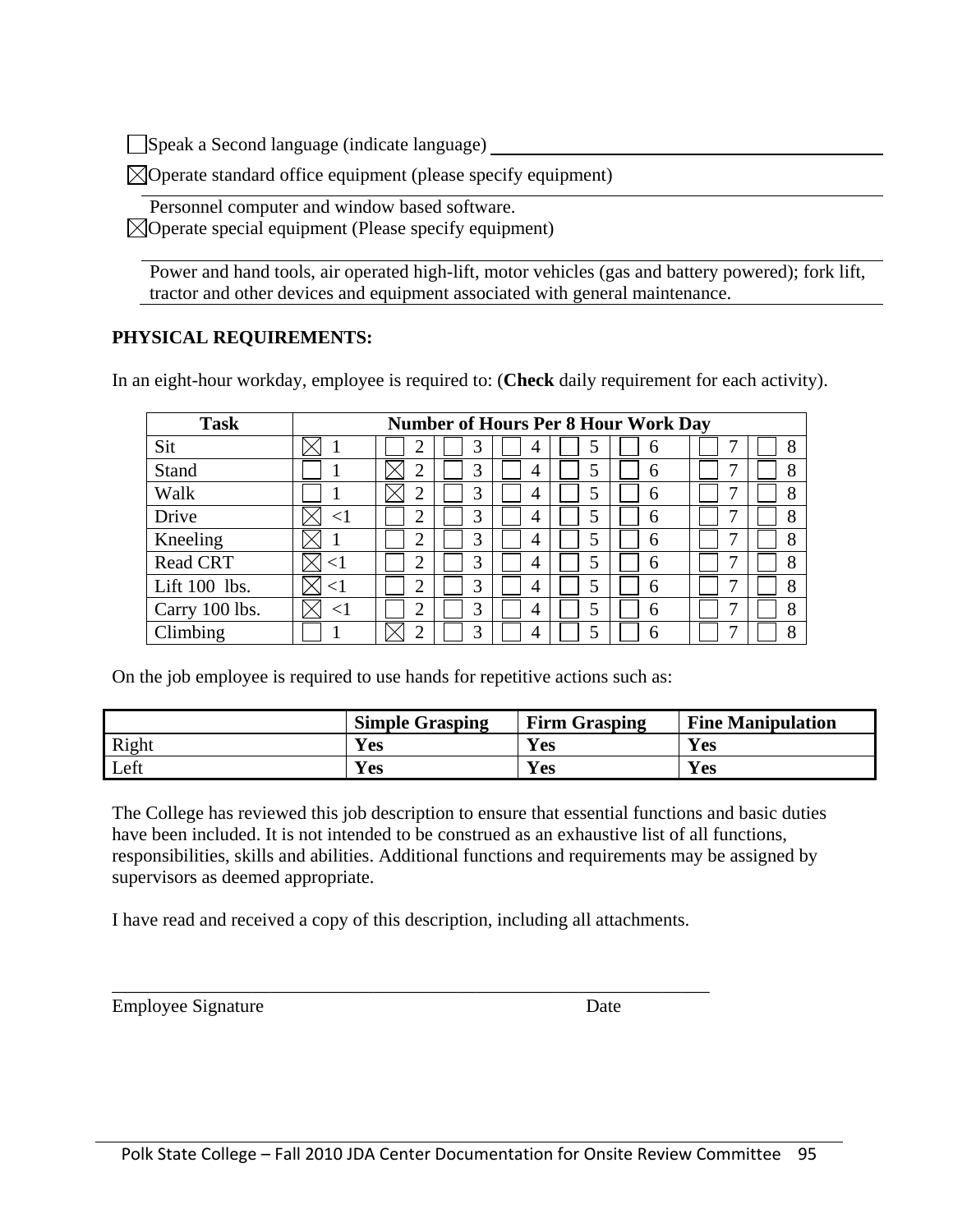### **CENTER MANAGER**

# POLK CONNUMER COLLEGE

### 10 APR 12 PM 12: 27

#### Reports to: Provost of the supervising campus **Organizational Unit: Professional Technical Status: Exempt- Salary range: Level P15 Revision Date: March 2010**

#### **Basic Purpose of Position:**  $\mathbf{L}$

The Manager works under general direction of the Provost of the supervising campus and manages and supervises the Off-Campus Center; assumes responsibility for planning, assigning and reviewing work of subordinates under direction; assumes responsibility for planning and recommending general departmental responsibilities as directed; exercises discretion and independent judgment with authority to make important decisions.

Performs highly responsible and managerial work at a remote academic center. Work is generally govemed by broad instructions and objectives involving frequently changing conditions and problems. Requires substantial judgment in the development of activities and solution of problems.

Assists in the leadership of a comprehensive program of enrollment management, marketing, and student support services that enable the external site to reach enrollment objectives consistent with the College's strategic plan.

#### II. Job Functions:

|    |                                                                                                                                               | <b>Essential Non-Essential</b> |
|----|-----------------------------------------------------------------------------------------------------------------------------------------------|--------------------------------|
| А. | Maintains Regular Attendance                                                                                                                  | X                              |
| В. | Supervises and manages the operations of the off-campus Center.                                                                               | x                              |
| C. | Creates, recommends and implements policies, guidelines and procedures.                                                                       | x                              |
| D. | Coordinates maintenance requirements for facilities, grounds, and equipment.                                                                  | X                              |
| Е. | Supervises the inventory process for the center.                                                                                              | X                              |
| F. | Oversees budgets and expenditures for the center.                                                                                             | X                              |
| G. | Develops long and short-term goals for the center.                                                                                            | X                              |
|    | H. Directs the development and management of academic support services,<br>information literacy, testing, and tutoring programs for students. | X                              |
| L. | Provides programs and services which are responsive to the needs of<br>students, faculty and staff.                                           | x                              |
| J. | Consults with faculty and TLCC staff on appropriate academic resources for<br>use in the Student Success Center.                              | $\boldsymbol{\mathsf{x}}$      |
| Κ. | Supervises employees of the center. Recommends applicants for employment.                                                                     | X                              |
| L. | Ensures adequate office space, office supplies, and instructional materials are<br>available for faculty and adjunct instructors.             | X                              |
|    | M. Maintains and updates informational, academic and public relations materials<br>for the center.                                            |                                |
| N. | Coordinates services for students with disabilities which are in accordance<br>with college policies and procedures.                          | X                              |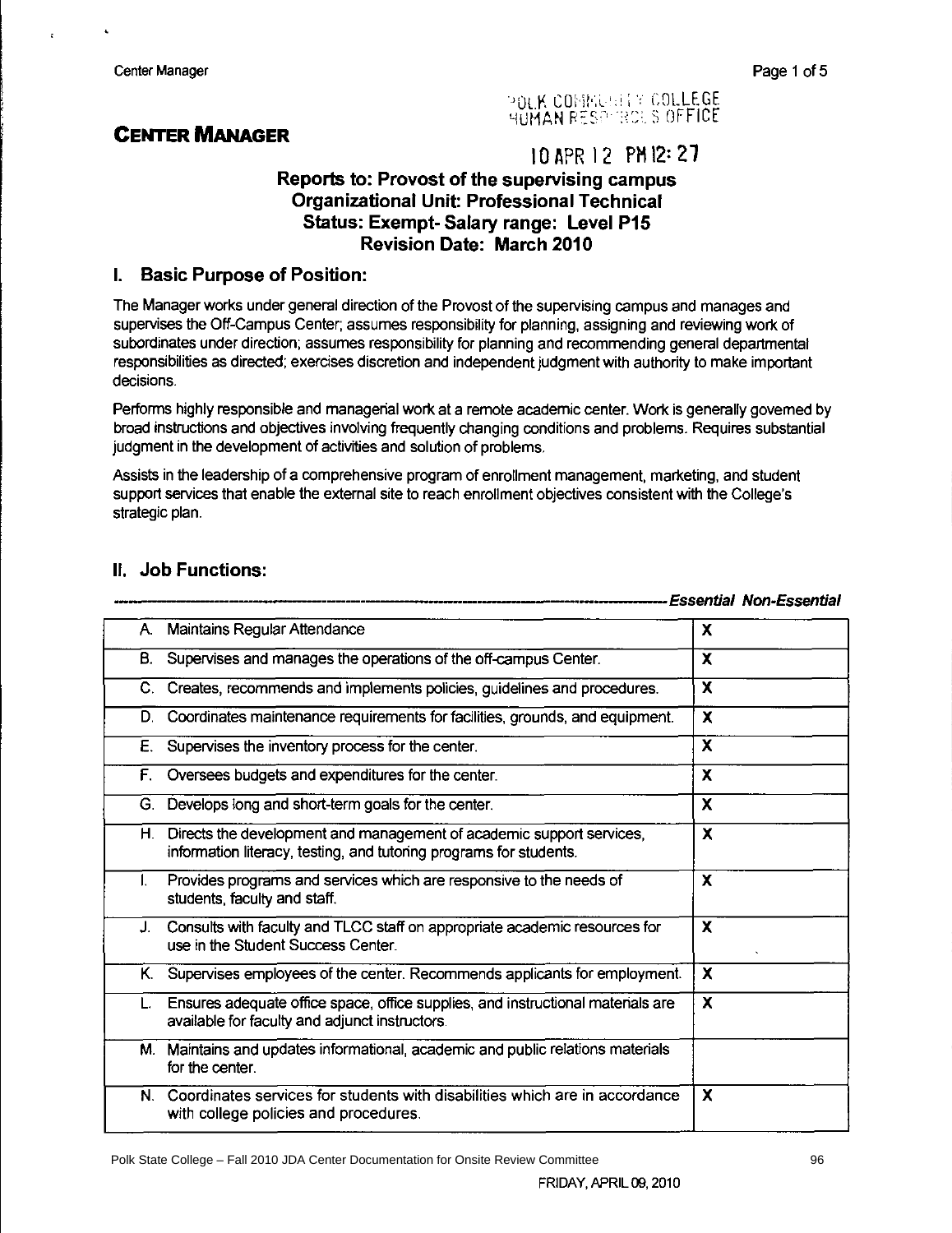#### III. Consulting Tasks:

- A. Requires the ability to communicate effectively with a wide variety of individuals from within and outside the College. Consultation on problems requires clarity, judgment, and tact, in order to obtain cooperation or approval of action to be taken.
- B. Requires the ability to convey a professional image and effectively represent the College as appropriate in its relationship with area businesses, Chambers, school systems, and other community groups.
- C. Collaborate with faculty, Department Chairs, and Dean of Academic Affairs in developing course schedules for the center.
- D. Collaborates with Dean of Students to offer programs and services which promote student success.
- E. Serves with other personnel on campus and college-wide committees.
- F. Consults with the Provost of the supervising campus in providing leadership and direction to the off-campus center.

#### IV. Supervises the Following Staff:

Supervises employees of the center.

#### V. Required Knowledge, Skills and Personal Qualifications:

- A. Requires ability to work independently on broader assignments with the responsibility for the planning of work. Makes decisions within accepted standards.
- B. Demonstrated commitment in supporting student success and retention at developmental and college levels including at-risk student populations.
- C. Ability to work cooperatively with college personnel.
- D. Excellent written and oral communications skills.
- E. Demonstrated proficiency in oral and written communication.
- F. Demonstrated commitment to community involvement.
- G. Instructional supervision experience in a public education setting.
- H. Knowledge of the Florida education system preferred.
- I. Ability to work independently in determining the priorities and processes for achieving departmental goals
- J. Ability to supervise the work of clerical, technical and other professional employees
- K. Understanding the role of the Student Success Center and an academic support lab in a community college. Knowledge of information literacy principles and practices.
- L. Understanding of the role of Student Services in a community college. Knowledge of professional principles and practices in student services administration.
- M. Requires supervisory experience, and ability to operate a personal computer with a variety of application programs.

#### **VI. Preferred Experience:**

Three years of related higher education experience preferred in a progressively responsible capacity in the areas of admissions/enrollment management, academic advising, student services, and/or nontraditional adult learning programs is very desirable; Demonstrated experience supporting student success.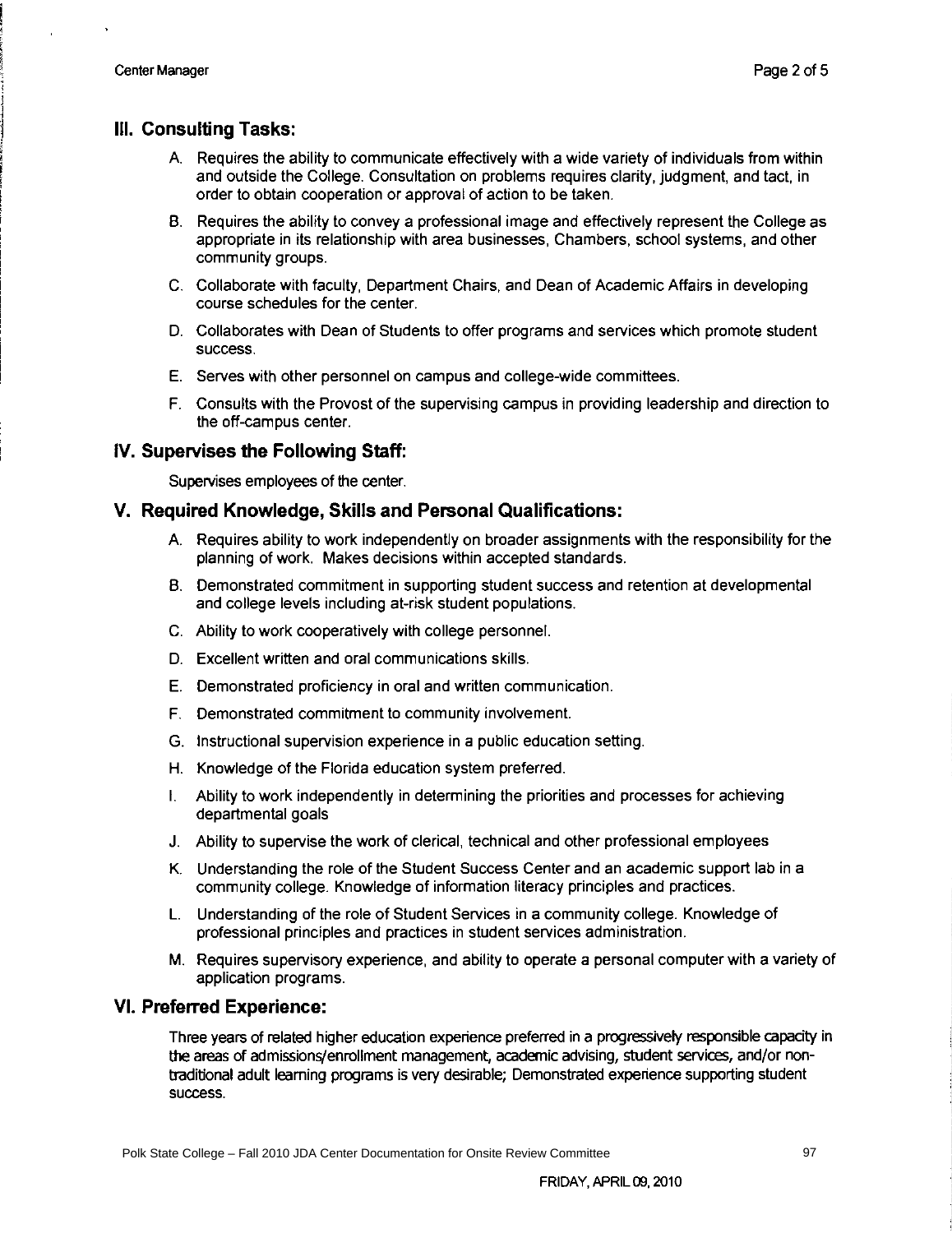#### VII. **Educational Background:**

Graduation from a regionally accredited college or university with a Masters Degree in higher education administration, student affairs administration or related field.

#### **VIII. Working Conditions:**

Normal office working conditions.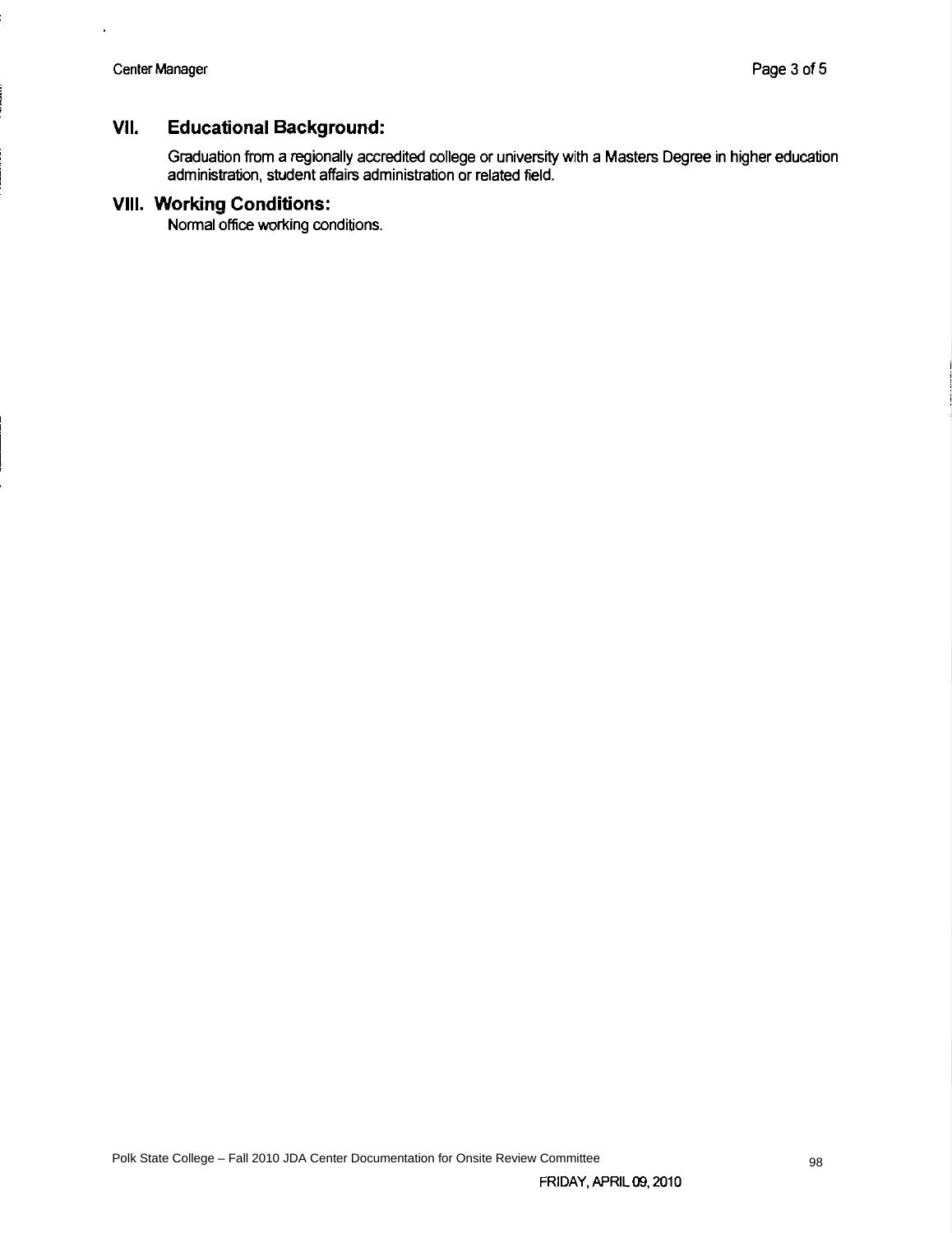#### **Physical/Ability Requirements:** IX.

In the performance of the **ESSENTIAL** elements of this Job, the following are required. CHECK ALL THAT APPLY:

| <b>Sensory/Mental requirements</b> |             |                                                         |  |  |  |
|------------------------------------|-------------|---------------------------------------------------------|--|--|--|
| ⊠<br>Sight                         | Smell       | Good Long-term Memory<br>⊠                              |  |  |  |
| ⊠<br>Hearing                       | Taste       | Χ<br>Good Short-term Memory                             |  |  |  |
| Touch                              |             | ⊠<br>Ability to concentrate for long<br>periods of Time |  |  |  |
| <b>Ability Requirements:</b>       |             |                                                         |  |  |  |
| Sneak/Linderstand English          | Rasic Level | M Public Speaking Skills<br>N Professional Level        |  |  |  |

| Speak/Understand English                                  | Basic Level          | $\boxtimes$ Professional Level | $\boxtimes$ Public Speaking Skills |  |  |
|-----------------------------------------------------------|----------------------|--------------------------------|------------------------------------|--|--|
| Reading English                                           | $\Box$ 6 Grade Level | $\Box$ 12 Grade Level          | $\boxtimes$ College Level          |  |  |
| <b>Writing English</b>                                    | $\Box$ Basic Level   | $\Box$ Intermediate Level      | $\boxtimes$ College Level          |  |  |
| $\Box$ Coech o Coocod Innounce <i>lindicate</i> Innounce) |                      |                                |                                    |  |  |

Speak a Second language (indicate language)

 $\boxtimes$ Operate standard office equipment (please specify equipment)

Must be able to efficiently operate personal computer and word-processing and spreadsheet software.

□ Operate special equipment (Please specify equipment)

Drive an automobile/light truck/van or a vehicle requiring special skills or licensing (Please specify)

#### PHYSICAL REQUIREMENTS:

In an eight-hour workday, employee is required to: (Check daily requirement for each activity).

| Task         | Number of Hours Per 8 Hour Work Day |   |   |   |   |  |   |
|--------------|-------------------------------------|---|---|---|---|--|---|
| Sit          | 2                                   | 3 |   | 5 | 6 |  | 8 |
| Stand        |                                     | З | 4 | 5 | 6 |  | 8 |
| Walk         | າ                                   | З | 4 | 5 | 6 |  | 8 |
| <b>Drive</b> | າ                                   | 3 |   | 5 | 6 |  | 8 |
| Data Entry   | 2                                   | 3 |   | 5 | 6 |  | 8 |
| Read CRT     |                                     |   |   | 5 | 6 |  | 8 |

In terms of an 8 hour workday (select the category that applies to each activity):

| On the job employees must: | Not at all | Occasionally<br>$(1/4 - 2.5)$ hrs) | Frequently<br>$(2.5 - 5.5)$ hrs) | Continuously<br>$(5.5 - 8)$ hrs) |
|----------------------------|------------|------------------------------------|----------------------------------|----------------------------------|
| Bend/Stoop                 |            |                                    |                                  |                                  |
| <b>Climb</b>               |            |                                    |                                  |                                  |
| Reach above Shoulder level |            |                                    |                                  |                                  |
| Kneel                      |            |                                    |                                  |                                  |
| Balance                    |            |                                    |                                  |                                  |
| Squat                      |            |                                    |                                  |                                  |
| Crawl                      |            |                                    |                                  |                                  |